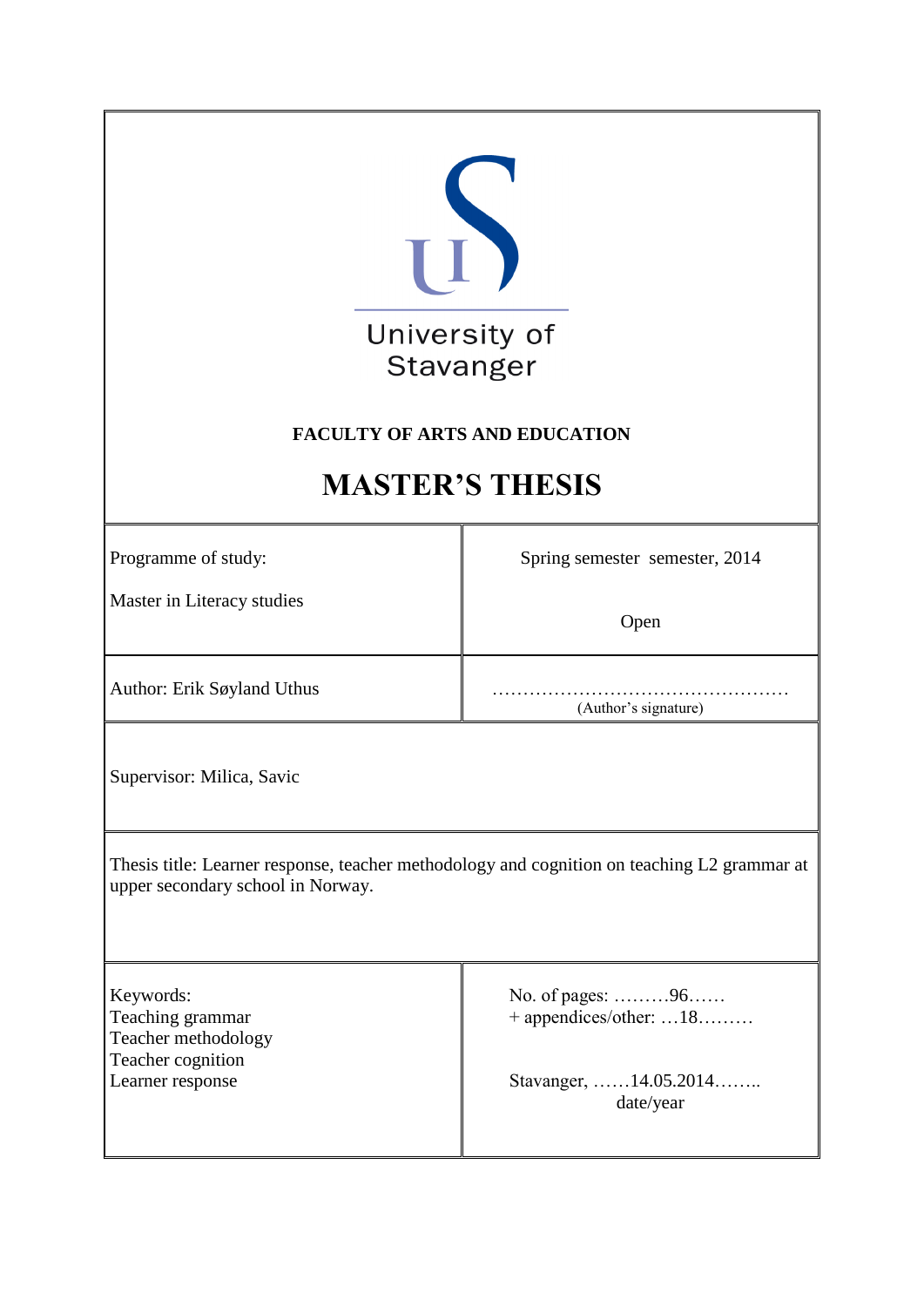# **Table of Contents**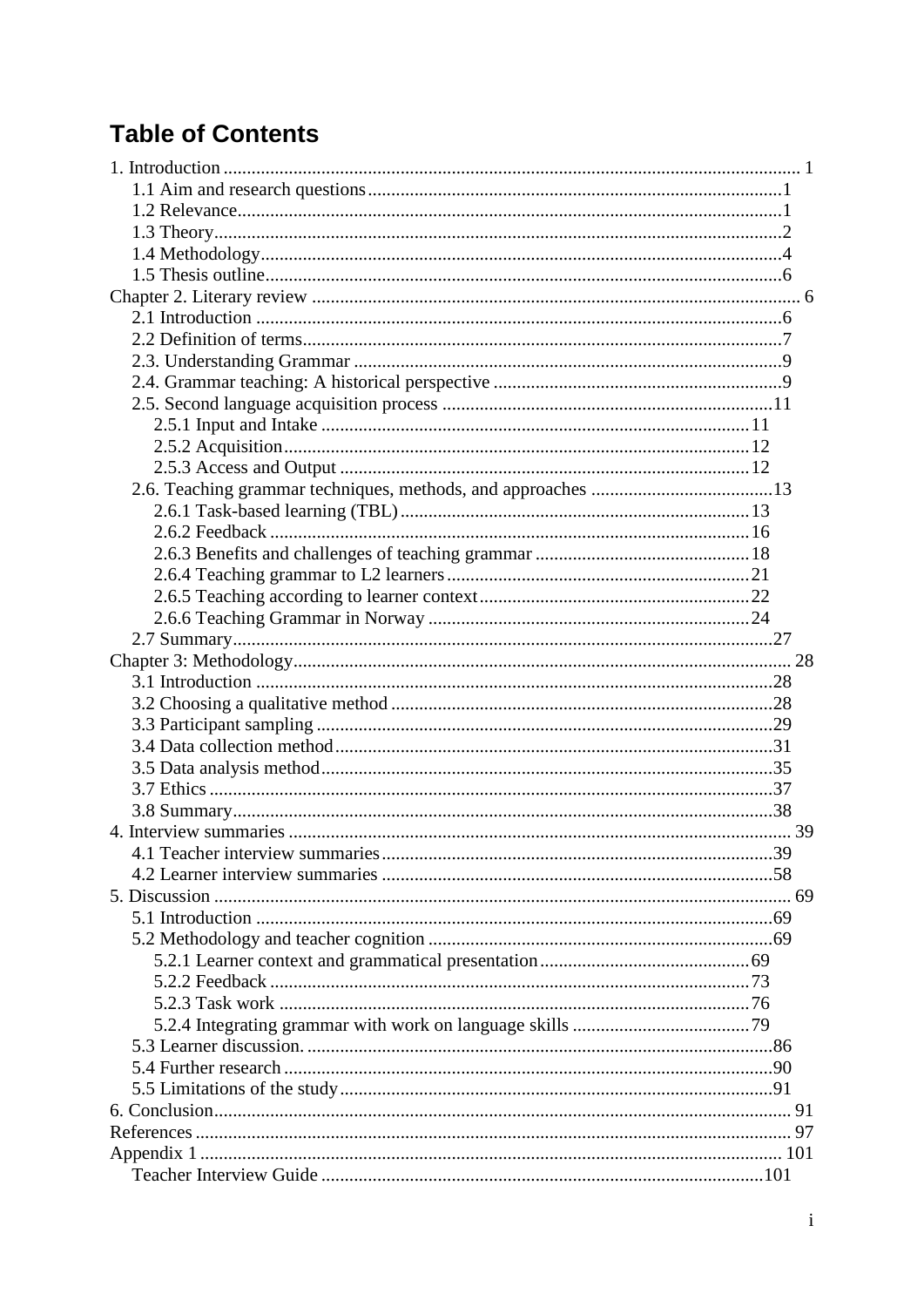#### **Abstract**

This thesis aimed at exploring teacher cognition (knowledge, attitudes, beliefs, and practices) in relation to the teaching of grammar of English as a secondary language at upper secondary school in Norway, academic VG1, vocational VG1, and VG2. Its relevance was based on there being no specific grammatical requirements as part of the English curriculum of LK06, the grammatical expectations are based on generalized statements of learner competence that requires implicit or explicit grammatical knowledge. The thesis further aimed to obtain the learners' opinion on their teacher's methodology. The data was obtained through a qualitative study based on semi-structured interviews with five teachers and focus group interviews with 30 learners, divided equally.

The study revealed that the majority of the teachers had negative attitudes towards the teaching of explicit grammar and that they never approached implicit acquisition of grammar as a primary aim. Although they considered grammar important as part of language acquisition, most expected that their learners should have acquired the necessary grammar prior to upper secondary school. The teachers' cognition regarding grammar was reflected in how irregularly they addressed grammar throughout a year.

The findings of the study suggested that the learner context was the most influential factor as to why and how often they taught grammar, especially in regards to the vocational teachers who had to adapt to the extreme differences in proficiency among their learners. The teachers varied in regards to how they addressed grammar explicitly and implicitly, and the majority in accordance with their cognition. Feedback to written and oral activities, grammatical presentations, and grammatical task work were revealed as the primary approaches and techniques used in order to teach explicit grammar.

The teachers' primary focus was on the acquisition of grammar implicitly through input and output. There were no signs that indicated common agreement among the teachers regarding a preferential activity of reading, writing, or oral activities, although the individual teachers had their own preferences, which stemmed from teacher cognition based primarily on their individual learner context, previous experience, and education.

The learner interviews largely reflected the cognition of the teachers in a positive manner, especially the use of feedback and variety. Although there was one case which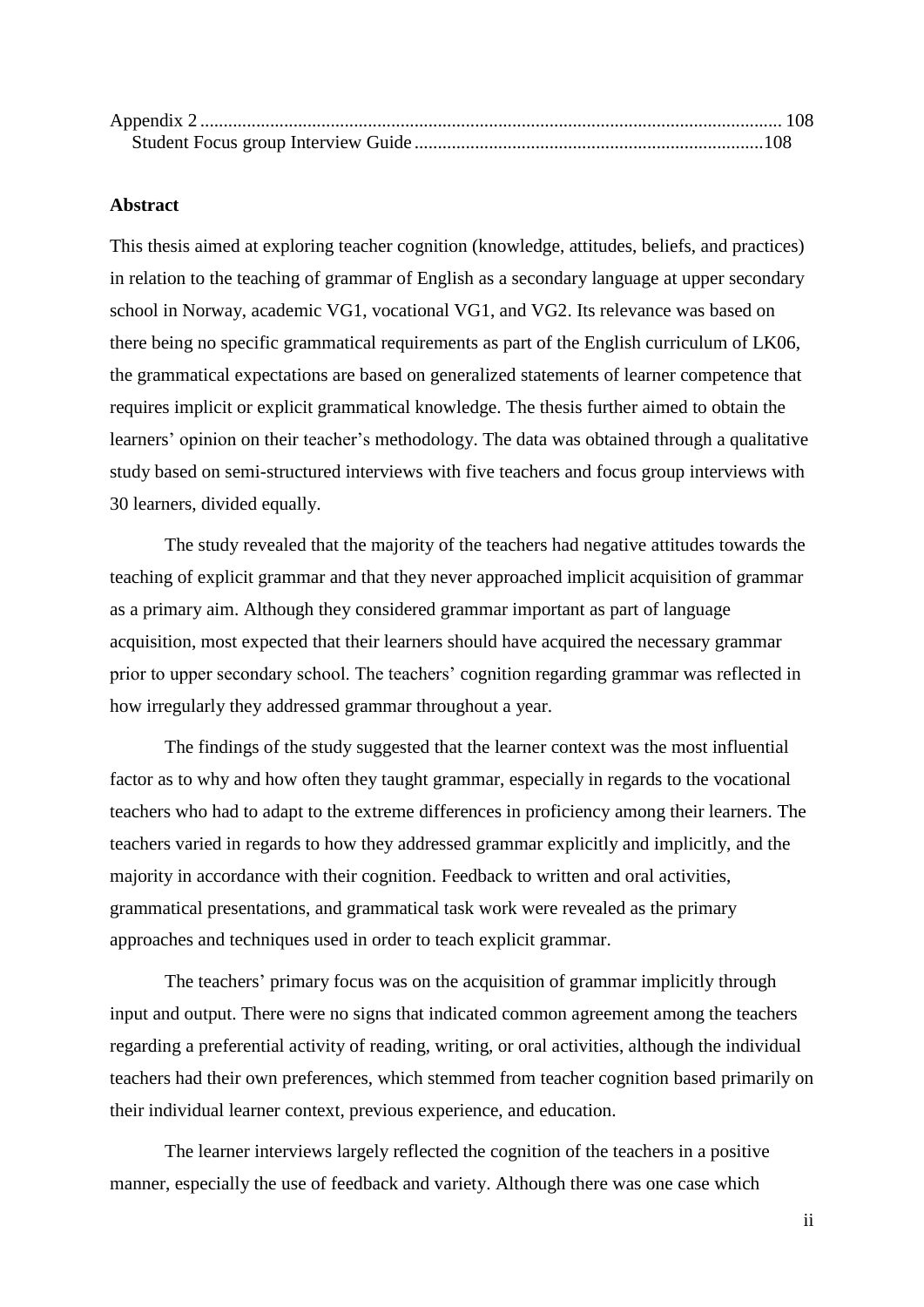showed to be particularly negative, even though the teacher had similar sentiments towards the weaknesses, unveiled by both teacher and learner.

The significance of this study is that there is a clear knowledge gap regarding research on the teaching of grammar at upper secondary school in Norway, specifically at academic VG1, vocational VG1, and VG2. Thus, this thesis contributes to a field which has not been given sufficient attention. It may also be used by teachers in order to gain insight into how grammar is being taught and into the influence of a learner context on teacher cognition. Further research may be done on learner-context-based teaching and applying appropriate approaches, methods, and techniques to learner contexts in multi-level classes.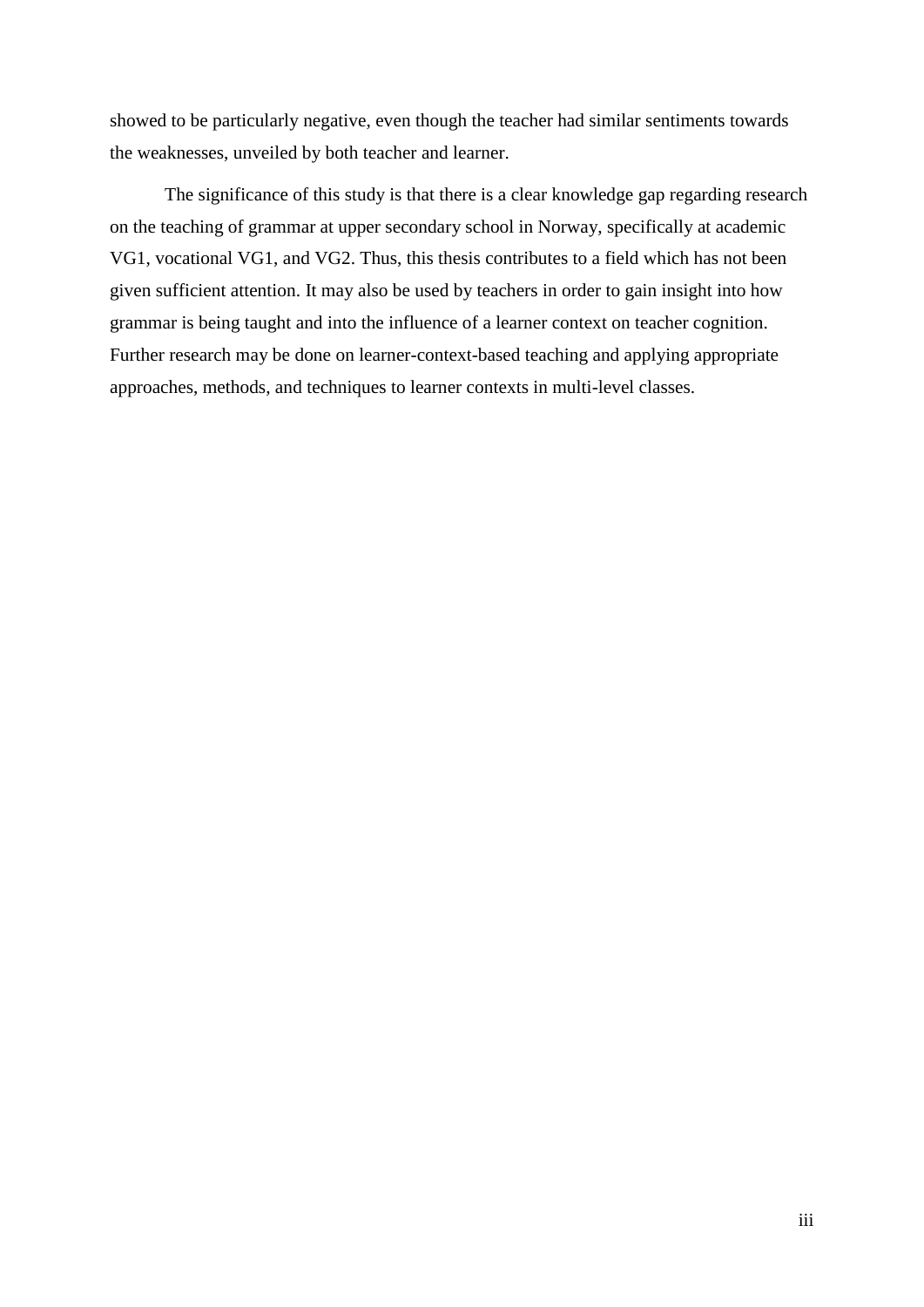# **1. Introduction**

# **1.1 Aim and research questions**

This thesis is an investigation into the current methodology and cognition of teaching and learning second language English grammar at upper secondary school in Norway: academic VG1, vocational VG1, and VG2. The study is based on semi-structured qualitative interviews with five teachers and focus group interviews with 30 learners.

The study will try to answer the questions.

- 1. What methodologies are currently being used by teachers in order to teach English grammar at upper secondary school, academic VG1, vocational VG1 and VG2, in Norway?
- 2. What is the teacher cognition behind their choice of methodology?
- 3. How do learners respond to these methodologies?

The lack of clearly defined grammatical aims in the LK06 curriculum was the initial motivation to start this thesis. Research has shown that a co-operative mixture of both implicit and explicit teaching would likely be optimal for second language acquisition (Dörnyei, 2009:272). However, VG1 second language curriculum in Norway does seemingly not demand any specific grammatical knowledge of their learners, but rather has a focus on general statements of competence that would require grammatical knowledge (www.udir.no). Thus, without specific guiding points, it might be important to look into the methodologies of teachers in Norway in order to research the methods they use to achieve the goals set in the curriculum and how the learners respond.

## **1.2 Relevance**

This research is primarily based on two premises. Firstly that there is a research gap in regards to research on the current situation of grammatical teaching, teacher cognition, and subsequent learner response at upper secondary school, academic VG1, vocational VG1 and VG2, in Norway. This research provides important insights into the current teaching and learning of English grammar at upper secondary school. Thus, this study is useful for teachers at upper secondary school and for aspiring teachers who wish to teach English at upper secondary school in Norway. The thesis provides insight into the current grammatical teaching methodologies, the cognition behind them, and how the learners respond to them.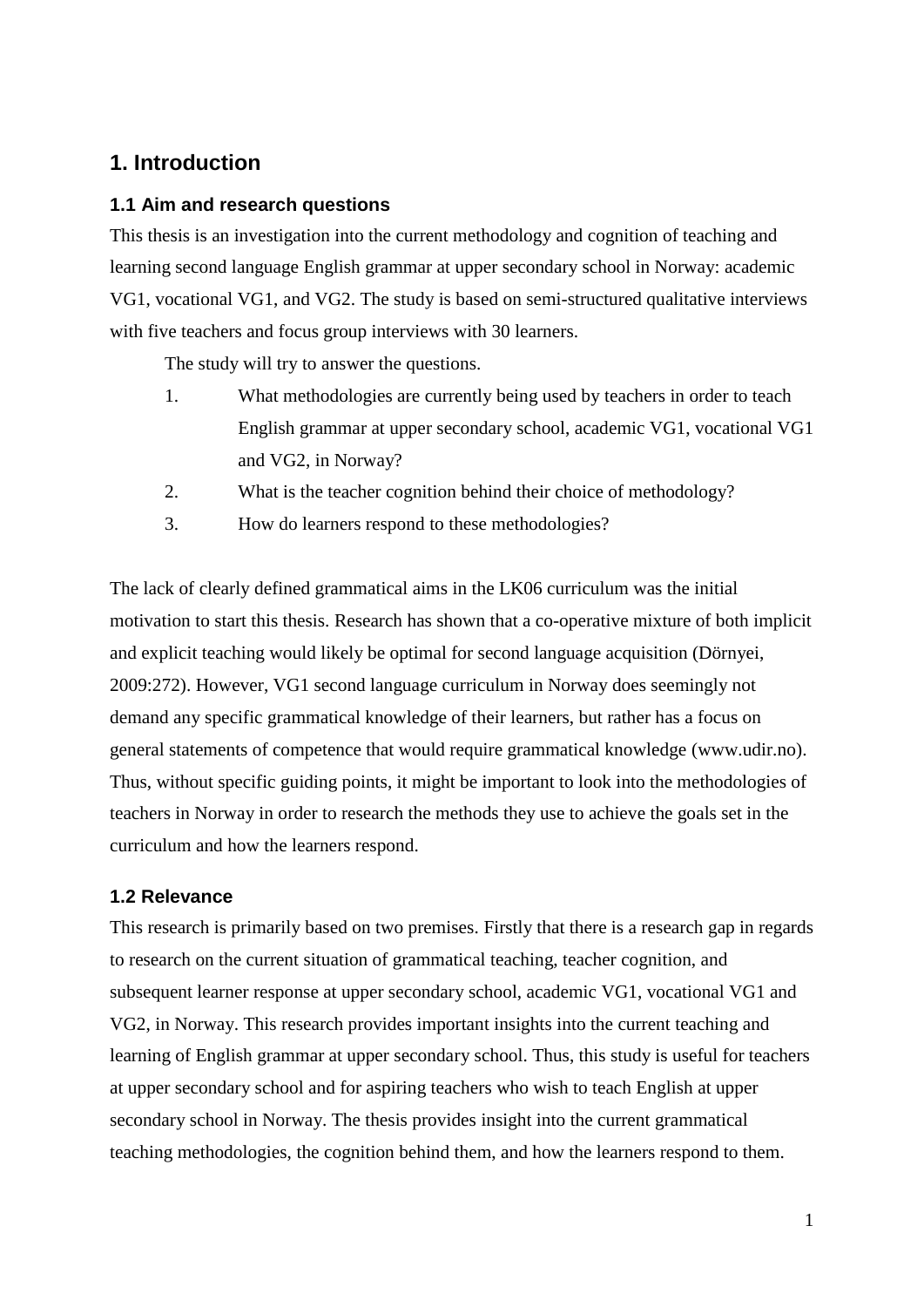The other important premise of this research is that it may give insight into the situation created by the requirements of the upper secondary English curriculum, part of the LK06  $(www.udir.no)$ . The English curriculum has no specific requirements regarding English grammar at VG1, it is rather generalized through statements of learner competence that requires grammatical knowledge (Ibid). This suggests that teacher cognition is an important part of their teaching method as they are not, according to the curriculum, required to teach any explicit grammar. Plus, there are no clearly defined learning outcomes in terms of grammar. It is rather an overall competence aim for the learners to be able to 'express themselves in writing and orally in a varied, differentiated and precise manner, with good progression and coherence' (Ibid). Similarly, the learners are expected to be able to read and listen in order to locate information (Ibid). In order for the learners to meet these expectations, they are required to have inherent knowledge of grammar, be it implicit or explicit, in order to be able to express themselves in a varied manner. Thus, the leniency given to the teachers may very well be reflected in their different teaching methodologies.

#### **1.3 Theory**

There are a number of decisions teachers need to make. Firstly, they need to decide whether to teach grammar, and to which degree if they choose to. Secondly, they need to decide whether they want to approach grammar implicitly, or a mixture of both – followed by the choice between the inductive or deductive approach to grammar. Thirdly, the teachers needs to decide upon a vast selection of approaches, methodologies, and techniques to use, which leads to numerous choices that does not necessarily fit each other. Finally, although unlikely the last step and rather a continuous presence to all the choices, the teachers need to consider how their choices will affect the acquisition of their learner context. A few of these questions will be briefly dealt with here.

Ur (1991:76) initiates her discussion on grammar pointing out that grammar is a controversial subject in foreign language teaching. The problem is not grammar as such, it is between the intuitive and explicit knowledge of grammar. While first language grammar is often intuitive, it is not necessarily as easily acquired in second language learning. The important question is then perhaps if explicit grammar helps, not if it is necessary for second language learning.

First language acquisition, grammatical or otherwise, through implicit knowledge is not as effective when faced with second language acquisition later in life (Dörnyei, 2009:270). The inability to implicitly, or automatically, acquire a second language through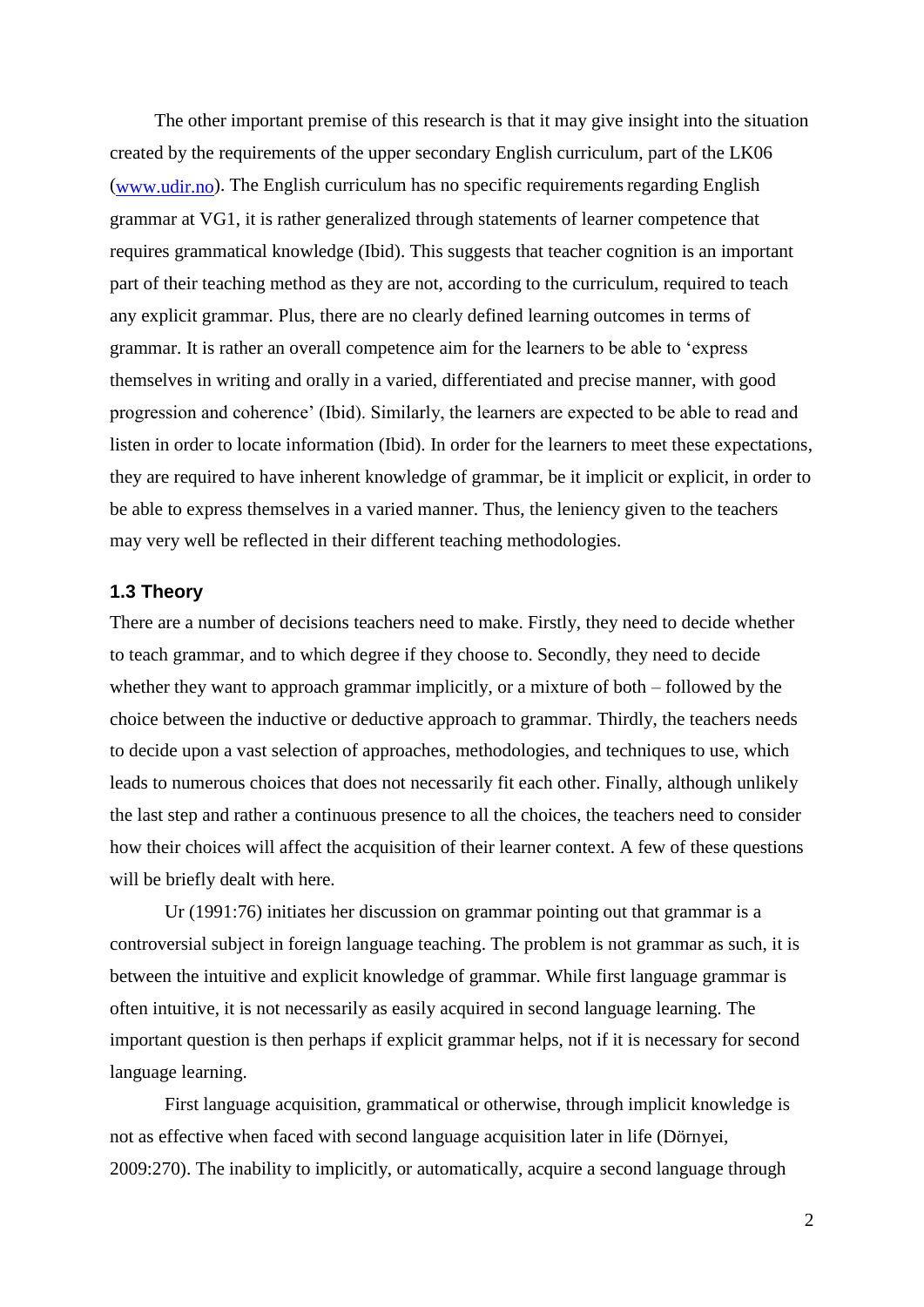language exposure leaves the necessity to rely on explicit teaching/learning. Explicit teaching methods, usually focusing on linguistic features such as grammar and vocabulary, have been found to be more effective than purely implicit instruction. However, this does not mean that implicit methods should be discarded, rather, Dörnyei (Ibid:271-272) claims that the optimization of co-operation of both explicit and implicit methodology would bring about the most effective results. Thus, it is easy to say that explicit learning of grammar is helpful, and it may be an important part of learning. Therefore, the challenging aspect to teaching grammar is to find a balance between explicit and implicit teaching approaches, methods, and techniques. Furthermore, the successful application of any methodology is based on the teacher's cognition in regards to the learner context.

Three teaching approaches that may represent three different ways of acquiring a second language is – grammar-translation, the audiolingual method, and communicative language teaching. Dörnyei (2009:272) says that most teachers today say that they follow the communicative approach, but those who follow a genuine communicative approach seem to be a (solid) minority. This is likely due to the different methodological developments and individual beliefs that have divided its theory from actual practices. The differences between the three methods in regards of grammar are that grammar-translation is an almost purely explicit method where one would teach grammar through rigorous repetition of rules and regularities. The audiolingual grammatical approach focuses on both the explicit repetition of grammar drills as well as the implicit nature of dialogue teaching techniques that would replicate 'habitual' real situational speech. Similarly, the communicative approach is originally a mixture of both implicit and explicit learning of grammar (Dörnyei, 2009: cf. 272-275).

When a teacher has decided to explain a rule it is important to decide on an approach, for example an inductive or deductive approach. The inductive approach requires the learner to try to explain the rule based on examples that are shown. The deductive approach consists of the teacher explaining the rule while the learners would try to make examples of it. The approach should, according to Ur (1991:82), be chosen based on the learner context, i.e. whether the learners are able to perceive and define the rules themselves or if they need the rules presented.

Teachers often depend on various methods of feedback as an important tool to deal with oral and written errors, but also as a tool for teaching grammar. Ur (1991:cf. 85-87) says that the manner feedback is given is important. Firstly, it may be important to note that the difference between a grammatical mistake and a grammatical error, an error would be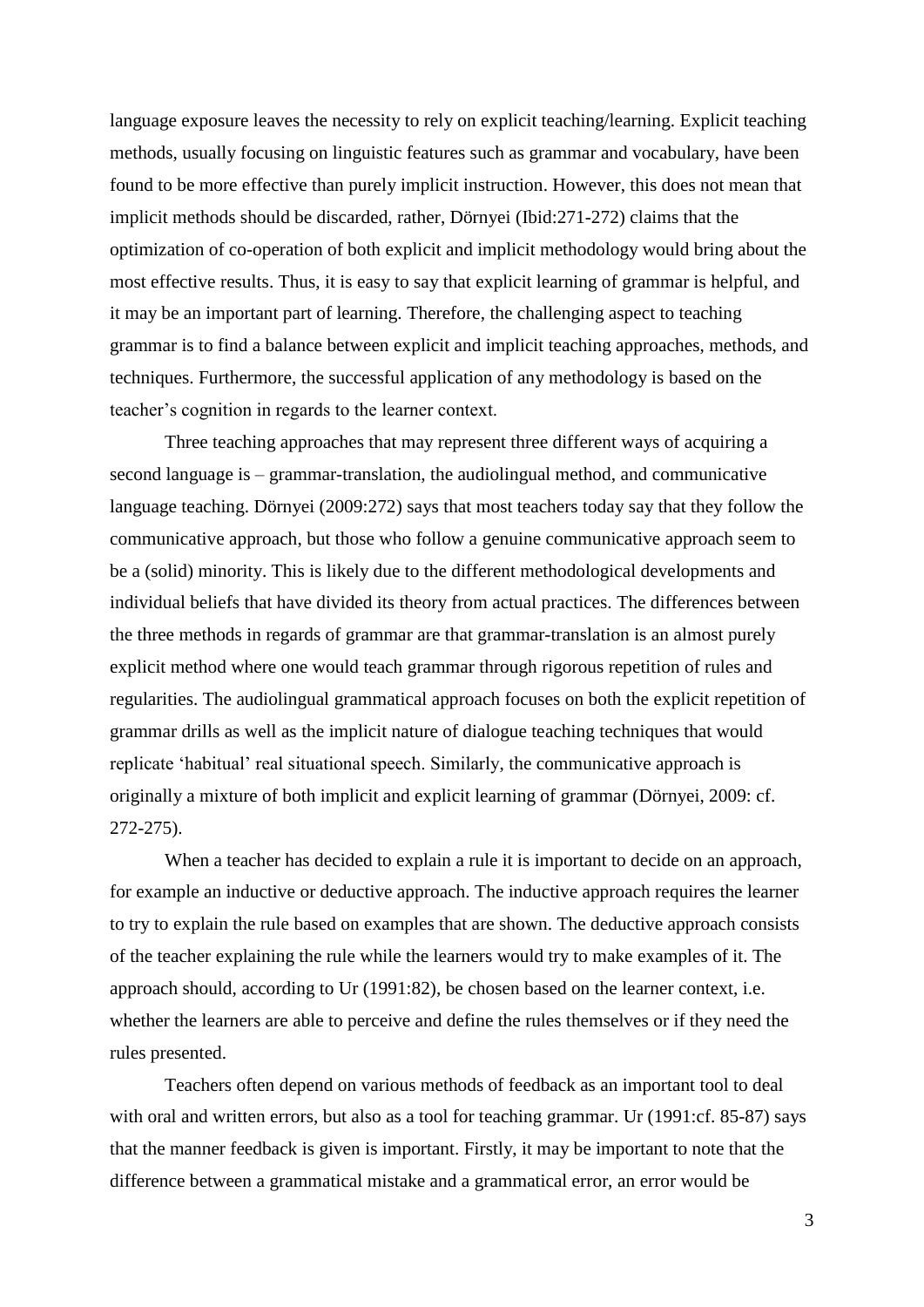consistent mis-learned generalization and mistakes would be occasional and inconsistent oversights. Although difficult to pick up on, Ur (1991:85-86) suggests that the learners should be made aware of their errors. Furthermore, she suggests that errors may be corrected through positive reinforcement as a learning opportunity rather than viewed as inadequacy on the part of the learner or teacher. However, in order to correct something, it may be important to first look at the types of errors, how often they occur, and to which degree they affect comprehension in order to select errors for correction that may be of more importance.

When it comes to presenting and explaining grammar, Ur poses the question 'how important is it to use metalanguage and should things be simplified?' According to Ur (1991:81), there is a conflict between simplification and accuracy. If a grammatical structure is presented too simplistically, it may lack accuracy and, likewise, if presented too accurately, it may become too difficult. Thus, an important step in grammar presentation is to find the appropriate balance between the two and evaluate in with the learner context, for example older learners may benefit from terminology as they are more analytically-minded (Ur 1991:82).

The issues mentioned here will all be addressed in the research by looking at the individual components that the methodology of the teachers consists of. Furthermore, the cognition of the teachers will also be evaluated based on the theoretical framework that will be presented as part of this thesis. Similarly, the theory will be used in coalition with the learner interviews in order to analyse the learners' statements.

### **1.4 Methodology**

This is a qualitative study which focuses on analyzing education based rich data has been chosen due to the benefits of qualitative research. The flexibility of a qualitative study is important when researching the methodology of the teachers, because the aim of this qualitative research is to sample individuals with rich and varied insights into teaching second language grammar at upper secondary school, VG1. Thus, the individuals who have agreed to participate in the research have different backgrounds, experiences, and education and it would be necessary to ask them different and situational questions (about both similarities and differences among the teachers), with a sample size of approximately five teachers and thirty learners (Barbour, 2007:126-127).

The primary methods of data collection for this thesis are semi-structured interviews with the teachers and semi-structured focus group interviews with the learners. Walter and Gall (Walter and Gall 1989:452) claim that the semi-structured interview is the most used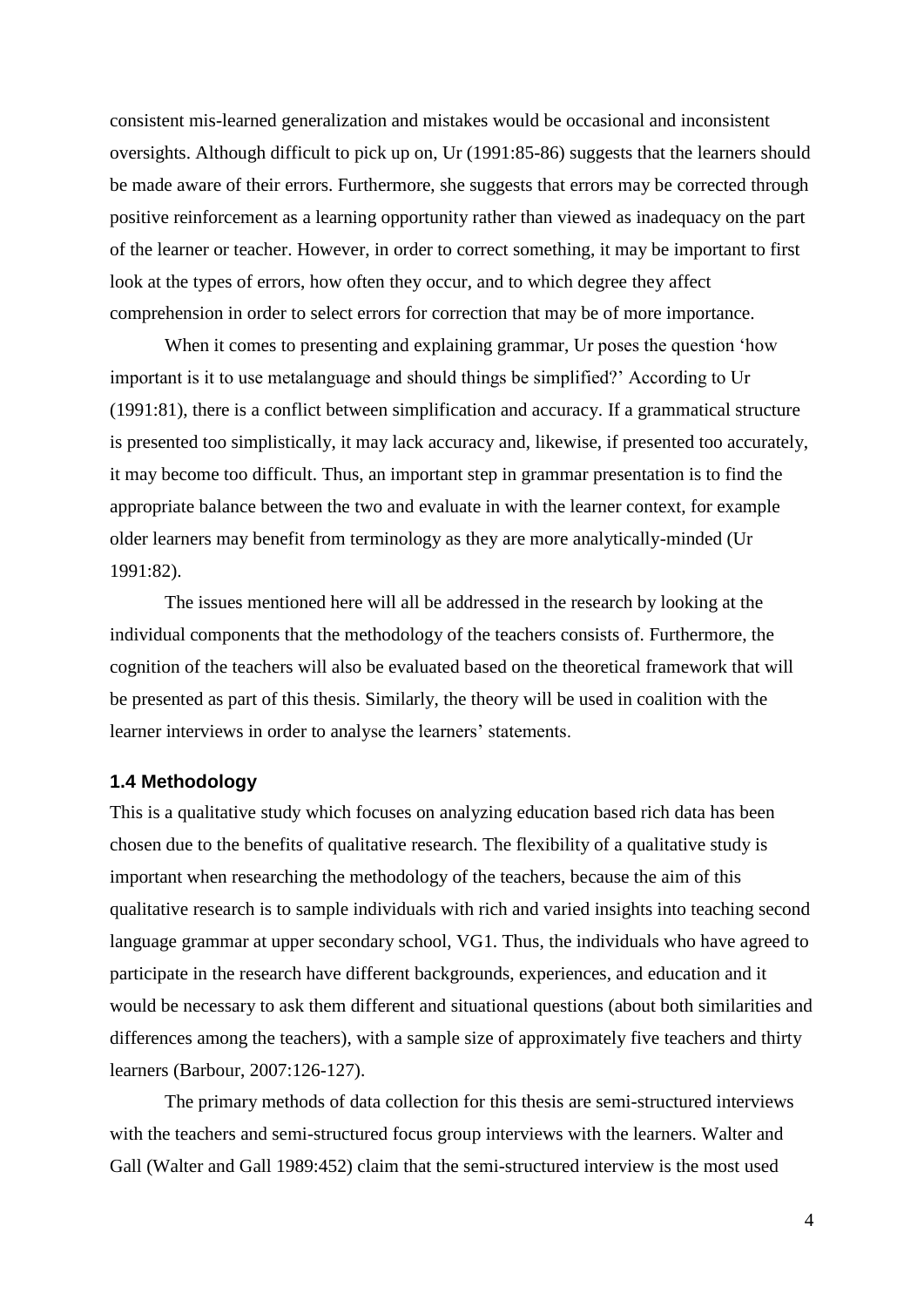method for research in education. This is due to its nature, starting with a series of structured questions where the resulting information of the questions can be followed by open-ended questions, which allow for deeper probing and more complete data. The benefits are thus that the research has the ability to remain objective while allowing for a thorough investigation of the opinions and reasons behind them. The possibility to gain insight into feelings, thoughts, intentions and past events is important when doing qualitative research, because it is the perspective of the respondent that is assumed meaningful and will thus be studied. (Patton 2002:341)

The semi-structured interview requires that the researcher has a solid overview of their research subject, and is then able to develop broader questions that can be modified depending on the situation of the respondent. The free nature of this interview format makes it important for the researcher to create an 'interview guide' as well as piloting it in advance, to make sure that the questions are not misleading or confusing in any matter. The interview guide also helps to ensure that the subject has been sufficiently covered and nothing forgotten. (Dornyei 2007:136-137)

The study was conducted through semi-structured interviews with five teacher as well as semi-structured focus group interviews with each teacher's learners, approximately 6 learners per focus group, with a maximum of two teachers per school. The choice of individual teacher interviews was due to practicality and the possibility to compare differences in teachers even within schools. The individual information was not affected by anyone else, as the research puts emphasis on the subjective information. Although the semistructured interview permitted a deeper understanding of the subject it also brings along the likelihood that more information would be collected from some participants than others. This could have been problematic in terms of analysis, where a completely structured interview would be easier to analyse (Patton 2002:347). However the flexibility was important in this research as the methodology of the teachers may have been very varied, and the conclusion of this research looked at both similarities and differences. As every informant brought unique information it was important to pre-prepare a set of starter questions that was relevant to all participants as well as being able to probe into areas that were not initially anticipated (Patton, 2002:347). Although the information gained from open ended questions may have been difficult to analyze, no matter what degree of structure, the questions resulted in open answers because of individual perceptions and experiences.

The benefits of focus group interviews with the learners may be that it could possibly have been easier and more encouraging for learners to discuss within a social environment the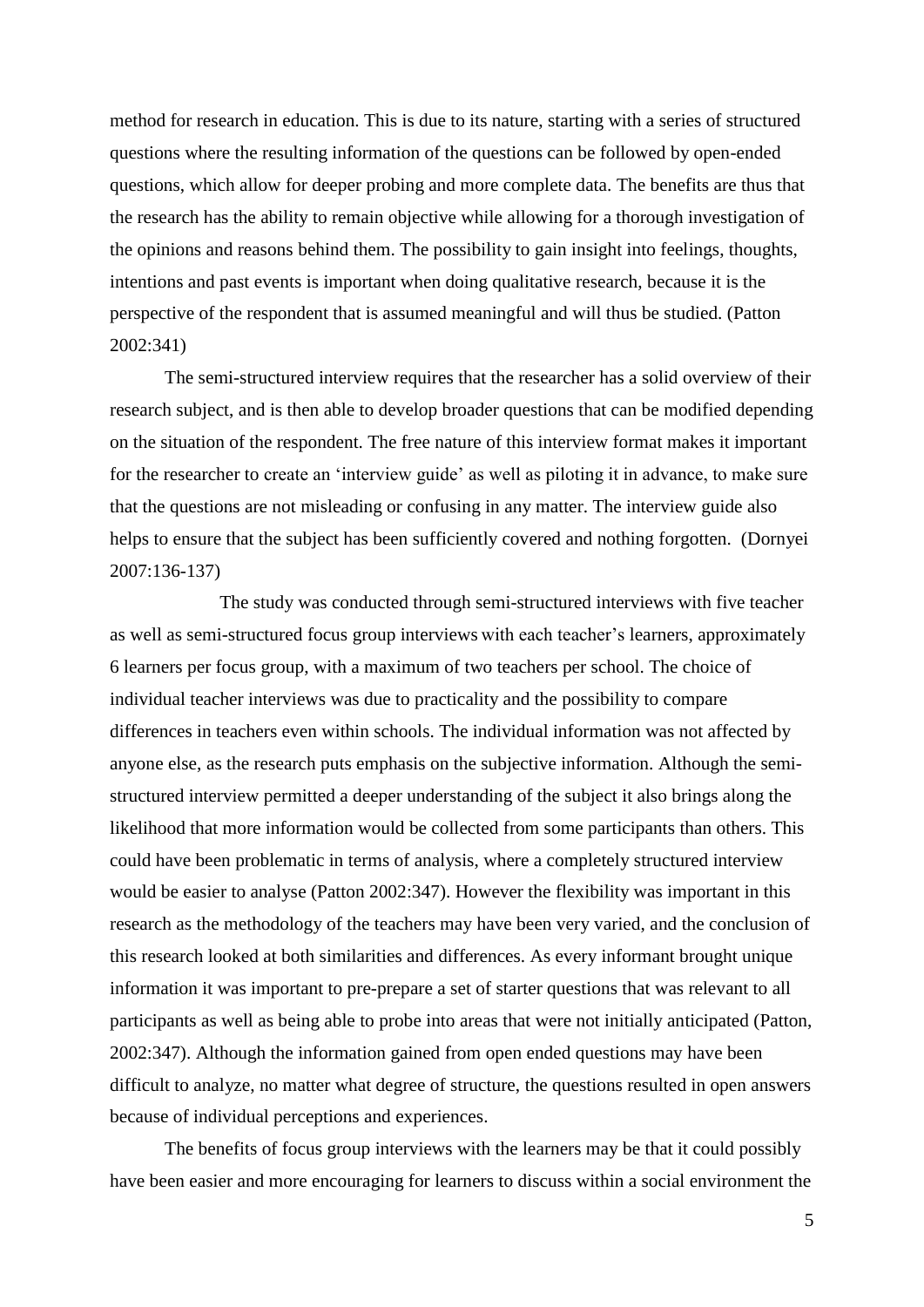grammar methodologies of their teacher, rather than putting learners in a more difficult position in which they have to elicit their own opinions on a matter they may not have thought about before. The focus group interview atmosphere was also something that benefits the learner demographic, as it was supposed to promote a comfortable and enjoyable group discussion. A big advantage was that focus group interviews required significantly less time. However this also meant that the amounts of questions had to be limited to approximately 10 questions per hour (Patton, 2002:385-386). The choice of using the learner's native language may have been an important part in order to encourage participation through a comfortable situation, and avoid uncertainties due to language barriers, prioritizing the acquisition of information. Focus group interviews was also practical as a random representation of the class as a whole (Barbour 2007:30-31).

## **1.5 Thesis outline**

Chapter 2, 'Literary review', elaborates on relevant theory in relation to the teaching of English grammar at upper secondary school in Norway. The main section delves into some of the available approaches, methodologies and techniques of teaching of grammar. It additionally presents a theory of second language acquisition and gives a perspective of grammar through history and how it can be understood.

Chapter 3, 'Methodology', presents the methodological approach employed in the study, through the use of semi-structured interviews and focus group interviews as a tool of qualitative research. Furthermore, it presents the process of selecting participants, data collection and analysis method, validity of research, and ethical dilemmas.

Chapter 4, 'Interview summaries', provides the individual teacher summaries and focus group interview of the study.

Chapter 5, 'Discussion', discusses the findings of the study and points to suggested areas for future research in the area of L2 grammatical teaching.

Chapter 6, 'Conclusion', concludes about the findings.

# **Chapter 2. Literary review**

# *2.1 Introduction*

This chapter gives an introduction to some of the current theories on grammatical teaching in L2 classrooms. However, it is important to note that there was neither time nor space in this chapter to go through all the current theories nor perspectives. Thus, the material have been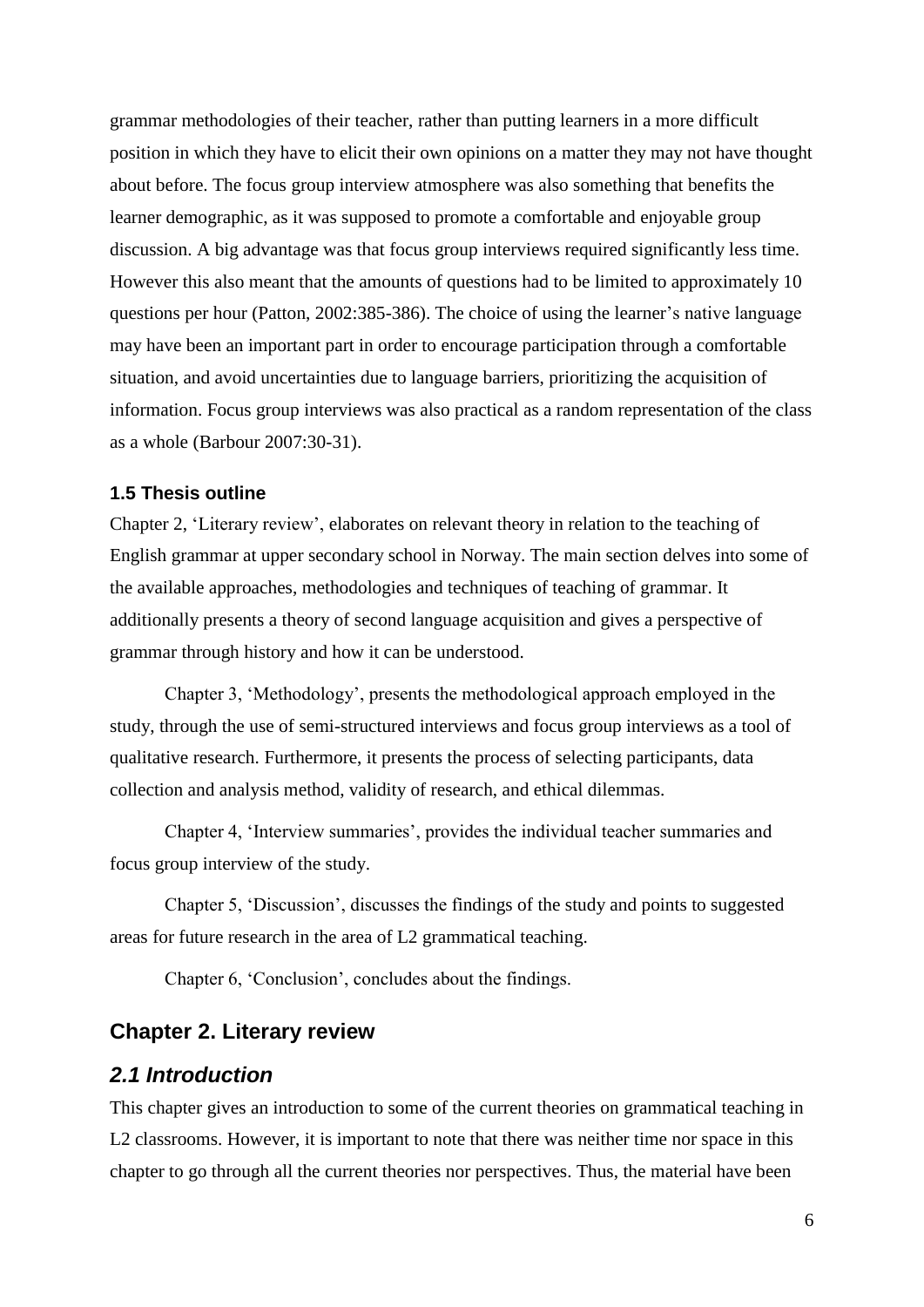selected due to their position as either L2 grammatical teaching theories relevant for the Norwegian context or due to scholarly recognition within the theoretical L2 English grammatical teaching community.

The following subchapters start with introducing the definitions of terms used in this thesis, before giving both a current and historical perspective on teaching grammar. It additionally gives insight into the acquisition process for second language learners and a perspective on approaches, methods, and techniques used to teach grammar. Furthermore, the chapter presents two different approaches to feedback and then focuses on teaching grammar in the Norwegian context.

#### **2.2 Definition of terms**

In order to facilitate the understanding of terminology that will be employed throughout the present study, this section deals with defining some of the key terms, such as *explicit knowledge, implicit knowledge, access, input, output,, focus on form(s), inductive approach, and deductive approach.* Furthermore, this section functions as a tool to avoid possible misunderstandings, as there is not necessarily a general agreement on the terms used.

*Method.* H. Douglas Brown (Richards and Renandya, 2002:9) defines his understanding of method based on Edward Anthony (1963, as cited in Richards and Renandya, 2002:9). Anthony's concept of method was the second part of three hierarchical elements: approach, method, and technique. 'Method was defined as an overall plan for systematic presentation of language based on a selected approach' (Ibid:9). There has, however, been some disagreement found in literature. Richards and Rodgers (1986, as cited in Ibid) said that 'method was an umbrella term to capture redefined approaches, designs, and procedures'. Despite this, and other definitions of the term, Anthony's definitions will be used for the present study.

*Approach.* Anthony defines approach as a set of assumptions dealing with the nature of language, learning, and teaching (Ibid:9).

*Technique.* Techniques can be defined as specific classroom activities consistent with a method, and therefore in harmony with an approach as well (Ibid).

*Explicit knowledge.* Rod Ellis (Richards and Renandya, 2002:169) emphasizes that 'explicit knowledge is not the same as metalinguistic knowledge'. Explicit knowledge is the kind of intellectual knowledge which is possible to gather about any subject, as long as, for example, grammar can be explained, it can be explicitly understood (Ibid:171)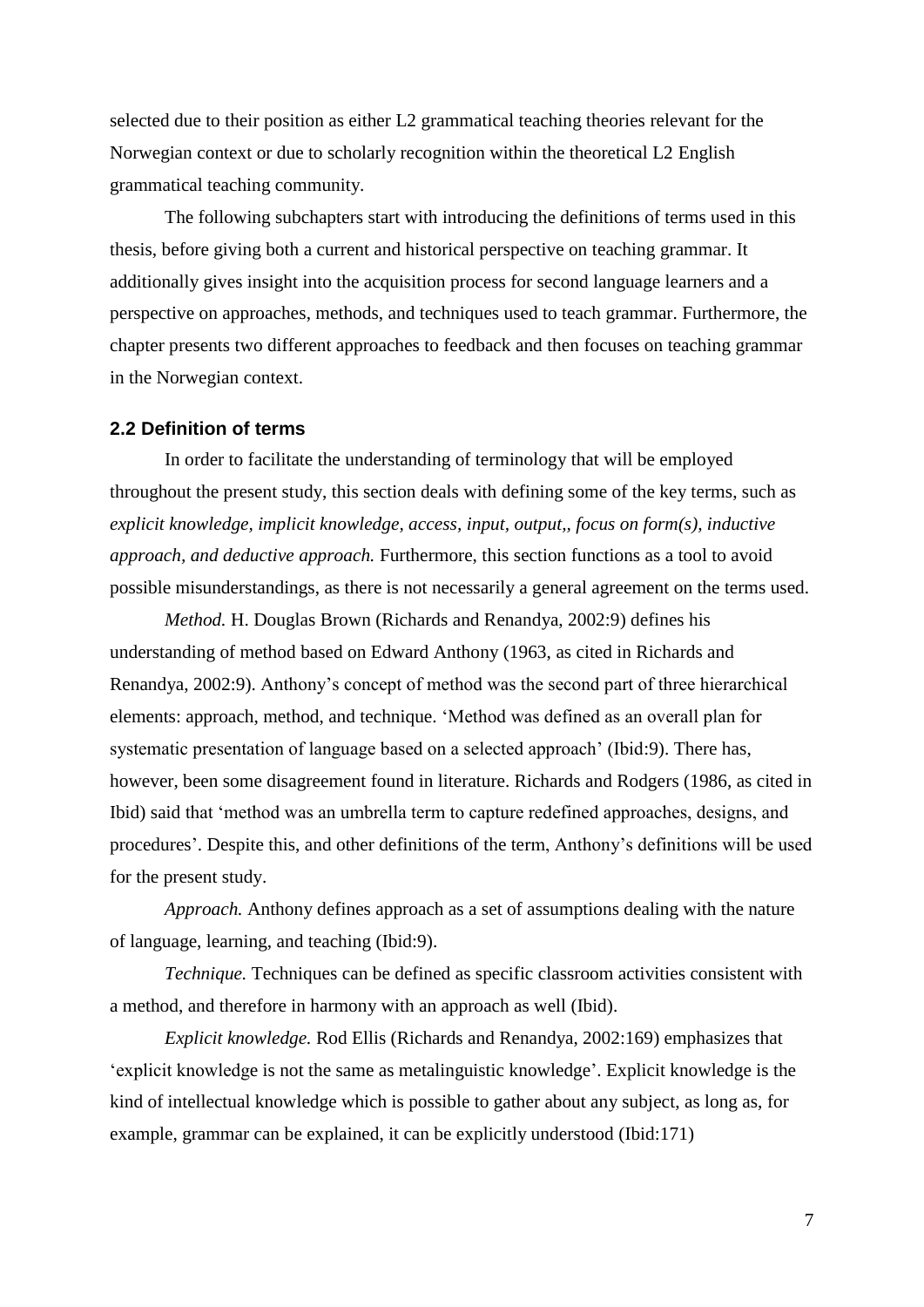*Implicit knowledge.* Rod Ellis (Ibid:171) defines implicit knowledge as 'the kind of tacit knowledge needed to use the structure effortlessly for communication'.

Accordingly, *explicit instruction* is a teacher-centred presentation of a form and how it is used, which is then followed by learner practice. Implicit instruction is the result of drawing the learner's attention to a form where they have to induce the rule or system underlying its use

#### (Richards and Renandya, 2002:158)

*Interlanguage.* H. Douglas Brown's (Richards and Renandya, 2002:13) definition of interlanguage can be understood as a learner's linguistic system which characterizes the output of a non-native speaker at any stage prior to full acquisition of the target language.

*Access.* Richards (1999, as cited in Richards and Renandya, 2002:160) defines access as the learner's ability to draw upon his or her interlanguage during communication. The context in which the learner is using the language as well as its purpose may affect the extent to which he or she is successful in calling up aspects of the acquired system.

*Focus on form (FonF)* is interpreted by Nassaji and Focus (2011:13-14) 'as a series of methodological options that, while adhering to the principles of communicative language teaching, attempt to maintain a focus on linguistic forms in various ways. Such a focus can be attained explicitly and implicitly, deductively or inductively, with or without prior planning, and interactively or sequentially'. The term "form" includes various formal components of language including grammatical, phonological, lexical, and pragmatic forms.

*Focus on Forms (FonFs).* Long (1991, as cited in Ibid:10) distinguished a *focus on form* from a *focus on forms* (FonFs) and a *focus on meaning*. FonFs is the traditional approach based on the assumption that language consists of a series of grammatical forms that can be acquired sequentially and additively.

*Inductive approach.* Pihlstrøm (2013:40) explains that in an inductive approach to grammar, the learners have to figure out the rules for themselves.

*Deductive approach*. Pihlstrøm explains how in 'a deductive approach to grammar, the learners are introduced to a grammar rule, then they are given several examples and finally they get to practice the rules themselves. This approach to grammar is more teacher centered'.

*Testing* (Ur, 1991:33) may be defined as an activity whose main purpose is to convey (usually to the tester) how well the testee knows or can do something, learning is not necessarily the main goal of test.

*Errors vs. mistakes.* Ur (1991:85) says that applied linguistic theory commonly defines errors as consistent and mis-learned generalization, which is contrasted to mistakes, which are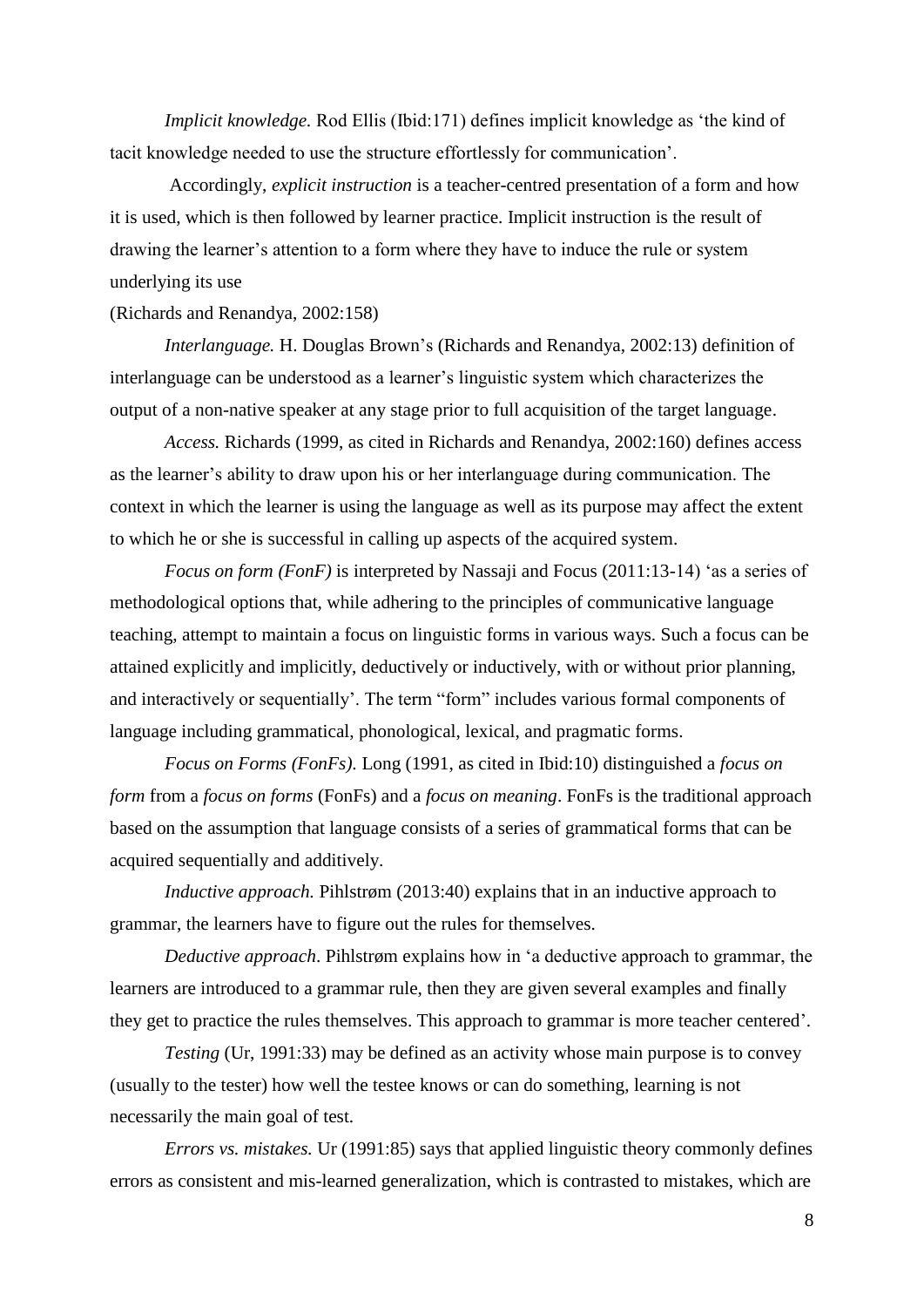occasional, inconsistent slips. However, it is usually difficult to tell the difference with any degree of certainty. Thus, it is important to understand what grammar entails.

#### **2.3. Understanding Grammar**

Grammar instruction is dependent on the teachers' perception and understanding of what grammar is (Burns and Richards, 2012:258). Grammar may be viewed as 'the underlying knowledge of the system of rules which speakers apply in order to form correct sentences in spoken and written production, or more of a skill which speakers deploy creatively in acts of communication to achieve intended meanings.' The first view focuses more on explicit grammar knowledge, and the second view is more about implicit, or subconscious, knowledge. Ur (1991:75) starts her discussion on teaching grammar with first defining grammar as 'the way words are put together to make correct sentences'.

Furthermore, teachers are likely to choose their method of grammar instruction based on what they feel is most compatible with regards to instructional material, classroom activities, and teaching methods (Burns and Richards, 2012:258). Regarding materials and the first explicit view, and its focus on grammar as a knowledge-based system of rules, it is typically reflected in sentence-level exercises and test items which reward correct application of rules, aiming at accuracy. The second more implicit view addresses material through 'expression' in exercises and test items which reward the learner's ability to use appropriate grammar, aiming at creating meaningful texts. Further, conflicts may also arise in regards of a teacher's view of the purpose of explicit or implicit grammar, the views reflected in the course books and materials, or examinations that they may be required to use. Finally, teachers will inevitably rely on their own perceptions on how to teach grammar and how their learners approach learning it (Ibid:259).

Grammar may also be understood as a communicative resource used by speakers to interpret input when reading or listening and in order to produce language as output in speech or writing (Ibid). When producing output the learners use what they believe is the appropriate grammatical coding based on their current linguistic knowledge, or interlanguage *–* the individual learner's current understanding of a language (Richards and Renandya, 2002:13). Thus more advanced learners will be able to draw from a larger knowledge-pool, and will likely be able to access said knowledge more quickly than intermediate learners (Ibid).

#### **2.4. Grammar teaching: A historical perspective**

The history of language pedagogy has shown that grammar has for 'thousands of years' been at the center of language teaching, as there were no distinctions between language teaching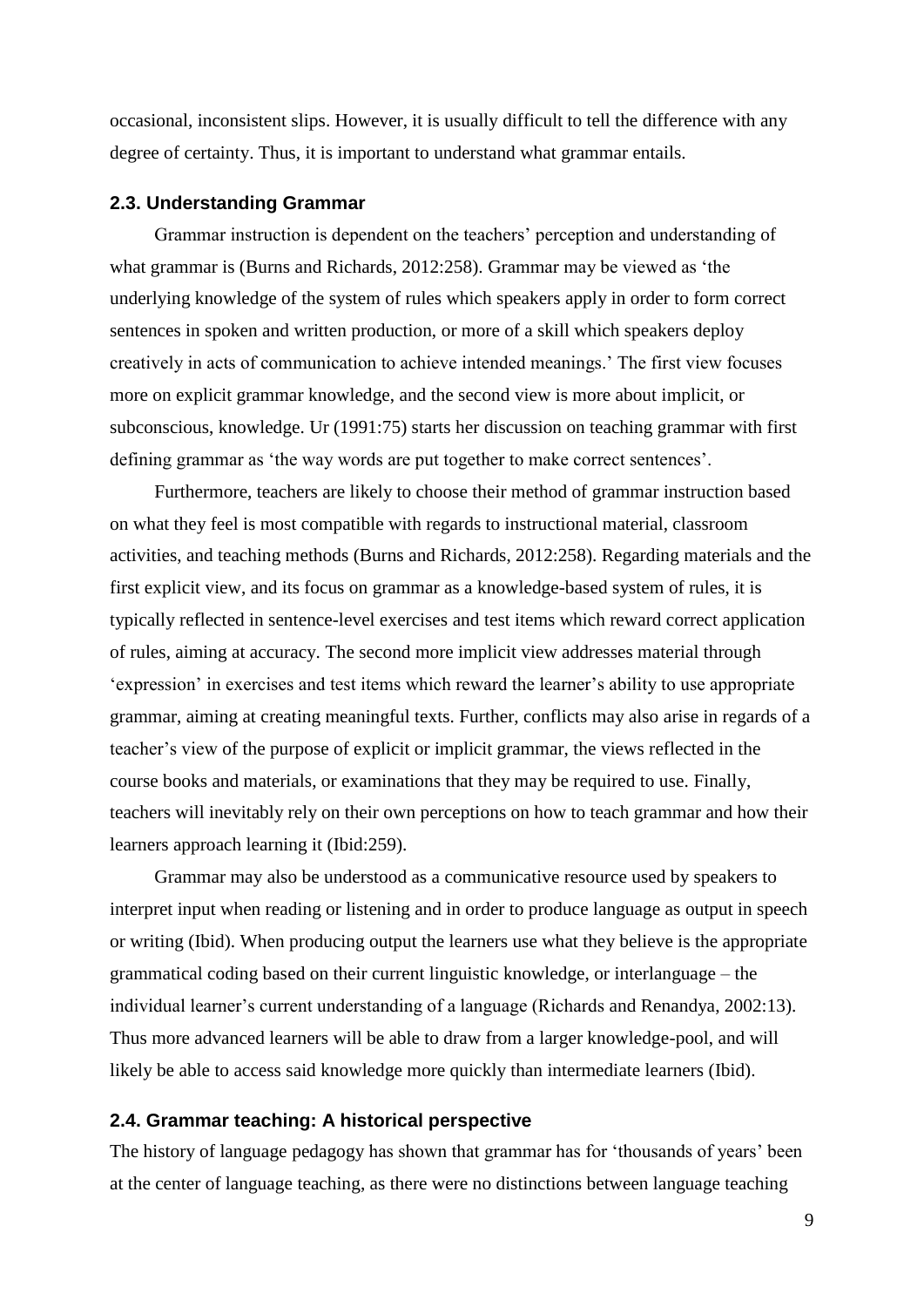and grammar teaching (Nassaji and Fotos, 2011:2). Language was believed to be mainly composed of grammar rules, and knowing these rules would result in knowing the language.

Towards the end of the  $18<sup>th</sup>$  century, the emphasis put on grammar resulted in the Grammar Translation (GT) method, which expanded in use throughout the  $19<sup>th</sup>$  century. GT focused exclusively on studying classical languages, such as Greek and Latin, their grammatical rules and structures (Ibid). The various grammatical categories were taught deductively through explicit explanations of the rules with memorization and translations of texts L2 to the first language (L1). Language teaching focused primarily on written language, reading literature of the target language, and training learners' academic capacities. Different versions of GT are still in use today, although mainly in foreign language contexts (Ibid:2-3). However, language acquisition theories have evolved since then and the position of grammar has changed drastically since the  $18<sup>th</sup>$  century due to a better understanding of the acquisition processes which learners go through while learning a second language.

Richards (1999) claims that the advent of communicative language teaching (CLT) resulted in the gradual rejection of grammar-based instruction where communicative syllabuses, based on functions or tasks, were preferred over the grammatical syllabuses. Grammar-based methodologies, such as Presentation-Practice-Production (part of the situational approach), were replaced by function- and skill-based teaching. Accuracy activities, such as drills and grammar practice were replaced by fluency activities based on interactive small-group work (Ibid). This has led to the fluency-first pedagogy, in which the learner's grammatical needs are tested by fluency tasks rather than predetermined grammatical requirements in a syllabus (Ibid). It is also important that the communicative act should provide the learner with a sense of completion. CLT is based partly on the belief that successful language teaching depends on immersing learners in meaningful and natural communicative tasks that require them to negotiate meaning, through for example discussionbased materials, communication games, role-play, and other group activities (Richards and Renandya, 2002:154).

The communicative approach is originally a mixture of both implicit and explicit learning of grammar. However, the communicative approach is varied to such a degree that there are several communicative approaches, for example how it was thought of as a mixture between explicit and implicit teaching of grammar, and could be explained similarly to the two other methods. Furthermore, the communicative approach also uses implicit techniques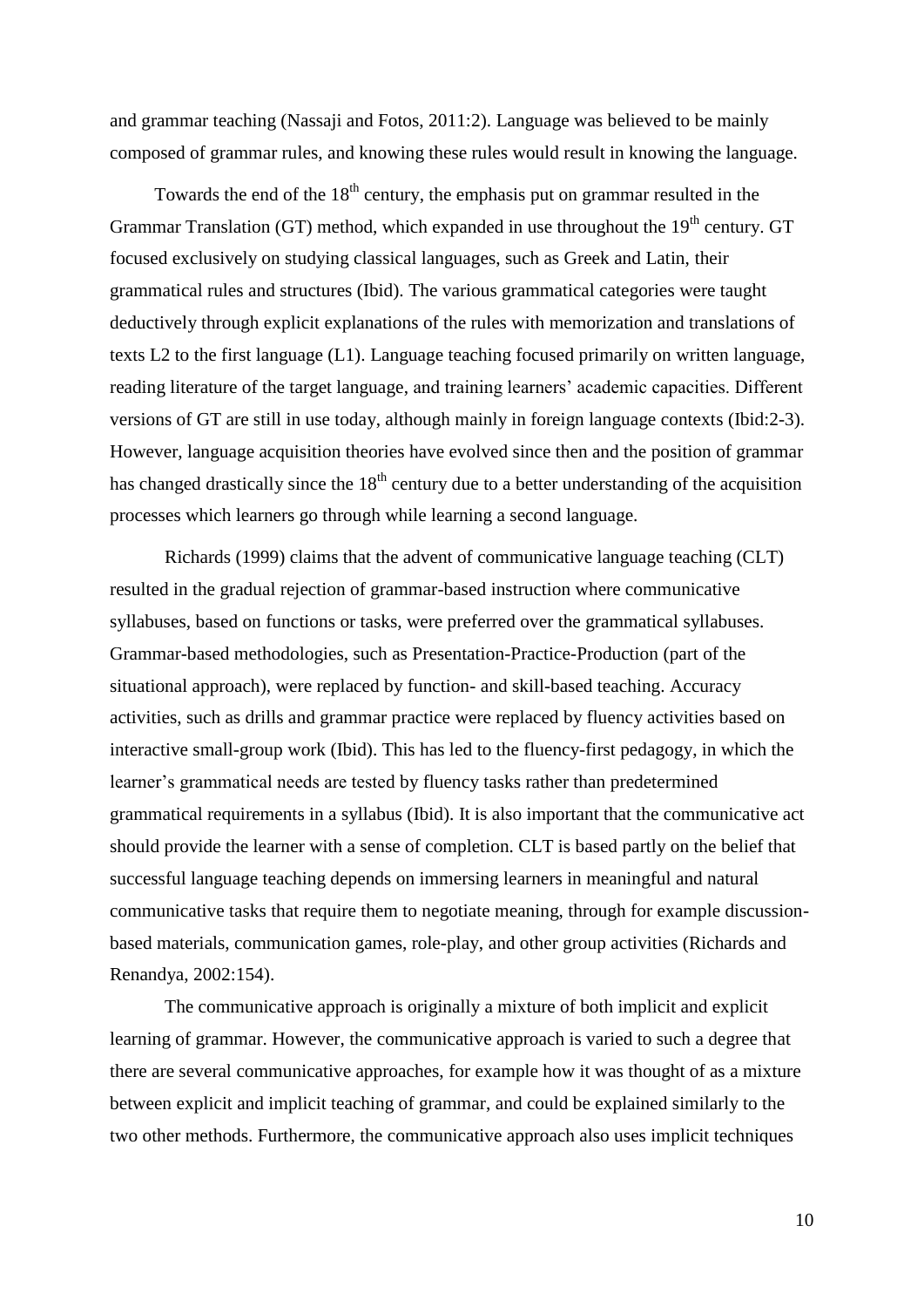with the intention to learn grammar as a result of a primary activity, such as reading, writing or speaking (Dörnyei, 2009: cf. 272-275).

#### **2.5. Second language acquisition process**

#### 2.5.1 Input and Intake

Understanding the process of L2 learning is one step towards being able to ensure that learners achieve acceptable levels of grammatical accuracy (Richards and Renandya, 2002:157). Richards (1999, cited in Ibid:157-158) draws on Van Patten (1993), Ellis (1994), and Skehan (1996a, 1996b) in order to explain the five stages of the learning process input, intake, acquisition, access, and output.

Input is the first stage of the learning process, which consists of the language sources that initiate the learning process - textbooks and commercial materials, teacher-made materials, and teacher-initiated classroom discourse are all part of the input that learners experience. Teaching materials have traditionally been based on an explicit linguistic syllabus assuming that it would determine the learner's second language acquisition. However, Krashen (1985, as cited in Richards and Renandya, 2002:157) argues for a meaning-based syllabus, in which grammar should be handled incidentally. Thus, exposure to comprehensible second language input should suffice to trigger acquisition in the learner. However, Richards mentions that a different view of language acquisition is the inclusion of some form of linguistic syllabus with the aim to simplify the input, which is seen as essential in providing an appropriate level of difficulty for the learners.

A function of input may be to focus the learners' attention on a particular linguistic feature. Richards exemplifies this through five approaches. To begin with, *simplification* of input exposes the learners to texts and discourse which may contain a restricted set of tenses and structures. Secondly, *frequency* of exposure emphasizes a focus on a form (such as past tense) as the form appears more frequently in a text. Another approach is *explicit instruction*, which is teacher-centred presentation of a form and how it is used, followed by learner practice. Yet another approach is *implicit instruction*, which is the result of drawing the learner's attention to a form where they have to induce the rule or system underlying its use. Finally, *consciousness-raising* activities aim to make the learner aware of linguistic features in the input without the need to produce them. The Input stage is not assumed to result in learning, it is rather intended to facilitate the next stage in the learning process: intake (Ibid:158).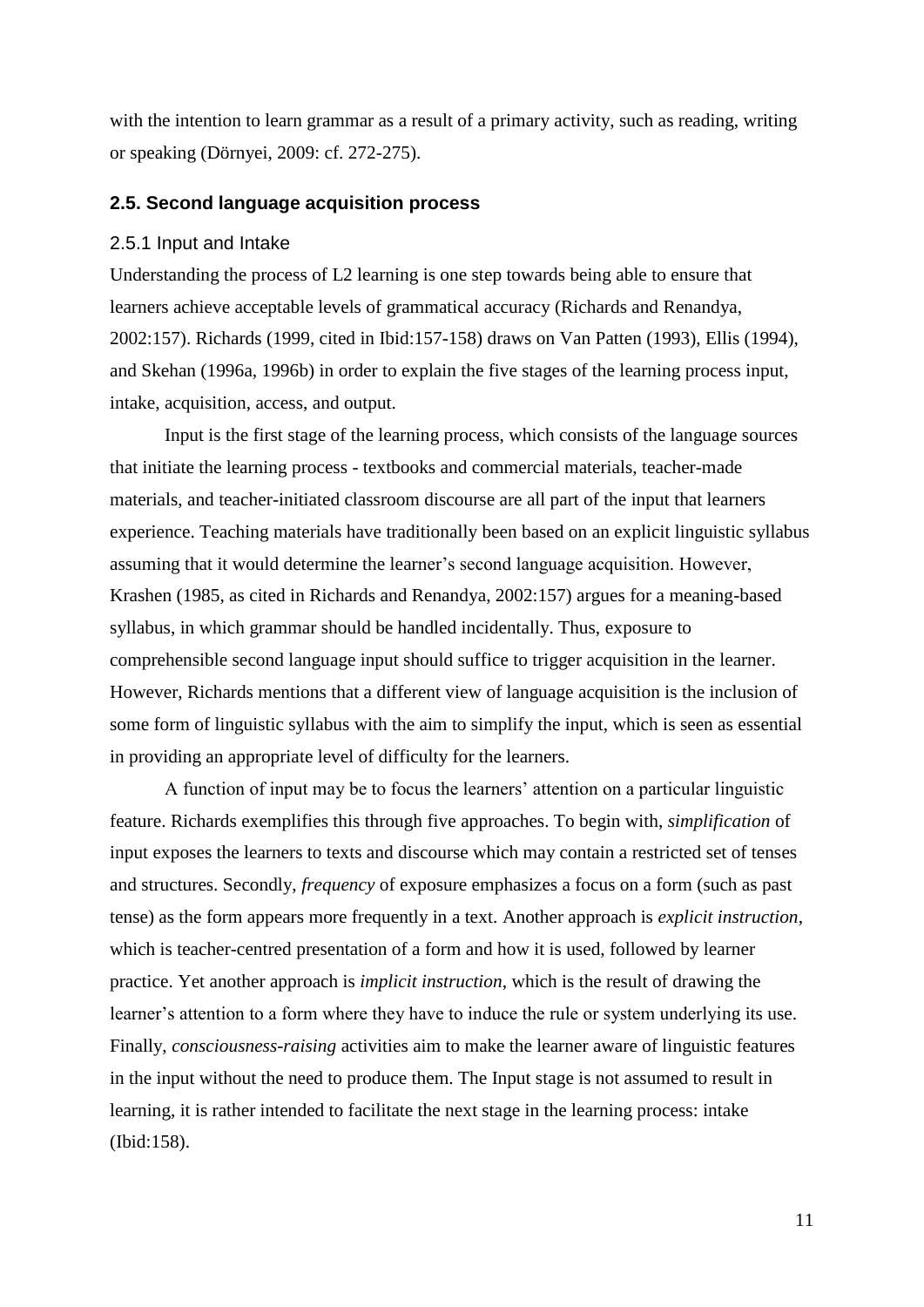Intake can be understood as the result of linguistic information comprehended and attended to by the learner on the basis of the input. Portions of the input are assumed to remain in the long-term memory as intake, and are the basis for engaging language acquisition processes. There are primarily four factors thought to affect the passage from input to intake: *complexity,* the item should be at an appropriate level of difficulty; *saliency,* the item must be noticed or attended to in some way; *frequency,* the item must be experienced with sufficient frequency; *need*, the item must fulfil a communicative need. Together they will help intake; however, grammatical items such as articles, third person *–s*, and certain auxiliary forms may have lower saliency and although they may appear frequently enough, they are not easily acquired because they go unnoticed. Although they may appear frequently enough, they do not affect communication to a degree that makes them necessary (Ibid).

#### 2.5.2 Acquisition

Richards claims that '[a]cquisition is the processes by which learners incorporate new learning items into their developing system or interlanguage' (Richards and Renandya, 2002:158). The information a learner acquires has to be *accommodated* and *restructured* as a result of fitting the information into their current system of interlanguage. Further acquisition may be facilitated by the learner being willing, and able, to experiment in order to develop their language system. If the information is not comprehended and incorporated into the learner's current interlanguage, it will unlikely be remembered (Van Patten 1993:436; Skehan, 1996b:19, cited in Richards and Renandya. 2002:159).

Researchers claim that the *experimental* output is a very important factor in language acquisition, meaning that acquisition does not always follow a straight line. The learners' hypothesis about the target language can be tested in a context that their current interlanguage is unable to create sufficient meaning through output. Thus, by pushing their limits to handle the output, which the learner hopes to be target-like, the learner may acquire more target-like language (Tarone and Liu, 1995, pp. 12, 121, cited in Swain, 1998, p. 11).

#### 2.5.3 Access and Output

The learners' ability to *access*/remember the information in their interlanguage system and subsequently use this information in order to initiate the process of producing output are respectively the penultimate and last step. Further, the learner's ability to communicate accurately and fluently may vary depending on the communicative context, because of the learner's ability to access their interlanguage, based on previous experiences or practice and subsequent proficiency with the communicative context. It is, however, debated whether or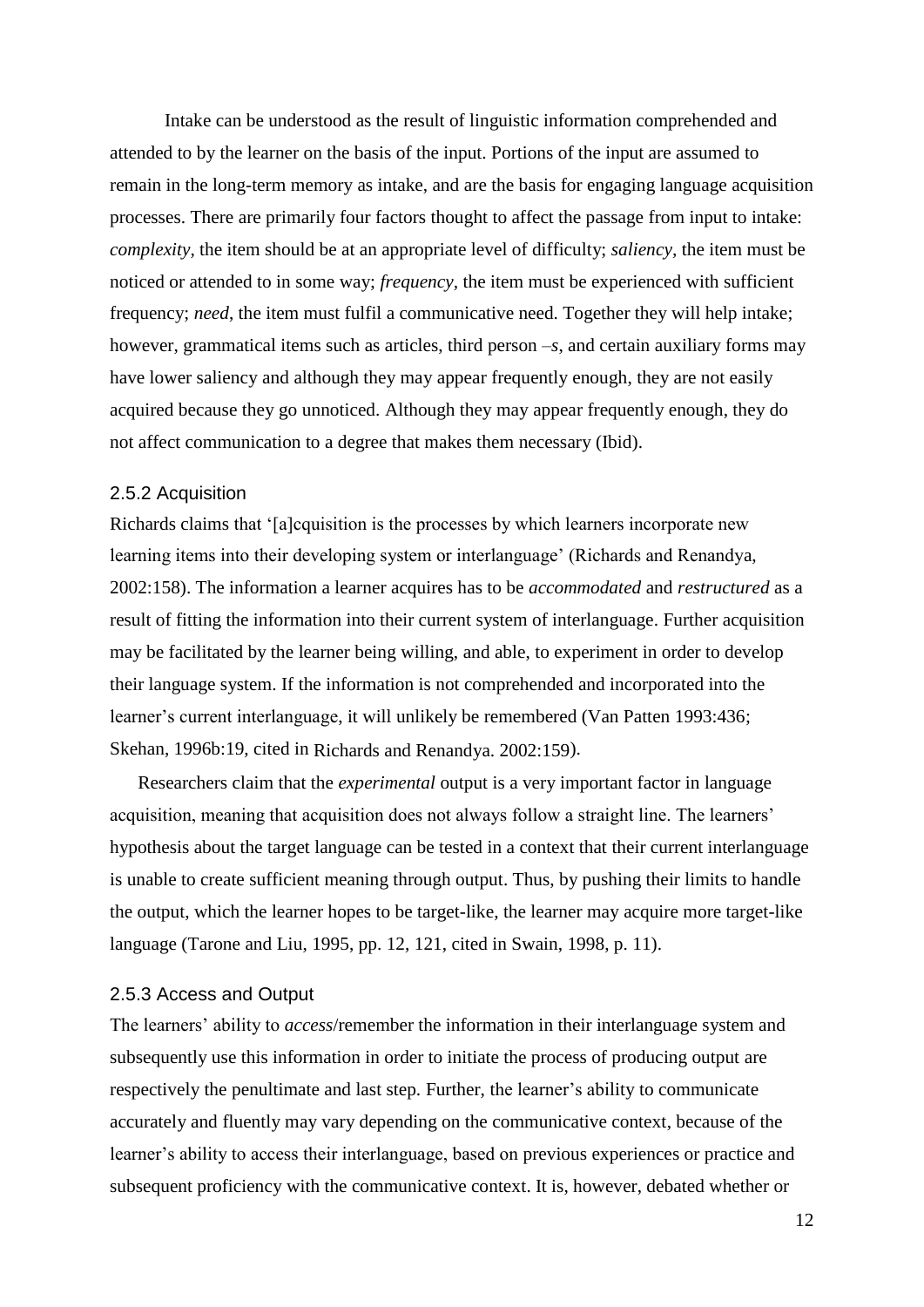not output is a stage in language acquisition in itself. Krashen (1985, cited, cited in Richards and Renandya. 2002, p.160) proposes that input is sufficient for acquisition. However, Swain (1985, cited in Ibid) has proposed that output is essential in situations where the learners' current interlanguage is unable to produce sufficient meaning, encouraging the learner to develop.

#### **2.6. Teaching grammar techniques, methods, and approaches**

This subchapter will introduce some of the approaches, methods, and techniques suggested for teaching a second language, particularly aimed at grammar, based on the reading of Nassaji and Fotos (2011), Richards and Renandya (2002), and Ur (1991). There is a general view which suggests that there is no one method, technique, or approach which will handle any learning situation. However, Nassaji and Fotos, Richards and Renandya, and Ur argue for what they may think of as most appropriate in certain situations, suggesting that certain methodologies could possibly be better than others.

## 2.6.1 Task-based learning (TBL)

Task-work-based learning is a method of teaching. Richards (1999) addresses the recent development of TBL, addressing the grammar-gap issue (Richards and Renandya, 2002:153). TBL is based on involving the learners in meaningful interaction and negotiation focusing on completion of a task. The grammatical items are chosen on the basis of the learners' performances on tasks and their subsequent needs, rather than on a predetermined grammar syllabus, with a possibility of acquiring knowledge at three different stages: prior, during, and after the task (Ibid).

Richards continues with pointing out that approaches such as the Presentation-Practice-Production have been discredited and focus on form does no longer carry much credibility in linguistics or psychology (Ibid. 154). He quotes Nunan (1989), who points out:

The communicative task [is] a piece of classroom work which involves learners in comprehending, manipulation, producing or interacting in the target language while their attention is principally focused on meaning rather than form (Richards and Renandya, 2002:154).

In the classroom, Richards states that there are certain important differences between the communicative task work method and the traditional grammar-focused activities. The communicative task work method focuses on natural language, implicit knowledge,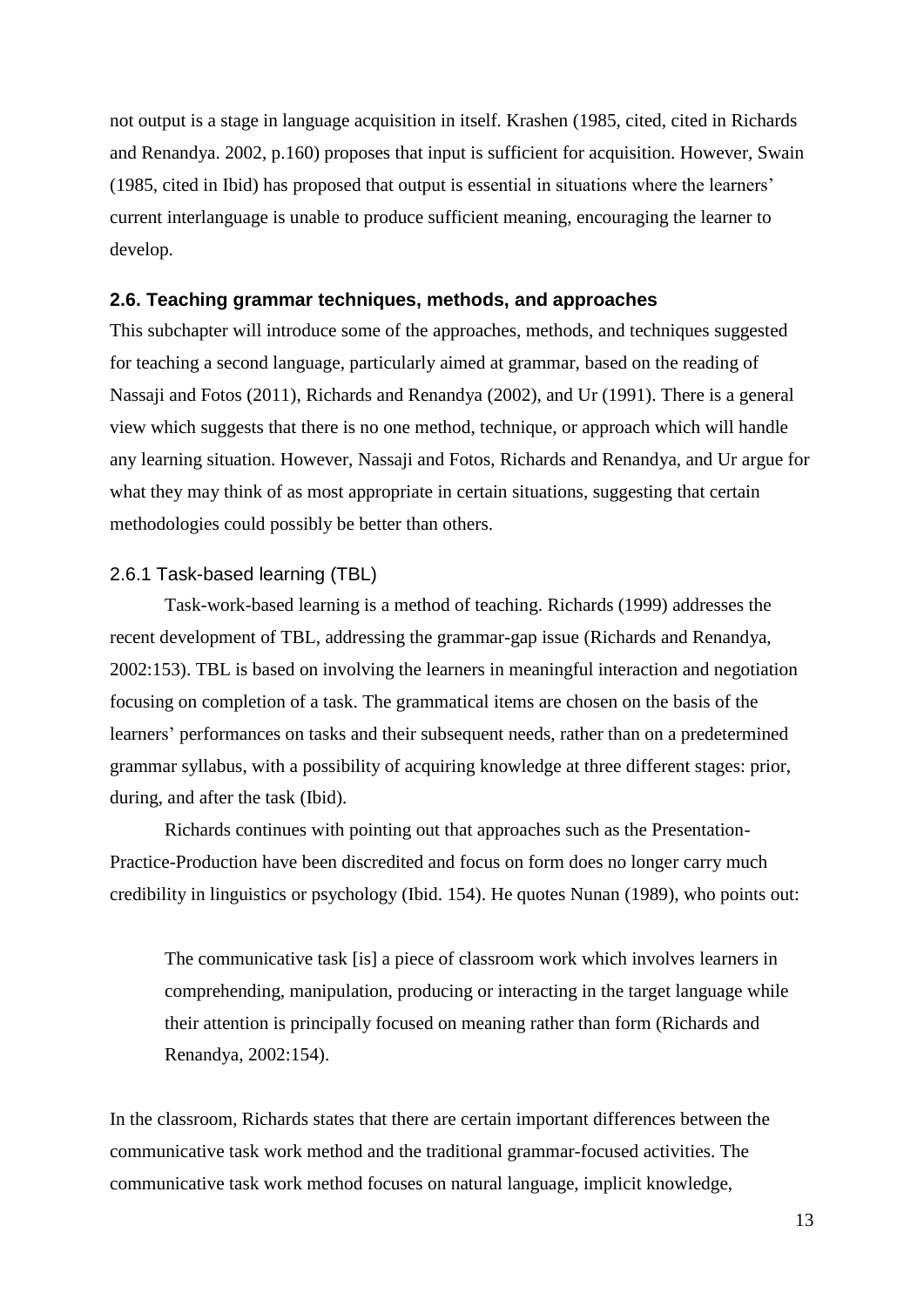vernacular speech style, automatic performance, improvisation, paraphrasing, reorganization, and real communication based on learner choices. However, he says that traditional grammarfocused activities focus on formation of correct examples of language, production of language as evidence of learning, explicit knowledge, monitored language, and practicing small samples of language, all which do not require authentic communicative language (Ibid. 154- 155).

The assumption of TBL is that learners will develop both communicative, linguistic skills, and an acceptable standard of performance in terms of accuracy. According to Richards (Ibid:155), task work can be approached through primarily the 'strong' and 'weak form' methods. The strong form looks at tasks as the primary unit of teaching and as the drive force of the acquisition process. The weak form method considers tasks as an important part of language instruction but it is only a part in a more complex pedagogical context. The tasks are considered necessary, but possibly preceded and followed by focused instruction contingent on task performance (Ibid. 155).

Richards (Ibid) quotes Thornbury (1998, p. 112) and Kumaravadivelu (1991, p. 99) claiming that the strong form of task-based teaching stems from the belief that linguistic performances and acquisition of form addressed during task work, as grammar will be acquired implicitly with occasional help from the teacher. Grammar serves a mediating role, rather than an end in itself, as it provides flexibility in creation of meaning and options when the learner is presented with objectives and tasks.

Based on the five stages of language acquisition, there are primarily three points at which grammar can be applied to communicative task work in order to address accuracy – prior to the task, during the task, and after the task.

In order to facilitate grammatical accuracy there are primarily two techniques prior to a task – firstly, to provide language support that can be used in completing a task, and secondly to clarify the nature of the task in order to give the learner the opportunity to focus on accuracy (Richards and Renandya, 2002:161). This, Richards claims, can be achieved through three suggestions: firstly, by pre-teaching situational linguistic forms, such as vocabulary and questioning strategies in order for the learner to become familiar with solving the task form; secondly, by reducing the cognitive complexity for the learner through rehearsing similar tasks – supporting a focus on accuracy and language rather than structure and task management (Ibid); lastly, by prior planning of the task through problem-solving strategies focusing on form (Ibid:161-162).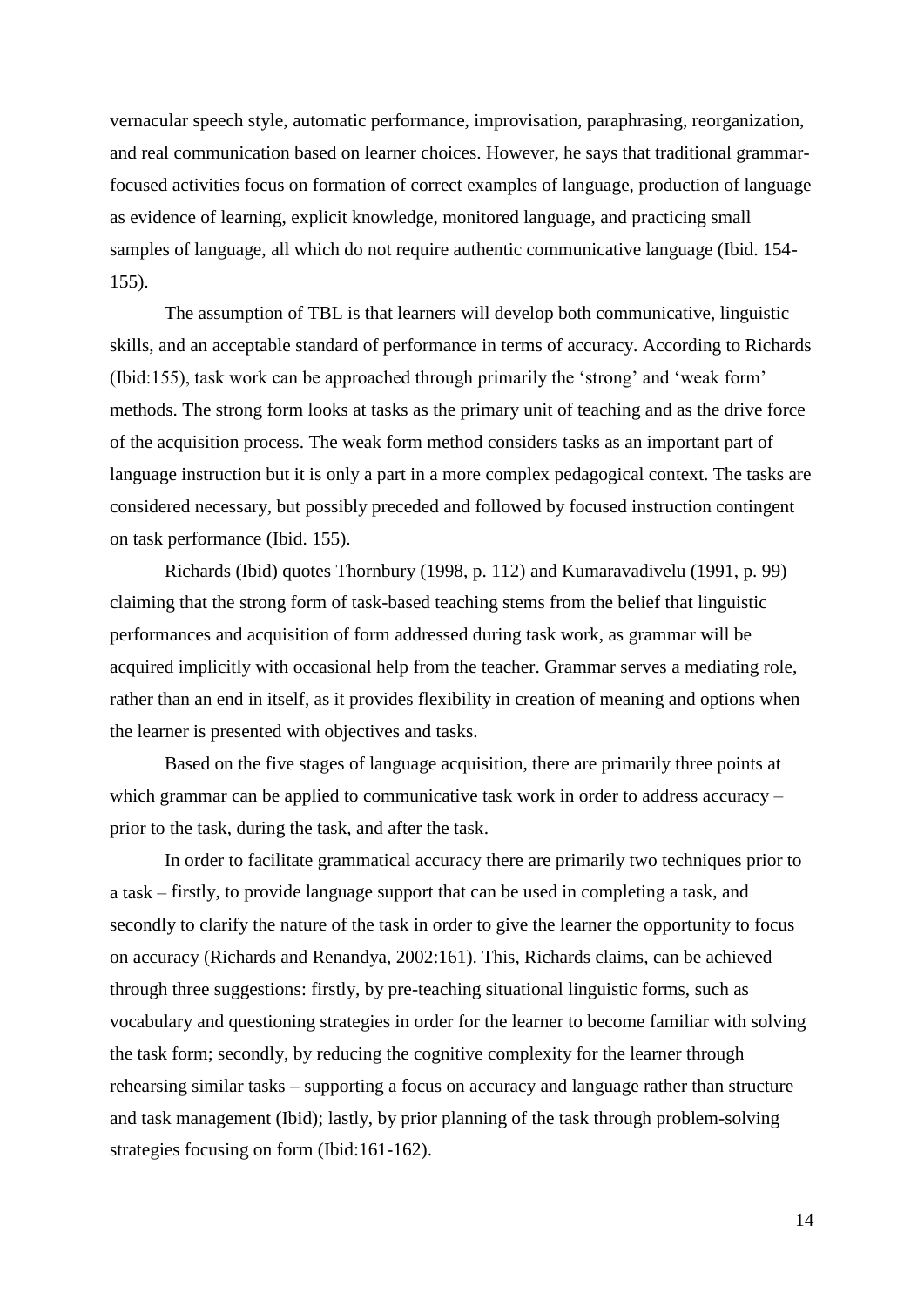Teachers may promote a focus on form, fluency, and linguistic performance during the task by choosing how a task is to be carried out. Hence, the teacher may avoid an excessive dependency on, for example communication strategies and overuse of ellipsis and nonlinguistic resources, which are not the desired focus of the task work. Furthermore, Richards claims that there are primarily five factors that influence task implementation (Ibid 162). Firstly, participation, whether the task is handled individually or in cooperation, influences the learning process. Richards (Ibid) references Brow, Anderson, Shillcock, and Yule (1984, cited in Skehan, 1996b, p. 26) saying that the social, or peer, pressure created by group tasks encourages the likelihood that fluency will dominate as a goal over accuracy for the learners. Secondly, the material*s* and resources necessary to use in completion of the task may affect the task performance by providing an accessible framework, such as background information or appropriate models, which allows for learners to focus on planning or performance of other areas of the task (Richards and Renandya, 2002:162). Thirdly, by dividing a task into several shorter procedures, each part of the task focuses on one element of the task at the time, making it more manageable for the learner - for example, by dividing and focusing it on elements such as: schemata, vocabulary, and language; dialogue listening or practice task, providing appropriate models or clarification (Ibid). Furthermore, the order of prior task work may also influence use of intended structures in tasks if the learners have experienced similar or relevant material to the task at hand, as it may both ease the cognitive processing load as well as increase the accuracy and amount of intended structures that are used (Ibid. cf.:160- 163). Finally, the written or oral product which the learner is supposed to produce influences the learner's opportunity to apply themselves to linguistic form. Each of these five points provides different opportunities for restructuring task work (Ibid:163).

After a task there are, according to Willis and Willis (1996, cited in Richards and Renandya, 2002:163), three types of performances that will address grammatical appropriateness. The first type addresses public performance after the completion of a group task, because public performance may encourage learners to perform the task at a more complex linguistic level. Willis and Willis (Ibid) also claim that during the performance the learners have an 'increased capacity for self-monitoring' on aspects of their performance not initially focused. Similarly, repeating the performance and simply modifying some of the elements, such as the time available, Nation's (1989, as cited in Ibid) research shows learner long-term improvement in fluency, control of content, and to a lesser extent, accuracy. Furthermore, learners may gain input through observing other performances made by more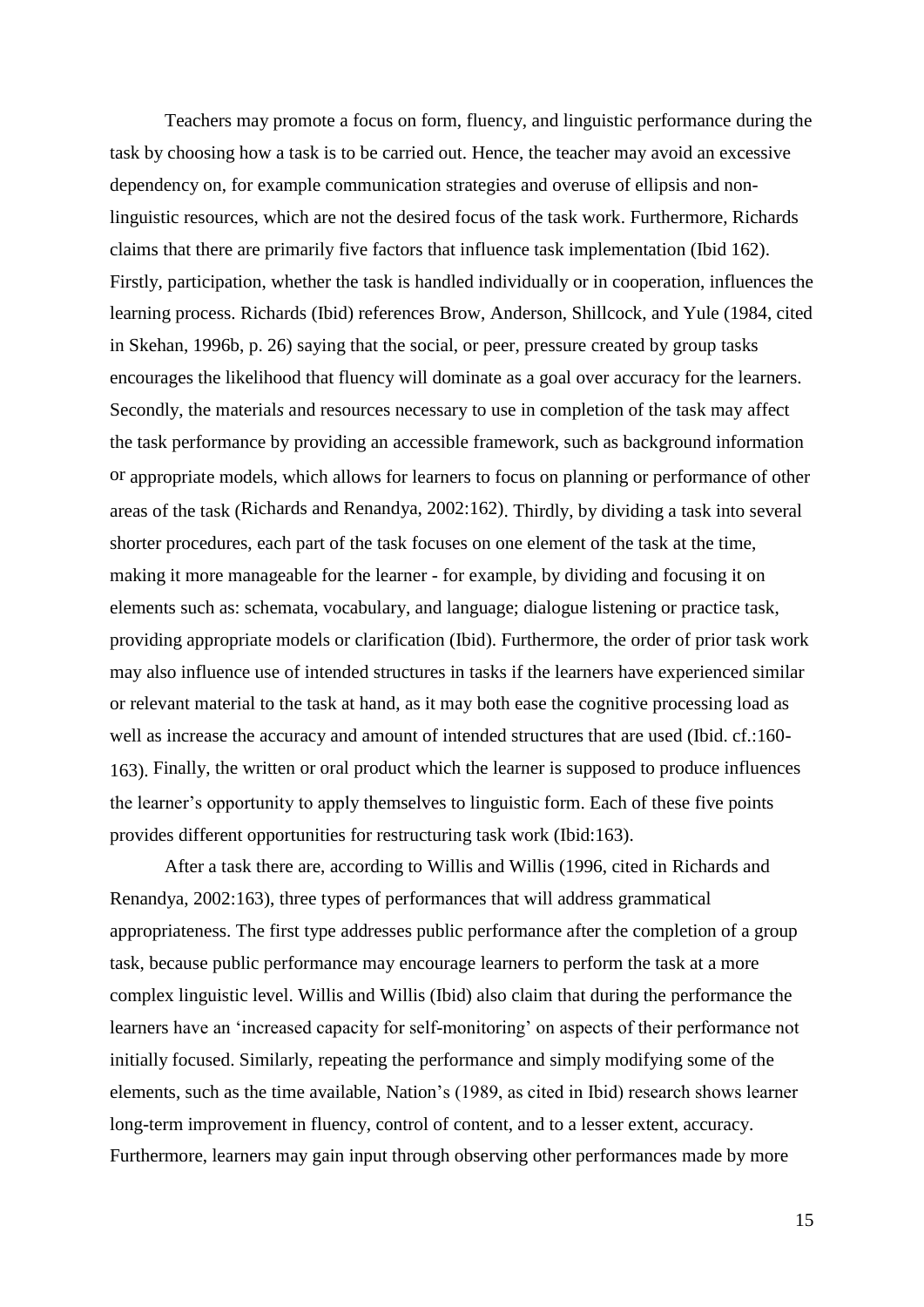advanced or native speaking learners who have completed similar tasks; the less proficient learner may then focus on the other learners' use of linguistic and communicative resources and incorporate it into their own interlanguage (Ibid).

Richards (1999, as cited in Richards and Renandya, 2002:164) reveals concerns about the communicative task work (TBL) being too implicitly focused on grammar. Therefore, in order to develop the method, it needs to be able to incorporate a greater focus on grammar in the process of designing and using tasks. The task based learning method presented in this Literary review chapter is based on an attempt made by Richards and Renandya to refine a weak form of task based approach in order to incorporate grammar to a larger degree. Thus, task work and corrective feedback by the teacher may not be sufficient to achieve acceptable levels of grammatical accuracy in second language learning. (Ibid).

Richards (Ibid:155) points out that, despite the many positive effects, there are still concerns regarding the TBL method. The first one addresses the modification of learners' linguistic output through the process of negotiation of meaning. In a careful re-examination done by Foster (1998:1, as cited in Ibid) on intermediate English foreign language learners completing information-gap tasks in pairs and small groups, little evidence was found of negotiated interaction and modified utterances as strategies that learners were predisposed to use when encountering knowledge gaps.

The next concern is the effect of extensive task-work activities on the development of linguistic competence. Investigating research done by Higgs and Clifford (1982:78, 61, as cited in ibid), Swain (1998, pp. 5-6, ibid), and Skehan (1996b:22, ibid), Richards identifies issues of communication resulting from unstructured communicative activities where grammatical accuracy has been minimized, or ignored completely. Although they may result in a larger vocabulary and a high degree of fluency, they may also result in lacking morphology, syntax and discourse patterns. The communicative competence acquired could result in learners who have the ability to produce comprehensible meaning, but at the cost of communicative accuracy – by asking 'problem?' instead of 'What is your problem?' (Richards, 1999, as cited in Richards and Renandya, 2002:156-157).

### 2.6.2 Feedback

Teachers often depend on various versions of feedback as an important technique for teaching grammar. Ur (1991:cf. 85-87) claims that the manner feedback is given, if given at all, is important and that although learners make mistakes, this is part of an inevitable learning process towards mastery of a language. First, it may be important to repeat the difference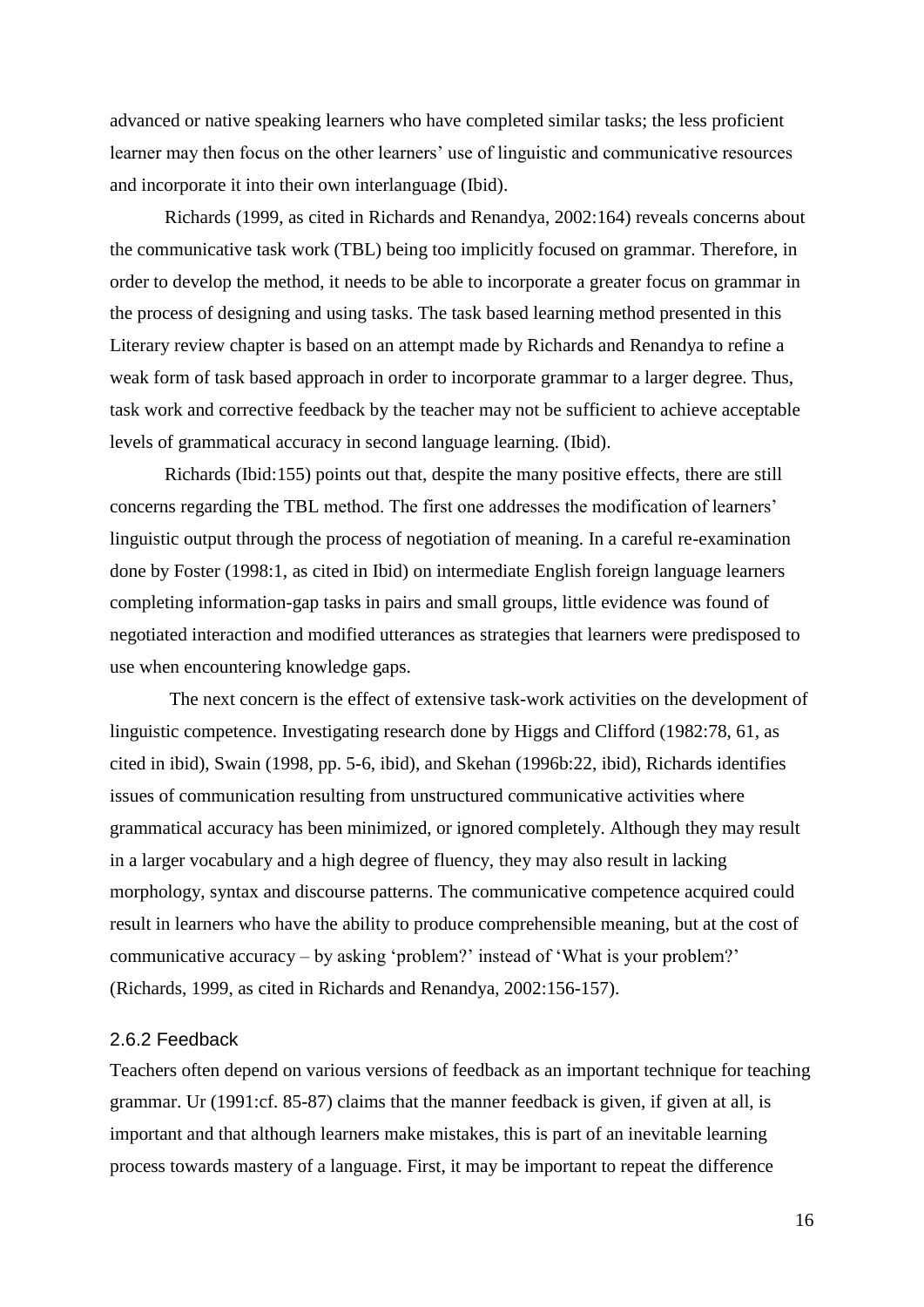between an error and a mistake. Errors are consistent mis-learned generalizations and mistakes would be occasional and inconsistent oversights, although the distinction between errors and mistakes may be difficult to identify. Ur (1991:85-86) suggests that errors may be corrected through positive reinforcement, viewing the correctional process as a learning opportunity rather than inadequacy on the part of the learner or teacher. In order to correct something it may be important to first look at the types of errors and the frequency in which they occur, as certain errors can be considered more important because of how much they affect meaning. Hence, the teacher should present the learner with the useful information and how the learner should use this information in order to progress. Furthermore, through identifying errors and mistakes, and perhaps more importantly, distinguishing them from each other, the identification process can provide the teacher with information regarding structures that the learners particularly struggle with - giving insight on topics which could be focused on in future teaching (Ibid:86-87).

Similarily, Nassaji and Fotos (2011:80) also looked at the difference between errors and mistakes and the importance of being aware of which errors should be corrected. In the same manner as Ur, Nassaji and Fotos make a distinction between what an error and a mistake is. An error occurs when the learner lacks the knowledge to produce the correct form, and therefore, often affects understanding and communication, for example, through wrong word order or inappropriate lexical uses. However, a mistake is a performance error, meaning that it usually consists of morphological or function words mistakes, which normally would not affect comprehension too much (Ibid:80). Thus, Nassaji and Fotos (Ibid) suggest that it usually is more important to focus on errors, rather than mistakes, and similarly to Ur, evaluate the errors based on frequency and the degree to which they affect comprehensibility.

Additionally, Nassaji and Fotos (2011:71) discussed *interactional feedback* as a technique for L2 and grammatical acquisition. Interactional feedback bases itself on utterances that indicate to the learner that something about their output is erroneous. *Negative evidence* is the process of informing the learner of incorrect target language use. This is contrasted with *positive evidence,* which is information that is given showing correct target language use. Nassaji and Fotos claim that negative evidence is most commonly received through grammatical explanations of various explicit and implicit corrective feedback on the learner's non-target like utterances. On the other hand, positive evidence is mainly received as correct models of language in the input (Ibid). Although there is debate surrounding the need for and effectiveness of L2 feedback, Nassaji and Fotos claim that a majority of L2

17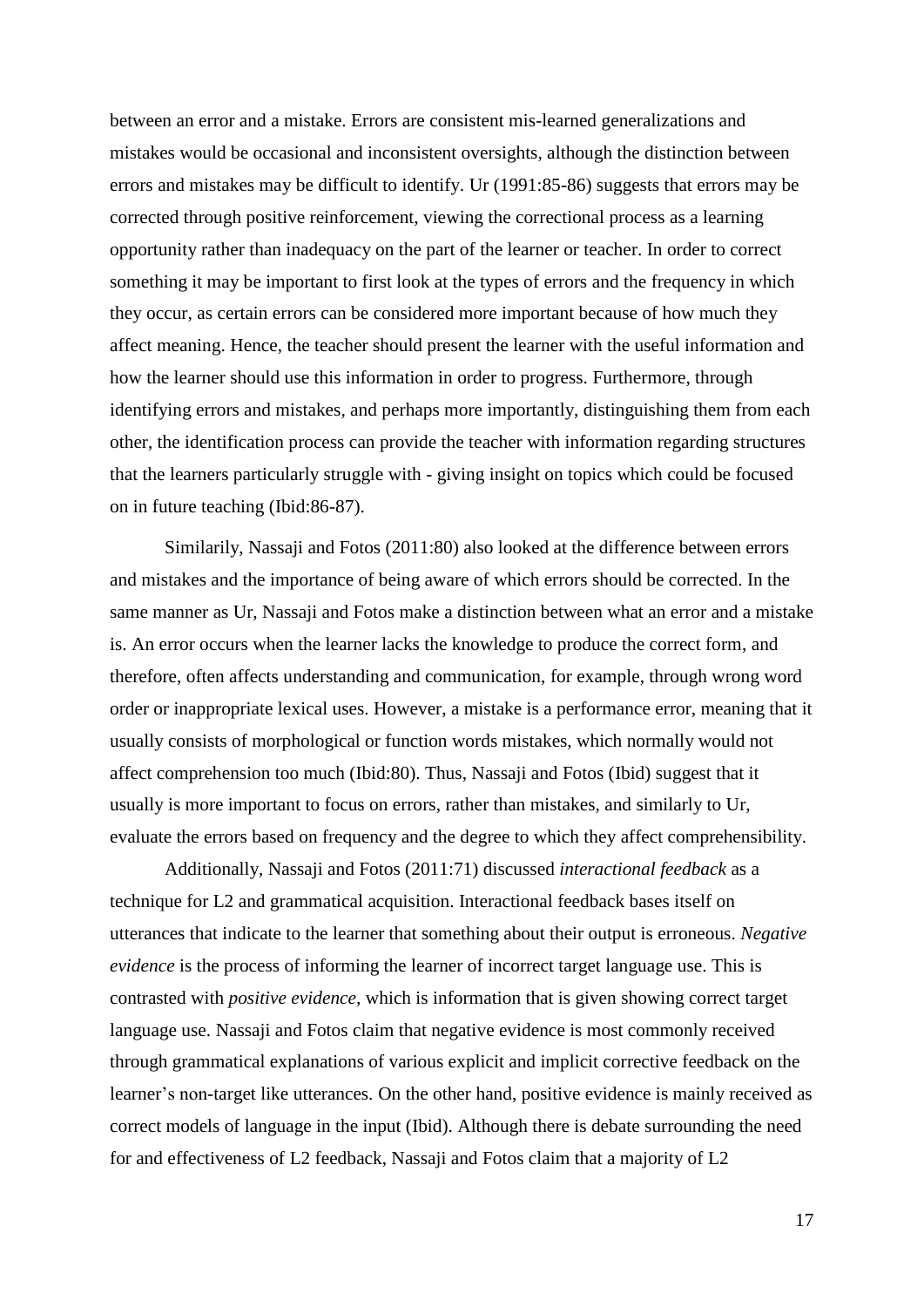acquisition researchers (Ibid:72), including themselves, agree on the fact that adult L2 learners cannot achieve native-like accuracy on the basis of only positive evidence or models of grammatical input. Thus, learners need both positive and negative evidence in order to acquire an L2 successfully.

There are several different types of interactional feedback but they are generally categorized under two subcategories: (1) reformulations and (2) elicitations (Nassaji, 2007a, as cited in Nassaji and Fotos, 2011:73). Reformulations include all feedback strategies that rephrase the learner's erroneous output, providing the correct form for reproduction, while elicitations try to motivate or prompt the learner directly or indirectly to self-correct, not giving the learner the correct form (Ibid).

Interactional feedback is found in both L1 and L2 contexts, in school and everyday life, and often as a result of learners interacting with native speakers. These modification and negotiation strategies include for example, clarification requests, repetitions, and confirmation checks that occur during interaction. This usually occurs when the learner interacts with someone who either anticipates, perceives, or experiences difficulties in understanding the learner's intended meaning (Ibid:72-73). Long (1996:451-452, as cited in Nassaji and Fotos, 2011:73) proposes that negotiation for meaning facilitates acquisition 'because it connects input, internal learner capacities, particularly selective attention, and output in productive ways'. Similarly, Pica (1994, as cited in Ibid) suggestes that 'negotiation supports L2 acquisition in three ways: by making messages comprehensible, by enhancing L2 input, and by facilitating the production of modified output (learners' revision of their erroneous output following feedback)'.

Although the majority of literature on interactional feedback is on oral errors, it is also possible to use it on written errors. Interactional negotiation is primarily conducted post task completion, either during the current or subsequent classroom session. Nassaji and Fotos (Ibid:79) use learners' written journals as examples of how a teacher can look at a piece of writing to identify samples of erroneous writing, following up on these errors with oral feedback. A teacher should then use the appropriate feedback strategy depending on the nature of the errors (Ibid).

#### 2.6.3 Benefits and challenges of teaching grammar

Teaching grammatical accuracy as a basic underlying structure is important because grammar is necessary in order to be able to communicate common types of meaning successfully. Thus, it is important to identify the degree to which certain structures may help the learners'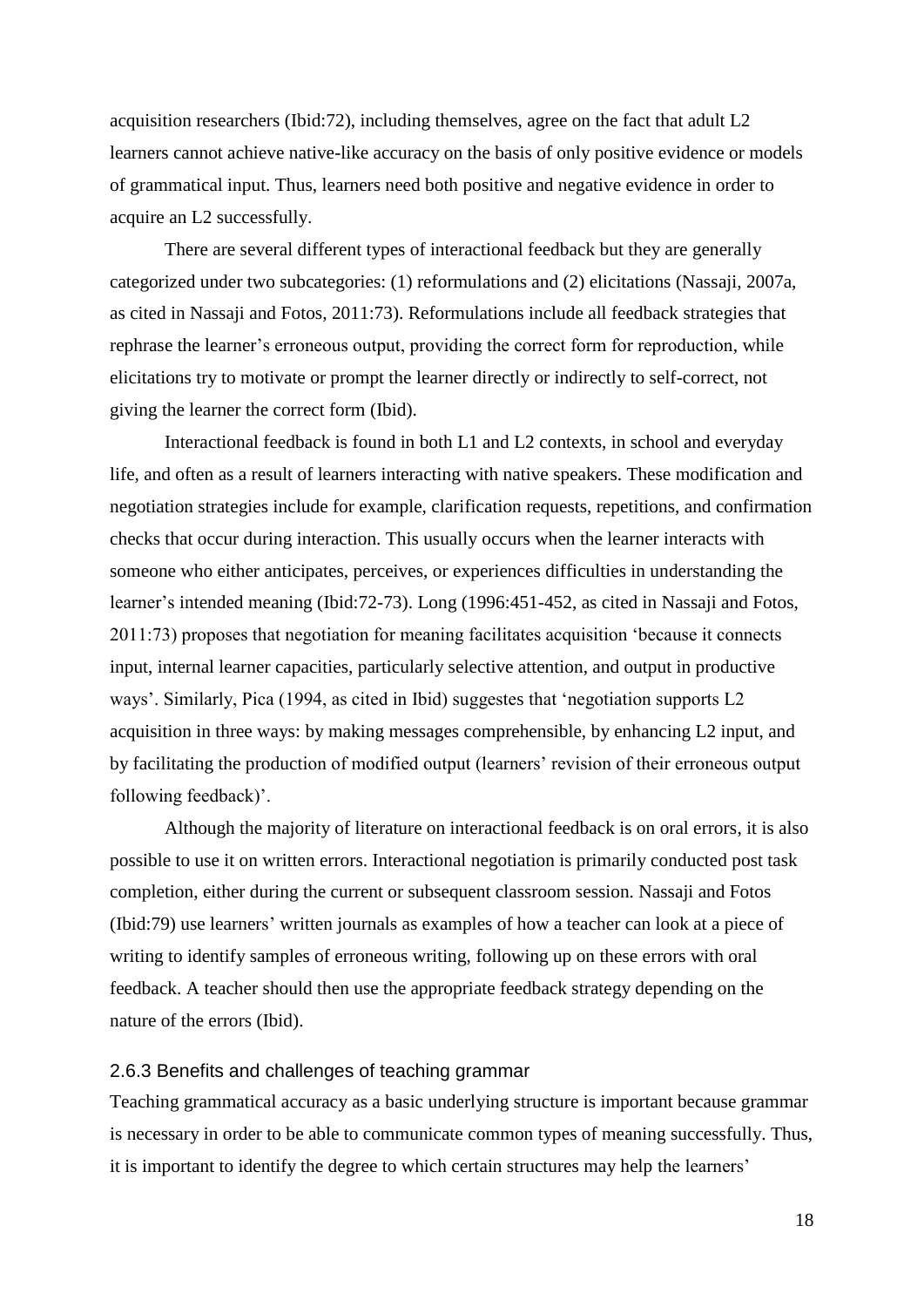comprehensibility, although it may be difficult to identify these structures prior or without knowledge about a learner context – except the most frequently appearing structures such as basic verb forms, interrogative and negative structures, the use of the main tenses, and modal auxiliaries. Thus, a teacher should evaluate how beneficial a grammatical structure may be for a learner in order to create appropriate meaning, and subsequently select and teach the grammatical structure(s) based on its possible positive influence on the learner ability to create meaning (Richards and Renandya, 2002:153).

Furthermore, Swan (Ibid) emphasizes that acquiring correct grammar is important in social contexts, native or otherwise, as deviations of form may hinder integration/acceptance and promote feelings of prejudice – a person who speaks "badly" may not be taken seriously, may be considered uneducated, or unintelligent. Societal grammatical prejudices may then have to be taken into account when teaching, even if it means teaching more grammar than necessary for comprehensibility, in order to satisfy a grammatical level required of future employees or examiners. Thus, the grammar should be selected on the basis of the teacher's circumstances and the learner's aims in order to minimize unnecessary time spent on grammar teaching (Ibid:153-154).

Ur (1991:76) explains that the process of teaching foreign-language grammatical structures is a difficult process that involves the teacher understanding the subtle differences in a grammatical structure's written and spoken forms, its nuances of meaning, and what would potentially cause difficulties for a learner. Furthermore, it is important for the teacher to know how to present examples and formulate explanations that clearly convey the necessary information about these structures in a simple, accurate and helpful manner (Ibid:81). However, Ur emphasizes the conflict of being too accurate or over simplifying. Being too accurate may prevent learning as it is too difficult to comprehend, and in the same way, over simplification may lead to a lack of necessary information in order to comprehend the grammatical structure's function.

Balancing the reasons and consequences of teaching too much or too little grammar, is one very important challenge which teachers will face. Furthermore, teachers may choose to teach it just because it is there, focusing on the individual words and their grammar rather than intelligibility (Richards and Renandya, 2002:149). Although attaining knowledge of grammar may be reassuring and encouraging for learners, as they can acquire and master certain parts of language, structural competence does not count for more than a portion of language mastery. Thus, although some learners may find grammar encouraging and positive, it may also be misleading and can be detrimental for other important aspects of language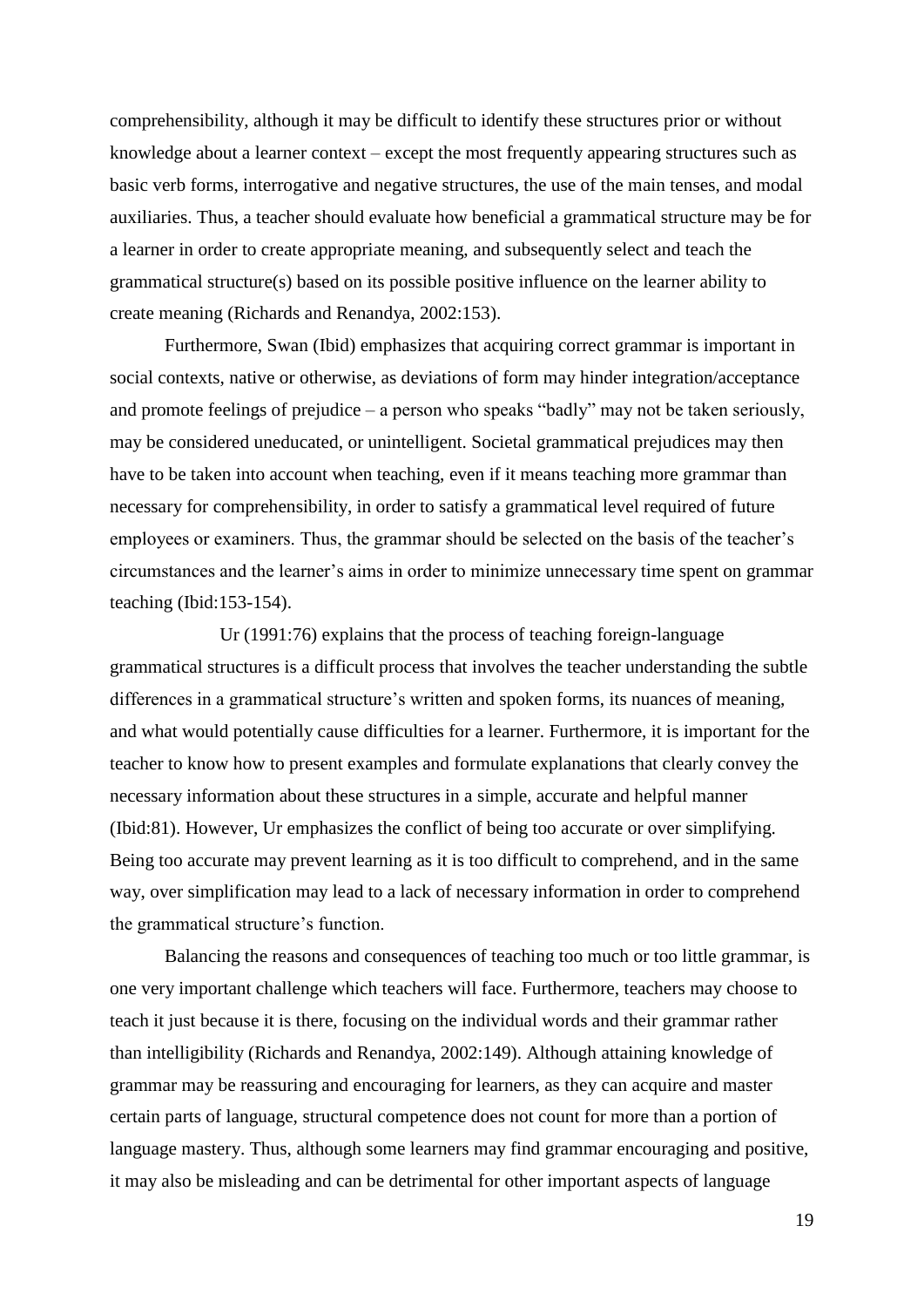learning due to teacher and learner focus. Furthermore, if a teacher feels that grammatical rules such as tense and aspect, the use of articles, relative clauses, and so forth, are very important for language acquisition they may be overvaluing the position of certain grammatical aspects which could lead to incorporating too much grammar into their teaching and perpetuating their value of grammar onto the learners (Ibid:150).

Additionally, by teaching too much grammar, no matter the reason, may result in learners who falsely assume that they know a language. However, they may only know the grammatical part of it, lacking important elements such as vocabulary and fluency, creating difficulties for the learners when attempting to maintain a conversation. The focus on grammar also leads to a focus on what is right and wrong. This, Swan (Ibid:151) says is counterproductive due to it making learners anxious to make mistakes, undermining their confidence and motivation.

However, there are also reasons for and consequences to not teaching enough grammar. To teach little or no grammar may lead to a complete disregard of the structures of language and may be just as damaging as teaching only grammar. Swan uses Britain in the 1970s as an example of teachers using the communicative approach as a justification to teach only 'functions and notions' or 'skills' instead of grammar. One of the most significant downfalls of this wass that it left the following generation of learners, who became teachers, completely ignorant of any structures of language (Ibid).

Swan (Ibid) also claims that it is important for teachers to create awareness about grammar among their learners, because some learners have a tendency to think of grammatical rules as dependent on each other, hence, they believe that to manage the language one must master every aspect of grammar. This, he states, is a myth and although some aspects of grammar may be more systematic than others, some linked together tightly or loosely, some are completely independent and detachable.

Teachers may also find confidence, comfort, or encouragement in the fact that they know more than the learners when dealing with grammar, as grammar is a system of teaching which is more easily mastered. Learners may have better accents and a larger vocabulary based on something they are familiar with, for example, American pop idioms. If teachers are feeling insecure, they may return to the comfort of grammar because of its complicated rules and arcane terminology, something not even native speakers of the language may be able to speak confidently about (Ibid:150-151). Thus, one should not necessarily teach based on what is most comfortable.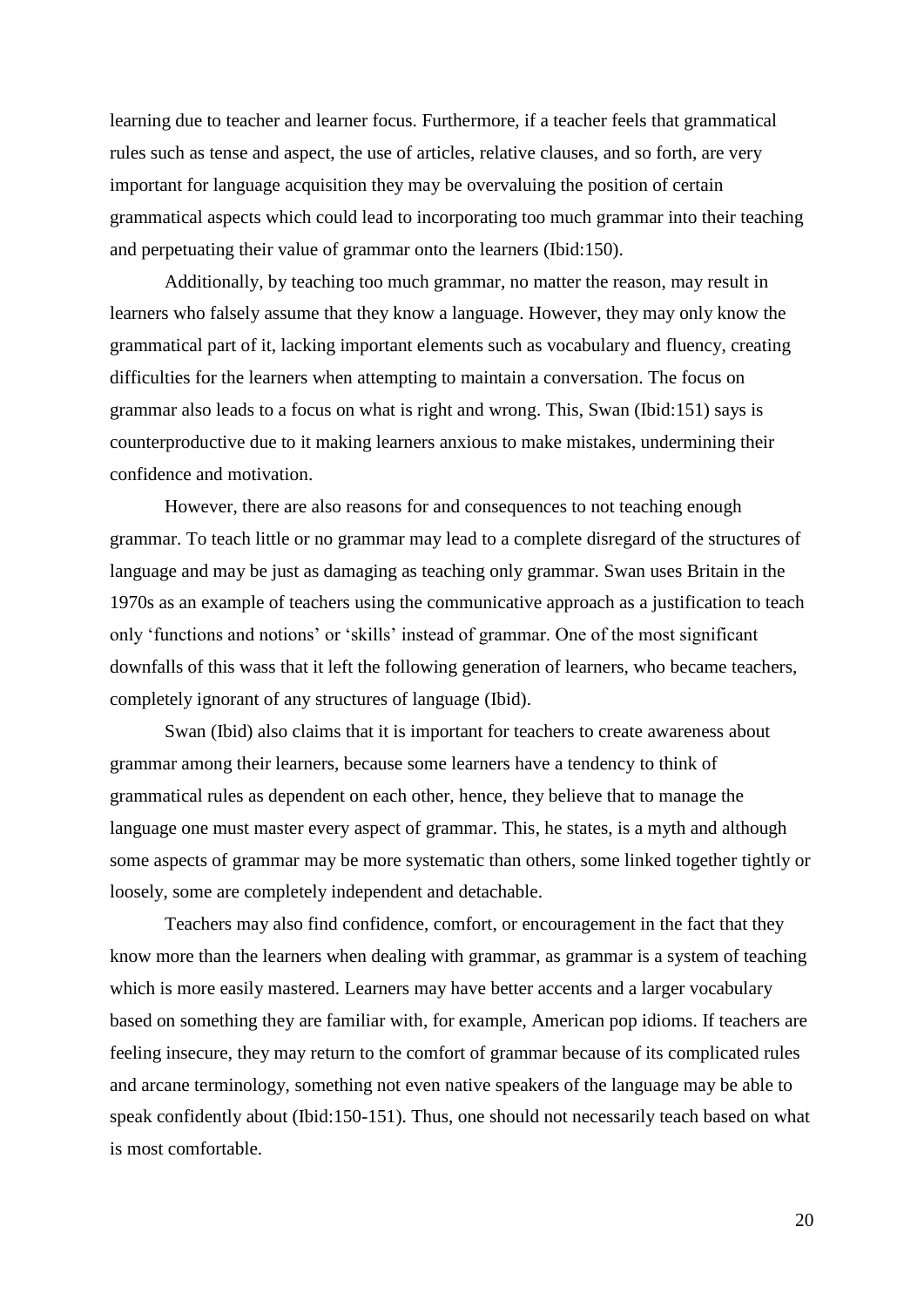Challenges may also arise if a teacher or school has chosen an instructional textbook which is not appropriately aimed at the contexts of the learners, for example, the learners' level of interlanguage, environment, native language, and learning purpose. Similarly, the book may not fit the teaching schedule, because it requires more time than what is made accessible by the class schedule. That is why it is important, according to Swan (Richards and Renandya, 2002:148), to choose grammar according to the relevant needs of the learners, rather than blindly picking the "appropriate" grammar or going through all the grammar from  $A-Z$ .

Keeping the prior points in mind, it can be important for a teacher to follow Swan's suggestions of teaching selected grammatical subsystems on the basis of three concerns (Richards and Renandya, 2002:150). Firstly, what does the learners already know from their L1? (German learners may know about English article use through their first language). Secondly, what are the necessary aspects, which they do not already know from their L1? Lastly, what aspects are there time to teach?

#### 2.6.4 Teaching grammar to L2 learners

Ur, like most of the other theoreticians referred to in this thesis, points out the controversial position of grammar. Although she agrees that part of knowing a language is knowing its grammar, she also points knowing a language may consist of both intuitive or explicit grammatical knowledge (Ibid). Although implicit grammar is less likely to be acquired in an L2 because the learners are exposed to substantially less input compared to what they experience as part of their L1. Thus, she emphasizes her firm belief that grammatical teaching will help the L2 learner, 'provided it is taught consistently as a means to improving mastery of the language, not as an end in itself' (Ibid:77-78). Furthermore, she mentions that unless grammatical instruction is provided in a school setting, there is no guarantee that the learners would want to self-educate.

Furthermore, Ur (1991:76) points out the importance of teaching how grammar influences meaning: '[i]t is no good knowing how to perceive or construct a new tense of a verb if you do not know exactly what difference it makes to meaning when it is used' (Ibid:76). Ur exemplifies this by how it may be much more difficult for both teacher and learner to teach/explain the use of present perfect and past simple, compared to the use of plural *–s*. Thus, in order to assist a higher level of fluency it is important to teach these differences in grammatical meaning.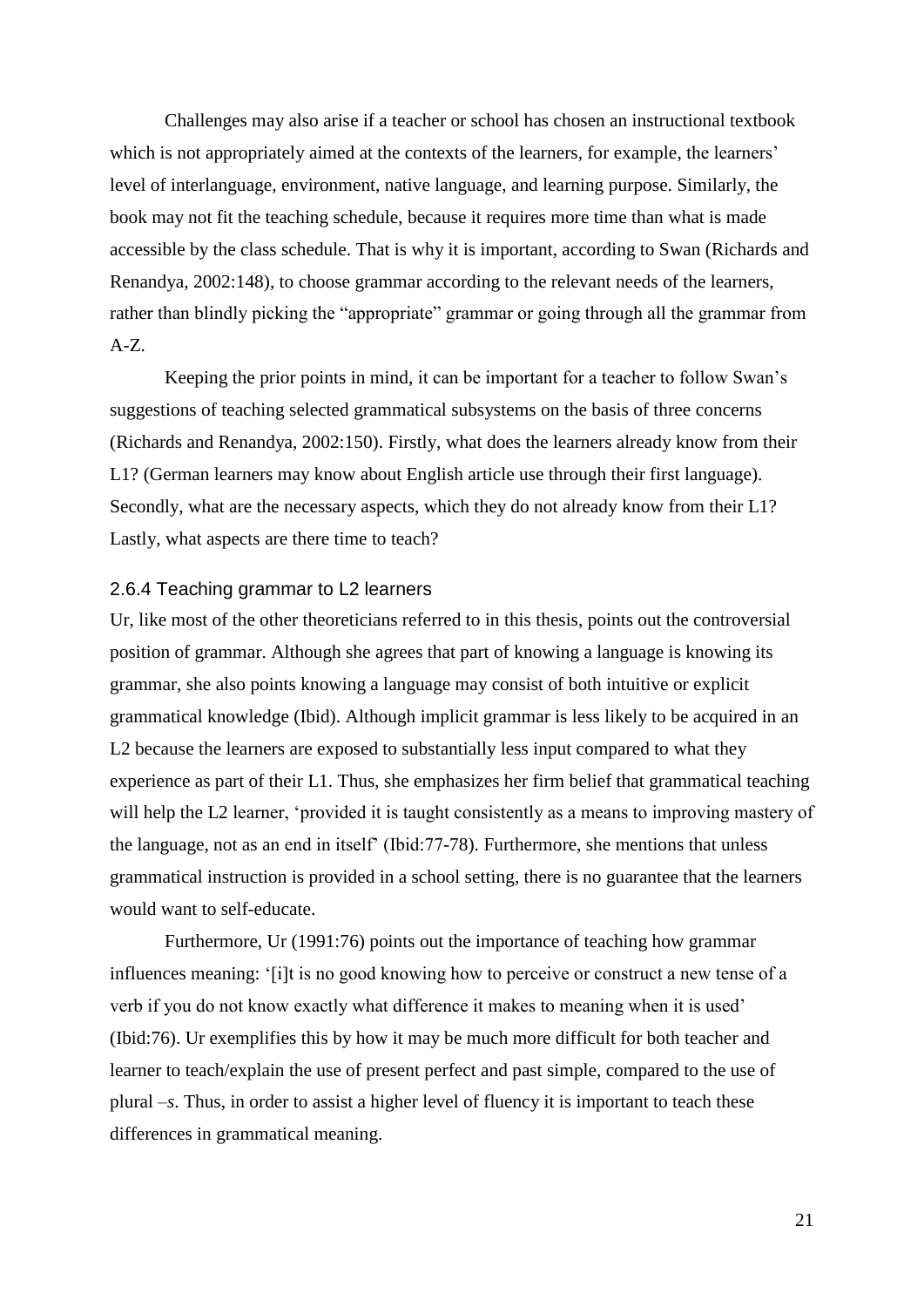Ur emphasizes how the learners' L1 may influence the acquisition of L2. Not all languages have the same instances of grammar, for example, English verbs have aspects, such as progressive, which some languages do not. Hence, depending on the L1 and target L2 there will likely be differences and although some might be more apparent or less salient, it is difficult to predict whether or not the grammatical differences will be challenging for the individual learner (Ibid).

When presenting and explaining a new grammatical structure Ur suggests that teachers should follow seven guidelines. She believes that a good presentation should consist of both oral and written, including both form and meaning and that the presentation should contain plenty of contextualized examples of the grammatical structures in order to facilitate learning. She also finds that the use of terminology should depend on the age of the learner, as older learners will be more analytically minded. Further, depending on the situational context, the teacher should make a judgement call on presenting the grammatical structures in either the learner's L1 or L2. Ur also suggests that grammar should be simplified but only to the point where it covers the major instance in which the learner will encounter the particular structure. Grammatical exceptions should be noted, but can make it more difficult – rather too simplistic than too accurate. Furthermore, the teachers' presentation should be delivered at an appropriate speed, both orally and when writing, in order to facilitate learning, while making the contextual choice of giving the explanation inductively or deductively (Ibid).

Ur also emphasizes a point of caution, as she states that many learners struggle with having to consciously monitor grammar when they are trying to produce free speech or writing. Although learners may reproduce the structure in a grammatical test, they make mistakes when trying to produce it in fluent speech or writing because they have not yet mastered it (Ibid:83). Thus, Ur points out that the teacher's job is to facilitate a 'bridging' through shifting the focus from form focused accuracy work to fluent, but acceptable, production. This, can be done through 'a variety of practice activities that familiarize [learners] them with the structures in context, giving practice both in form and communicative meaning' (Ibid).

#### 2.6.5 Teaching according to learner context

Nassaji and Fotos (2011:136-137) claim that there is no one instructional strategy or method capable of addressing all the goals of language acquisition and pedagogy. They emphasize that language learning does not necessarily have an inherent and directional relationship to language instruction. Thus, Nassaji and Fotos emphasize that all recognized methods may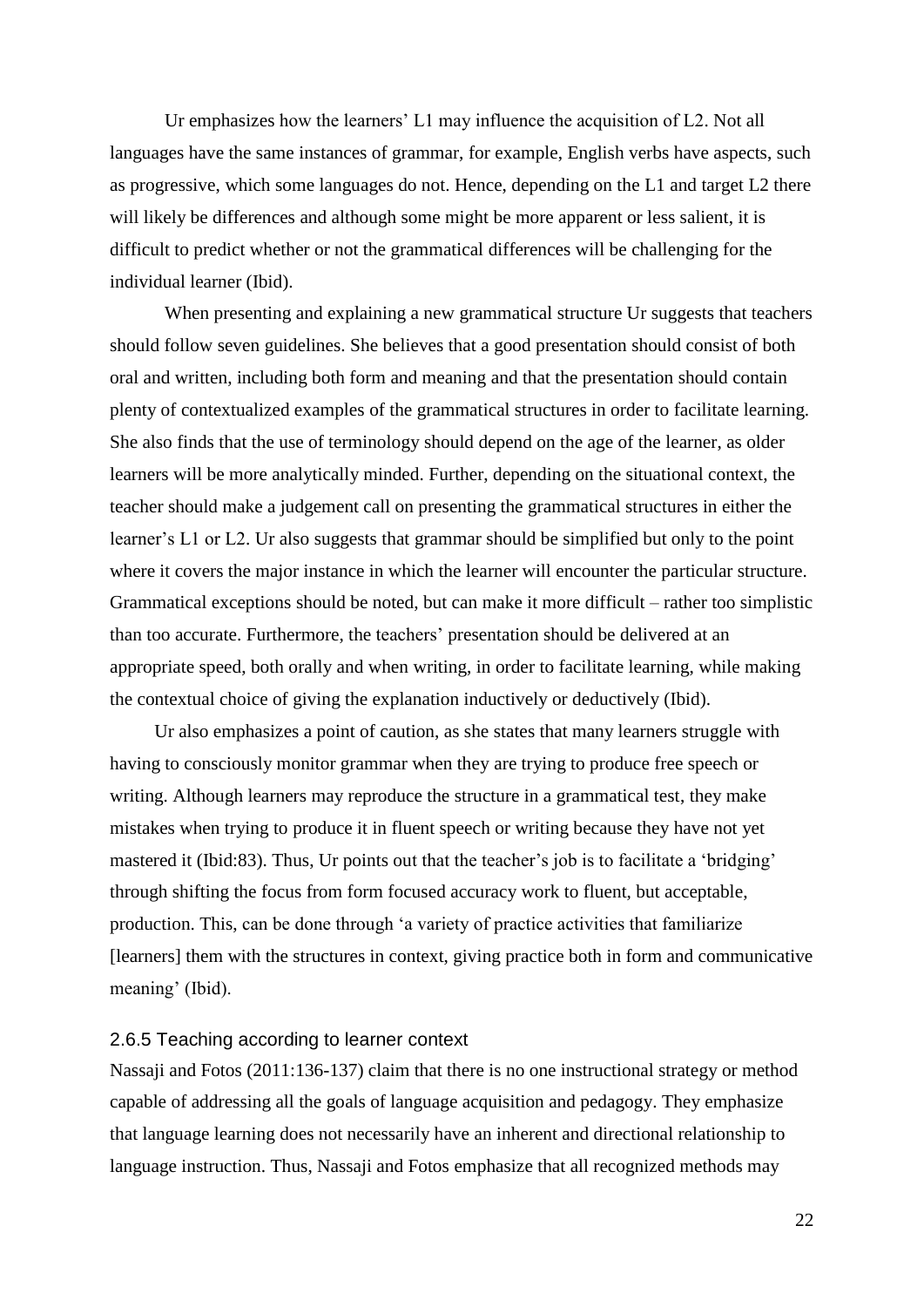have their use, depending on the situational context. This suggests that teachers may greatly benefit from acquiring knowledge regarding a wide array of grammatical teaching methodologies, as each method may function to help teachers properly assess the learning situation and appropriately apply one or more teaching methods in order to maximize effective learning. Furthermore, depending on the prior points and the language acquisition goals the teacher has to apply their appropriate instructional strategy with a high level of instructional quality in order for it to succeed.

Thus, each teaching approach, method, or technique may have its use and the more a teacher knows about different approaches, methods, or techniques the easier it may be to appropriately respond to a learner context, where the teaching approaches, methods, and techniques have a suggestive function rather than being strict rules on how to teach (Ibid:138- 139). Furthermore, the general concept of this 'post-method' view by Nassaji and Fotos is supported by Kumaravadivelu (1994, 2006, as cited in Ibid:139), Long (1991, Ibid), and H. Douglas Brown (1997, as cited in Richards and Renandya, 2002).

The learner context, especially learners' L1, may significantly influence the manner in which certain grammatical forms may be acquired (Nassaji and Fotos, 2011:136). For example, some grammatical forms may be learned implicitly while focusing on the message, while other forms may need a more focused instruction. Focused instruction might be particularly necessary for grammatical forms with low frequency or salience in the input, for example function words (such as, infinitives or possessive pronoun), and morphological features (root words, affixes). Furthermore, linguistic complexity of the target form and the learner's first language may also influence the relationship between instruction and learning (Spada and Lightbown, 2008, as cited in Ibid:136). For example, Nassaji and Fotos suggest how singular *–s* might be considered linguistically easy but at the same time difficult to learn. And if the first language provides learners with non-target like information regarding a particular structure, it is important that the learner is given either instruction or corrective feedback in order to learn the correct forms, because exposure to the target language cannot help the learner to overcome the error due to it being ungrammatical (Ibid).

Although the individual learner's developmental readiness is an important factor to consider, Nassaji and Fotos also point out how the acquisition of grammatical structures may follow a predetermined developmental learning sequence. This is emphasized by Krashen's 'the natural order hypothesis' (Krashen, 2009:13), which claims that the "average" order of acquisition of grammatical morphemes for second language learners follows, respectively, the pattern: learning progressive (-ing), plural, copula ("to be"), Auxiliary (progressive, as in "he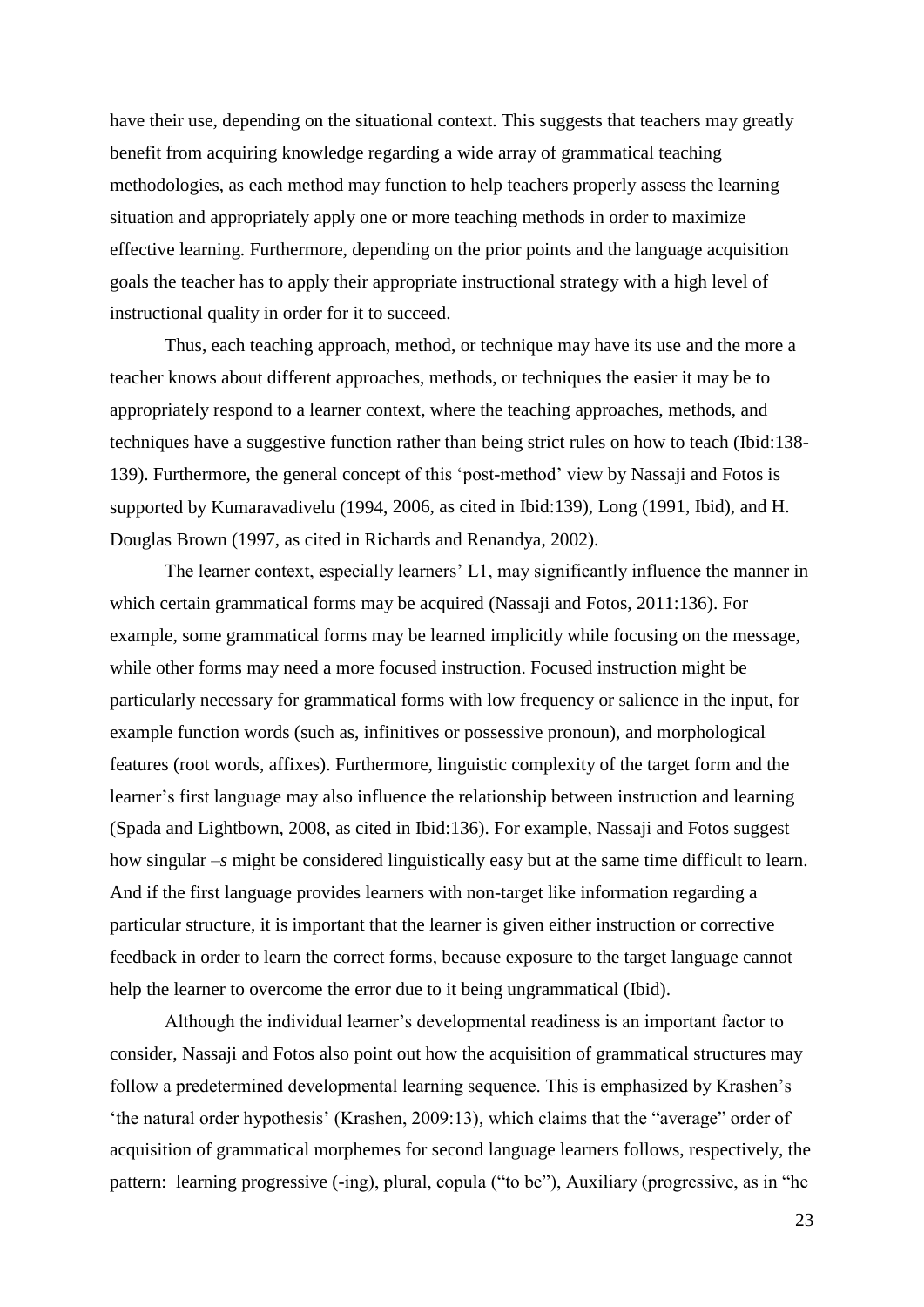is going"), article (a, the), irregular past, regular past, third person singular –s, and lastly possessive –s. However, a teacher must evaluate whether their learners are developmentally ready to learn the intended structure, while being aware of the fact that certain structures should be learned in certain stages in order to assist the learning process. It is certainly challenging for a teacher to know when a learner is developmentally ready to learn a particular grammatical structure and then appropriately include every learner's readiness in addition to appropriately choosing the teaching method (Nassaji and Fotos. 2011:136). Other individual differences that further challenge the teacher are how second language instruction is affected by the learner's aptitude, personality characteristics, language proficiency, motivation, attitudes towards learning, and cultural background (Ibid:137).

However, Nassaji and Fotos do claim that there is a current view that curriculum should include 'components of grammar instruction, communicative language usage, writing skills, comprehension skills, listening skills and reading skills, often text- or genre-based' (Nassaji and Fotos. 2011:139), with a focus on understanding and producing the L2 with both accuracy and meaning.

Finally, the last section examines the Norwegian context of teaching grammar, in order to properly understand the main content of the present study, namely 'how grammar is taught in Norway'.

#### 2.6.6 Teaching Grammar in Norway

1

Pihlstrøm (2013) aimed to give insight into the teaching of English grammar to average and below average learners, exemplified with her VG1 class, in Norway. Furthermore, Pihlstrøm (2013:39-46) looks at some of the most debated aspects of teaching second language grammar and the ideas of Michael Swan ('How to teach grammar'<sup>1</sup> and 'Some things that matter in grammar teaching, and some that don't<sup>2</sup>), Stephen Krashen (1988<sup>3</sup>) and Hilde Hasselgård (2001). Throughout her short chapter on grammar teaching, she looked at three grammatical problem areas that she has experienced with her own VG1 learners, but has also seen other teachers struggle with in Norway – most notably the learners' lack of interest in grammar and the far from impressive results of teaching grammar.

One of the key issues that Pihlstrøm emphasizes is the manner in which learners are supposed to be exposed to grammar, through being taught formally/explicitly or through the

<sup>1</sup> [www.teachingenglish.org.uk/blogs/michael-swan/how-teach-grammar](http://www.teachingenglish.org.uk/blogs/michael-swan/how-teach-grammar)

<sup>&</sup>lt;sup>2</sup> [www.teachingenglish.org.uk/semiinars/what-matters-grammar-teaching](http://www.teachingenglish.org.uk/semiinars/what-matters-grammar-teaching)

<sup>&</sup>lt;sup>3</sup> [http://sdkrashen.com/content/articles/teaching\\_grammar\\_why\\_bother.pdf](http://sdkrashen.com/content/articles/teaching_grammar_why_bother.pdf)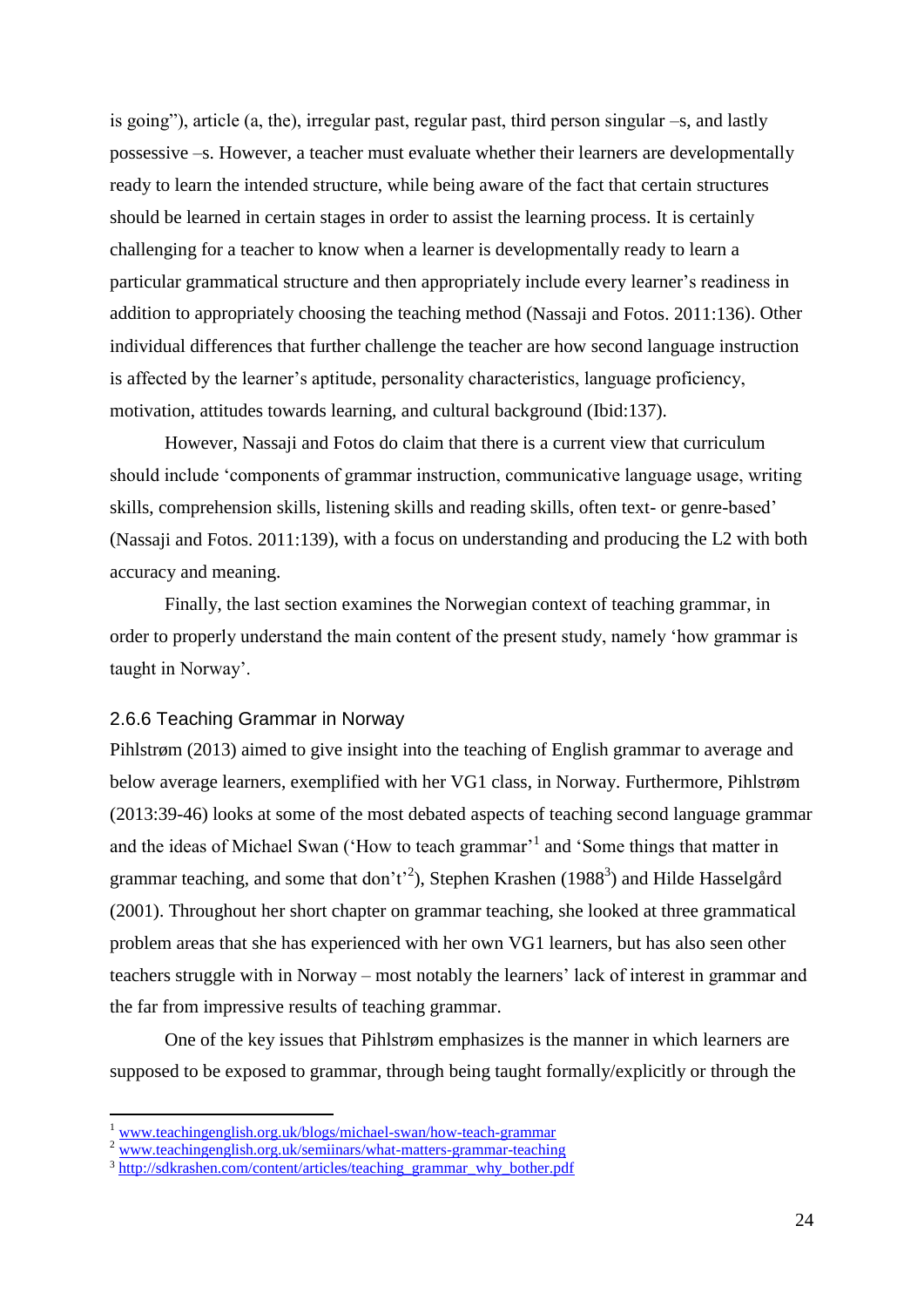use of a variety of authentic and interesting material. In general, she believes that most teachers in Norway would agree to a combination of both, although explicit teaching of grammar would have a lesser role of the two. Her biggest concern is reflected in Krashen's (1988, Pihlstrøm, 2013:39) claim that there is no relationship between formal grammar study and the ability to write. Thus, Krashen advocates learner exposure to as much language input as possible. However, Krashen believes that starting upper secondary school learners should also be taught grammar explicitly, because he believes that the learners should then be analytically capable of remembering and applying explicit grammar, in addition to continuously exposing themselves to extensive reading. However, Pihlstrøm considers the importance of Rod Ellis' (Ibid:40) statement, that learners should only learn grammar when the teacher knows that the learners are ready for it, even though Krashen generalizes it for upper secondary school.

The second grammatical issue that she had experienced may arise if a teacher believes that grammar should be taught explicitly. Primarily, there are then two choices: should you teach through the inductive or deductive approach (revisit definitions) (Ibid).

The third issue regarding grammar presents itself as the dilemma between which language grammar should be taught in, Norwegian (L1) or English (L2). Her impression seems to be that most teachers of general studies prefer the second language. However, in vocational schools a lot of teachers use Norwegian when teaching grammar (Ibid). Although Pihlstrøm refers to these three points as key problem areas in the Norwegian context, she tries to answer the three issues by using other second language acquisition theoreticians, such as Swan<sup>45</sup>.

According to Pihlstrøm, Swan's answer to the abovementioned issues in the Norwegian context is, 'it all depends' (ibid:40). The reason is that Swan believes that the learners vary greatly in their response to grammar and generalizing about grammar teaching is extremely difficult. However, Swan suggests that teachers should follow some basic guidelines, to give explanations on how the grammatical items work and claims that good, realistic, and suitable authentic material in the form of for example advertisements, cartoons, and songs are vital and can make the examples memorable. Furthermore, Swan says that variety is key to grammar learning and suggests that teachers use techniques such as: gapfilling, exercises where learners practice grammar rules about an interesting topic of choice, and combining grammar and vocabulary learning. However, Swan (Ibid:40-41) finds that his

<u>.</u>

<sup>&</sup>lt;sup>4</sup> [www.teachingenglish.org.uk/semiinars/what-matters-grammar-teaching](http://www.teachingenglish.org.uk/semiinars/what-matters-grammar-teaching)

<sup>5</sup> [www.teachingenglish.org.uk/blogs/michael-swan/how-teach-grammar](http://www.teachingenglish.org.uk/blogs/michael-swan/how-teach-grammar)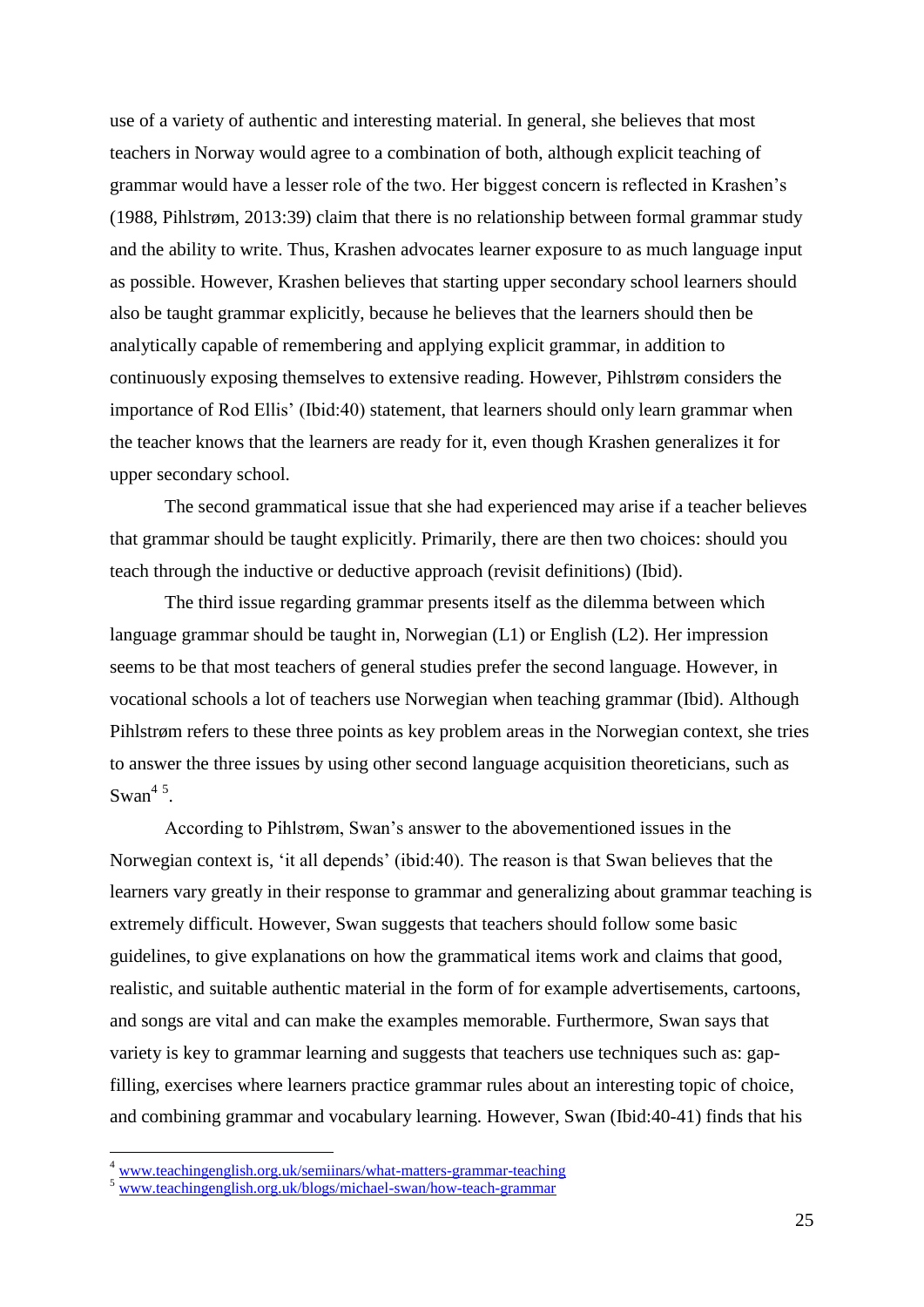biggest challenge is to get the learners to use the grammar they have learned in spontaneous real life situations such as writing an essay a few days later. Furthermore, Swan suggests that the teaching of grammar should also obey a certain time regiment, where 25% of the time should be spent on teacher input (explanations and examples) and 75% should be spent doing exercises. Furthermore, Swan supports the inductive approach and believes that the learners need teacher support – emphasizing that grammar rules should be simplified by the teacher in a manner that makes them more comprehensible for the learners (Ibid:41). Finally, Swan believes that grammar should be taught in Norwegian if possible.

Pihlstrøm references Hilde Hasselgård (2001, as cited in Pihlstrøm, 2013:41-42), as she addresses the learners' struggle to apply the grammar that they have learned in class to real life situations, such as writing an essay. Hilde claims that at least part of the problem is due to learners seeing grammar exercises as a separate unit within the English course. The communicative approach to grammar, through the use of authentic material and linking grammatical forms to meaning and actual language use, is suggested by Hasselgård as a possible solution. Pihlstrøm exemplifies that through reading an authentic text in class the teacher could ask the class to look for specific grammar points that they feel could be important and then identify how these points may be linked to the meaning and structuring of the text – such as, markers of comparison and contrast, or identification of adjectives describing one character in the text (Ibid:41-42). When Pihlstrøm approaches the dilemma of learners struggling with applying grammar taught in her VG1 class in Norway, she finds making the learners cognitively aware of the importance of grammar as key to acquisition. Her belief is that learners who think that grammar is either of little importance or think they know enough grammar already are less likely to remember and subsequently apply it (Ibid:42).

She also suggests an approach that she calls the 'tree of grammar', a visual aid, which creates awareness of difficulty as well as a number of specific forms that learners need to learn to apply in order to perform well on their exam. The tree contains grammar which her learners at VG1 usually have to work on for their exams. On this tree there are high and low hanging fruit/grammar, and accordingly to the degree of learning difficulty they are put higher on the tree. For example, she puts 'a/an', 'it/there', and 'capital letters' as low hanging fruits because they are not too difficult to learn. The middle consists of slight variations in difficulty/height, such as linking words, sentence structure, -ing, and concord. At the top of the tree she puts 'idiomatic English' and 'wide vocabulary' because she considers them as interconnected as well as requiring a lot of effort to work on (Ibid:42-43).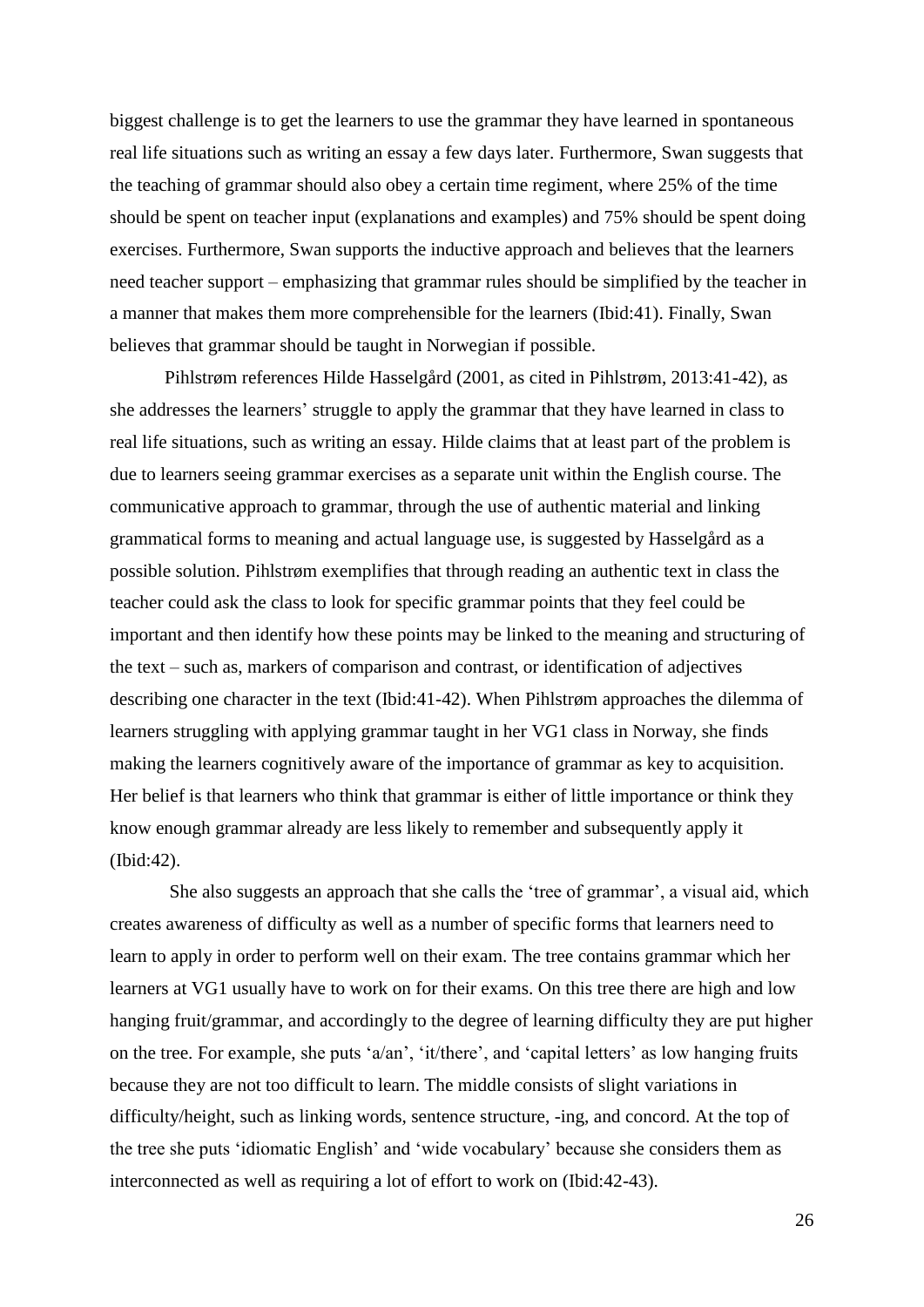Furthermore, in order to get insight into her learners' grammatical proficiency, she conducts a diagnostic test with her learners at the beginning of each year. This method provides her with insight into the individual learner, while she can give her learners the task to write down the aspects of grammar that they need to work on and hand this in. Furthermore, the insight makes it easier for the teacher (herself) to decide upon which aspects of grammar should be worked on individually or in class.

# **2.7 Summary**

The present chapter presented a foundation for one way of understanding grammar and a brief account of grammar's history, followed by insight into how language and subsequent grammar may be acquired through the process of input, intake, acquisition, access, and output. Finally, the majority of this chapter has introduced various approaches, methods, and techniques to teaching grammar, such as TBL, feedback, and the importance of considering the learner context while teaching, Norwegian or otherwise.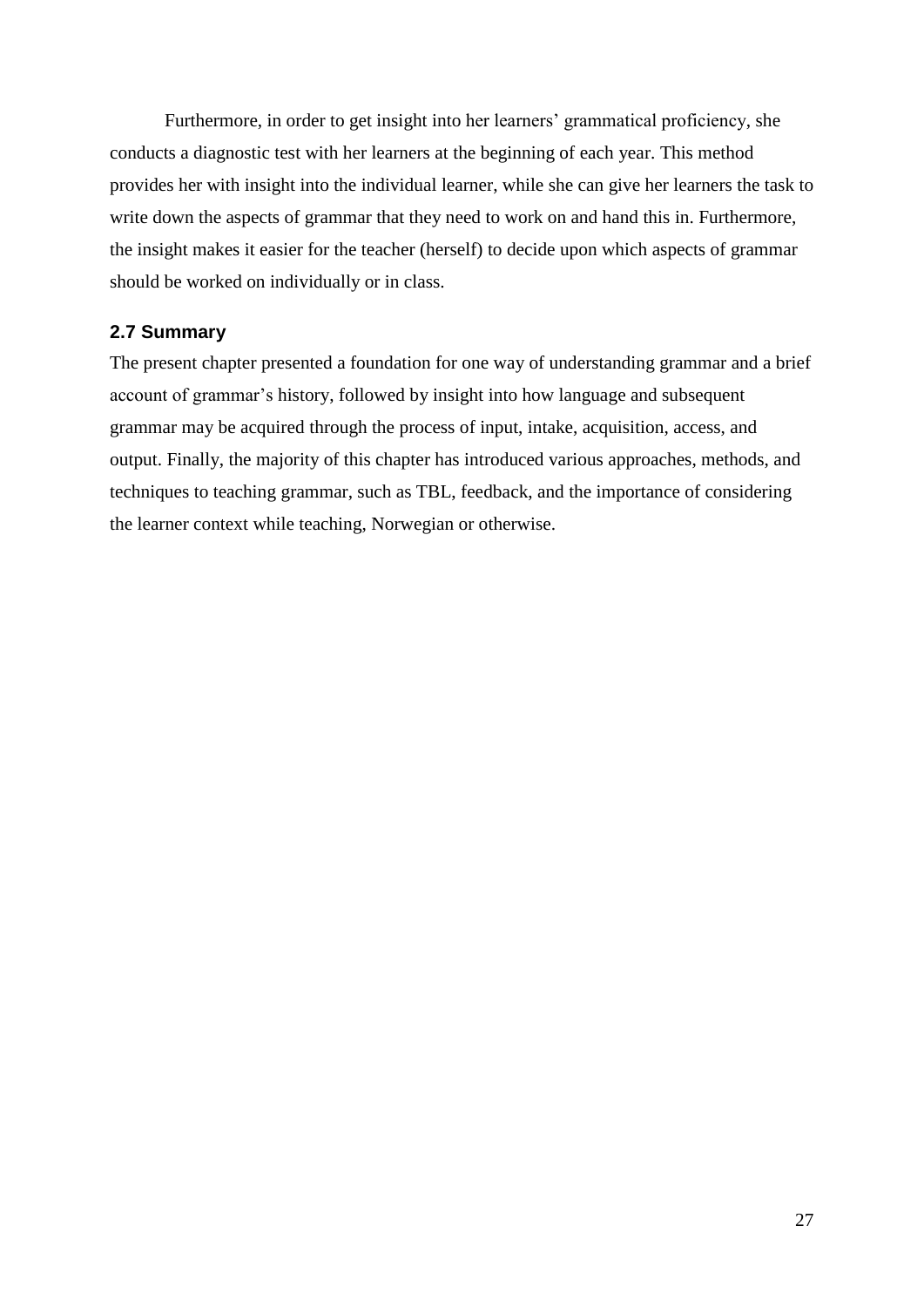# **Chapter 3: Methodology**

# **3.1 Introduction**

This chapter will explain the thesis' methodological choices starting from choice of qualitative approach; continuing with participants sampling; data collection method; data analysis method; validity of the research, involving the conditions for the interviews; and finally, the ethical issues that presented themselves throughout the thesis.

The choices that were made and presented throughout this chapter were based on the following sources: Dornyei (2007), Walter and Gall (1989), Barbour (2007), and Patton (2002) on qualitative research. Similarly the choices made were heavily influenced by the parameters set by the research questions:

- What methodologies are currently used by teachers in order to teach English grammar at both vocational and academic VG1 in Norway?
- What is the teacher cognition behind their choice of methodology?
- How do learners respond to these methodologies?

## **3.2 Choosing a qualitative method**

For this MA thesis the qualitative method was chosen instead of a quantitative method due to its merits within the educational research community and similarly the necessity to be able to analyze contextual content in order to answer the research questions. One of the deciding factors was itsflexibility when researching the individual human experience (Dornyei 2007:126) – such as the methodology of the teachers and their reasoning behind it. The aim of this qualitative research was to sample individuals with rich and varied insights into teaching second language grammar at upper secondary school (VG1), to explore the teacher's cognition, and the subsequent learner response to the teachers' methodology. Thus, in order to get a representative sample of what the situation might be for other schools, teachers, or learners today in Norway it was important to choose teachers for the research that had different backgrounds, experiences, and education. Subsequently, these differences made it necessary to ask them questions which were pre-planned but also based on the individual and situational context. The resulting individual teacher interviews and focus group learner interviews proved that the qualitative research method was the optimal method to support the teachers' varied circumstances and answers, where quantitative research would not have provided as complete data. This allowed for research to be done on the similarities and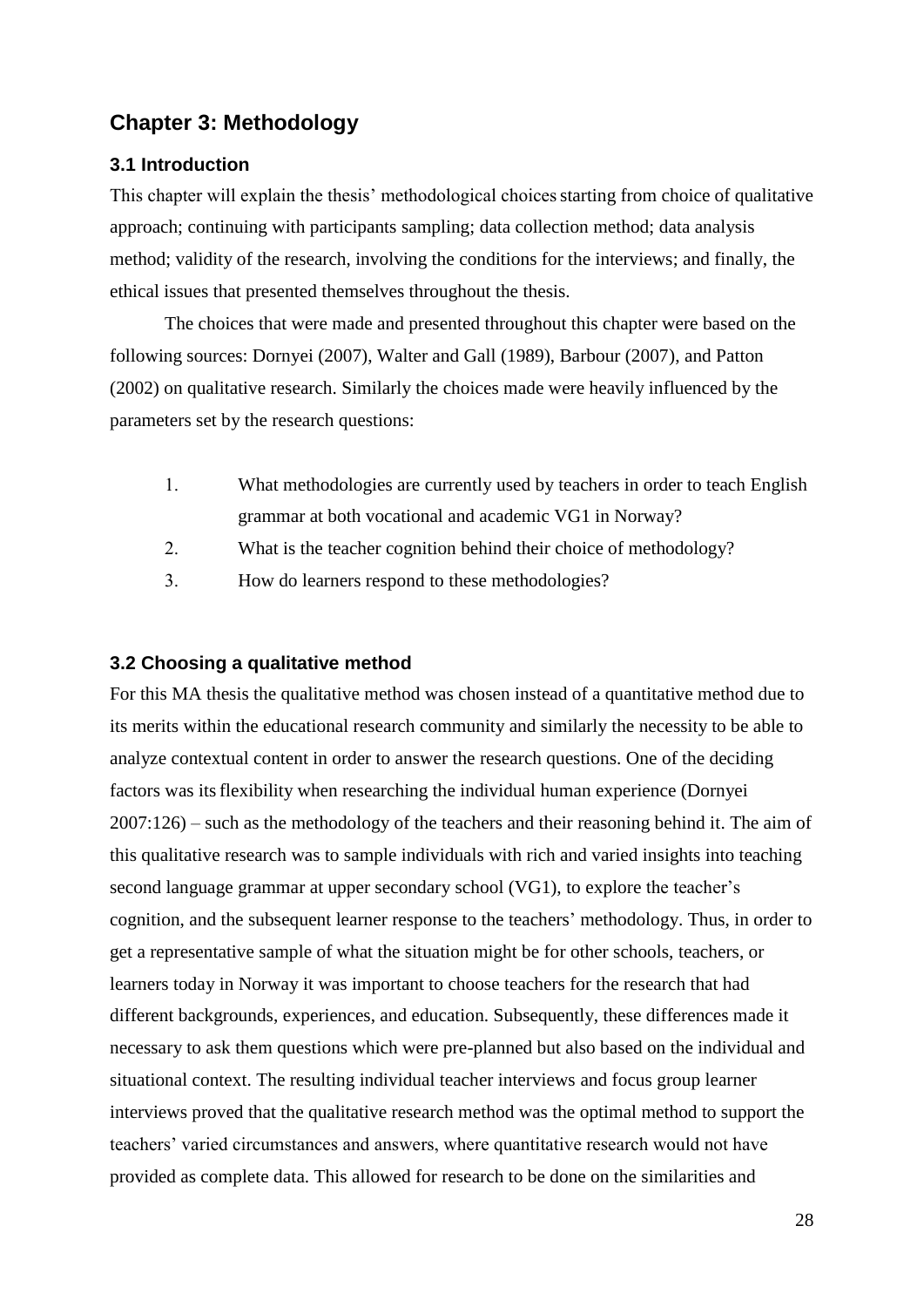differences among the teachers while working to understand their cognitive reasoning. In addition, Dornyei (Ibid) also claims that an experience based setting would be best facilitated by a qualitative method.

Unlike the quantitative method, which can be divided into two distinct phases of data collection and data analysis, the qualitative method is not necessarily as straightforward regarding the process of data collection and analysis, because the process of analysis and data collection may overlap and be repeated throughout the process (Dornyei 2007:124). However, for this thesis, and due to the fact that qualitative research may be very time consuming and the time allotted for this thesis is limited, I chose to first acquire the data through interviews and then proceeded to analyse the data collectively after finishing the individual teacher interviews and learner focus group interviews transcription.

There are several challenging aspects of qualitative research, one Dornyei (2007:125) emphasizes to be its messy nature to record massive amounts of rich data reflecting the complexities of real-life, and subsequently present textually. Thus, in order to solve this issue I had performed pilot interviews with three teachers and five learners followed by revision of the interview guide, limiting the teacher interviews to a maximum of one hour, and maintaining a conversational focus on questions that related to the teaching of grammar. This resulted in rich and relevant data, which was analyzed in relation to previous research done on second language acquisition, and specifically grammar acquisition (Ibid).

# **3.3 Participant sampling**

The qualitative participant sampling differs greatly from the quantitative participant sampling. Quantitative sampling requires a straightforward approach that involves a sizeable sample, the researcher has to analyze the idiosyncratic differences based on the answers given by the participants. However, qualitative research looks to describe, understand, and clarify a human experience(s) (Dornyei,  $2007:126$ ) – in this case, looking at the experience of how and why teachers teach English grammar from the perspective of the English VG1/VG2 teacher and how this is experienced by their learners. Hence, the priority was to find individual teachers with varied experiences and insights into the teaching and learning of English grammar and willingness to give rich data on the topic and their reasoning behind it.

Although certain regularities and patterns are pointed out throughout the investigation, it is not a big enough sample to be representative of even the district of Rogaland, in Norway. This study is rather aimed at maximizing what we can learn about the cognitive reasoning behind the teacher's methodological choices regarding teaching grammar as part of the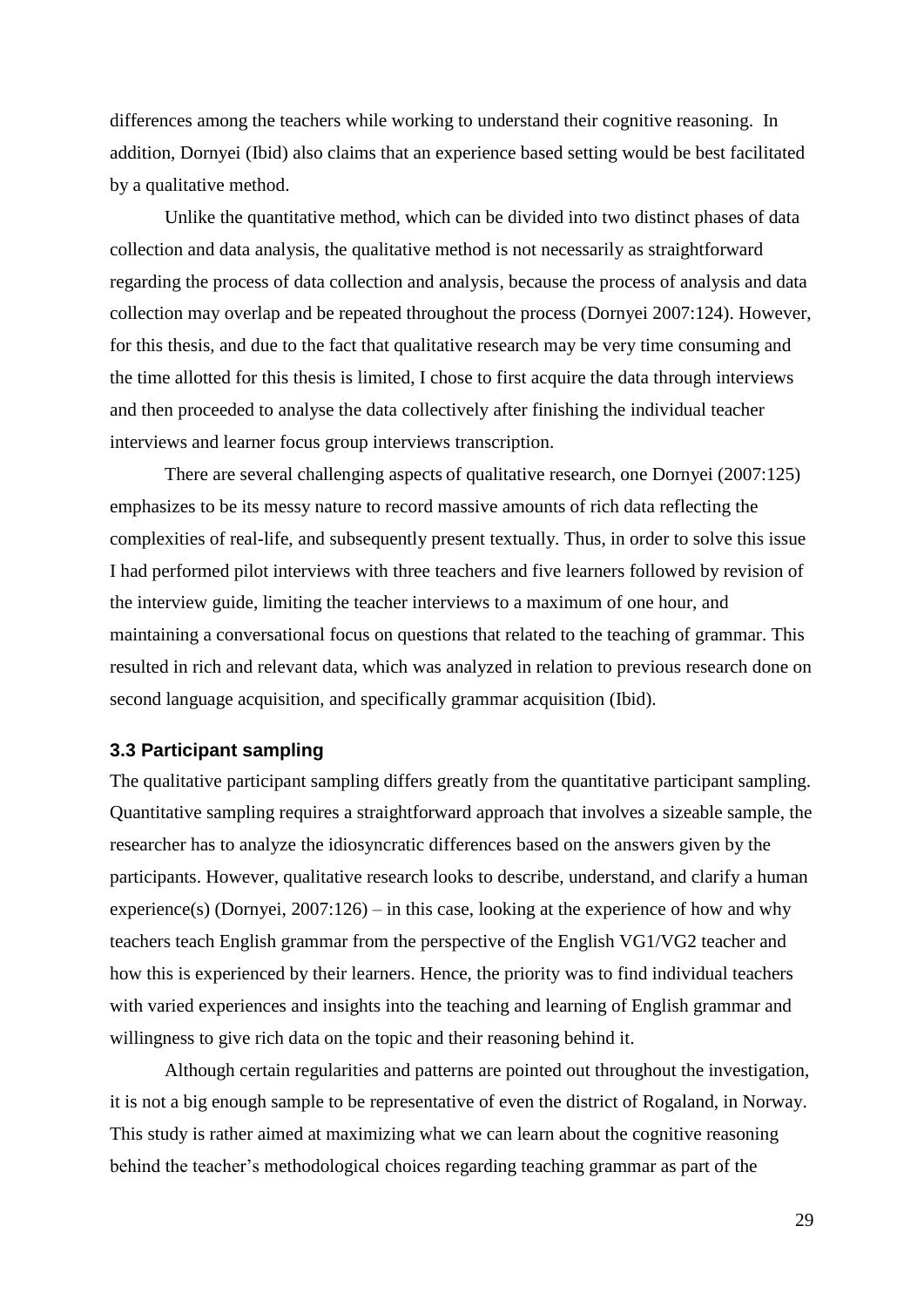obligatory English class at upper secondary academic VG1 and vocational VG1 and VG2 (even if it means the reasoning behind the choice of not teaching English grammar). Furthermore, this study looked at the learner perspective and their view of the methodology of their teacher, if they felt that they learned (to any degree) grammar from it or if they thought they would learn more from other activities. This provided insight about the teacher's methodology, which could then be compared with the cognition of the teachers.

Based on the parameters set by the research questions academic English teachers at VG1 and vocational English teachers at VG1 and VG2 in Norway were chosen as the primary participants. Both Vocational VG1 and VG2 learners had the same educational expectations as the academic VG1 learners, therefore, both were valid for this research. Furthermore, the teachers' learners were chosen based on a random selection of volunteers. The circumstances of this thesis required several teachers and learners in order for the research to answer the first and third question. Dornyei (2007:126) suggests that the qualitative participant selection process should remain open until all the data is collected, analyzed, and until it has been shown that there are no gaps left unchallenged through the process of *iteration* – the repetitive process of re-checking and re-acquiring data. Due to the time limitations of this thesis, the process of acquiring data on the grammatical teaching methodology and cognition of the teachers and the learner responses, there would have been difficulties reaching complete *saturation* – the point where the data is complete and the individual teachers simply repeats previous information (Ibid). Thus, in accordance with the time limitations and the research done by Dornyei (2007: 126-127,144) on the importance of knowing when to stop gathering more data, the number of teachers had to be limited to five individual teacher interviews, with a maximum of two teachers per school, and for each teacher six learners were chosen for the focus group interviews. Hence, by limiting the number of participants more time was allotted for each participant interview and saturation was made possible.

In order to obtain participants I had to go through a *purposive selection process* where then feasibility, in terms of time and respondent availability, had to be taken into account. In addition, it was important to choose cohesive/homogeneous participants (Dornyei 2007:127) – in this case the participants had to meet these criteria: (a) English teachers of either academic upper secondary VG1, or vocational upper secondary VG1 or VG2 in Norway; (b) English teachers with different experiences in regards to teaching English, especially the number of years of experiences; (c) teachers that would allow learner participation and subsequently have learners that would be willing to participate. Hence, the sampling strategies that I chose were selected primarily due to their merits, but also secondarily due to convenience. The first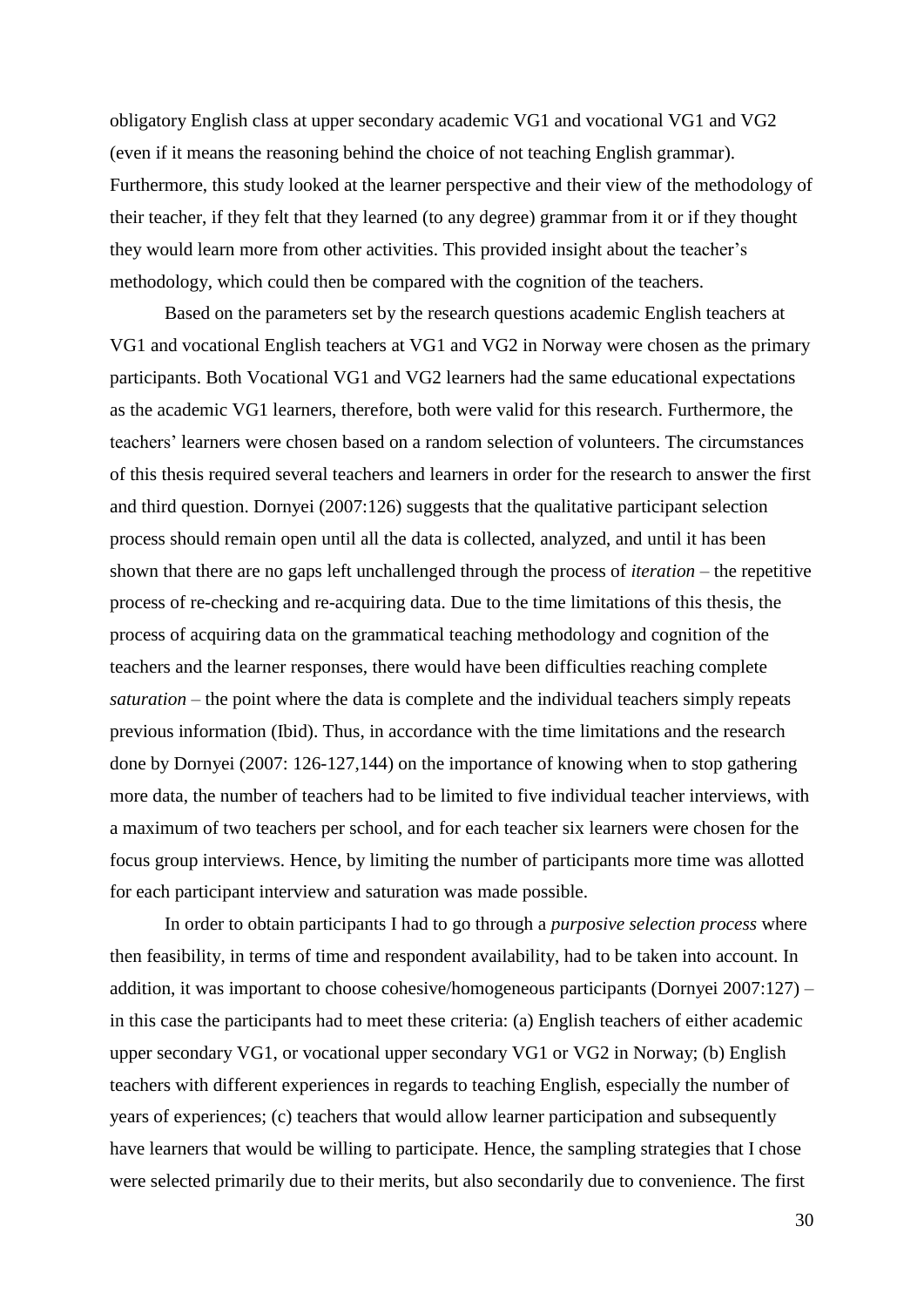method of selecting teachers, three out of five, were through the *convenience sampling strategy,* which is the least desirable but most common sampling strategy due to its practicality (Ibid:128); hence, three teachers were selected and contacted through personal contacts at the University of Stavanger. Two other teachers were acquired through *chain sampling*, with two of the teachers who were already selected being asked to recruit one more participant (Ibid). Finally, *homogeneous sampling* was used among the learners – as they share a common learning experience which allows for in-depth analysis to identify common patterns among the learner groups that volunteered (Ibid:127).

The teachers were selected based on preliminary background information, which were aimed at providing teacher samples with varied age, education, and experience as part of purposive sampling (Ibid:126). Thus, before the selection process was decided on the teachers had been asked to give some information about their age, education, and years of experience. This provided the research with teachers who had between 23 years of experience to no experience prior to the year of the interviews, education from more than six years total to two and a half years, and ages between 47 and 28 years old – gender was not priotized.

The learners were sampled based on the requirement that three focus groups would be academic upper secondary school learners, while two focus groups were vocational upper secondary school learners. The learners were randomly sampled from one of each teacher's class, intending to give a representative overview of the class as a whole. Thus, the learners' age, grade, or other influential factors were not taken into account prior to the random selection. Willingness to participate was the last criteria, as no learner had to participate, making it a voluntary sampling.

#### **3.4 Data collection method**

The *one-to-one interviews* can be divided based on their level of structure and whether there are a single or multiple sessions (Ibid:135). The typical qualitative interview strategy is single session interviews lasting for 30-60 minutes. However, Polkinghorne (2005. as cited in Dornyei 2007:135) argues that they rarely are able to provide 'full and rich descriptions necessary for worthwhile findings'. Although more than one interview per participant is suggested, it would be very time consuming and therefore not possible to do within the limits of this thesis. Thus, single session teacher interviews with an approximate time span of 45-60 minutes were chosen as the most appropriate tool. Similarly, single session focus group learner interviews were chosen lasting 15-25 minutes because the learners might have a tougher time verbalizing their experience regarding the topic.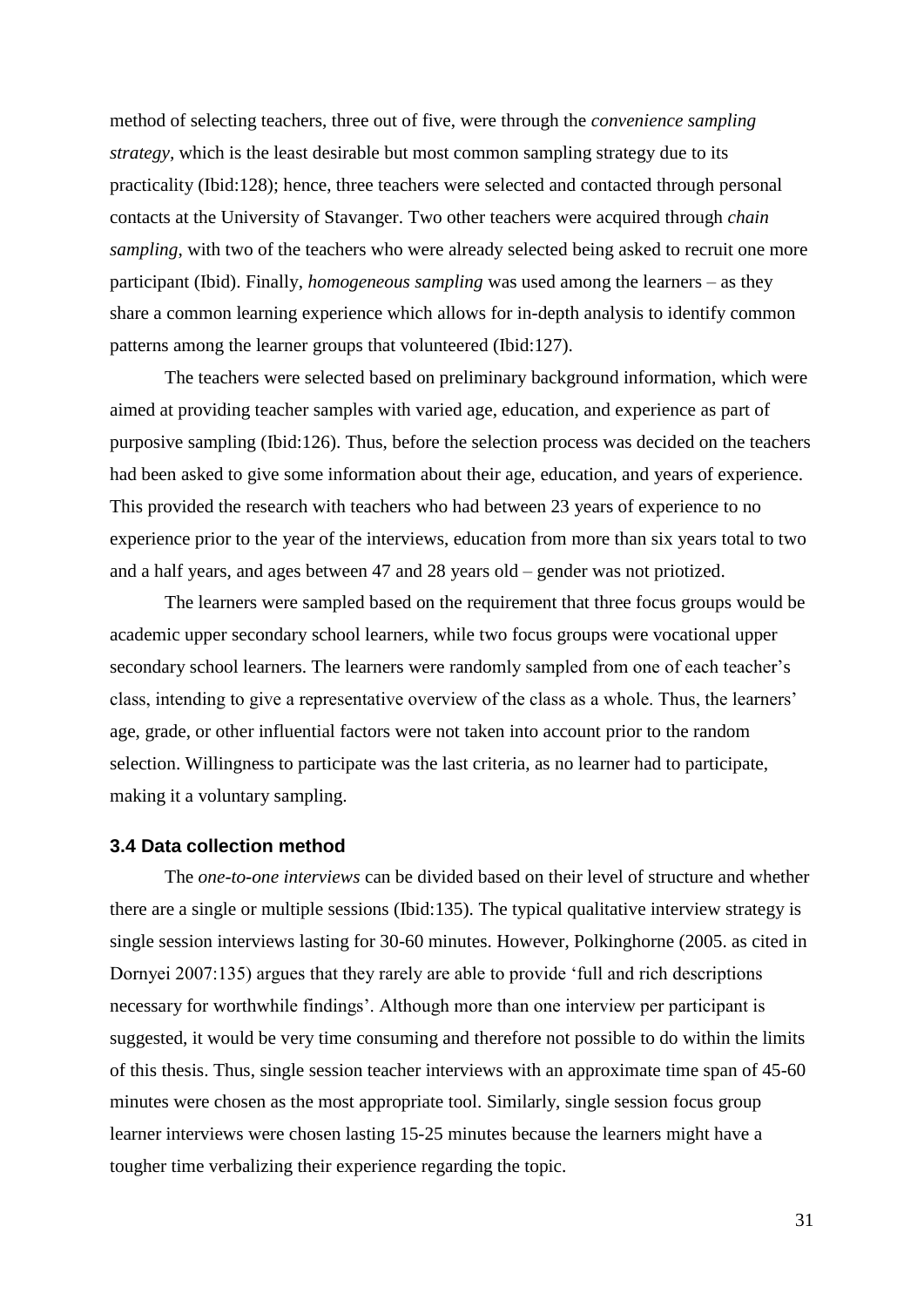The structure of an interview may follow three distinct variations: firstly, *structured interview*, which involves the interviewer having to follow a pre-prepared interview guide that contains a preset list of questions. Its benefits are that it makes comparison among participants easier, albeit it may lack saturation (Ibid). Secondly, *Unstructured interview* (also known as ethnographic interview), which is a strategy involving minimal interference from the research agenda, without an interview guide. Its benefits are that it intends to create an informal context in which the interviewee may reveal more than in a formal context (Ibid: 136). Lastly, s*emi-structured interview* is a compromise between the two.

The primary method of data collection used for this thesis was semi-structured individual teacher interviews and semi-structured focus group learner interviews. It is the most used method for research in education and the choice of data collection method was based on the research by Dornyei (2007), Patton (2002), and Walter and Gall (1989:452, as cited in Patton 2002). The semi-structured interviews were chosen because it provides the reesearcher with the possibility to probe deeper than initially intended with on the interview guide, providing additional interesting, situational, and more complete data (Patton 2002:347). Thus, while remaining objective, it allows to investigate the teachers and learners opinions, and their subsequent reasoning. Furthermore, the investigation into the teachers' and learners' feelings, thoughts, intentions and past experiences was paramount to this qualitative research, because it was the perspective of the respondent that was assumed meaningful and should thus be studied (Ibid:341).

Semi-structured *focus group interviews* were chosen as the secondary method of data collection to be used with the learners based on the research done by Patton (2002) and Dornyei (2007). The benefits of focus group interview was its ability to inspire and challenge group thinking and participation, based on the issues pointed out in the interview questions, encouraging learner discussion and social agreements on the grammar methodologies of their teacher (Dornyei, 2007:144). However, if individual learner interviews had been conducted, I believe, it might have come at the cost of the quality of the data, as the learners might have had to elicit their opinions on a matter that they may not have thought about before. Thus, by creating a more comfortable interview atmosphere for the learners, through collective focus group interviews, it likely increased the quantity and quality of the data by promoting participation without the necessity to participate, making it a choice of the learner. Therefore, the focus group interview benefits the learner demographic, as it is supposed to promote a comfortable and enjoyable group discussion. Another advantage of focus group interviews is that they require significantly less time, because they incorporate the experiences of multiple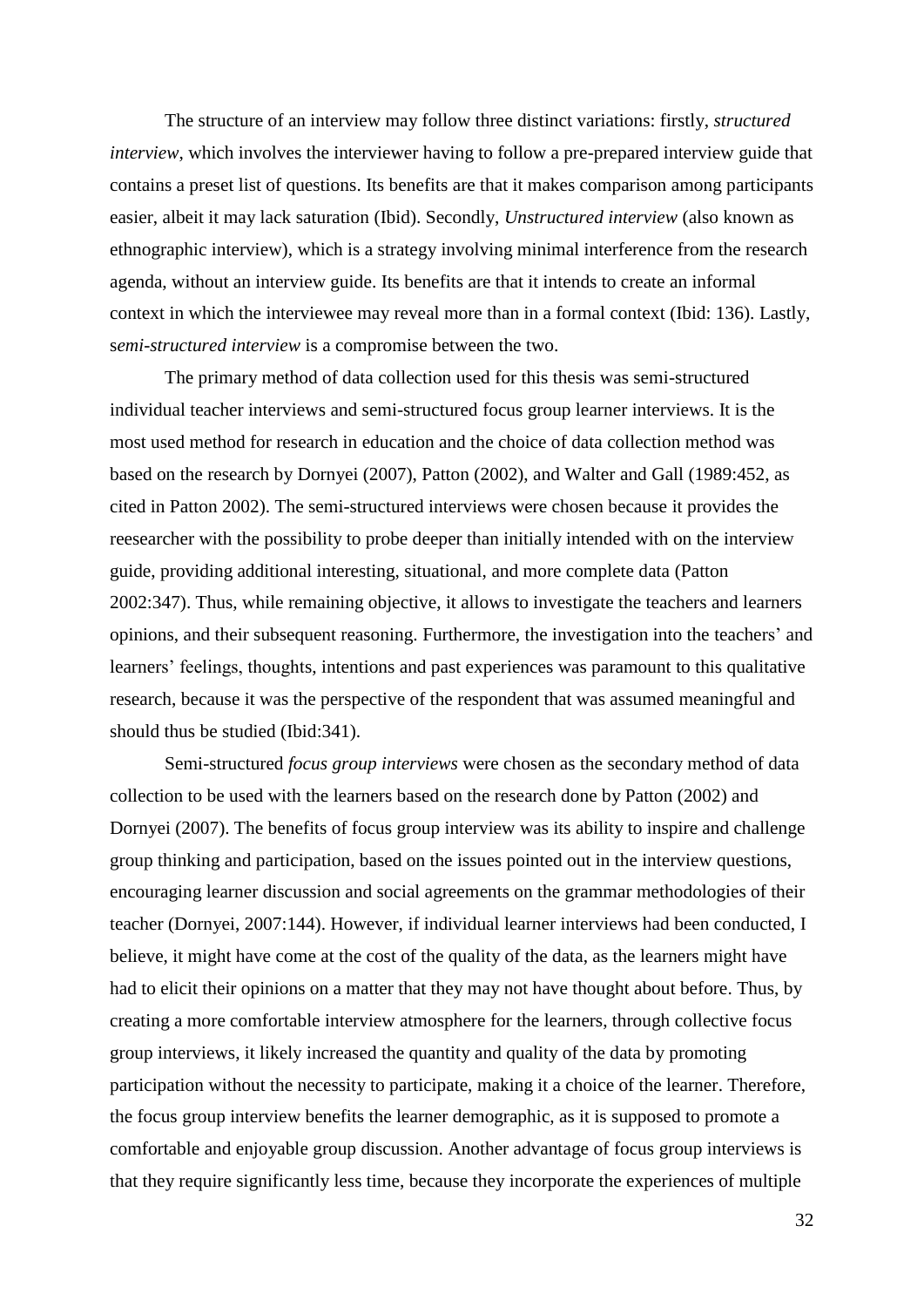learners simultaneously. However, it meant that the questions had to be limited in order for it to not last too long, limiting the questions to approximately 15 questions, in addition to situational questions per hour (Patton, 2002:385-386). Furthermore, to accommodate a comfortable setting, I chose to use the learners' native language, in order to avoid uncertainties due to language barriers, prioritizing the acquisition of information. In addition, focus group interviews also function as a practical and random representation of the class as a whole (Barbour 2007:30-31).

For this research the semi-structured interview requires the preparation of an interview-guide for both the teachers and learners. The benefit of the interview guide was that it made sure that the time was spent without waste, and was especially essential to focus group interviews as it kept the interactions focused (Patton, 2002:343-344). Both interview guides were organized into subsections (see Appendix 1 and 2). The teacher interview guide started with preparing the interviewee with opening remarks regarding the intention of the research and proposing to the teachers whether they would prefer conducting it in Norwegian or English, every participant chose Norwegian. The teacher guide continued with background questions about their education and teaching experiences, which could have had an influence on their teaching methodology and cognition. Similarly, the next subsection focused on the teacher's experiences and expectations of their learners, in order to reflect upon the teaching context. The third subsection covered the teacher cognition and methodology. The fourth section approached assessment, and was aimed at giving information on when the teachers evaluated their learners' grammar and if evaluations influenced their teaching. The fifth section aimed at acquiring knowledge regarding the manner in which the teachers' gave feedback. Finally, the last section was in order to make sure that the teacher did not feel that anything relevant was left out.

The learner focus group interview guide similarly started with opening remarks and background information, in order to prepare and gain insight into the learner context. The next subsection regarded the learner context, and aimed at gaining insight into the opinions of the learners on grammar and how they were currently experiencing it. The third subsection dealt with assessment and how grammar affected the learners. At the end, the learners were asked whether they felt anything relevant was left out.

Both semi-structured interviews required that the researcher had a solid overview of his research subject in order to properly prepare and developed the interview guides and in addition to reactively ask broader questions that could be modified depending on the situation of the respondent, probing outside of the questions of the interview guide (Patton, 2002:347).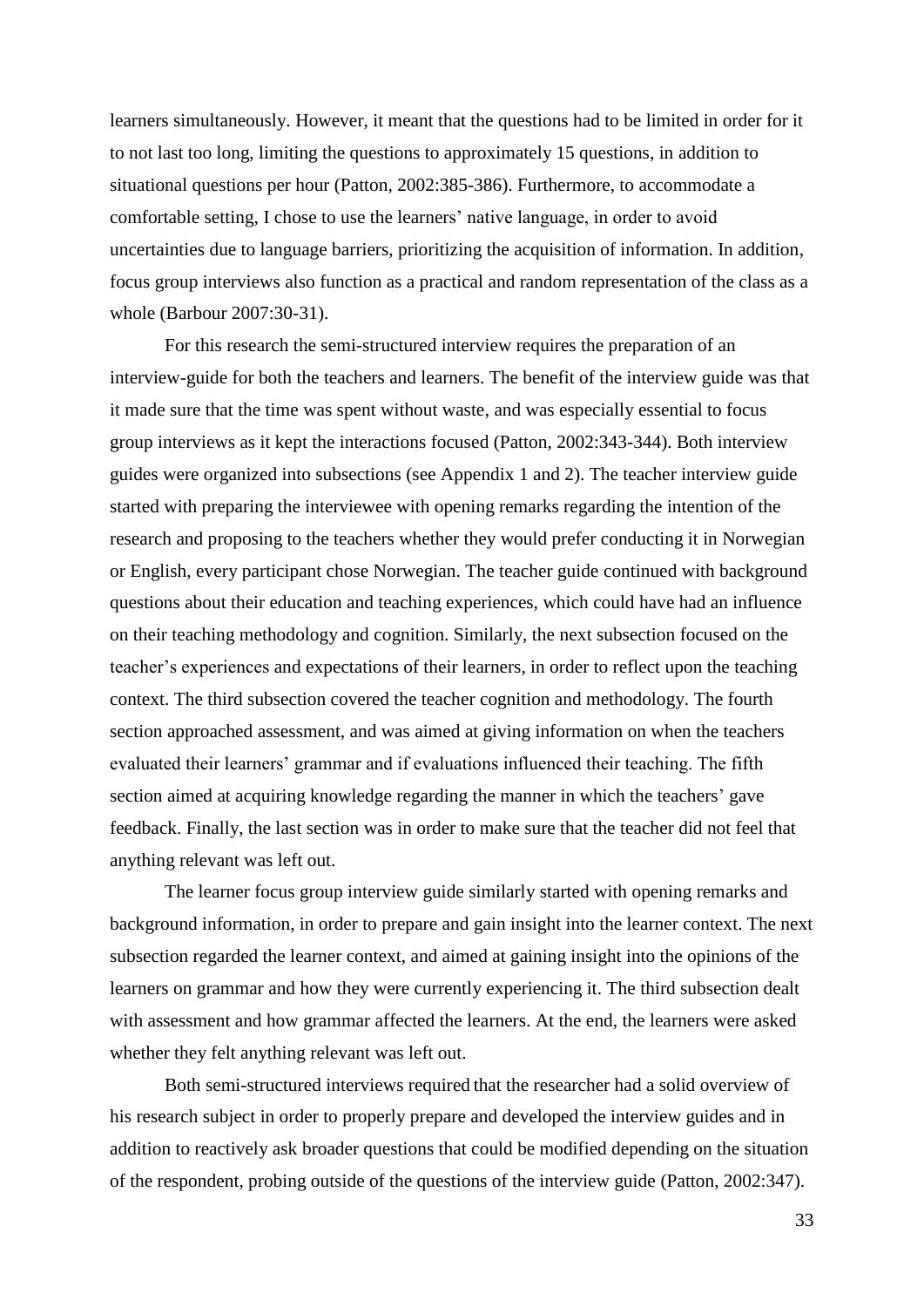This open nature of the semi-structured interview makes it important for the researcher pilot the interview guide in advance in order to make sure that the questions were not misleading nor confusing in any manner - ensuring that the subject was sufficiently covered and nothing was forgotten (Dornyei 2007:136-137). The process of creating an interview guide is a circulatory one based primarily on the parameters set by the research questions, the literature used, and piloting.

One of the aims to piloting was in order to ensure that the data acquired achieved as high as possible a level of saturation, although complete saturation never was possible with five teacher participants. Due to practicality and the difficulty of acquiring further participants for the piloting, the participants were not ideal because they were not working upper secondary school teachers, however, the resulting feedback was satisfying and assisted in the preparation of both interviews guides. When performing the teacher piloting two classmates functioned as primary participants, both working on their English applied linguistic MA, with significant teacher education, and some teacher experience; in addition the secondary piloting was done with my supervisor. The two classmates provided the most similar qualifications to the real teacher participants in this survey, thus, they were the primary indicators for the changes that had to be made to the interview guide in terms of difficulty of the questions, but also gave insight on questions that needed to be added. Due to being in the position as a first time interviewer, it was also important that my supervisor gave significant feedback on my performance as an interviewer – emphasising interview strategies that should be used.

The piloting of the learner interview guide was conducted with five academic upper secondary learners. However, due to the learners' time schedule, it was not possible to conduct more than one focus group interview, in which two learners participated, followed by three individual learner interviews – involving sufficient time in between each interview for the revision of the guide. The one focus group interview prepared me for the role of mediator and interviewer, as the role as a focus group interviewer is different from the individual interviews (and similar to the other pilot interviews it helped to prepare me for the role of asking situational questions). In addition, the individual pilot learner interviews significantly improved the interview guide, in terms of appropriate level of difficulty and adding or removing questions. Thus, through the process of piloting both the teacher and learner interview guides resulted in acquiring rich and relevant data.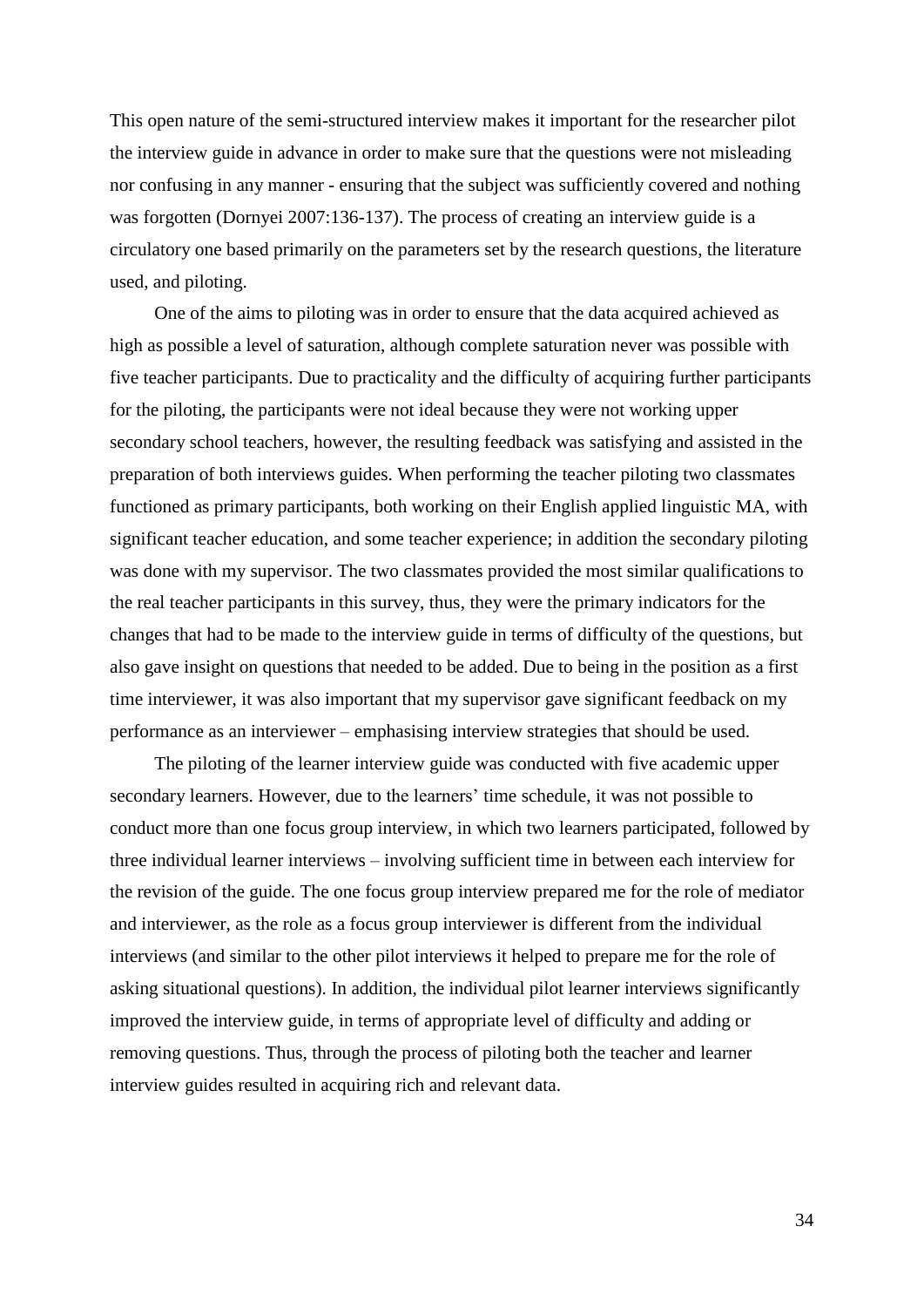#### **3.5 Data analysis method**

Although the semi-structured interview permits a deeper understanding of the subject it also brings along the likelihood that more information will be collected from some participants than others. This may be problematic in terms of analysis, because a completely structured interview would be easier to analyse due to its strict interview structure that permits only the use of a set of pre-prepared questions that are similar for all cases (Patton 2002:347). However, the flexibility of a semi-structured interview was important for this research as the methodologies of the teachers were expected to be, and indeed were, very varied. However, the information gained from any open-ended questions, no matter what degree of structure, will result in open answers which provide difficulty when analyzing because of individual perceptions and experiences that are not so easily compared (Ibid). Thus, the choice of semistructured interviews would provide flexibility and much needed insight into the interviewees' situation and cognition, although at the cost of slightly increased complexity and subsequent difficulty when analysing.

When analysing introspective data - the reported data acquired based on the experiences and opinions of the participants - it was important to be aware of the fact that the information provided represents information influenced by the individual's context and their underlying cognitive processes. Hence, each teacher and learner interview provided only one, of many, valuable piece of data on the situation of grammatical teaching that has to be subjected to qualitative analysis (Dornyei, 2007:150). It was also important to take into account that the interview(er) and how the articulation of the questions may influence the teachers' cognition and subsequent answers regarding the subject at hand – this was even mentioned by one of the participants that the interview functioned as a task of reflection (Sindre). Hence, with these precautions in mind I approached the acquired data for analysis.

Interpreting introspective findings was a highly logical endeavour that based itself on my examination of the interviews and my own knowledge and perspective. The subjective perspective was well noted as influential on the evidence and hence the interpretations were 'tried and tested against the acquired data, rival explanations, disconfirming cases, and data irregularities in order to conform to academic standards' (Patton, 2002:477-480). By definition interpretation means going beyond the descriptive data as it is the process of attaching significance, making sense, offering explanations, drawing conclusions, and making conjectures/hypothesis – in essence imposing order on the rich and disordered interview data (Ibid: 480). According to Patton (2002), there are primarily two aims to choose from regarding introspective analysis that are important to keep in mind in order to know what

35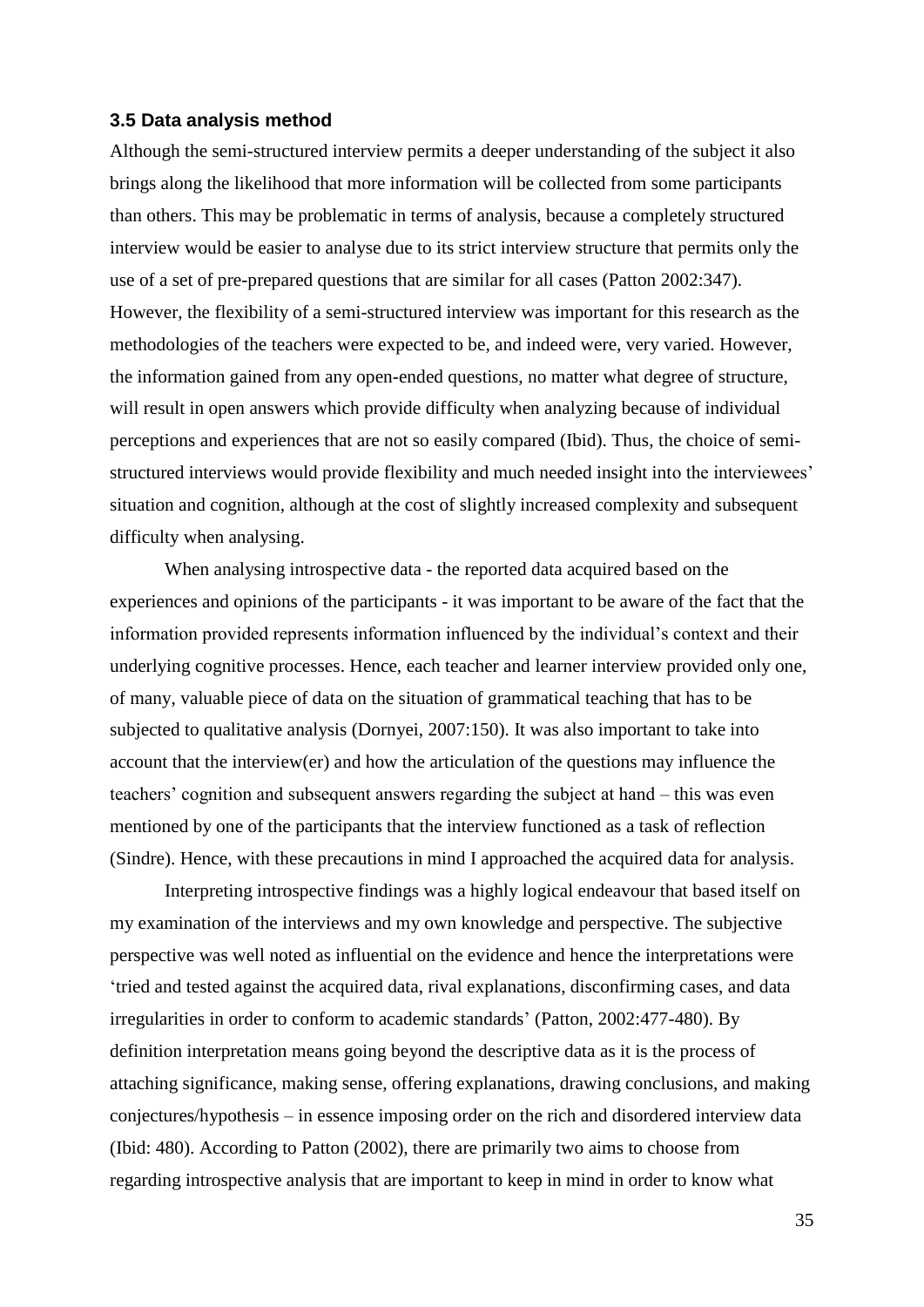prioritized when performing analysis: (1) to identify cause-and-effect relationships or (2) to seek understanding of human experiences (Ibid: 478-479). Appropriately, the research at hand, an analysis and subsequent understanding of the teacher and learner experiences, was more likely to provide the necessary reflection required to answer the research questions. Thus, a focused analysis of the teachers' and learners' experiences led to an understanding of their individual, but at the same time holistic, and cognitive reasoning, beyond the descriptive data. This choice of aim was further supported Patton (Ibid:480) references to Stake (1995:39) and Bateson (1978:13) about how it is important to portray the individual holistic context relevant to the situation being analysed. The method of interpretation is best represented in a paragraph by Patton:

The ongoing challenge, paradox, and dilemma of qualitative analysis engage us in constantly moving back and forth between the phenomenon of interest and our abstractions [understandings] of that phenomenon, between the descriptions of what has occurred and our interpretations of those descriptions, between the complexity of reality and our simplifications of those complexities, between the circularities and interdependencies of human activity and our need for linear, ordered statements of cause-effect. (Patton, 2002:480-481)

Bateson (1978:13, as cited in Ibid:481) states how the need for linear, ordered statements of cause-effect should be changed due to the fact that 'communication necessitates context, and without context there is no meaning'. However, some of the descriptive data presented were not interpreted as its function was to enhance understanding and create context, rather than answering the question of "why" within a context (Patton, 2002:478). At last, I took into account that interpretation, according to Patton (Ibid:480), may take the following forms: "(1) To confirm what we know is supported by the data, (2) disabuse us of misconceptions, and (3) illuminate important things that we didn't know but should know". Thus, central to the findings were questions such as: what did their statements mean? What did this tell me about their teaching practices/experience/opinions etc? What did the learners' response tell me about their teacher's methodology/how the learners learn grammar etc?

In order to facilitate analysis of the conducted interviews organization of the data is quite helpful. Hence, through investigation of appropriate organizational methods I reached the conclusion that content analysis would be best suited for the task at hand. This was supported by Patton's (2002:452-453) claim that interviews are usually organized through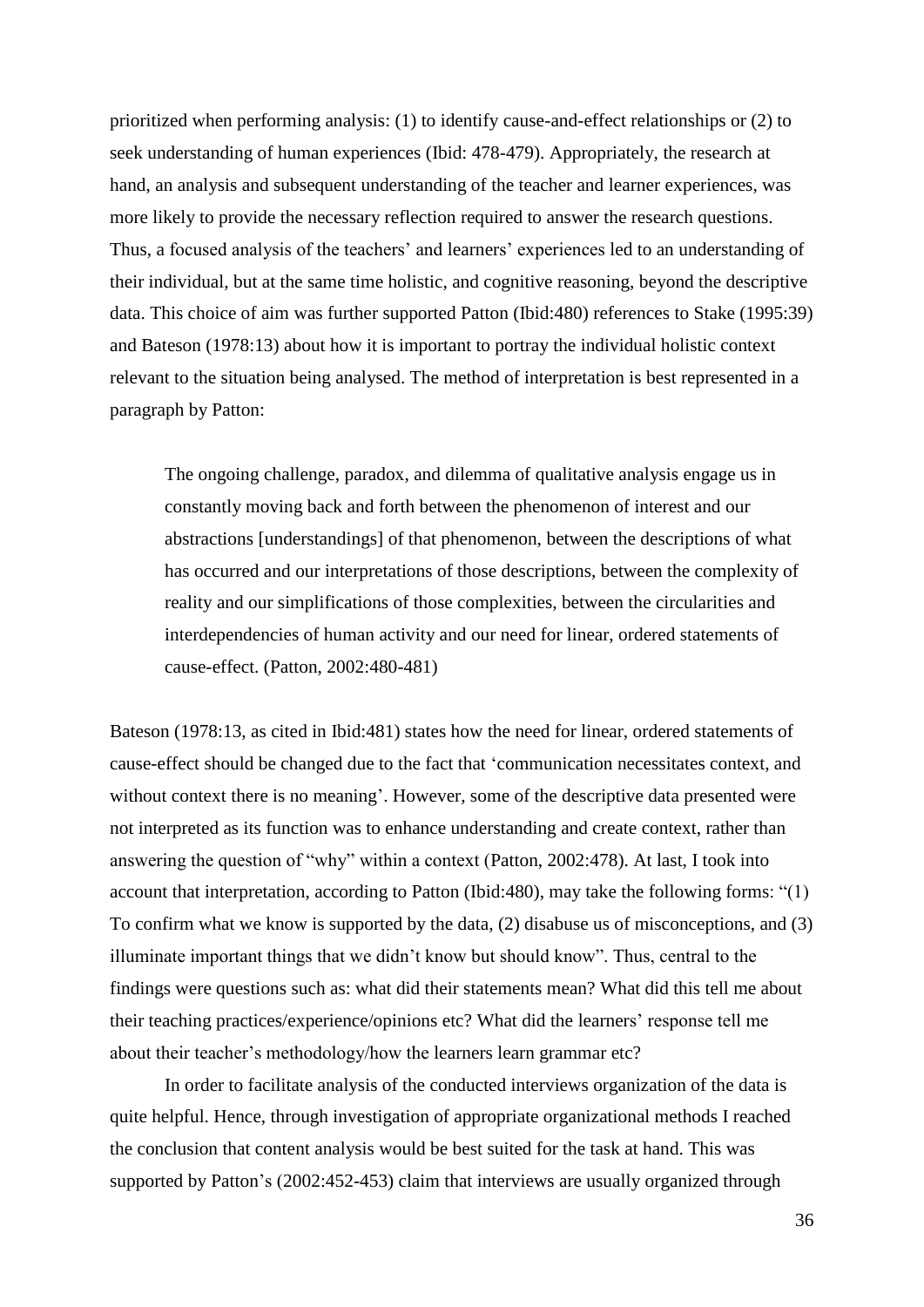content and that the qualitative content goes through an examination process which attempts to recognize core themes and/or patterns. Thus, the content was divided into appropriate themes based on the examination of the semi-structured interview transcripts, where thematic patterns were revealed among interview questions and the participant answers. This facilitated not only analysis but also an easy initial organization of the data as the major themes were already part of the interview guide's sub-headings.

The major advantage of introspective analysis proved itself to be that it gained access to the cognitive thought processes of the teachers and learners, which are inaccessible in any other way (Dornyei, 2007:151). Thus, by combining a thoroughly planned and performed introspection with the recorded audio data it greatly enhanced the richness and reliability of the data making it possible to meet the requirements of scientific research (Ibid).

All the interviews were audio recorded as a means to be able to obtain all the details within the nuances of personal meaning and experience, without being disruptive (Dornyei, 2007:139). According to Dornyei (Ibid), there are primarily two methods that would accommodate the data acquisition of this thesis: (a) video recording and (b) audio recording, each method commanding their own benefits and difficulties. Video recording provides the most complete data in form of recording both verbal and nonverbal cues, however, it also brings about an intrusive atmosphere and subsequent additional difficulties in data analysis. Thus, Dornyei (Ibid) recommends that video recording should only be used if deemed necessary. Although the use of audio recording results in some loss of data, it was chosen for this thesis due to its ability to obtain the core data that is required and its less intrusive nature. It may also be important to note that the audio recording equipment was tested as part of the piloting, where two devices were chosen as the most secure manner in performing the recordings, in case one would fail during the interview.

## **3.7 Ethics**

In accordance with the Norwegian Social Science Data services [\(www.nsd.uib.no\)](http://www.nsd.uib.no/) the methods of this thesis were approved prior to conducting the interviews. The significance of the NSD is its role as a national infrastructure facility for access to data for research in addition to functioning as a channel for data dissemination and partner in statutory data privacy requirements in the research community (ibid). Thus, through approval from the NSD this thesis passed all ethical and legal concerns – among which are the signing of an official form informing all participants about the study, their rights, anonymity, and that all audio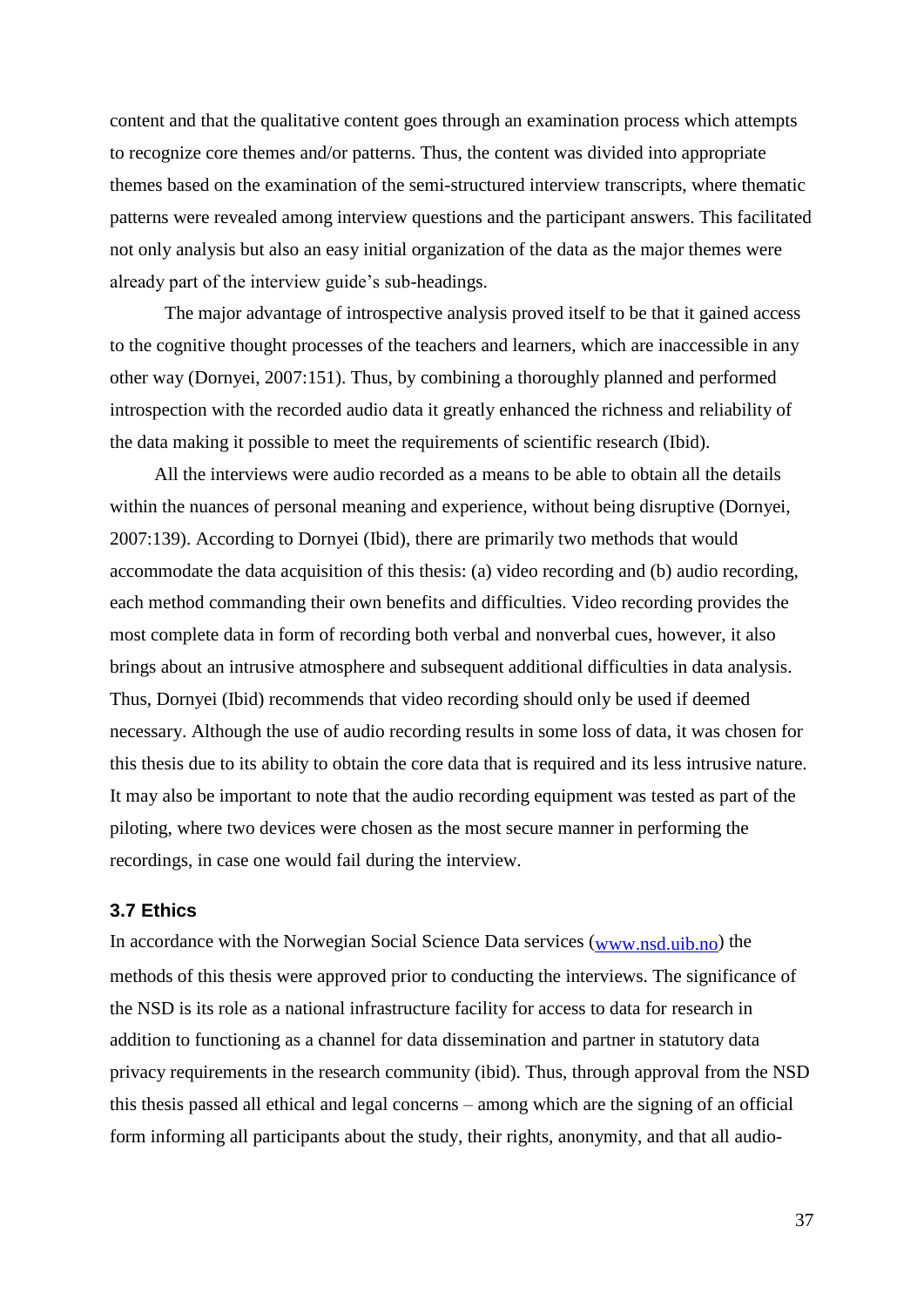recording will be deleted upon completion. Furthermore, as a researcher I was obliged to inform them about the recording.

In accordance with ethical procedures of qualitative research, the participants and schools were promised anonymity and duly informed about the research and their rights. One of the ethical issues was considering how much information should be given prior to the interviews. Providing the participants with information could influence the respondents' answers based on their assumptions of research intent, which may result in answers influenced by what the respondent might have thought would be the most appropriate answer, rather than a truthful response (Dornyei, 2007:150). It was decided that the participants would be given sufficient information regarding the topic and intent of the research, however, they would not be presented with the interview guides or in-depth knowledge prior to the interviews – although the situation did not occur, it is important to note the guide would be presented upon request, by either learners or teachers.

## **3.8 Summary**

This chapter has gone through the methodological choices made for this thesis, beginning with identifying the qualitative research method as the optimal choice for educational research. Furthermore, the chapter gave insight into the choices made as part of the participant sampling, selecting teachers based on preliminary background information, such as age, education, and teacher experience. Subsequently, semi-structured individual teacher interviews and semi-structured focus-group interviews were selected as part of the data collection method. Additionally, the rich and varied data required an introspecitive data analysis method, in order to gain access to the cognition of the teachers and learners through analysing audio recordings. Finally, all ethical problems encountered as part of the research was handled accordingly to the rights of the participants of this research.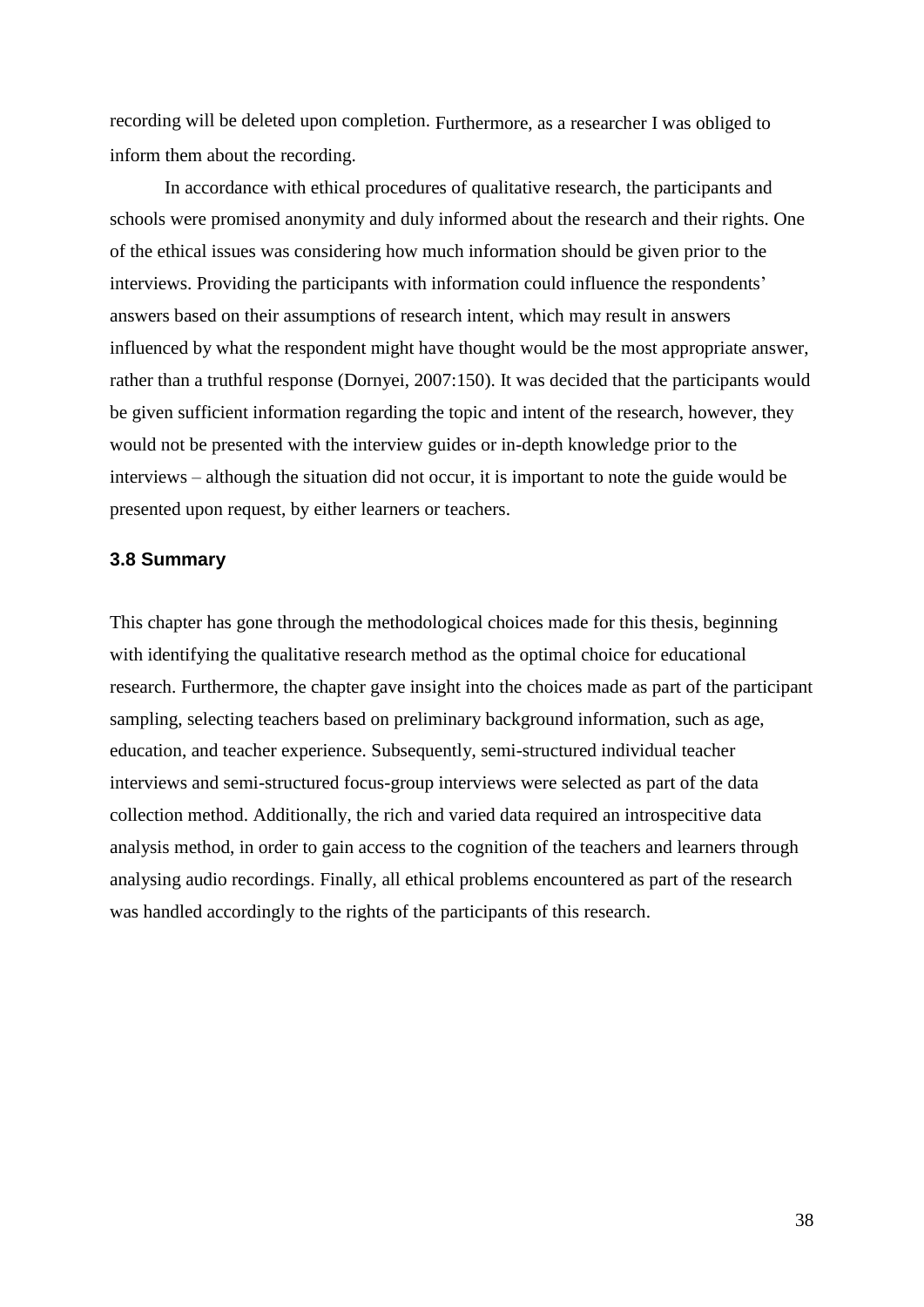# **4. Interview summaries**

# *4.1 Teacher interview summaries*

# **Introduction**

The present chapter presents summaries of the interviews conducted with the five teachers, henceforth 'the teachers'. Pseudonyms are used to keep the names of the teachers anonymous.

The teacher summaries do not strictly follow the organizational pattern of the interview guide due to the conversational nature of semi-structured interviews conducted with the individual teachers.

The summaries initially inform about the educational and professional background of each individual teacher, followed by information on approaches, methods, and techniques to teaching English grammar as a second language, reflecting how grammar can be taught either explicitly or implicitly, whether or not it was the teacher's intention.

All participants chose to answer my questions in Norwegian, thus all the quotes are a result of my translations. The amount of information provided by the teachers regarding a subject often indicates how much they had thought about the subject prior to the interview. Subsequently, differences among the teachers as to the amounts of information given were expected and may have reflected the importance of a topic for the individual teacher.

## **Chloe (age 47)**

Chloe had a literary English master's degree from the University of Bergen. The degree included one grammatical module called 'Pragmatics of English word order'. In addition to a six month pedagogical education called 'pedagogisk seminar' she had several (but an uncertain amount of) pedagogical developmental one day courses throughout her 23 year long career as an English teacher at upper secondary school.

Throughout her 23 years of experience Chloe had noticed that learners had gradually become less interested in written grammatical accuracy but at the same time become gradually better at oral communication. She felt that this was a result of a change in how English teaching (in Norway) had gradually focused less on grammar and that learners did not read enough. In addition, she believed that their oral abilities were heavily influenced by social media and the way Norwegian oral communication had integrated English words into daily use. Thus, she felt that it had become more difficult to emphasize the importance of grammar because the learners felt that their English was satisfactory for their current use and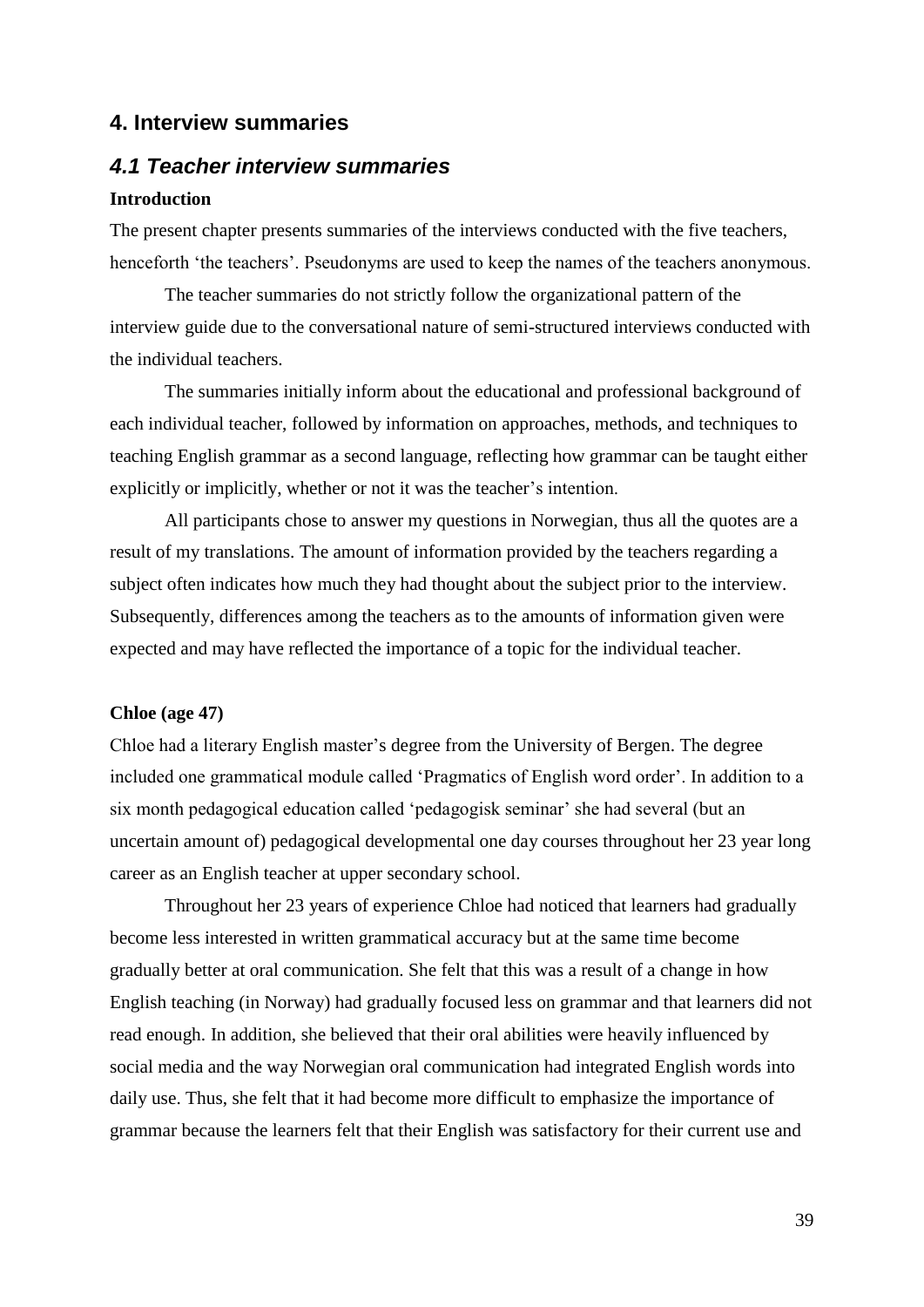the learners did not realize the importance of correct grammar in a work setting in order to avoid ridicule and prejudice.

However, Chloe stated that although there may be less focus on grammar both at and prior to upper secondary school and that the learners may not be able to remember grammatical rules as well as learners used to do, there would always be some learners who were able to give the correct grammatical answer, be it implicitly or explicitly. She ascertained that her biggest challenge when teaching English grammar was a result of the learners' poor grammatical knowledge in their first language (L1). She believed that the inability to transfer L1 grammatical knowledge into an L2 learning context created uncertainty in the learner. Furthermore, she felt that there were too many other requirements that had to be done as part of the teaching schedule that she could not spend too much time on grammar.

Chloe said that she had the freedom to choose how she approached grammar and teaching. Thus, she taught grammar dependent on the learners' level, needs, and her prior experience. However, she would teach in the same manner even if she (had) taught adults.

When commenting on the generalized grammatical competence expectations set by the Norwegian Directorate for Education and Training school and state she said that she saw the logic in it: 'In Norway the learners learn English through a more naturalistic method', which she compared to her German third language teaching experience, which focused a lot more on grammar.

Chloe did not particularly believe that isolated grammatical knowledge was beneficial beyond the point that 'basic grammatical elements' may function as a foundation for language learning although she felt that grammar, both implicit and explicit, was important to the point of accuracy in language. However, she believed that the learners could learn as much grammar from reading and writing, as from her grammatical presentations and task work. Thus, she wanted more time in order for the learners to be able to write assorted types of texts and subsequently learn grammar through correctional work, rather than presenting explicit rules to her class. When asked why she taught grammar she only said that she taught explicit grammar, partly, to satisfy her own conscience because she felt bad if she did not. However, she also indicated that time prevented her from teaching grammar through reading and writing activities because she had so much else on her teaching schedule.

She claimed that her classes did not involve much explicit grammatical teaching, having approximately one session every two weeks. Grammatical explanations were usually done through presenting the rules to the class on the blackboard followed by relevant task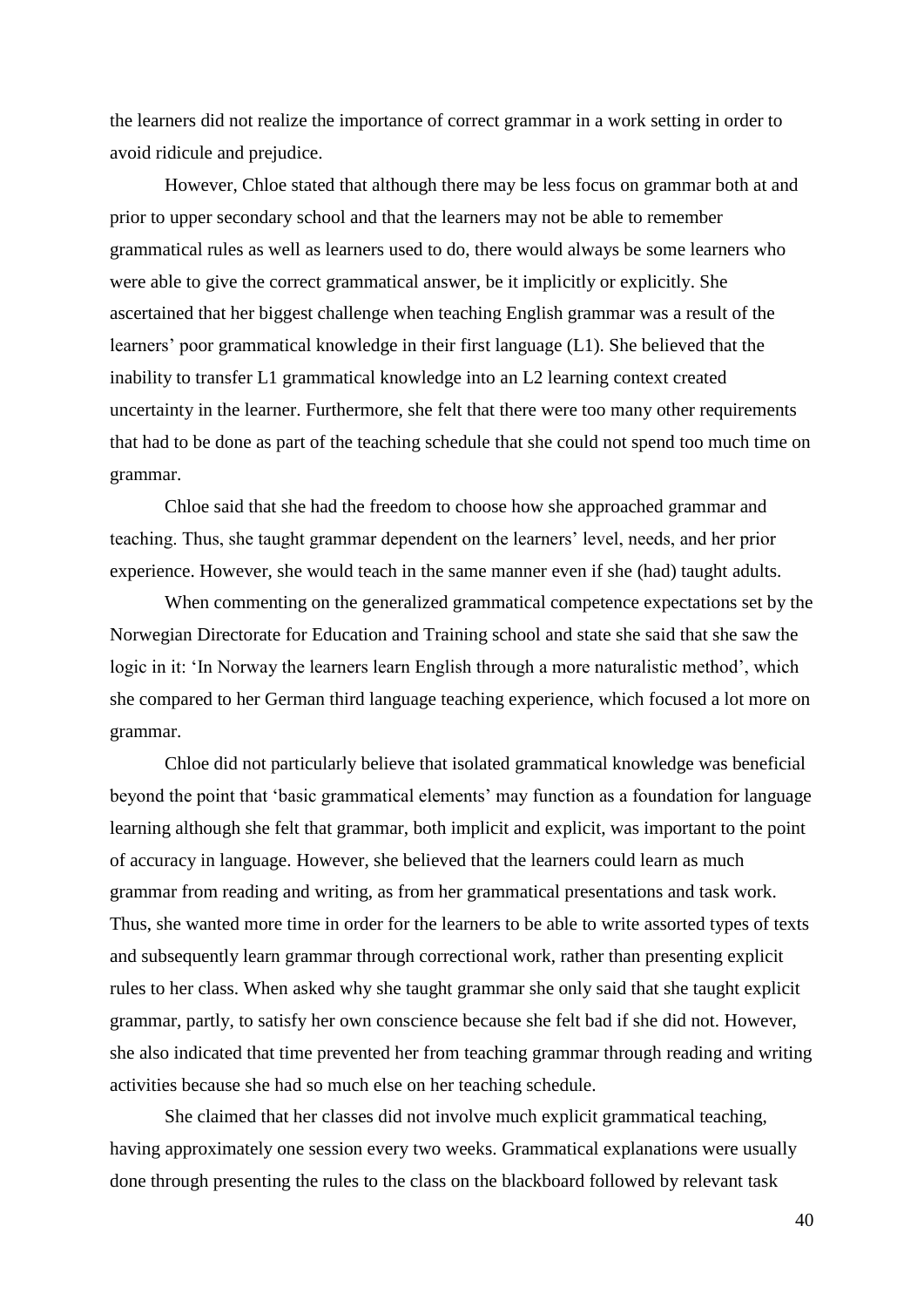work, either individually or in pairs, which she facilitated by monitoring and assisting those who needed help. In addition, she would post the explanations on 'itslearning' for those who wanted to revisit the task at some point after class. The explanations were simplified by giving a practical example of a typical mistake before introducing grammatical terminology. In addition, she did not teach grammatical exceptions to the rules because they would only be confusing for the learners.

Chloe prepared for her grammatical classes by consulting a grammar book in order to be aware of all the exceptions to the rules she was going to introduce in class. She then made a power point presentation or word document for the learners to use while she presented the grammatical rule(s) on the blackboard, unless the learners were supposed to work with translation tasks. When she presented a grammatical rule, she started out with a practical example showing a typical mistake in order to get the learners' attention. Although she and her class used a book with very little grammatical terminology, she introduced terminology as part of the explanation.

Some of the common mistakes that she experienced from the learners were third person singular –s ('no matter the individual level of the learner'), vocabulary, uncountable nouns, and the distinction between the use of 'it' and 'there'. Thus, she usually focused on teaching the distinction between countable and uncountable nouns, present simple and continuous tenses, the use of 'it' and 'there', relative pronouns, questions and negatives, adjectives and adverbs, and modal verbs. She rather preferred them to practice in order to induce for themselves the differences and their correct usage. Some of the specific grammatical elements which she would not teach included prepositions (because she felt the learner learns more by practicing by themselves), active and passive verb forms, question tags, and possessive pronouns.

Some of the tasks she used were what she called 'traditional' task work, such as translating from Norwegian to English and fill-the-gap tasks. She used very few online tasks because she believed that it was important to write with a pen, rather than typing.

Chloe felt that she could only assist the individual needs of the learners by providing feedback on tests and making sure that her learners always had task work to do. Sufficient task work benefitted the stronger learners by giving them enough work, and at the same time, the weaker learners, who were not necessarily able to finish in time, could be given an answer sheet if they wished to finish later. Furthermore, she pointed out that even if the learners may have successfully completed their task work, with a focus on a specific grammatical rule, they generally struggled with applying the rule to writing a text, even if it was the next day.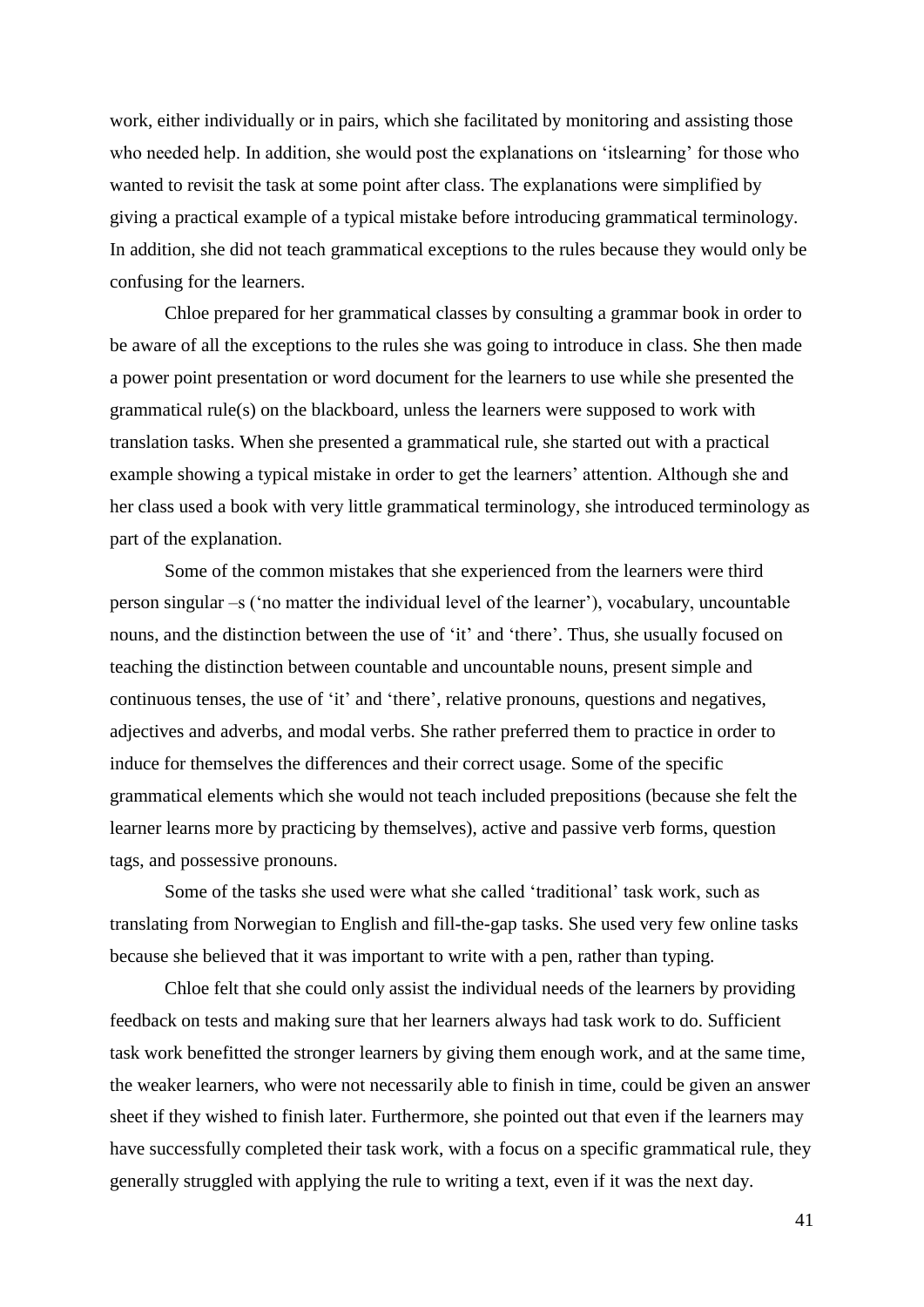In order to give instruction suited for the individual learners' levels, she felt that grammar could be best facilitated through corrective feedback on the individual's written texts/tests. She would receive the tests online on 'it'slearning' and would return the test to the learners with corrections on their mistakes and comments regarding the mistakes. She corrected every mistake but elaborated on the repetitive errors. Her feedback on the errors and mistakes was primarily done in writing based on the learners' tests. Furthermore, every three months, she gave the learners oral feedback, which reflected on their past mistakes. She gave the oral feedback because throughout her career she had noticed that the learners consistently repeated the same errors in writing and she believed that this was the best way to facilitate grammatical learning. Thus, she instructed her learners to go through the feedback they had been given upon receiving it and especially prior to tests in order for them to learn but also avoid making the same mistakes.

In class Chloe tried to encourage the use of English rather than Norwegian orally as much as possible through pair work, or presentations. Although the learners did not always speak English as part of class participation, she would ask her learners to speak in English if they tried to speak in Norwegian. She also presented grammar in English, even though she emphasized that she was aware of the fact that many would disagree whether or not L2 or L1 was the more appropriate language, especially due to the use of terminology. However, she occasionally used some L1 terminology in order to create awareness of differences between the terminologies of the two languages. Other than that, she expected her learners to be aware of some of the fundamental equivalents in L1 and L2 terminology.

Although it was not part of the teaching plan, her class read one novel each year. The novel was chosen by Chloe, because she saw how those who enjoyed reading benefitted from it. Further, they read approximately eight short stories throughout a year and 'some' poems. She said that she could see the difference between those who read and those who did not. Those who read were often much better at structuring their texts and had a larger vocabulary, unlike those who watched a lot of television who acquired a 'superficial and basic vocabulary'.

Chloe did not test the learners on explicit grammatical knowledge. She tested the learners' grammar based on translation task work or 'coherent text production', usually as part of a content related text. Correct grammar was expected of them and erroneous work reduced the overall grade. Furthermore, she did not make graded tests that focused on testing the learners' proficiency with one of several grammatical rules that they had recently had. She expected half of the class to get the correct answers and produce output without many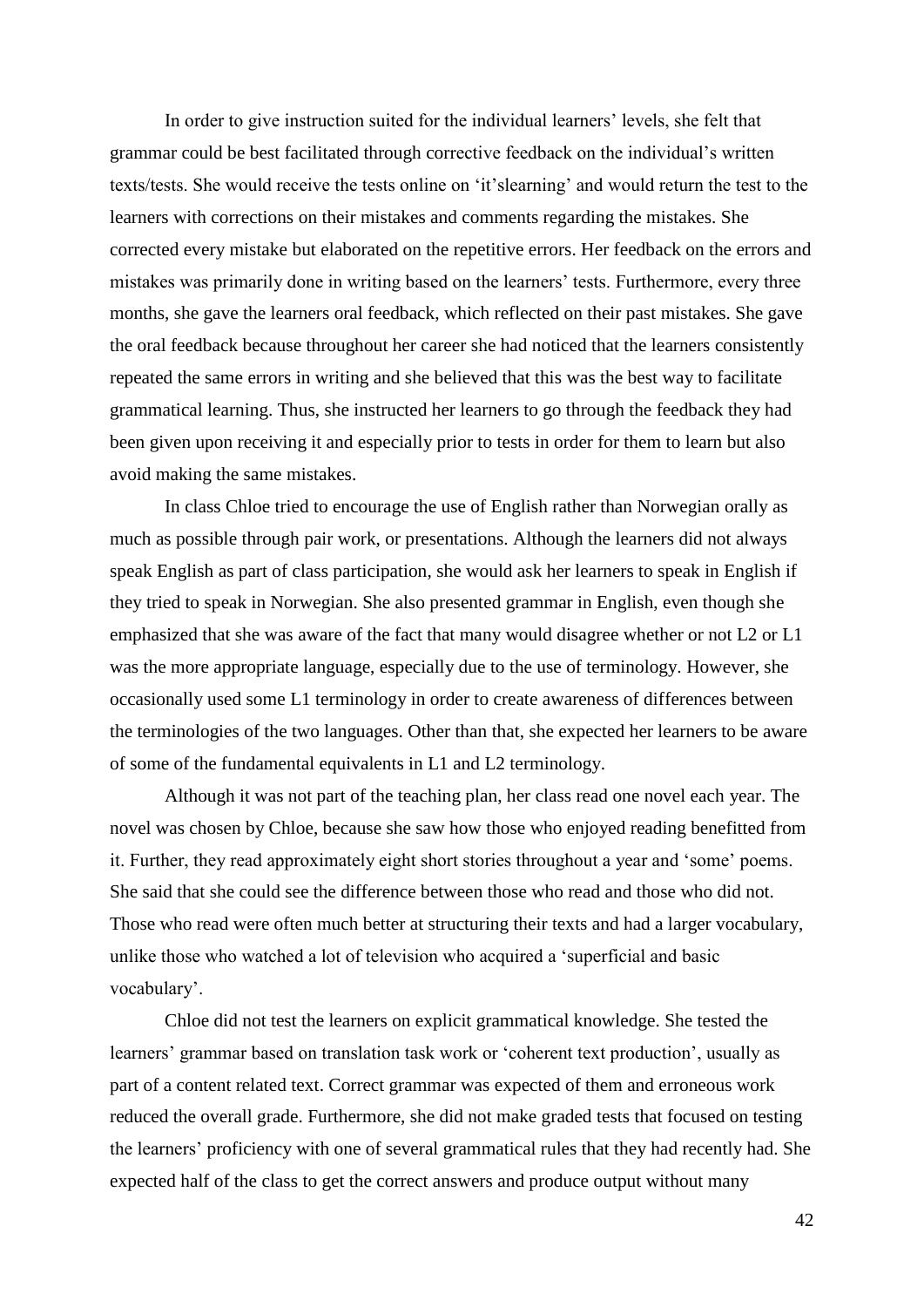grammatical errors. However, in terms of oral expectations she did not focus as much on grammar due to the informal nature of oral communication, except from when incorrect grammar interrupted the flow of speech. She rather focused on the learners' pronunciation, accent, and clarity as requirements for oral grades.

## **Marge (age 43)**

Marge had a one and a half year English education from the University of Stavanger, which included 'likely two' (could not recall the exact amount) grammatical modules. She also had a one year pedagogical education, in addition to one pedagogical developmental course on 'how to teach oral English'. Marge had worked as an English teacher for six and a half years. All her experience was at a vocational upper secondary school, specifically as an English teacher at the electronic department. She had seven English classes that semester.

The first topic dealt with in the interview was how Marge experienced the learners, an important aspect in how she chose to teach:

'some educational approaches may work with one class of learners but not with another class of learners. Some learners are more suited to games and social educational approaches whereas other learners prefer individual task work on their computers'.

She believed that the educational context was important because she experienced that creating an interesting educational situation for the learners was the most challenging aspect of teaching grammar. Most of the learners, she believed, were already aware of the importance of English for their future.

Marge felt that the learner's command of English grammar had not changed much throughout her six year career. Rather, she saw that her learners either had command over their grammar or did not. In addition, her learners' grades were usually below average at her school. The acceptance level for Marge's school was 2.8 out of 6 this year and '50-70% of the learners have been given 3 as their grade', a grade which she felt would have been lower in other schools. The reason for the low grades, she explained, was a large number of learners with reading and writing difficulties, some severe, in each of her classes. Furthermore, her class consisted of a large part of immigrant learners who spoke up to six languages, which influenced them as they often mixed the grammatical rules of the languages, some 'not even able to use correct word order'. In addition, the non-Norwegian learners often made mistakes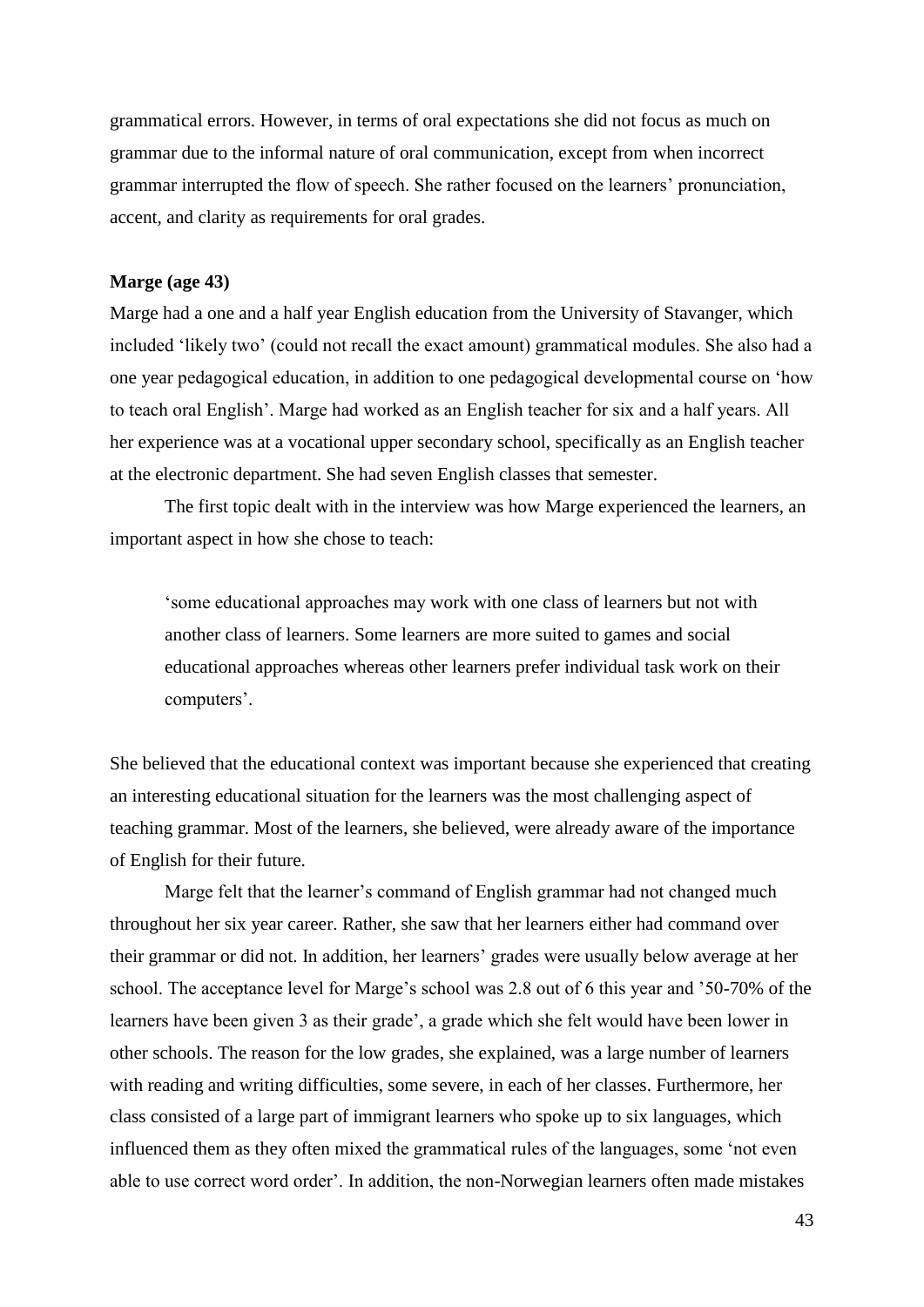that were 'lacking a logical language pattern' compared to Norwegian learners whom made the same 'Norwegian mistakes'. Although the foreign learners were given two hours a week of extra tutoring by a service center, Marge realized that it was a difficult task to quickly acquire up to ten years of missed English education. Thus, the 'extreme' differences between learners made it difficult for Marge to identify changes in grammatical competence throughout her career. However, some of the specific grammatical rules that Marge's learners had difficulties with were: distinguishing between the present forms of the verb 'to be', correct use of punctuation, and verb tenses. In addition, Marge was challenged by a very high amount of class absence and the occasional large age differences, namely, some of her learners were 40 years old, and were thus used to different ways of learning.

Marge explained that vocational learners often differed greatly depending on what their main subject was. Her learners were electricians, 'who enjoyed detail oriented and computer related work', which she felt was one of the reasons why they could find interest in the detailed information of grammar. She contrasted the electricians with learners who studied construction, 'who were not as inclined to theoretical and detail oriented work'. Thus, she used the electricians' interest for computers to teach, rather than 'boring textbooks'. She used educational websites with fill-the-gap or multiple-choice activities focusing on vocabulary and grammar. Their answers were checked by the site by pressing a 'check answers' button, indicating only if it was correct or not, followed by corrective work. After repetitive mistakes, the learners usually asked 'what is wrong' and then she explained it. Furthermore, their textbook, 'Tracks for yrkesfag', had grammar related task work at the end of each chapter, which could also be accessed online.

Marge deemed variation as important

'because one after another the learners usually complain about how they have had English since elementary school and hate to read, write, and speak English, especially in front of others, choosing a vocational education expecting to avoid it'.

Thus, during the interview Marge brought a box filled with educational games that she used to encourage learning. Quickly, these games can be explained as grammatical or content variations of i.e. 'pass the bomb', 'memory', 'bingo', and 'jigsaw puzzles'. She considered these relevant because 'there is grammar in everything: adjectives, fruits, vocational relevant tools, tenses etc.' although it rarely was explicit grammar. However, she emphasized that even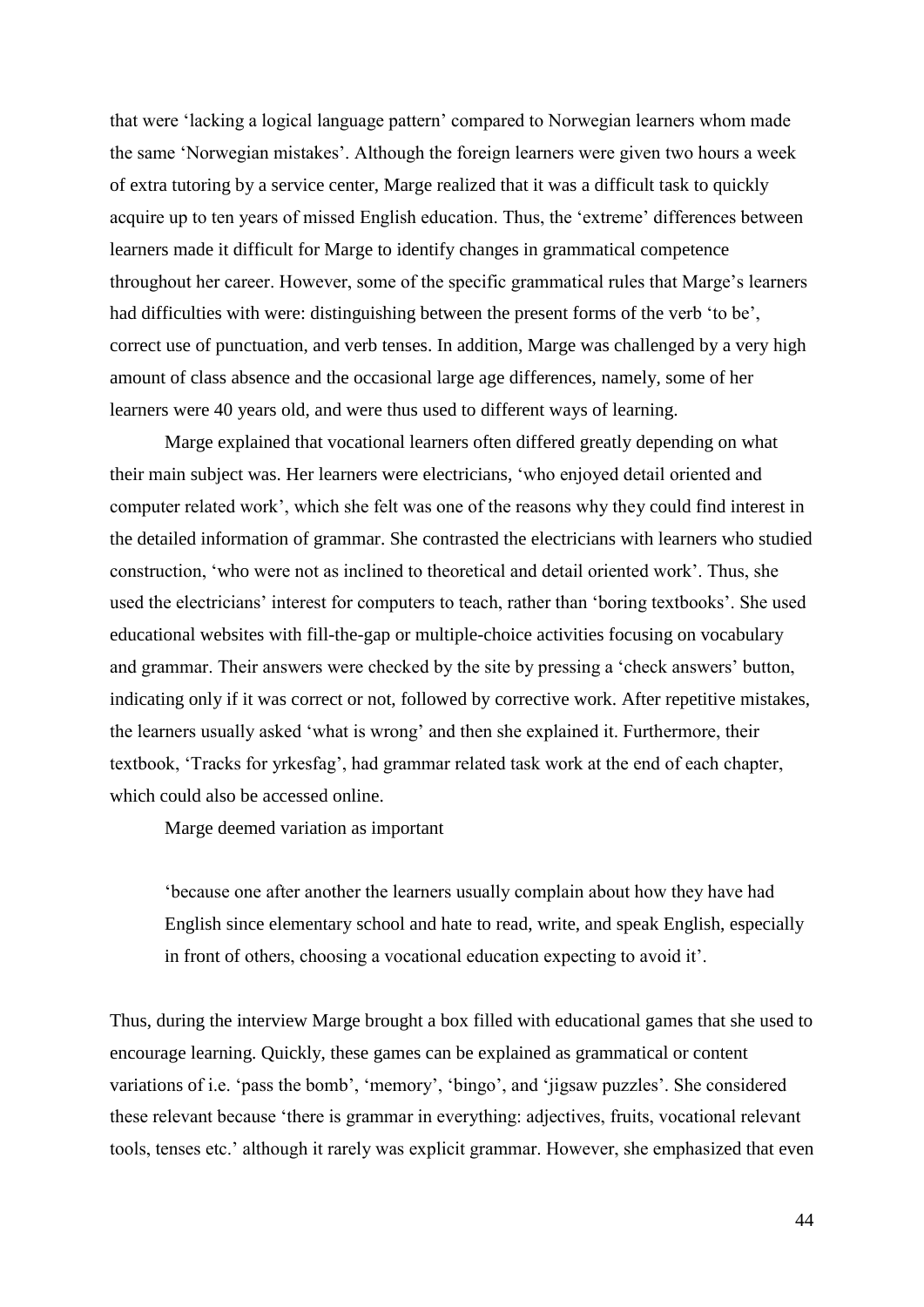educational games could become tedious and she felt variation was very important in order to keep her learners' attention to the input.

The manner in which Marge taught reflected upon her learners' context and what she felt appropriate because she had the freedom to choose how to teach. She had started her teaching career with presenting grammatical rules, for example, the differences between adverbs and adjectives, on the blackboard, followed by relevant task work. What she experienced then was that she was asked 'what is an adjective?' Thus, because the learners lacked so much 'basic' grammatical knowledge, she chose to not teach explicit grammatical rules anymore, rather incorporating grammar through the use of language. She felt that there were 'more important aspects of language' that had to be prioritized due to the learners' level and she asked me retorically 'is it really necessary for the learners to be able to point out a verb in their vocation?'. What she considered necessary for her learners was the ability to order items online and communicate, especially because there were a lot of immigration workers within their vocation. Thus, Marge commented that 'learner fluency and courage to use the language is more important than grammar. Although the learners' language may not be perfect, they will be understood', reflecting her implicit approach to grammar teaching.

Marge said at the start of the interview that she 'taught little grammar'. However, when she did, she primarily approached grammar teaching through oral and written feedback on the learners' graded tests (three tests each semester), such as an essay, or task work. The oral feedback was given by going through the learner's texts together with the learner; looking at structure, content, and language. The feedback was focused on preparing the learner for the next test by pointing out, for example, incorrect tense usage and emphasizing that the learner had to re-check these errors on the next test. Similarly, a written list was handed out to the individual learner reflecting their errors and appropriate homework for it, which she always checked. Her reasoning for approaching feedback individually was that she felt that they were much more susceptible to learning (grammar) one on one. If she had approached it collectively, she said 'the learners would have lost their concentration', because of a lack of learner interest and how computers could be 'incredibly disturbing but at the same time helpful in the classroom'.

On tests Marge allowed her learners to bring papers and books on grammatical rules and content focusing on the production of output. Occasionally, she would also write other information such as the rules for prepositions and the use of the indefinite article on the blackboard. She gave tests which were as similar to the exams as possible, consisting of one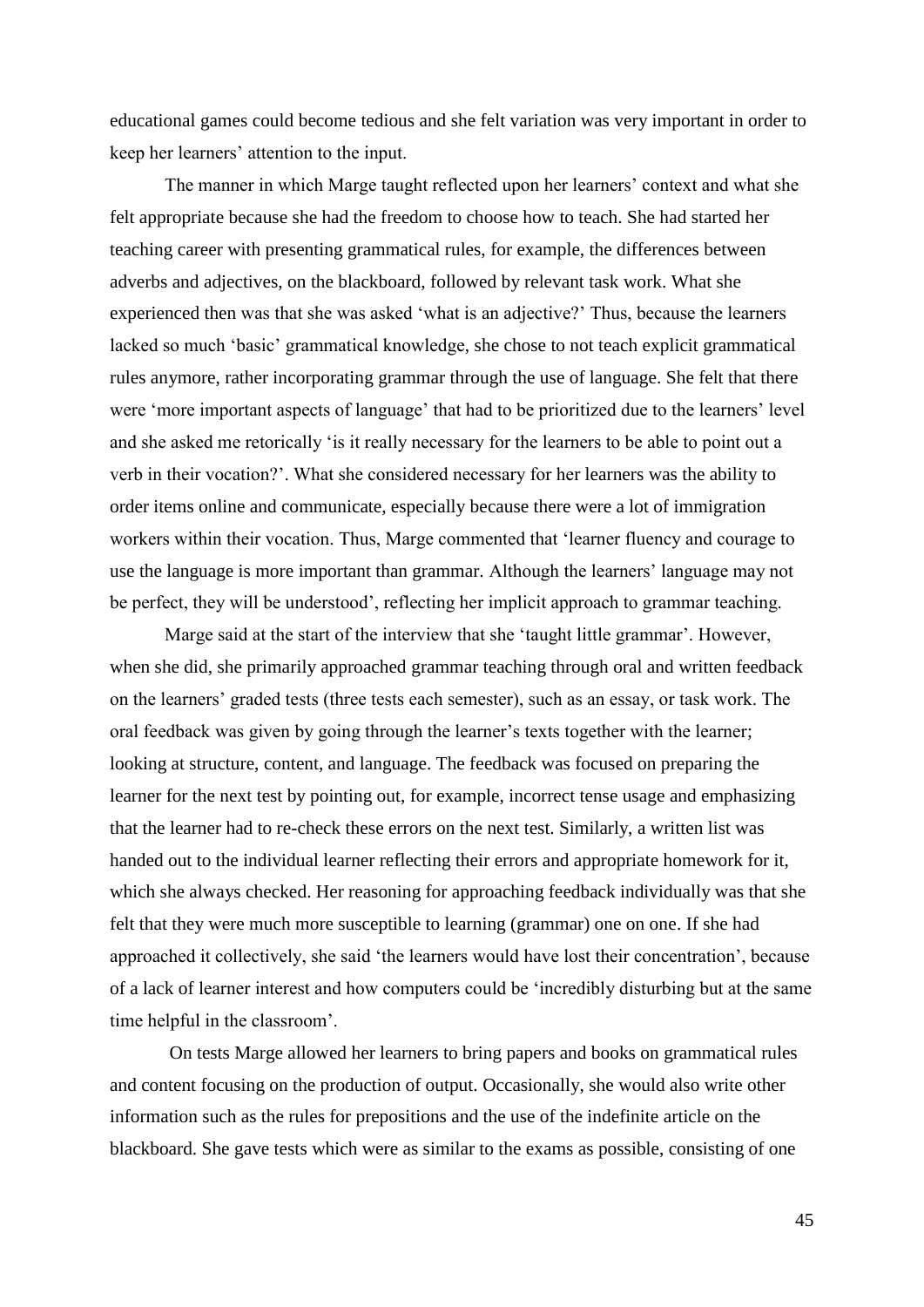short answer and long answer part, in addition to providing a premade table of contents for the test which assisted the learner with their writing.

One of the most challenging experiences for Marge's learners was speaking English in front of the whole class and writing freely. Thus, in order to introduce oral activity, in addition to the educational games, Marge had the learners read one on one with her or in groups of two to three. These activities, she said, functioned to promote a more comfortable environment in order for the learners to have enough courage to speak English later in their vocations. Because free writing was such a severe challenge for Marge's learners, some struggling with producing more than three sentences while writing an essay, she facilitated her learners by providing them with 'recipes' consisting of practical tips on writing. These recipes gave instruction on how each part of the text should be written, 'making it easier on the learner'. Although she provided a comfortable environment for her learners to speak and assisted her learners with practical tips on writing she did not relate it to grammar. Her focus was to get her learners to produce output and subsequently acquire grammar implicitly but with a focus on her giving them the courage to speak and write. Thus, Marge's approach to grammar was implicit, and how she taught was relevant to how her learners acquired grammatical features into their interlanguage and supported her reasoning for why she chose not to teach much explicit grammar.

Marge chose not to speak much English in class because then the learners would often not understand what she was trying to explain. She used to use the target language earlier in her career but said that she had adapted to her learners. Similarly, her learners did not need to speak English in class because she did not want to force them into a peer pressured situation that they are not comfortable with, as mentioned above. Rather, she encouraged oral participation one on one in a more relaxed environment, 'due to the fact that the learners are going to be electricians it is not relevant for them to be able to able to speak in classes'.

Marge said that changes in examinations did not affect how she taught written grammar because it remained primarily through implicit learning, correctional work, and task work. However, she mentioned that since oral exams had been added the previous year, it made her aware of the fact that she had to prepare her learners for the expectations set by the oral exam also. Marge felt that since there was an acceptance level of 2.6 for the school she worked at, she felt it was inappropriate for her learners to be expected to perform at a generalized level for the entire country, which they are not necessarily at. Furthermore,

46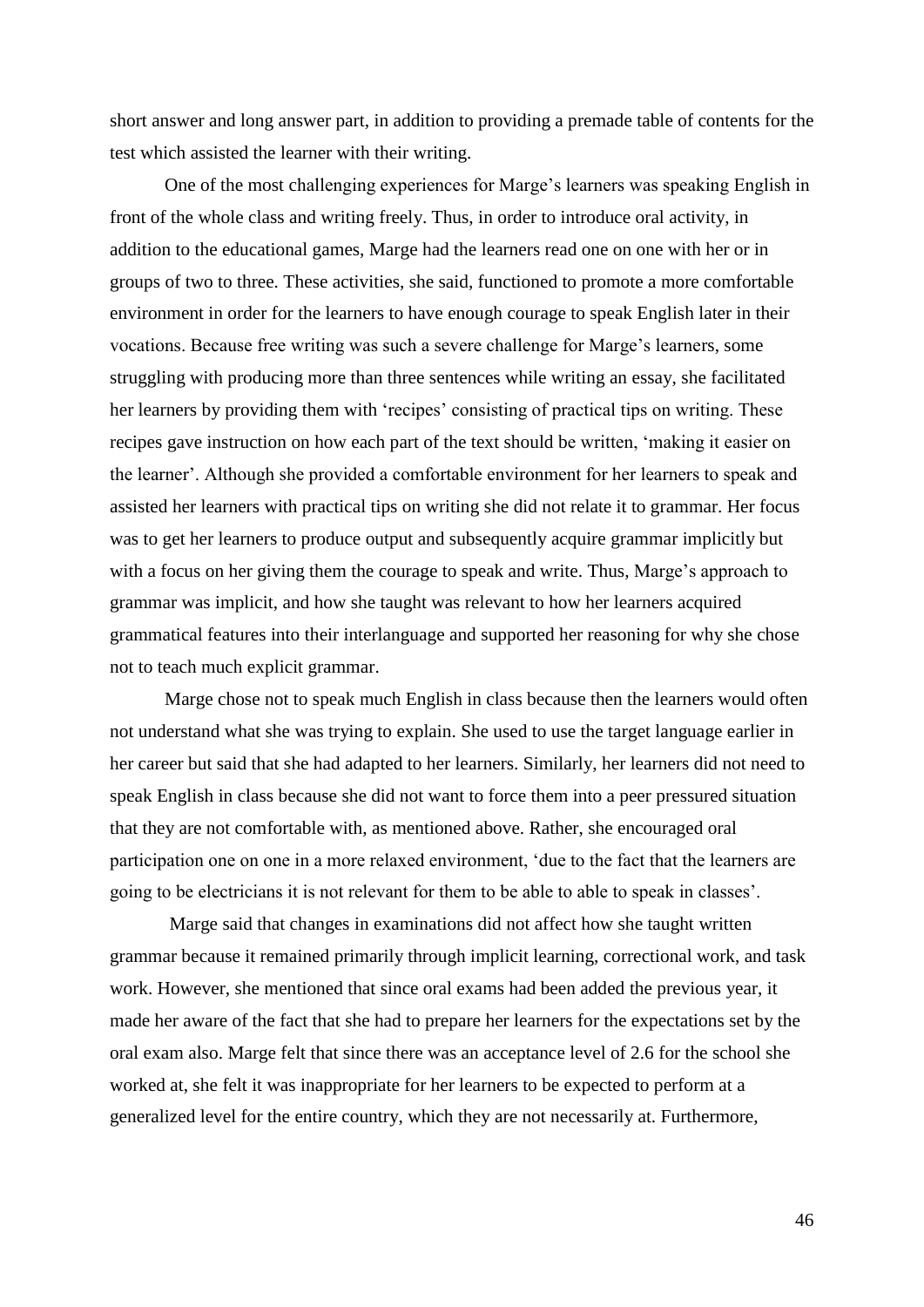'it is unnecessary for learners with reading and writing difficulties to follow the demand to read Shakespeare or similar literature from the  $15{\text -}16^{\text{th}}$  hundreds. The learners should learn what language is currently like not how it was, as it only creates confusion.'

Even though Marge was aware of the fact that there were disagreements regarding different approaches to L2 and grammar teaching, she stood firm in her belief that her method was appropriate to teaching a second language for her learners. She based this primarily on approximately six years of experience at the same level with electricians as her learners, with several classes each year.

## **Angelina (age 41)**

Angelina had worked as a teacher for eight years, whereof a total of four years at upper secondary school - three years with vocational VG1 classes and two years at vocational VG2 classes. At the time of the interview she taught English for VG2 construction learners. Angelina had studied English for three and a half years, a year and a half of French, and a year of psychology, sociology, and pedagogical education. Her English education included two modules on grammar. She had attended some professional development courses, primarily pedagogically aimed, but none concerned with grammar.

We opened the interview by discussing her opinion on the changes in the grammatical accuracy of her English learners throughout her four-year vocational career. Similarly to Marge, Angelina said that her VG learners had never been particularly accurate in regards of written grammar. Thus, it was difficult to pinpoint changes based on only four years of experience. However, she had noticed a development towards more colloquial language and 'text message language', particularly 'gonna', 'wanna', 'ain't', 'they was' and other similar informal uses of language. Specifically, she reported that her learners struggled grammatically with verbs, concord, it/there is and word order. However, their oral grammatical accuracy has remained unchanged.

Angelina said that the ability to talk explicitly about grammar was based on the individual learner's previous schooling in first and second languages. Thus, their explicit knowledge varied a lot. What she did this year was to use a multiple choice questionnaire in order (for her) to gain insight into what they remembered, especially, from VG1. The questions were aimed at both content and grammar, such as 'which one of these three words is an adverb'. Although she admitted that several learners probably guessed the correct answer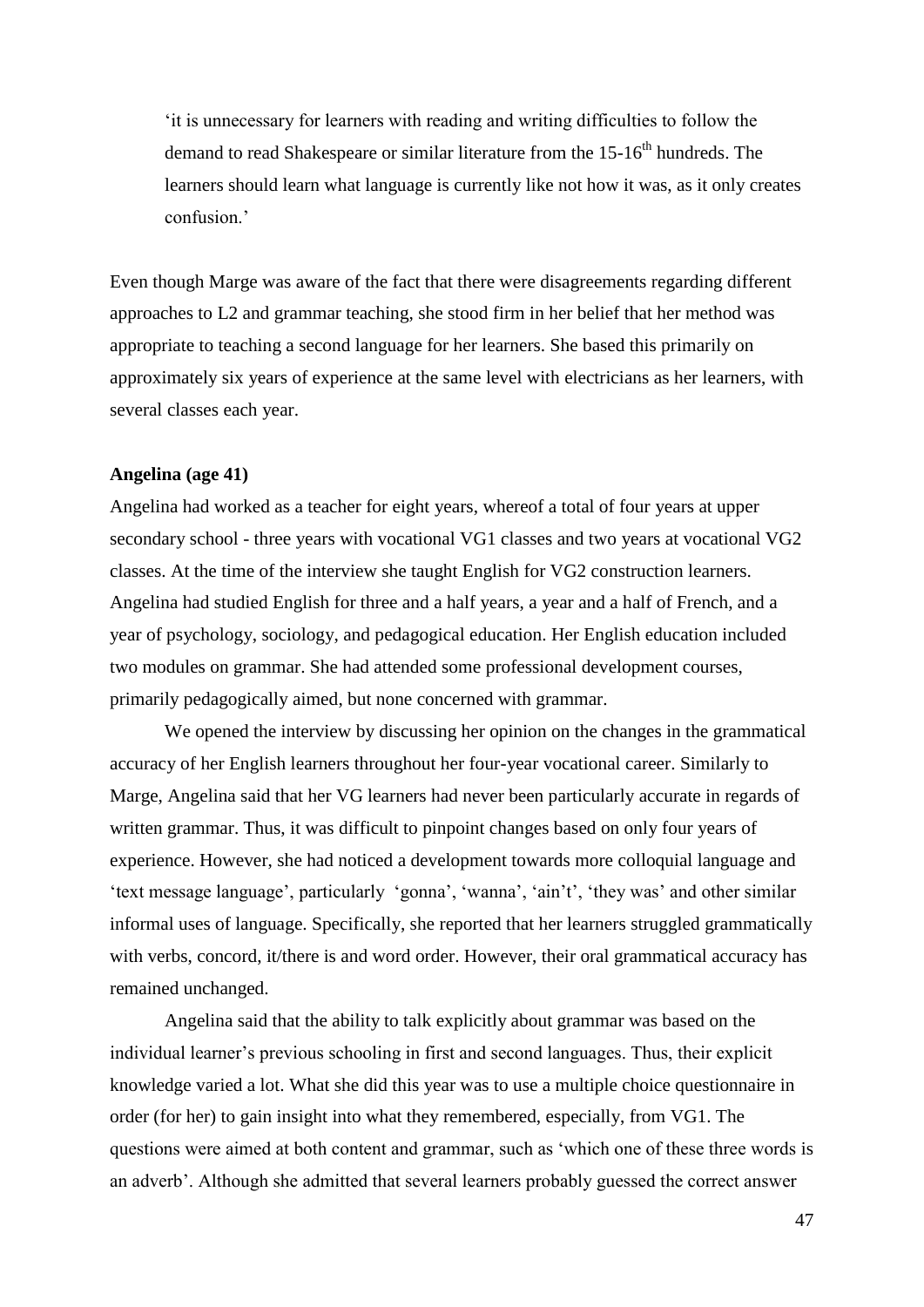she did experience for the first time a learner that explicitly explained what a verb, adjective, adverb, and noun was.

Angelina felt that the greatest challenge of teaching grammar was that her learners found it incredibly boring. She also found that English grammar was quite tedious, compared to French grammar. Furthermore, Angelina pointed out that she had learners who differed greatly in regard of their English proficiency. She had learners who enjoyed the subject and delivered at a high level, learners who did not like it, and learners who had had only Norwegian due to either severe reading and writing disorders or due to the learners receiving first language education, in an L1 different from Norwegian. Due to these challenges she felt it was important to incorporate learner enjoyment in her classes because she thought that if the learners enjoyed themselves they were more likely to show up for class. Hence, she selected teaching material based on creating a class atmosphere which focused on enjoyment and simplicity, claiming that they learned enormously from it. Furthermore, enjoyment was important because it was likely that some of her learners would fail the exams and some would not show up for the exam due to bad prior experiences, which had made them hate school in general and specifically English. She even had one learner who had throughout lower secondary school only signed his name and handed in every English test blank. He did not do this now because she assisted him at the start of each test. Thus, Angelina's goal for all her learners was to not give up, try, learn something, and get through.

Angelina said that she presented explicit grammar to her class approximately once a year, typically prior to the spring test. She would have wanted to do it in preperation to the fall test, which was only weeks before the interview, but did not have the time for it. However, she used a power point presentation showcasing what was relevant for writing a text such as the structuring of the text, capitalization, full stop, and 'other grammar at this level leaving out the exceptions to the rules'. Her focus was on the learners achieving the best possible written grade and if that meant that a learner required grammatical explanations she would give very simplistic explanations in addition to examples.

Although Angelina did not focus on teaching much grammar, she did believe that it was very important for learners in their earlier stages of learning the English language. She said that second language learners would not get anywhere without practicing 'you are', 'I am', and so forth. However, in regards to her current learners who had not already learned the grammar prior to upper secondary school she felt that 'if they had not learned it yet, it was because they are not at the level at which they can'. Angelina said that her learners who lacked grammatical knowledge were also weak in general in regards of the subject. She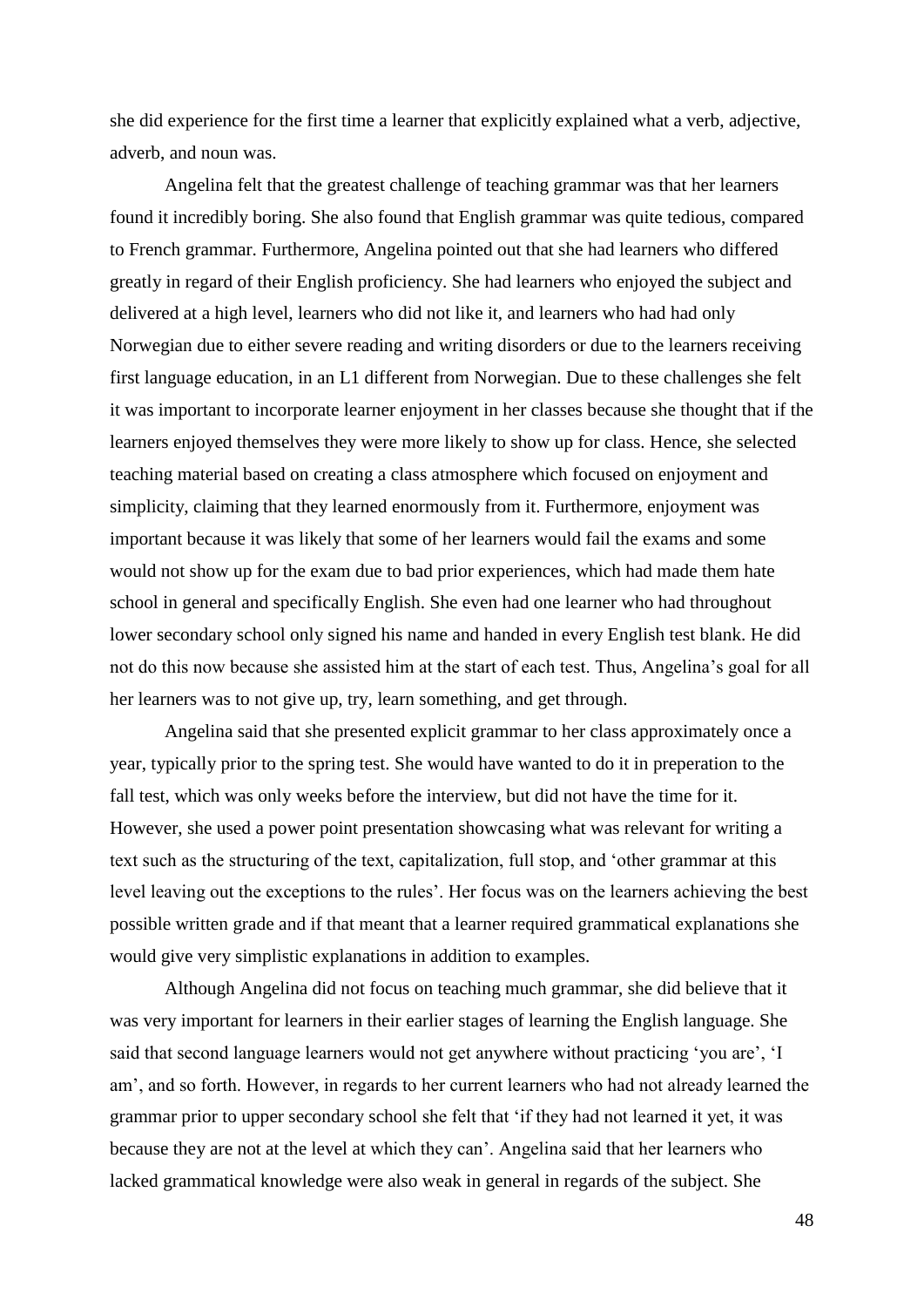wanted to focus on the correct use of capital letters – which she did not consider as grammar punctuation, use of paragraphs, and structure in order for the learner to be understood. Thus, what she said was not that grammar was unimportant but that due to her vocational construction learners' English proficiency, it was not something which could take part of her classes. Rather, she felt that grammar should be handled based on the individual needs of the learners.

Angelina approached the individual needs of the learners through individual feedback on their texts one on one. She gave both written and oral explanations on what could be done differently and what the learner could work on. Even though giving individual feedback was time consuming, she felt that the learners 'profited from it enormously'. Furthermore, for the more ambitious learners she would also give additional relevant task work. For example she had a Polish learner who, due to his first language, never used articles, although he had well organized structure and content when writing. Additionally, if she had a learner who had proficient content, language, and structure, she would individually explain to the learner what grammar he/she had to work on in order to get a better grade. Similarly, when they had an oral presentation or a conversational evaluation, she usually conducted them alone with the learner and responded with oral feedback. However, apart from the feedback she taught very little grammar because she felt that if she approached it collectively with the class, they would not pay attention.

When I asked Angelina about her classroom writing activities, she said that she 'primarily did content-related question answering, "find ten facts", and practicing how to write for example an introduction' with her learners. She chose not to give mock tests with free writing activities due to it being too much work for herself, who had 70 learners in total.

Similarly, when asked about her classroom reading activities, Angelina responded that they typically read informational texts from the textbook, excerptions from novels, short stories, poems, and song lyrics. She gave her learners the choice if they wanted to read on their own, in pairs, listen to an audio recording, in groups, or with her because she focused on the acquisition of information.

In class they rarely spoke English, sometimes she tried to initiate a conversation on a topic but speaking English was 'easily forgotten'. The reason why she chose to not actively initiate oral English in class was because she prioritized the learners' attention to the content. She had considered first speaking English in class and then repeating it in Norwegian in order for the learners to get English input as well as being able to focus on content. However, she deemed it a waste of time and believed that the learners would in turn lose interest.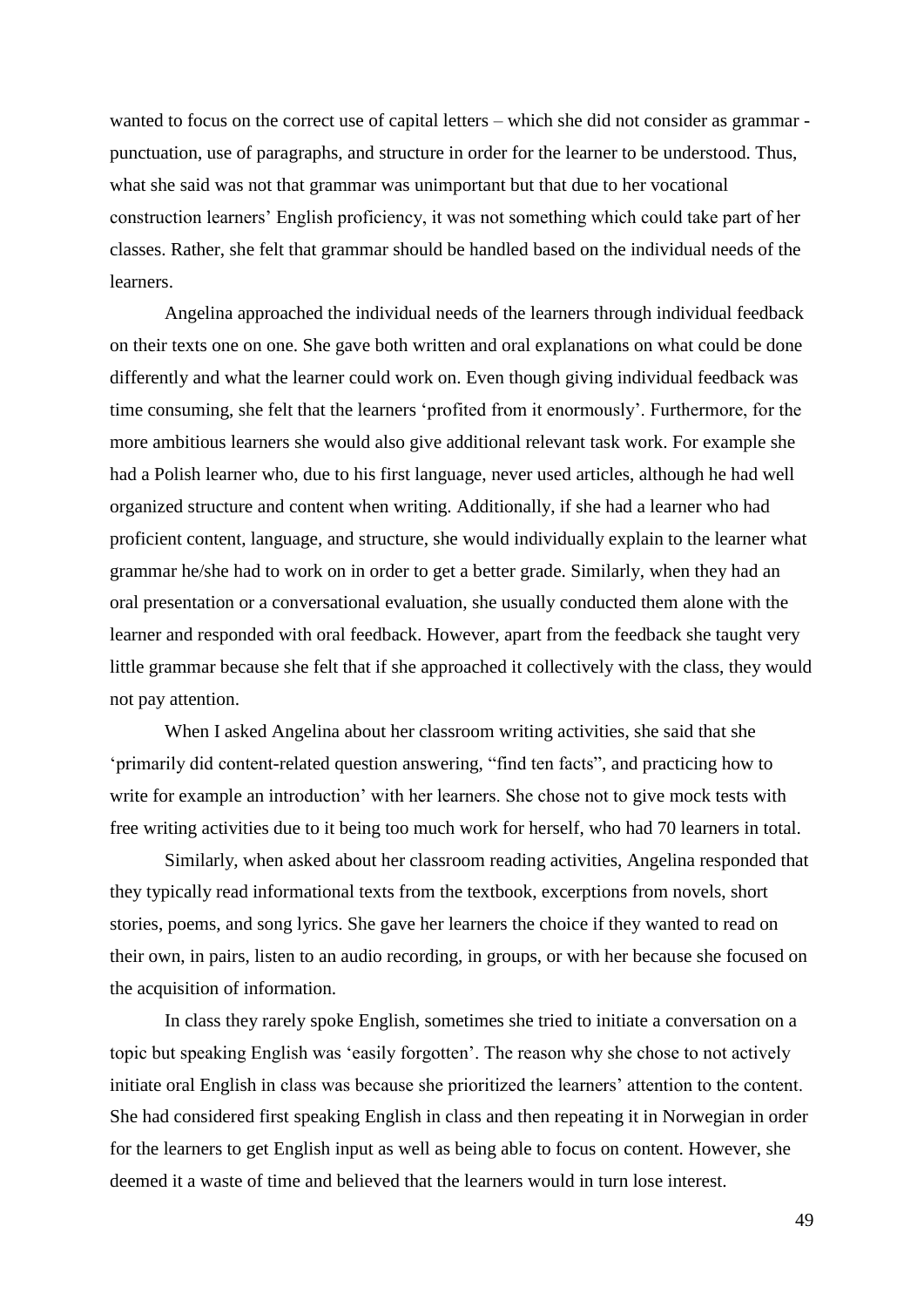Angelina felt that the way she taught she was partly influenced by the exams because of the change in written focus from 'everything should be extremely correct' to 'the ability to communicate'. If the demands set by The Norwegian Directorate for Education and Training were focused on grammar, she believed that teachers would have to change their teaching methods.

Angelina assessed the learner's grammar primarily if a learner had the content and structure required to produce above the average grade of 3. She exemplified that if a learner were to obtain a 4, grammar would be quite important as it would require the learners to have structure, capital letters, correct tenses and singular/plural form of the verb 'to be', varied vocabulary, correct spelling, and few grammatical mistakes. Subsequently, a 5 would require even more variation in vocabulary, almost no grammatical mistakes, and better content. However, an important point was that her primary aim was to get her learners to pass.

Angelina felt that the grammatical requirements set by the Norwegian Directorate for Education and Training was appropriate because it moved the focus away from grammar, something she expected them to know after ten years of English in order to get a good grade. Communication, content, pronunciation and form were the focus of her evaluation.

At the end of the interview, Angelina commented that she was aware of the large differences between her learners at her school and other non-vocational upper secondary schools. Thus, she emphasized that 'we have to take the learners into consideration, if not we cannot be teachers'. Even though she had smaller classes, there were great differences in English proficiency among the learners, some had never had English as a school subject and some came to Norway 3 years ago and were challenges by all the curriculum plus learning Norwegian and English at the same time. Thus, she was aware that the learners who were good enough to benefit from grammar were not taught grammar. However, she believed that all her learners could benefit from her methodology.

#### **Sindre (age 28)**

Sindre was teaching his first year as an English teacher at an academic VG1 upper secondary school, exempting the time he spent as a teacher during his one year pedagogical education. He had an English literary master from the University of Kristiansand and had spent a semester at the University of York as part of the master. Throughout his education, he had had three grammatical modules.

Sindre explained that his learners ranged from extremely proficient to those who made some grammatical mistakes in many areas. Thus, he found it difficult to accommodate the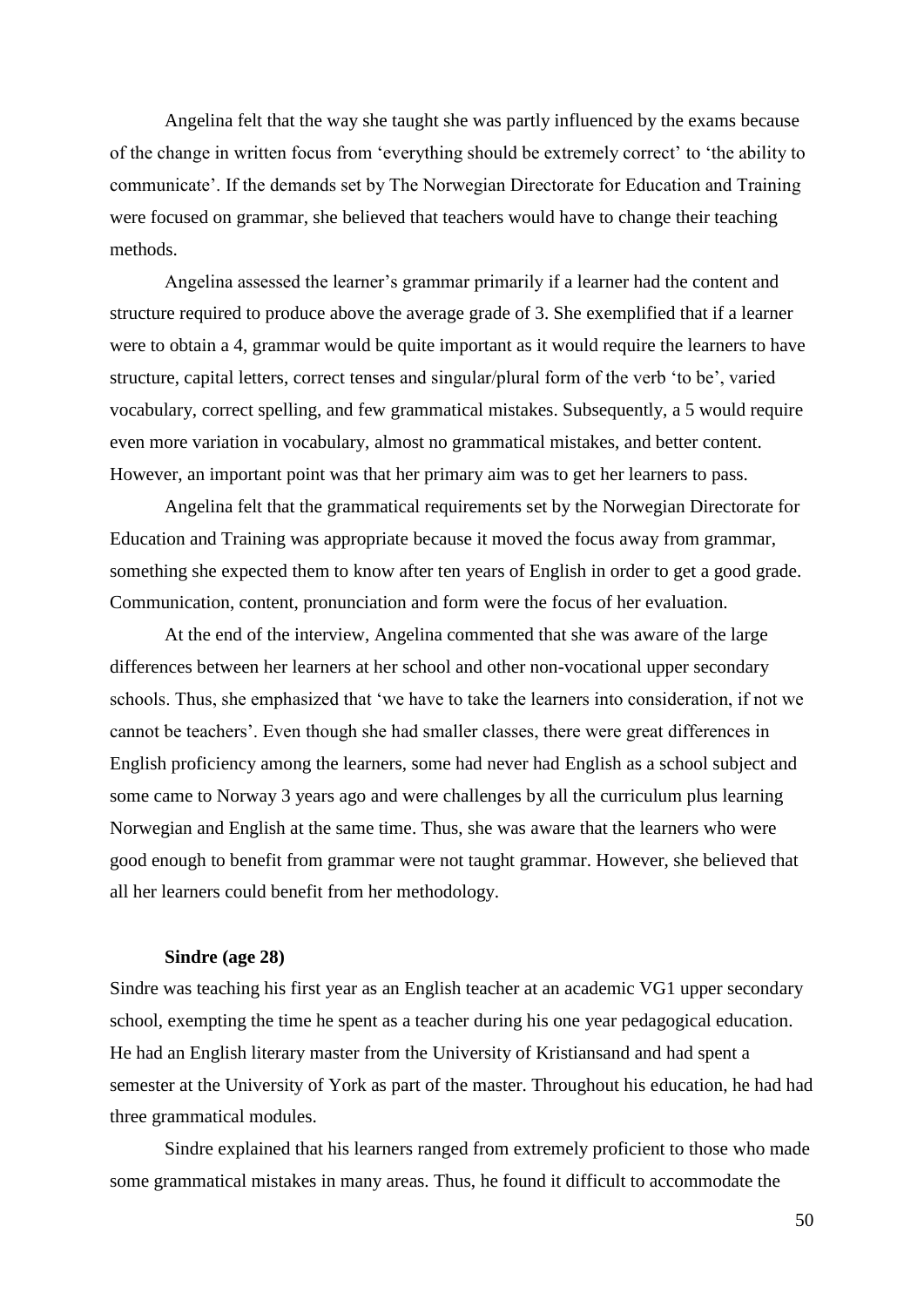differences in proficiency and identify what grammar his learners needed in order to progress. Furthermore, he found it strange that although his learners were very proficient they found grammar to be very tedious to learn.

Sindre noticed that in writing his learners repeatedly struggled with third person singular -s, suffixes, level of formality in writing, and use of contractions. Occasionally, the learners would make article mistakes, such as 'on internet' in addition to what he called 'vagueism', meaning that they answered vaguely. However, he emphasized that his English learners were very proficient, and that he was impressed by their use of the comma. He thought that their informal written language was likely influenced by TV or other social media.

Sindre was quite impressed with the oral proficiency of his learners. He could only occasionally hear them make verb mistakes when they talked, even though the learners did not correct themselves, he felt that the fluency that they had was a positive thing.

Sindre expected that his learners' command of grammar would include regular and irregular verbs, ability to conjugate verbs, and making few mistakes. He did not expect his learners to know subjunctives or the exceptions to the main grammatical rules. Moreover, he said the average acceptance level of the school was high enough to validate that the learners should be sufficiently proficient to be able to deliver based on his expectations. Furthermore, some of his learners could often explain orally what was grammatically wrong based on either implicit or explicit knowledge. He said that his learners were quite good and that on average his learners had a 4+, grade which reflected the requirements for entering his school. He expected grammatical accuracy of their writing, more than of their spoken language. However, he saw that the learners often made the same mistakes when they spoke and when they wrote. He ascertained that the errors were likely a result of the learners not thinking explicitly about grammar when they wrote.

Earlier that year Sindre had approached his learners in class regarding their use of contractions. He noticed that there was a low level of tolerance towards learning grammar and that his learners quickly grew tired of only talking about contractions. He contrasted this experience with his teaching Norwegian (L1) at the same level and pointed out that those learners were much more accommodating to learning Norwegian grammar. He believed that this was due to the learners' perception that English was fundamentally more fun and that Norwegian instruction would always occasionally involve some grammar instruction.

Sindre explained that what he saw as the biggest challenge was to find entertaining games which could incorporate grammar. This was something he had not yet done in his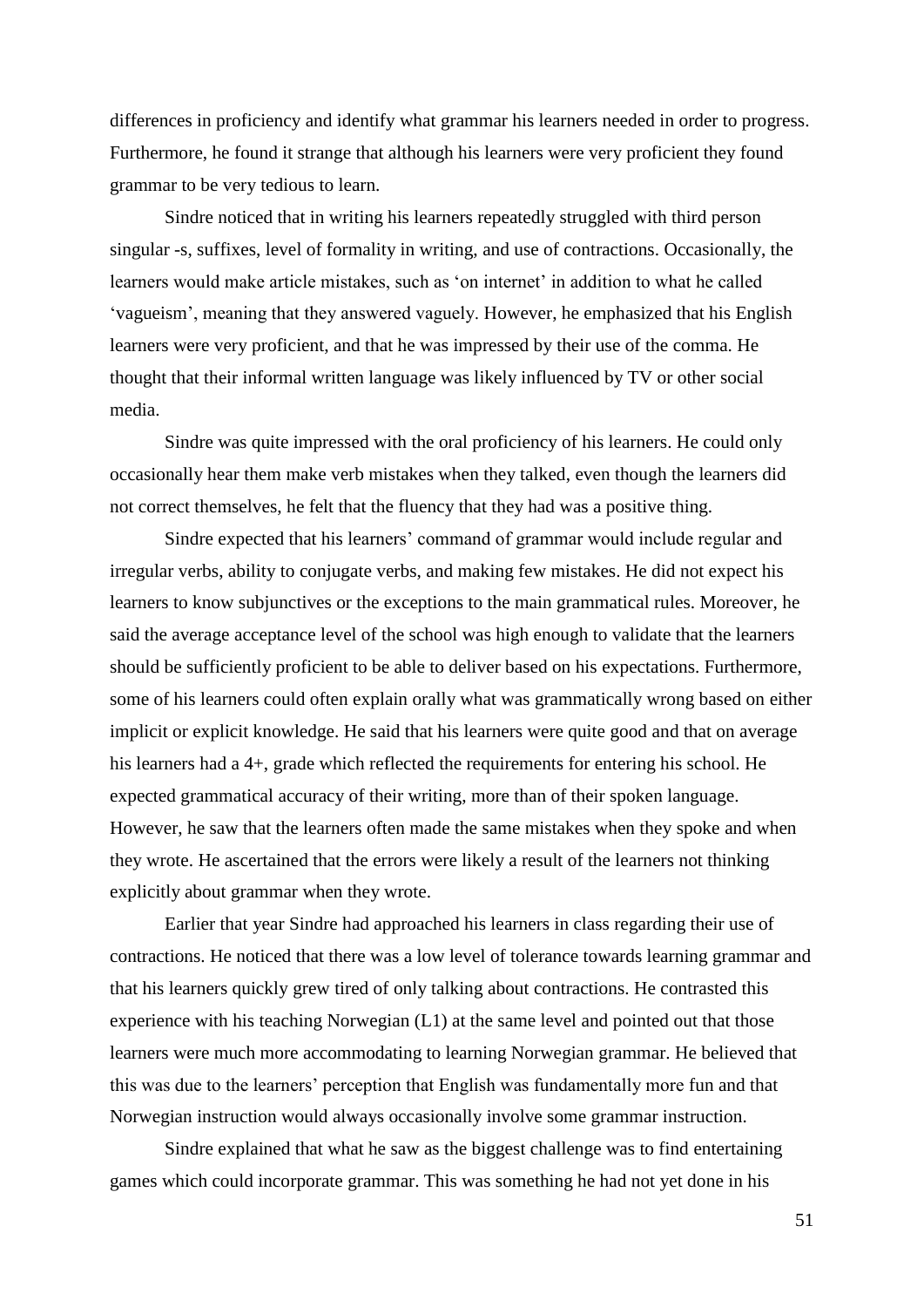English class, only in his Norwegian class. The approach he considered using was to encourage friendly competition through small rewards, which had worked very well in his Norwegian class.

Although Sindre felt that his learners were very competent, they made some mistakes with the verbs every now and then which he felt he had to correct. He tried to create awareness on what a subject, subject clause, and predicator clause were without the use of clause terminology. He focused the learners' attention on what a subject and verb were in order for the learners to see the correlation. He believed that there were not many learners with this deep understanding of what a subject and verb was and this created difficulty. Sindre exemplified how he simplified his teaching of the subject and verb correlation: 'the subject is the one who does something and that the learners should count how many subjects there are and then look at the verb in order to identify its form'.

Sindre chose not to use grammar-related task work during his classes due to grammar not being a main focus with his learners' high level of English proficiency. However, he considered using task work which was related to the feedback given to the learners as a result of tests, directed at grammar. He wanted to use feedback related task work because he felt that explicit grammar was very useful for the individual learner and something he could use as part of his classes in the future. He thought that this could give his learners a sense of mastery. Thus, he believed it would likely make them more inclined to learning grammar in addition to its educational benefits. He based his reasoning on how he had approached grammar in his Norwegian (L1) classes.

Sindre approached grammar teaching primarily through experience-based implicit grammar because he was not aware of his learners' proficiency or their problem areas prior to his first year. Approximately 15 percent of his classes were spent teaching implicit and explicit grammar as he saw fit, including: individual and class feedback and instruction. However, he doubted that he would have any grammatical theme as the basis of an entire class session because he wanted to disguise explicit grammar. Thus, grammar was introduced sporadically when he felt it was appropriate. Sindre chose the grammatical points to focus on by examining the learners' tests. He approached the learners individually by pointing out each learners' mistakes and would then often refer to a rule in addition to an explanation and give a suggestion for further work. If there was a problem that most of his learners had, he would address it collectively in class. In addition, he felt that an awareness of the age of the learner was important in order to facilitate the learning of grammar and that implicit grammar was easier to acquire at a younger age.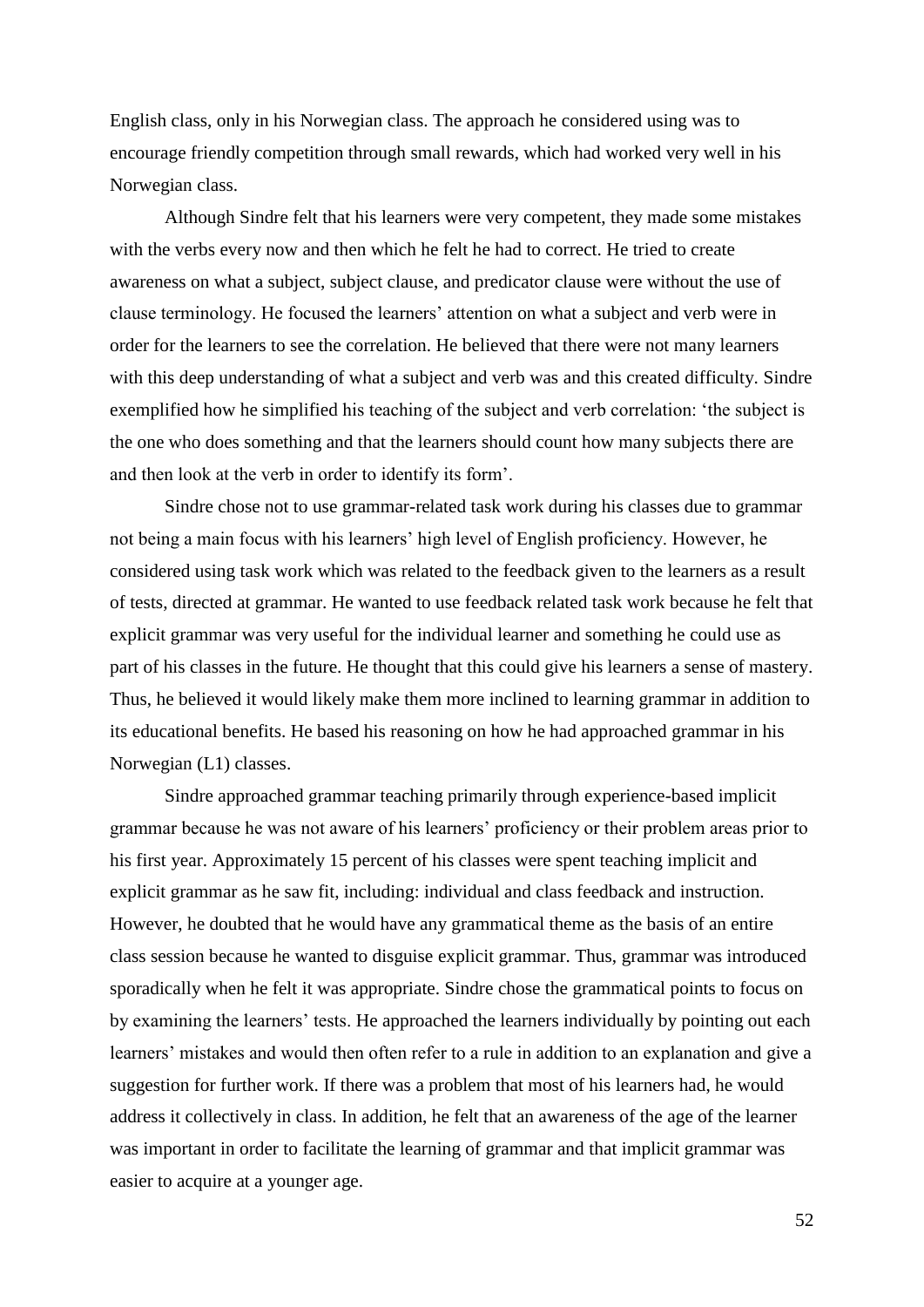Sindre felt that he had control of how he taught and incorporated a lot of reading into his teaching schedule, although he felt that it could be difficult to incorporate all the teaching goals. However, he felt that he managed it well. One class session each week was spent focusing on reading for thirty minutes, five minutes spent on a reading log – where the learners wrote about what they had read -, and the remaining time was spent on a learning log, which was supposed to reflect what a learner had learnt. He mentioned that either his learners had not mentioned that they had learned anything about grammar in both types of logs. He thought it was likely due to his learners having greater implicit knowledge of the language than their explicit knowledge. He believed that 'if you do not read, you will not get input on general grammar'. In addition, he felt that his learners had very little experience with reading English books. He let them choose their own books in order to encourage reading enjoyment. Reading also helped their language and literary abilities. His other sessions were often based on a theme such as analysis of a poem or short stories, Great Britain, or source use, such as being critical to online sources and referencing.

Sindre chose to always speak English in his classes. The only exceptions were when he had to talk about a subject which involved difficult terminology, such as referencing and useing sources. Thus, if his use of English would hinder the learners' ability to acquire the necessary information, he would rather speak Norwegian (L1). He said that he was aware of both the advantages and disadvantages of such a situation. He emphasized that he promoted the use of English in his classes in order to promote a culture used to speaking English. In order to encourage learner participation, he expected a certain amount of learner participation in class; the reward for this would be a possibility for a higher grade. Furthermore, his oral activities would also occasionally involve playing interactional games with his learners and group work or pair discussion followed by class discussion.

If a learner said something which was grammatically incorrect, Sindre would, at times, correct her/him by saying 'did you mean this?' This hid the correction and did not deter the learner from further participation. In addition, if he noticed a general grammatical problem for the majority of the learners, he would address it in class. However, he did not expect that it would be necessary to address much grammar in class due to his learners' high level of proficiency. Thus, he based his teaching of grammar on the repeated mistakes of his learners on tests or in class.

The writing activities which Sindre used with his learners were analyses of poems and short stories and homework. He gave them instructions on how to perform the analyses in addition to assisting the learners that needed help. Sindre also delegated written homework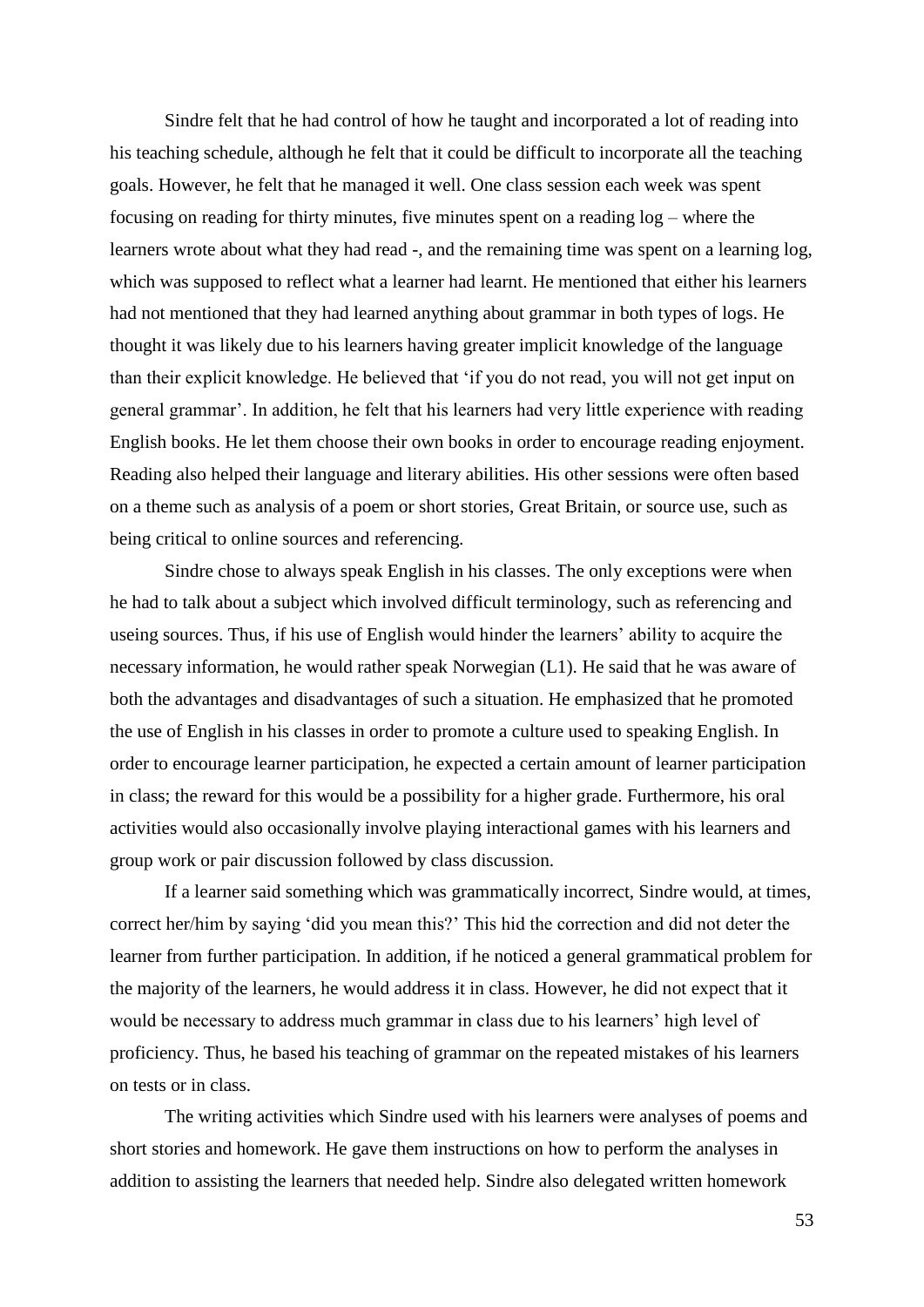tasks based on a theme, such as Great Britain, or related to preparing the learners for a test. He enjoyed the use of homework tasks in order for the learners to be able to focus more on their language use, which he felt they did not necessarily have sufficient time for at school. He wanted to see if the homework tasks made the learners avoid their typical grammatical mistakes by giving them more time. However, Sindre did not evaluate the homework because he felt he only had time available to evaluate graded tests.

When I asked Sindre about the expectations related to grammar set by the school and state, he was aware of the general demands of the learners to be able to communicate, without any specific grammatical demands. He felt that the demands were appropriate, but that without grammar communication would be interrupted. Thus, he believed that the demands were not aimed at encouraging an intense grammar program but rather an implicit 'learning by doing' approach.

Sindre said that he would take into account what he had experienced this year and apply it to his teaching next year, teaching concord, formal writing, article use, and the differences of formality in contractions. He had not prepared any specific grammar this year because he did not know what to expect from his learners before the start of the year. In addition, he mentioned that this interview had helped him to reflect upon the subject of grammar.

## **Lucy (age 32)**

Lucy had worked as an English teacher for three years at upper secondary school, at all three levels. Her education included an English bachelor, half a year at the University of Leeds studying 21<sup>st</sup> century literature, and a master in Literacy studies (not an English master, just conducted in English). Her first year studying English included two grammatical modules. She also had a one year pedagogical education and two seminars on assessment, one of which was conducted by Hellekjær.

Lucy had noticed that her learners were slightly more proficient grammatically and in general this year than her previous two years. In general, her learners obtained above average grades (4 or 5). Only 1-3 learners had an average graded of 3 and they were primarily foreign learners, meaning English was at least their third language. However, she was uncertain about what had caused the sudden increase in proficiency in her learners this year. She believed that her learners might be better 'intuitively' (implicitly) due to being exposed to more English input, such as reading or TV. However, she emphasized that her learners were much more proficient orally than in writing. Furthermore, they were more confident in their language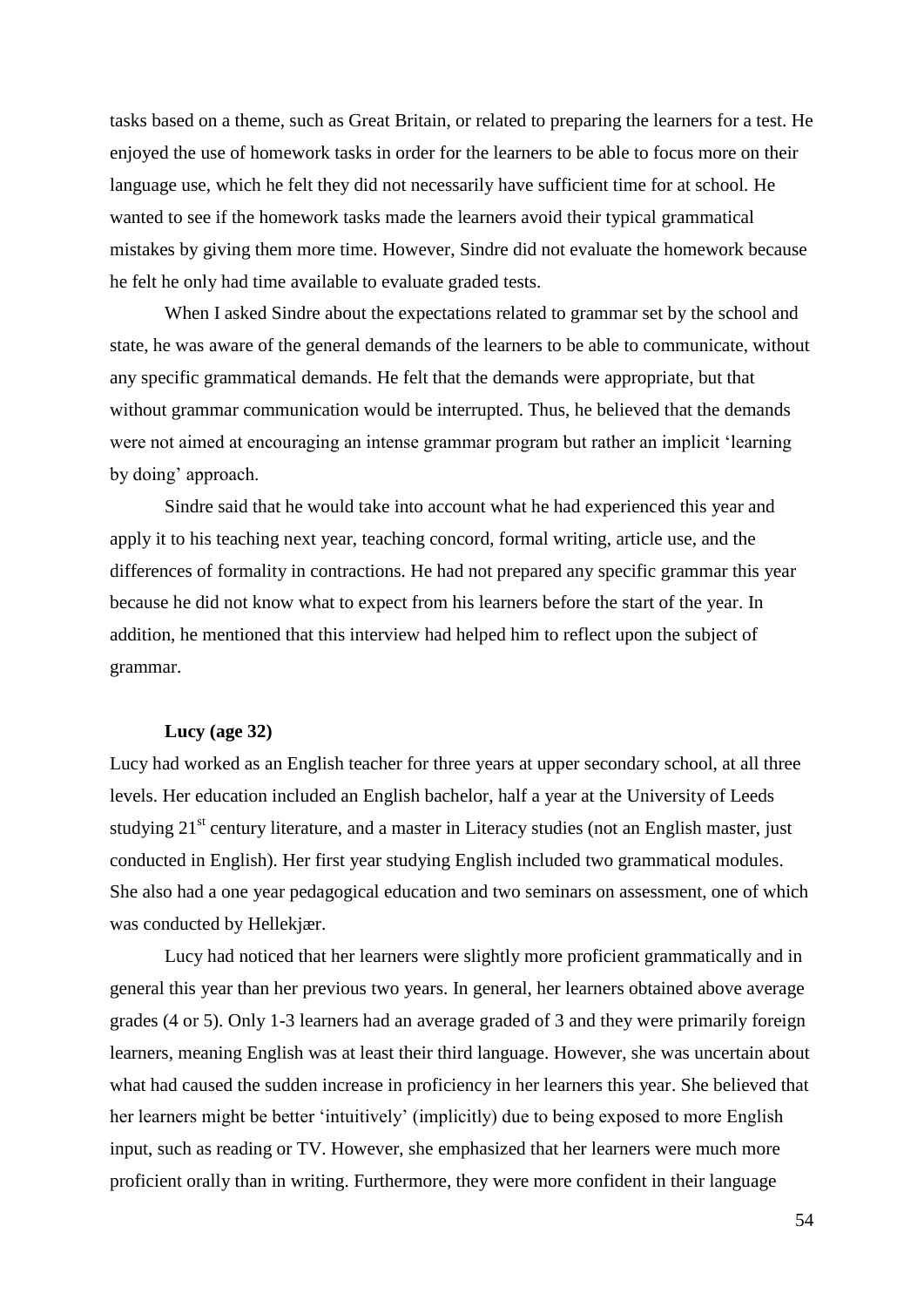individually with the teacher than in class. She believed that the cause of their social fear of speaking English was an 'extremely competitive school culture, it is all about being the best'.

Specifically, Lucy's learners struggled grammatically with: concord, run on sentences, spelling, the spelling of the relative pronoun 'which', distinguishing between the adverb of time (then) and 'than' for comparison', 'it is/there is', incorrect use of the semicolon and writing formally. She believed that the long sentences were a result of the computer age's 'stream of consciousness', where the learners' 'syntactic delusion' was that the longer the sentence the better, as they wrote down every thought. Her learners felt that the semicolon was the solution to everything. Thus, Lucy did not allow its use because she felt that explaining the rules was too complicated for them, and would come at the cost of the use of linking words and phrases.

Lucy expected that her learners should know the use of 'basic structures', such as subjects, verbs, and third person singular –s. She understood why they could not differentiate between 'then' and 'than' and why they made auxiliary verb mistakes. However, she wished that they could differentiate between the words 'witch' and 'which', because it was spellingrelated, but at the same time something not worth focusing too much on. She expected them to know how to structure their sentences and to be able to communicate without too much disruption, although she always expected them to make mistakes.

Throughout the year, she had given grammatical presentations for her learners on the correct use of 'there is/it is', placement of auxiliary verbs, and 'not to divide their infinitives'. She taught these points when it became relevant during the first semester based on the output of her learners. In the second semester she had planned to give grammatical task work.

Lucy did not consider teaching grammar before she knew what her learners struggled with because she felt she did not have time to teach them something they already knew. Thus, her learners had to make a written or oral mistake before she would approach it, because the learners changed each year and so did their mistakes. However, there had to be enough of her learners who struggled with the same errors in order for her to approach it in class; if not, she would approach grammar individually. In addition, Lucy mentioned that she felt that when she had worked 60%, instead of the 100% she was working during the interview, she had had a better understanding of her learners because then she had the time to perform more evaluations.

Lucy felt that lack of time was her biggest challenge when teaching grammar, in addition to time being a challenge in general. She felt that her learners were grateful for specific grammar related task work during a short school session, but that it took too much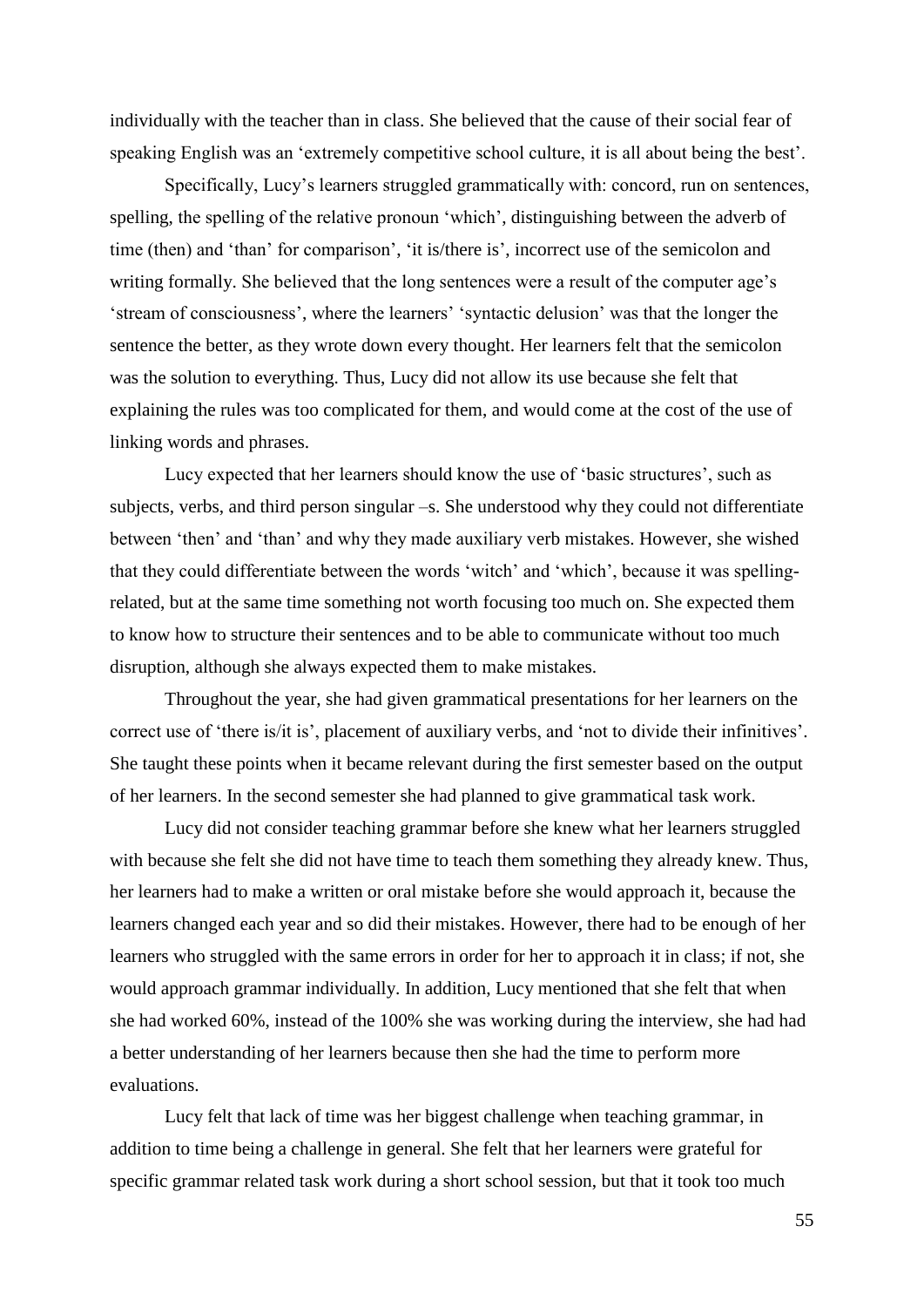time to prepare good and relevant examples for a specific grammatical aspect. In addition, to be able to explain it well enough, she needed to study the rules due to all the terminology. She was further challenged by her one-to-two-week-long writing projects, because she felt that grammatical instruction would interrupt the project, if introduced during a project. The writing projects usually consisted of her learners producing a longer text, which they were given feedback on prior to handing in a final-draft. However, immediately after her learners had handed in a piece of writing, she identified their grammatical problem areas and then approached her learners.

As can be clearly seen from the interview, Lucy preferred learners learning through writing, followed by correction. Lucy let her learners deliver texts prior to the final hand-in for correctional feedback. Primarily, she aimed at developing her learners' intuitive understanding by giving them correctional work with correct examples. However, every now and then when she felt that it was appropriate or that the learner had to get explicit instruction in order to understand, she would give short grammatical explanations.

When I asked Lucy about the general expectations set by the school and state, she said that she 'loves the teaching plan because it is so open' because she was an 'individualist and liked doing things her own way'. She believed that the open teaching plan benefitted the teachers with enough education but was uncertain about how much the learners benefitted from it. However, she believed that it benefitted the learners by having teachers who were motivated, engaged, and comfortable with their method and material. In addition, she was convinced that a teacher's familiarity with their own methodology would save them time, as they did not have to learn a new methodology to teaching and could more easily prepare themselves. She also thought that the general grammar competence requirement was too vague to be helpful for her learners.

Lucy felt that any method would come at the cost of 'one linguistic component'. Thus, if the grammar requirements had forced her to include 1-10 grammatical items, she would not necessarily consider it as something negative because she believed that she could incorporate it into her methodology. However, she felt that shifting the focus away from the detail oriented grammar opened for a broader focus on language and development of the cognitive abilities of her learners: reflection and argumentation.

Whether or not Lucy's learners spoke English in class varied to a great extent. However, she planned to not accept anything else than English in the second semester. The reason why her learners did not always speak English was because she felt that the competitive culture made it too uncomfortable for her learners to speak, which infuriated her.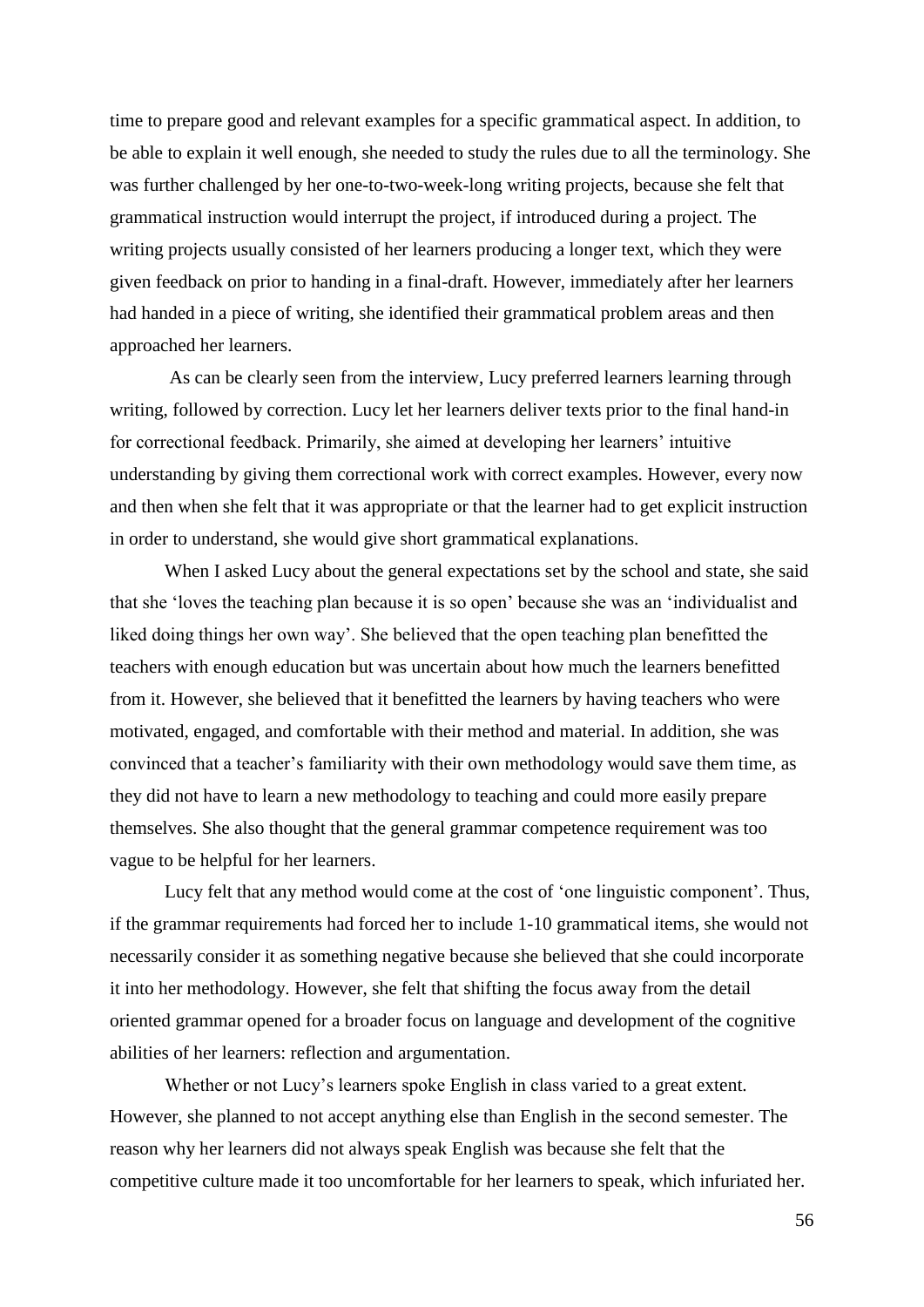On tests it was 'of course' mandatory for her learners to speak English but also when they read and discussed in pairs. She never taught any grammar related to oral performances because they 'do not make oral mistakes'. Further, she emphasized to her learners that no matter how many mistakes they made, how much or little they participated in class, or what kind of accent they had in class, it would not affect their grades.

Lucy tried to always be a very good role model in regards of spoken and written English language. She said her oral language was very informal and her written language was very formal, a good example of how to structure sentences, 'sentence length', vocabulary use, and exemplifying the use of 'may' and 'might'.

Her methodology to teaching was influenced by her previous teachers and her experience with the 'bottom-up' method, which had not worked particularly well for herself. Furthermore, she emphasized her belief that learners would acquire language faster through implicit acquisition of language and grammar, than if they had to acquire explicit grammatical structures before knowing its contextual use. Lucy said her method consisted of a mixture of implicit and explicit grammar teaching. However, it was mostly implicit, through reading projects (where they chose their own novel based on the level of their English proficiency), text production, and correction of text work. Explicit grammar instruction 'involved only minor adjustments, primarily, given through correctional feedback' and consisted of giving the correct answer and occasionally the reason as to why "this is correct". Further, she said that she differentiated between errors and mistakes, although she corrected her learners on mistakes as well. However, if a mistake was repeated, she would approach the problem. Throughout a year, explicit teaching of grammar covered approximately 8-12% of her classes.

Other than Lucy's one-to-two-week-long writing projects, she also conducted a large variety of other writing activities, such as a take-home assignment, task work done either individually or in pairs, reading and writing diaries, writing job applications, fill-the-gaps, and writing letters, résumé, informative, and reflective texts'. She used such a large variety of written work because she thought that writing which focused on meaning before form would develop her learners' language skills the same way children learn their first language. In addition, she believed that by writing, especially by hand the learners would structure and communicate better in their texts. However, she did not feel that the teaching schedule accommodated writing by hand because there were 'massive amounts that had to be done'. Specifically, she believed that writing longer texts helped her learners think and write in a more structured manner, aided memory, and created awareness of their own language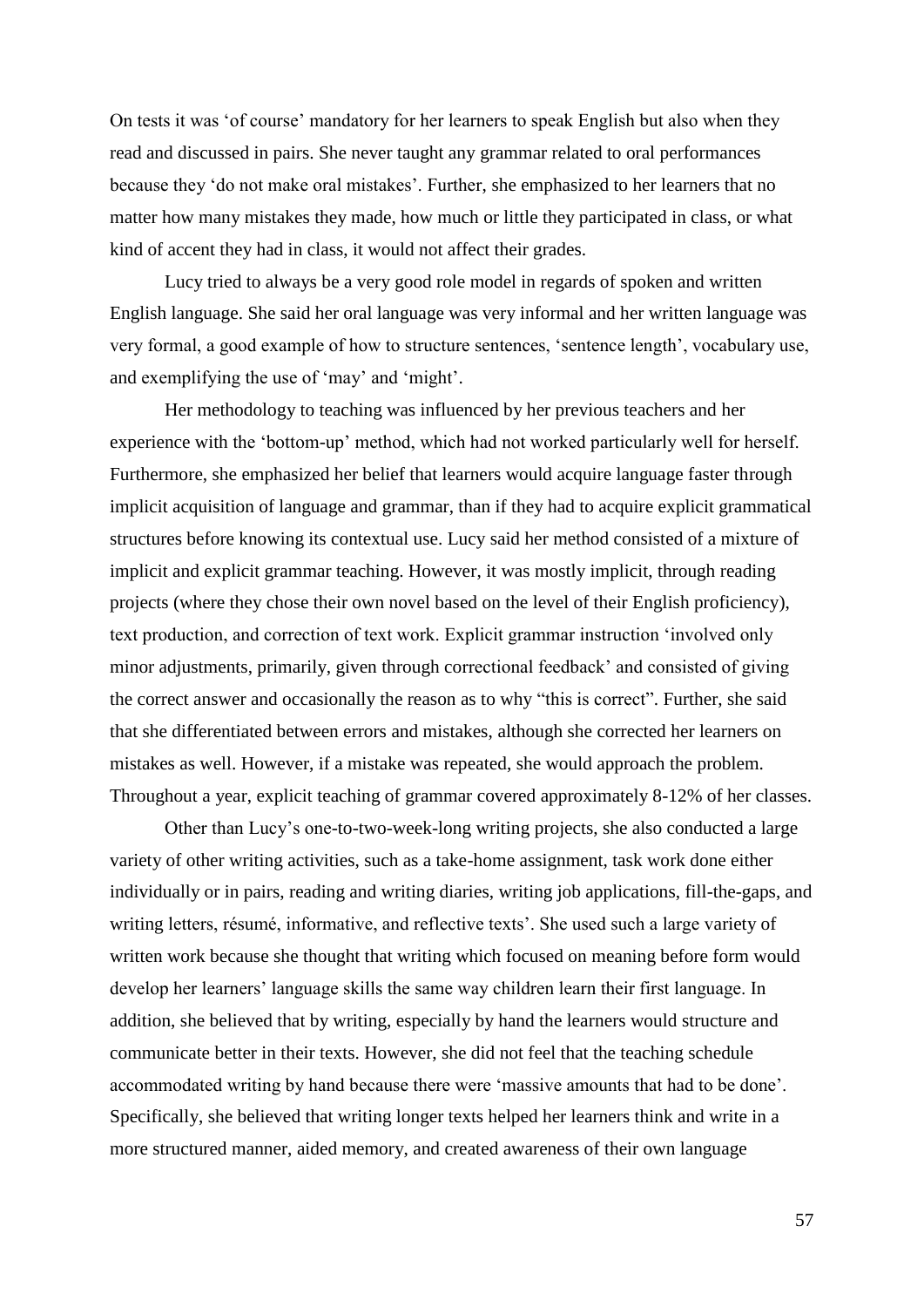weaknesses. She had a great belief in reading but felt that it was completely necessary to write something relevant to the reading task such as analysis of poems or song lyrics.

Lucy stated that her learners 'read a lot'. They often read formative informational texts, poems, or short stories out loud in pairs or smaller groups. In addition to her learners reading their own novels, short stories, or poetry by themselves as part of the reading project. She felt that the most important part of reading was that learners became more reflective and gained a larger vocabulary.

Lucy said that she was aware of previous experience being a factor, she even felt that her method 'just barely worked sometimes because it seems as if they are too used to an explicit approach from previous schooling'. However, she saw the positive results of her teaching as her learners usually had a higher average grade than their peers from the same school. At the beginning of the year, they were not used to the method. That is why it took some time before her learners trusted this kind of implicit learning. 'They become very competent, develop a larger vocabulary, and are able to express larger thoughts'. Specifically, she felt that how they worked with writing helped her learners implicitly, because it helped them remember the structure, style and content of a text.

Reflecting Lucy's focus when teaching, she prioritized content over form when grading her learners. She wanted to 'cultivate good citizens not grammarians'. Thus, she felt that it was more important for her learners to be good thinkers and feel safe with their reflective thoughts and arguments. However, she said that without grammar her learners could never be comfortable in their communication, although she felt that grammar was not a big issue with her learners. Therefore, she chose not to prioritize time for grammar and rather focus on developing learners with a mature and reflective way of thinking, because it was more difficult to teach and develop in her learners, required more time, and her learners had little prior experience with this way of teaching.

# **4.2 Learner interview summaries**

#### **Introduction**

The present section presents summaries of five focus group interviews with 30 learners, divided into six learners per group. The interviews were conducted in Norwegian and later translated into English for the summaries. The learner interviews follow the order of the teacher interviews respectively. General agreement upon a subject among the learners is reflected in the generalization of 'the learners'.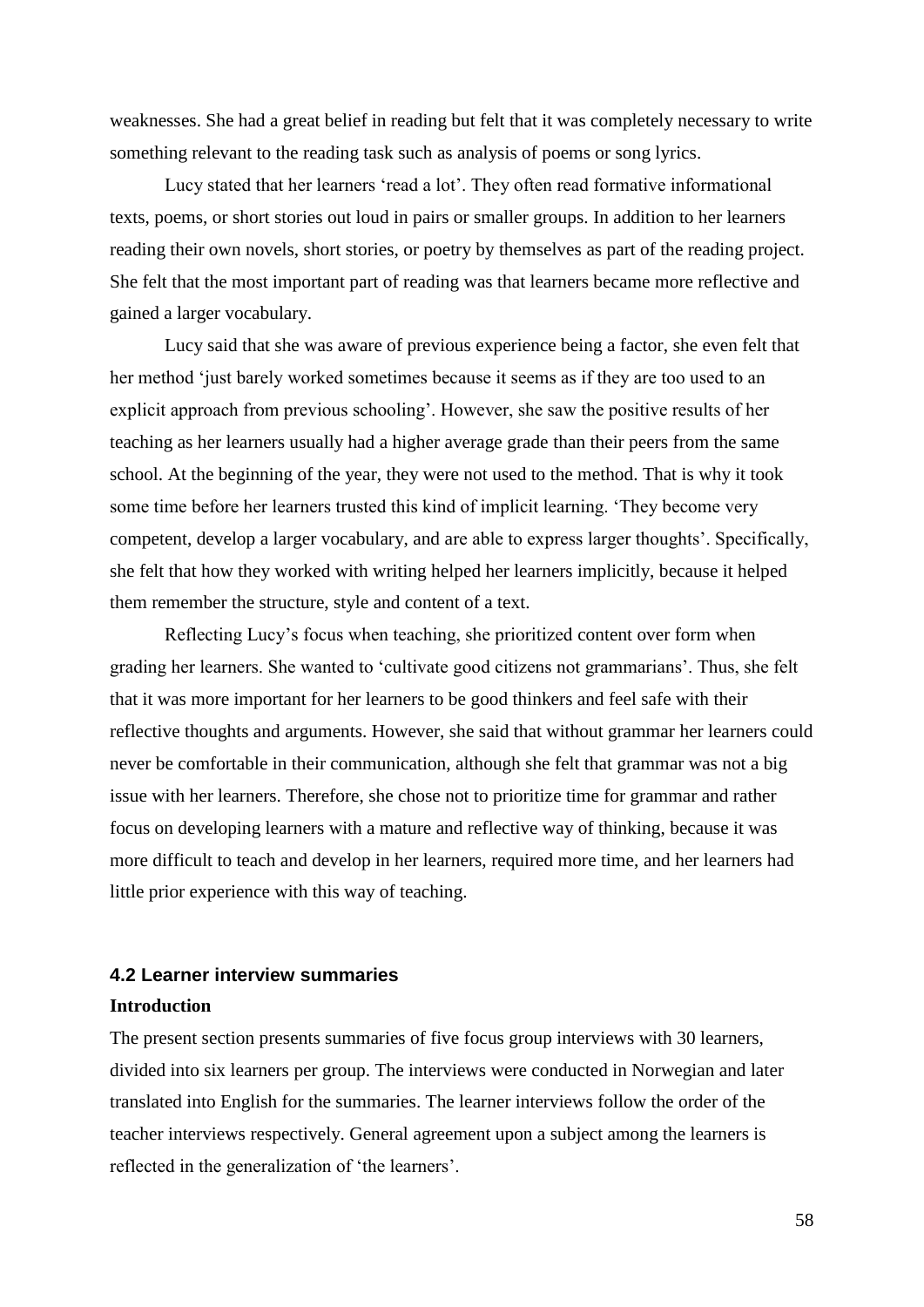The summaries of the interviews do not strictly follow the structure of the interview guide. The interviews had to be simplified enough in order for the learners to understand, thus their answers were often short and simple. In addition, the conversational nature of the semistructured focus group interviews did not always correspond to the interview guide.

# **Chloe's learners**

Chloe's learners were all 16 years old, studying at an academic upper secondary school VG1 in Norway. Each of the six learners had lived in Norway their entire life without any interruption to their English education.

When asked about their opinion on Chloe's classes, the learners felt that the sessions with Chloe had very little variation as the classes were usually task-work based. Furthermore, a learner felt that he had gone down one grade due to a lack of oral activity in Chloe's class, which he had also experienced throughout major parts of lower secondary school. Thus, he wished that they could have more discussions in class and not only work on their own. The learners also felt that the task work they had was without any specific purpose, they were 'random tasks that we had to do'. Another learner felt that she wanted more writing tasks, writing longer texts and more individual oral presentations because she felt that not everyone worked equally well in groups. The learners also felt that they did not 'write sentences' or longer texts. Their experience was that they wrote short answers relevant to the task work, exempting a writing exercise in which the learners had to write a letter.

When I asked the learners what they felt about learning grammar, most of the learners stated that they felt that they could learn grammar better by reading a novel than through task work which included the possibility of checking the answers with their peers. Furthermore, one learner felt that the correctional feature on the computer could help, because it spotted the mistake and made him 'think twice' before he corrected it. Another learner felt that grammar was not as important to learn as long as one understood each other, without too many mistakes. Similarly, he felt that there was too much grammar focus on tests, which would reduce the overall grade of an otherwise very good text. A third learner felt that grammar was not as important in regards of the oral performance but if they were in a situation where they had to write a lot, it would have been more important to use grammar correctly.

The learners felt that they 'had perhaps learned a bit of grammar this year'. Specifically, they mentioned that they had looked at grammar and the use of 'it is/there is' in addition to affixes and 'new words', but they did not remember anything else.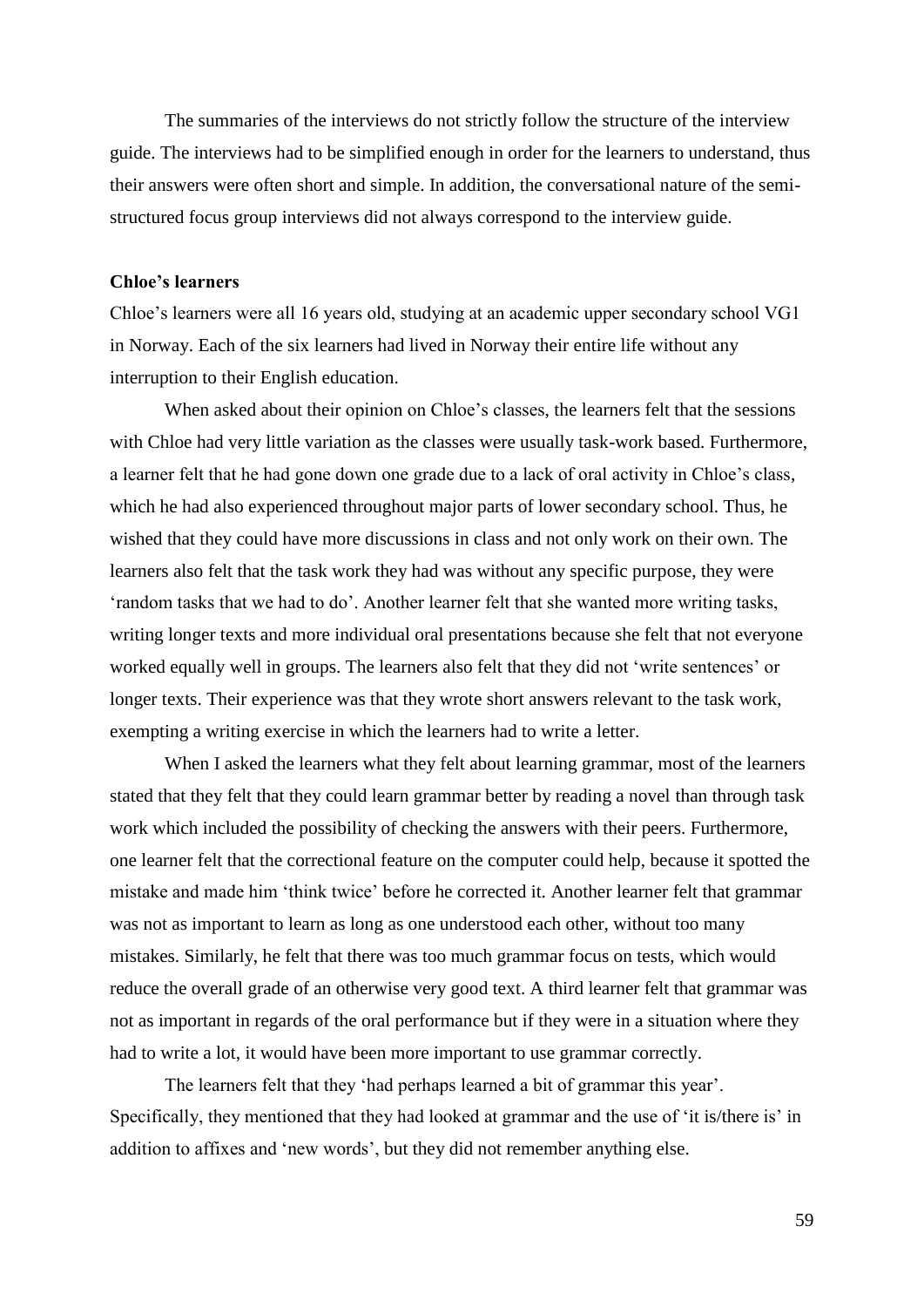With regards to the oral activities, which they felt there were too little of, a learner said that 'the oral activities they had in Chloe's class usually involved discussions relevant to post task work, nothing else'. The other learners did not show any signs of disagreeing with her even when asked directly.

The learners said that they read texts relevant to their task work, which involved various types of texts, such as their textbook, and the novel 'Lamb to the Slaughter'. Some of the learners said that they would enjoy a larger focus on reading instead of task work.

One of the learners said that Chloe would correct them if she saw that they had made any mistakes when they went through the task work. Chloe pointed out grammatical mistakes by making them rethink what could be correct, before she would give them the correct answer. In addition, the learners emphasized that if they ever asked for help with grammar, she would always answer them. However, when the learners worked on grammatical task work, Chloe did not give individual feedback. Rather, she gave the correct answers collectively and if the learners' answers were incorrect, they had to correct them. One of the learners emphasized that she was not satisfied with the feedback on oral performances that she had been given, because they did not get individual feedback on what they had done well or about their mistakes on their presentations. Similarly, one learner felt that average students might benefit more from the teacher's feedback. However, if a learner was struggling or found the class easy, they might not have gotten the help needed.

When asked to explain about the types of activities done at various point of the lessons, one learner said that the beginning usually involved Chloe presenting or explaining something on the blackboard, power point or talking about some images. For example, she had explained the rules for 'it and there is' on the blackboard. Then, during the middle of the class, they progressed into task work relevant to the prior presentation or explanation. However, if a lot of the learners had the same errors, Chloe could approach grammatical instruction. The last part of the class would at times involve Chloe going through the task work on the blackboard by reciting the tasks and giving the learners the correct answers or let the learners work through the tasks because not everyone worked as fast. If there was any unfinished task work, the learners had to finish it at home. The learners also pointed out that they did not feel that there was much variation to what happened in Chloe's class. However, one learner pointed out that at the start of the year they would also end the class through translational task work.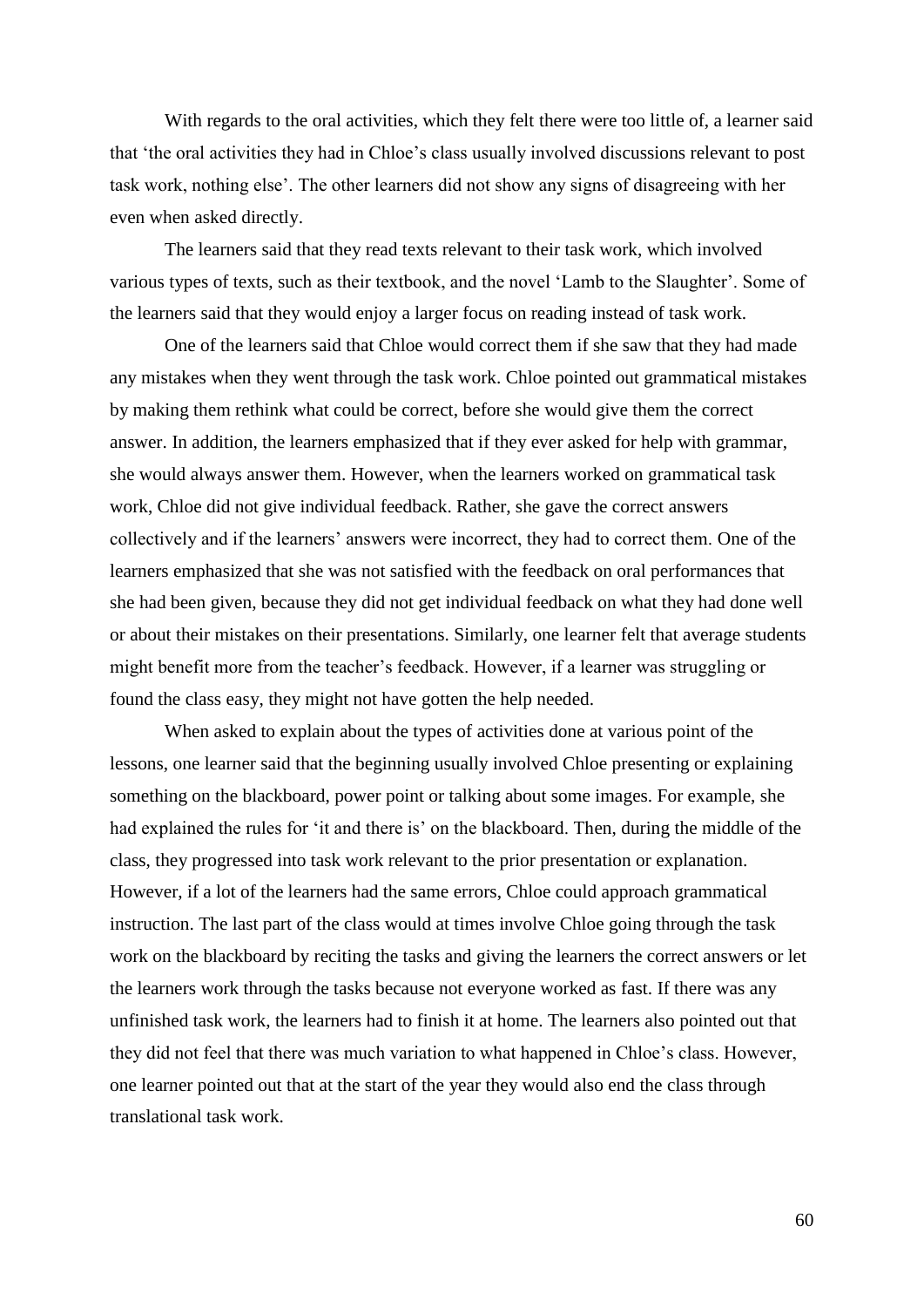It was early in the year and the learners had had few evaluations. The learners felt that grammar did not affect their oral grade much. However, one learner mentioned that he felt that pronunciation affected their grade more than grammar did.

The learners felt that they did not think about grammar when they wrote. Rather, after finishing the text a few of them might go through the text and its grammar. One learner tried to be explicitly aware of his spelling but not all the time.

As for their speaking skills, the majority of the learners said that they did not consider grammar when they spoke because it went 'automatically' for them. One learner said that if he caught himself making an oral mistake, he would correct it. Another learner said that he 'pictured the words in his head' as he spoke if he noticed that he had made a mistake. However, another learner said that she at times thought about grammar when she spoke because when she wrote manuscripts for presentations she had to focus on grammar in order for it to be correct.

#### **Marge's learners**

The majority of Marge's learners were all 16-year-old males, studying to become electricians at a vocational upper secondary school VG1 in Norway. Four of the learners had lived in Norway their entire life without any interruption to their English education. There was one exception who was a 17-year-old immigrant, who spoke six languages as a result of having lived in various countries. In addition, another learner had dyslexia, although it had not interfered with his English education. There were six learners in total which were randomly selected from Marge's class.

Four of the learners felt that fluency and comprehension were of greater importance than grammar, while two felt that grammar was equally important. They felt that they had learned some grammar so far, but emphasized that it was still the first semester of the school year.

Two of the learners said that they thought they would learn more from speaking than writing. However, in class they primarily talked in Norwegian (L1) unless they were reading texts out loud. One of the oral activities that they had had was a group activity in which they named the Norwegian, British English, and American English names of tools relevant to their occupation. However, one learner wanted even more vocational focus in their classes, specifically to expand his vocabulary. Another learner emphasized that he felt that he learned more from the oral activities than by reading.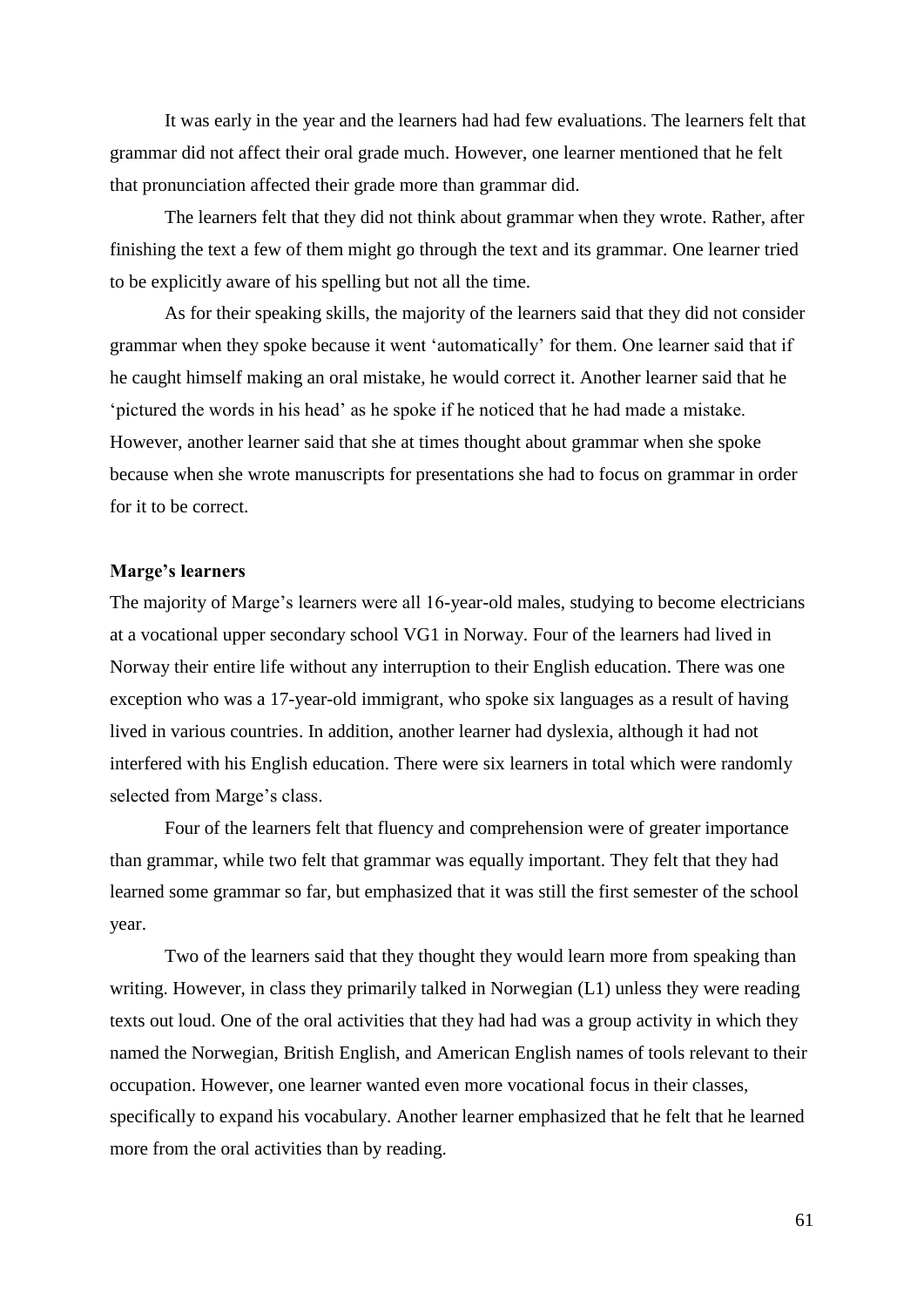The texts that the learners read were usually related to history; currently they were reading about the United States of America, but they also occasionally read vocational-related texts. At times they would read in class while the audio recording of the text was played. Although the learners felt that listening to the text while reading helped, it was difficult for them to ask for help if there were parts of the texts that they did not understand as the tape kept running and they could not stop it without resetting it. Thus, one of the learners felt that they would lose their concentration by either losing their focus on general meaning or by overly focusing on individual words and not keeping up with the text.

The learners said that Marge regularly used the webpage of their textbook 'Tracks'. One of the learners emphasized that he felt that he learned more from such digital tasks. The online activities involved tasks such as 'fill-the-gap', 'true or false', and small tests on reading comprehension. Apart from digital tasks, they had a written test where the learners had to write about a sport they enjoyed, why they liked it, why they did not like it, and what the rules were.

The learners said that Marge would help them with their grammar if they asked. When they asked, she would give them the correct answer or the tools to solve the problem themselves. However, one of the learners felt that he wanted more help with 'it is/there is', differentiating between the use of 'where' and 'when', and other grammar.

When asked to explain the beginning of the class, they said that the classes varied. If the learners were beginning on a new text they would start by reading the text with the help of an audio recording of the text and continue by working on content related task work, but also grammatical task work. Variations to the norm had been that they watched a movie and one time they worked on how to create a power point presentation. They had never had any grammatical explanation at the start of the class. The middle of the class usually involved content related or grammatical task work and if the learners finished the task work early, they would usually read 'CNN Learner News', which they had done two or three times so far. Everyone agreed that they finished the class by revisiting the task work with Marge.

The learners felt that grammar influenced their oral grade to varying degrees: 'yes, some', 'yes, it does', 'it influences quite a bit'. In addition, they commented that a person who had poor grammar would also be difficult to understand. Thus, one learner wanted more English oral activity in the classroom, such as discussions, but not necessarily presentations. He wanted to develop a more advanced vocabulary and felt that movies had helped him a bit with his vocabulary, in addition to prior explicit grammar in school.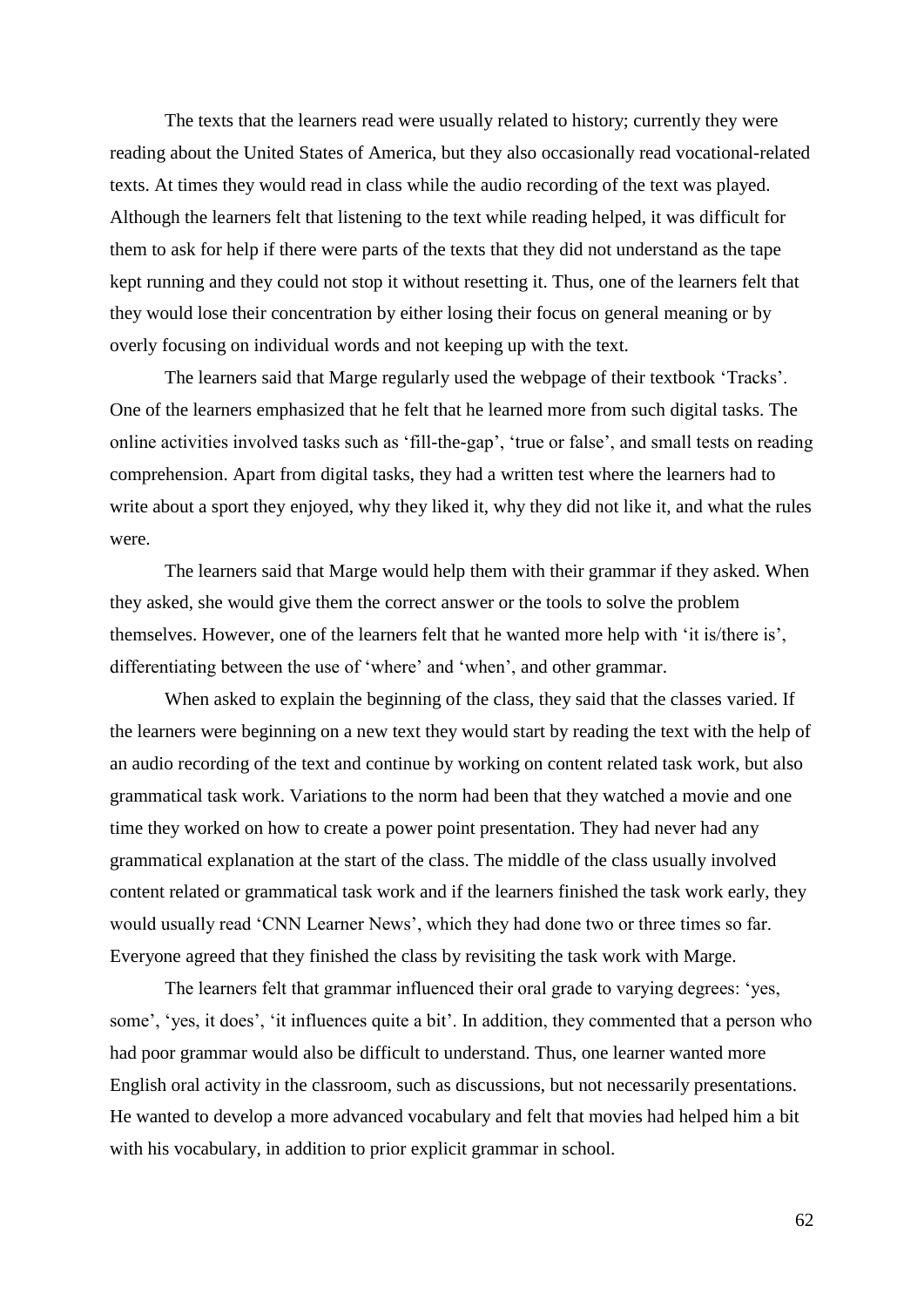One of Marge's learners emphasized that his main focus when writing texts was that he did not misspell anything by mixing letters. Two others commented that when they wrote on the computer, they did not consider grammar because they thought that the correctional program in Word would correct them if they made a mistake. However, they consistently made 20-30 mistakes, each time when they received their individual feedback on their texts.

When the learners received feedback, they said that Marge would take them out one by one and talk to them about what they had done and what they can improve on. In the feedback, Marge would point out the learner's grammatical mistakes but also whatever was relevant for the individual. The learners were happy with the feedback that they got and they felt that it was better than any previous experience they had had with any other teacher. Thus, they said that they would not change anything about the feedback nor about anything else in their English class.

## **Angelina's learners**

Angelina's learners were mostly 16 year old males studying to become construction workers at a vocational upper secondary school VG1 in Norway, except from Steven, who was 20 years old. Each of the learners had lived in Norway their entire life without any interruption to their English education. The six learners that were randomly selected from Angelina's class were: Brad, Christian, Luis, Lucas, Steven, and Joe.

The learners said that their teacher primarily spoke Norwegian in class and for the learners it varied whether or not they spoke English. Some of the learners would occasionally reply in English, some would never reply in English, and some would always reply in English.

The learners found Angelina's English class educational, but wanted more diversity as they felt that the same routines became tedious. However, they only emphasized that they would like more movies as part of class and argued that they felt they would acquire language as a result of watching movies. The learners said that Angelina's class usually included quite a bit of reading, analysis, and preparing them for tests through writing tasks.

The learners said that they had had no grammar as part of class, and they felt that it would be useful to have it even though it was not particularly fun. Three of the learners emphasized that it would be useful in order to become more proficient and one commented further that it would be useful if they were to write more in the future. Thus, they felt that grammar could be useful, but that it was more important for them to be able to communicate orally as part of their vocational life. Furthermore, they felt that when they were supposed to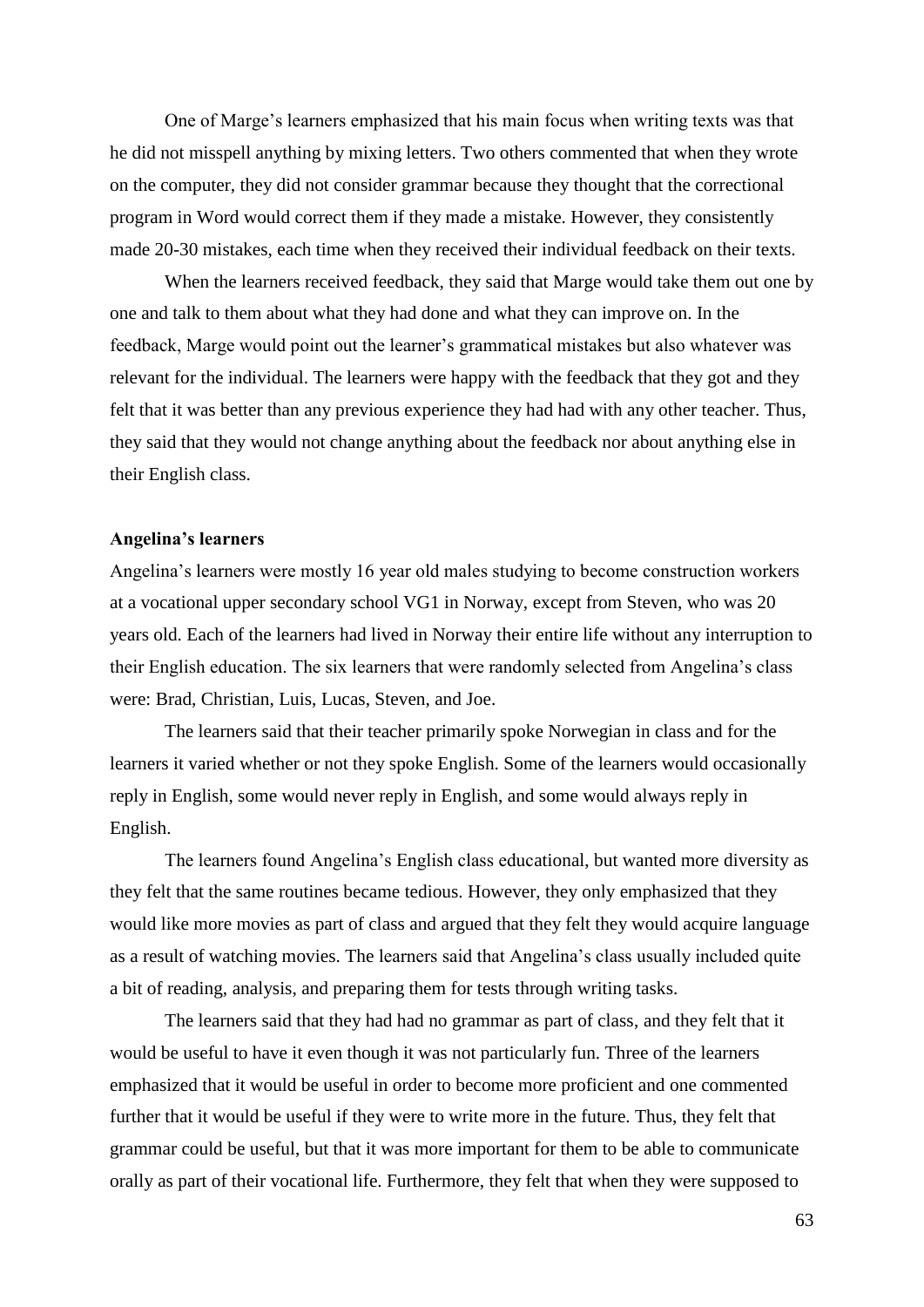write in their professional life they could rely on correctional programs and 'Google Translate'. Google Translate was used by three of the learners currently, primarily to translate a word from Norwegian to English. One learner commented that he wanted some more help with the use of the indefinite article as he usually chose depending on what sounded correct.

The learners said that they felt that English was important for them, especially for future use, although one of them jokingly added that it might be more important to learn Polish. All the learners felt that it was more important to be understood and to speak without too much hesitation than to be good at grammar.

The learners felt that they had learned some grammar this year based on the feedback given individually by their teacher on two of their texts, as part of two tests, but they had never had any grammatical instruction as part of the class. The grammatical feedback was given primarily orally but one of the learners emphasized that he had received both written and oral feedback on his grammar. The learners were also given feedback on their oral graded presentations, but none of the learners felt that they were given any grammatical feedback, except from one learner who had been given the comment that his grammar was 'good'. However, they said that the feedback usually revolved around 'how they talked and conversational flow', and the structure of their sentences.

As for the topic of reading, the learners felt that they primarily read about different countries and -elated topics, such as occupational safety and health ('HMS'). They felt that reading provided them with information on a specific topic, but did not feel it had to do with their language skill.

When asked what the learners did normally at the start, middle, and end of class, the learners said that the start usually consisted of going through some informational text. They had never had any grammar at the beginning of the classt, unless they were given individual feedback on a text. The middle part of the class usually involved task work relevant to the informational texts that they had read in their textbook. They would usually end the class by collectively revisiting the previous activities which they had finished.

The learners differed in the manner in which they thought about grammar while writing. The first learner said that he thought about grammar while writing and another said that the only time he felt like he was thinking about grammar was when he consulted the dictionary. The third learner said he would not think about grammar even if he struggled. And the fourth learner said that he never did it and said that it was likely due to him having an English family, which he had learned a lot from. However, none of the learners thought about grammar in spoken performance.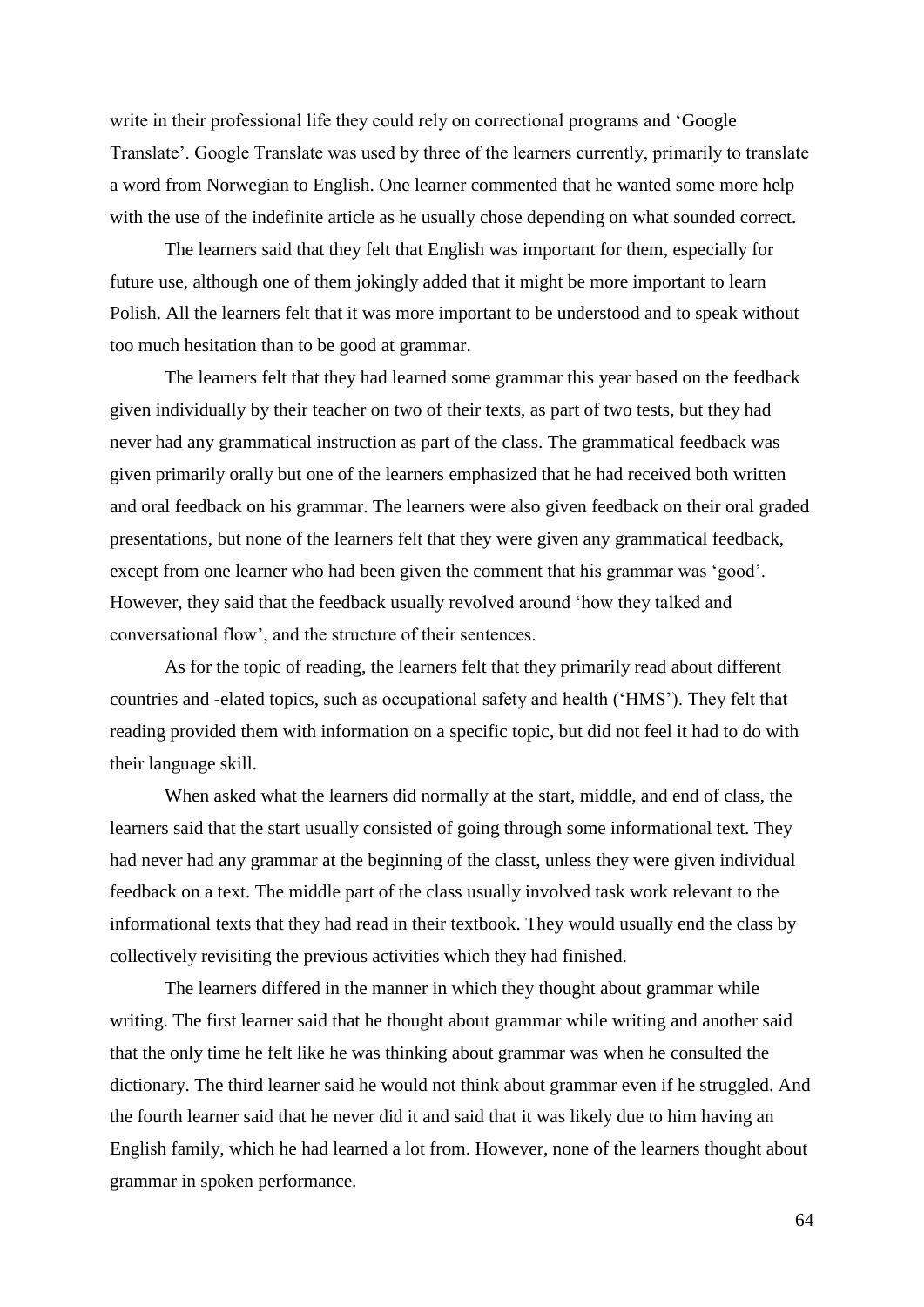There were also different opinions on the degree to which grammar influenced their written grades. Two learners emphasized that it had quite a negative impact on their grades, while two other said that it was not Angelina's main focus, she rather focused on the structuring of their text through the use of paragraphs and the structuring of content.

# **Sindre's learners**

Sindre's learners were all 16 years old, studying at an academic upper secondary school VG1 in Norway. The majority of the six learners had lived in Norway their entire life without any interruption to their English education, except from one who had lived in Iraq until the age of six.

The learners reported that both the teacher and learners usually spoke English in class. If a learner felt that they could not express themselves sufficiently in English, they were allowed to ask Sindre if they could say it in Norwegian. He would also encourage them to try but if they still did not manage, he would allow them to speak Norwegian.

The learners felt that when they spoke, they did not think much about grammar. However, two learners said that they thought a bit about grammar during spoken performance. Specifically, one thought about irregular verbs when he spoke, such as 'send and sent', but he felt that the thought process was quick enough that it did not hinder him.

The learners were divided and uncertain about their opinions on the usefulness of grammar. One emphasized that he felt that grammar was 'extremely boring', while another felt that there should be a greater focus on grammar because that was how it was in lower secondary school for him and it would especially help for writing purposes.

The learners said that they were given feedback digitally through 'It's learning' through comments on their texts. Primarily, the feedback focused on content and not as much on grammar. When Sindre gave feedback on grammar, he usually told them to either 'work on this at home or ask for help in class'. However, none of the learners felt that they needed any particular help with grammar and thus had not asked for help, except from one learner who wanted a bit more help with his sentence structure. Throughout the first semester they did not feel that they had learnt any grammar.

The learners felt that free flowing communication was more important than grammar, in order to avoid the use of the dictionary. However, one learner emphasized that the importance of grammar would vary depending on what kind of vocation each learner would chose. He said that if it was a vocation which involved writing reports or articles in English,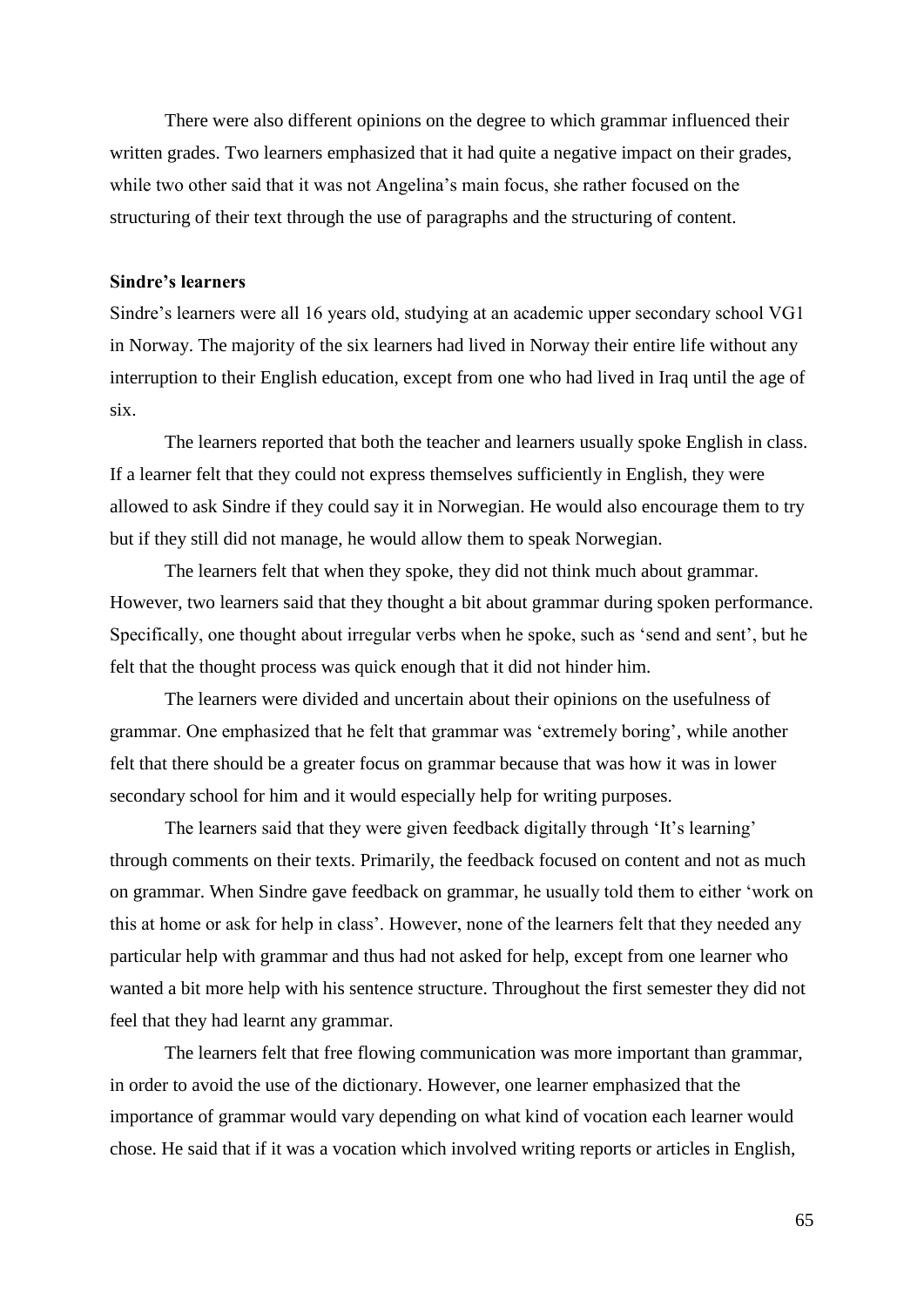grammar would be useful - if not more useful than being able to speak with a high level of fluency.

Every Monday the learners read different kinds of text, only once from the textbook. The learners felt that by reading they could acquire implicit knowledge on how to structure their sentences and vocabulary, especially how to use words that they normally encounter through reading. In addition, a learner felt that through reading text composition 'sticks to your brain and it becomes natural' after having read a lot. However, one learner was uncertain in regards of the benefits of reading, other than the text being informational.

The learners said that Sindre usually started the class by writing on the blackboard what they were supposed to do that day and 'spent usually most of the start of class talking', although said with a hint of humor. The rest of the class was usually spent on written or oral task work in groups, such as oral discussion of a topic or working on a task revolving around analysis of texts, while finding various sources to use for the analysis.

In regards of their opinions about their English class with Sindre, they said that the classes were usually theme-based and the learners felt that they read perhaps too much, but were otherwise content with Sindre's classes. However, one learner felt that it could be beneficial if they wrote a bit more because it was after all their writing which would be evaluated on tests. Another learner emphasized that he felt he gained more from speaking as it required less time to cover a greater amount of information but felt that one might learn more if one devoted the time to writing.

As for assessment, the learners said that Sindre's demands in terms of grammatical accuracy depended on the level of formality required in the task. The learners felt that they themselves had a greater focus on grammar when writing because then they could 'see the mistakes'. They felt that a couple of grammatical mistakes would not influence their grade much, but if there were several repeated mistakes, it would affect negatively the overall impression of a text, which had good content. When the learners spoke, they said that there were no formal requirements. However, their oral grades had been deducted due to incorrect grammar.

## **Lucy's learners**

Lucy's learners were all 16 years old, studying at an academic upper secondary school VG1 in Norway. Most of the learners had lived in Norway their entire life without any interruption to their English education, except Peter, who had lived in Norway the past thirteen years and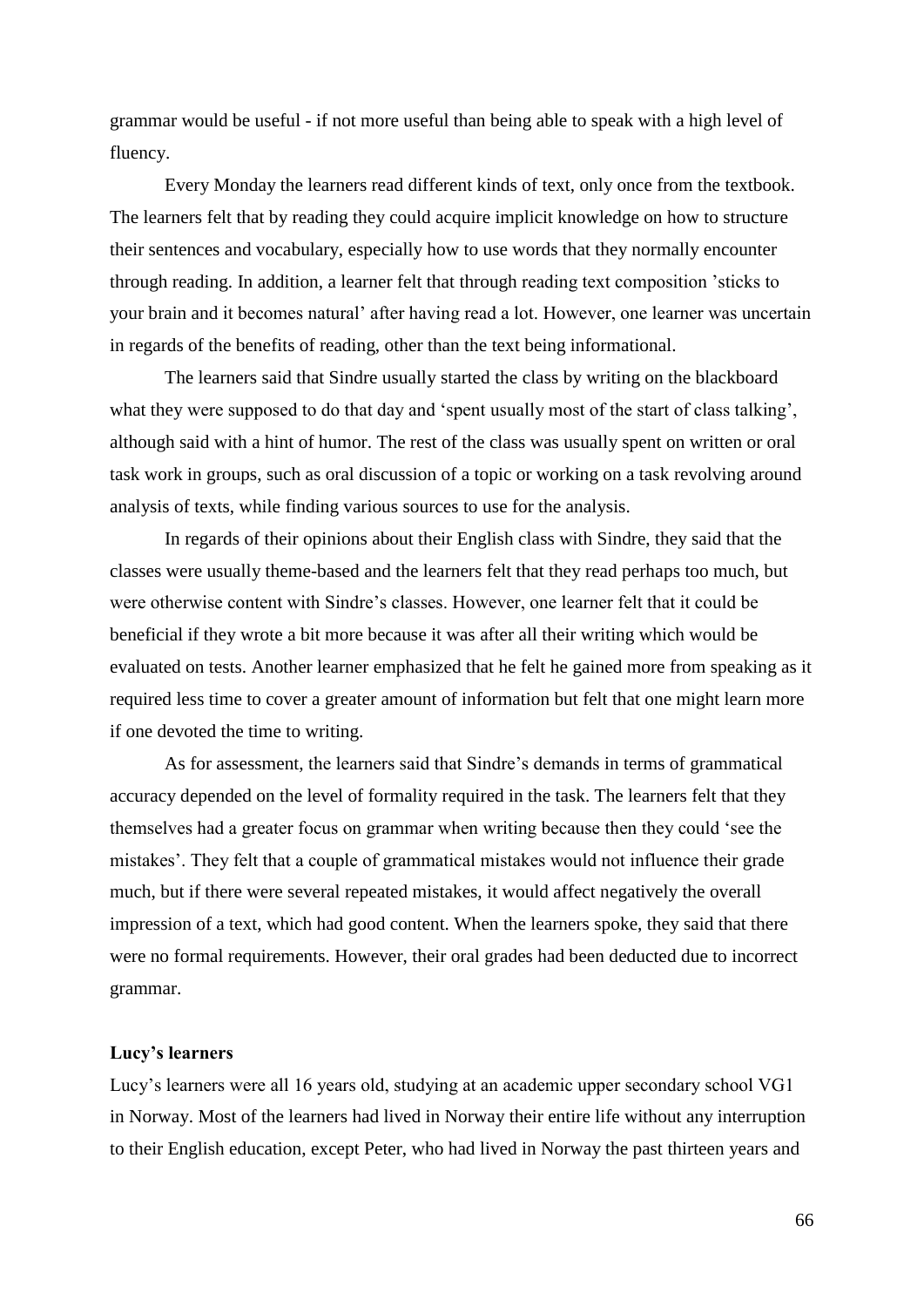Rachel, who had lived in Norway the past ten years. The six learners that were randomly selected from Lucy's class were: Peter, Mark, Ross, Rachel, Monica, and Gloria.

The learners said that Lucy always spoke English in class and that they would occasionally reply in English because they had the option to choose. The reason why they did not want to reply in English was that they felt it was 'awkward' to reply in front of the whole class. However, a learner felt that when the teacher spoke English it expanded her vocabulary.

In regards of the learners' view of Lucy's classes, they felt that Lucy's English classes were educational and that the focus of the classes usually revolved around writing, for example how to write an analysis or how to write about literature. Lucy usually presented them with an outline on how to write a formal text on the blackboard.

The texts that they had read so far were poems, Shakespeare, lyrics, and their individual reading project, which involved a book of choice, usually a novel. In addition, they mentioned that they rarely used their textbook. One of the girls said that they did not read out loud, which she wanted more of. The learners did not feel that they read too much, even though the learners had a reading project. They were supposed to write a book analysis and present it for an oral grade. The learners had selected books which challenged them sufficiently in length and content that it meant that they had to read at home as well, in order to finish one book each semester and then select a new one for the next semester. However, they said that they did not read a lot when they were at home, not leisurely at least. They rather watched TV and listened to music, which they felt helped their vocabulary.

The learners felt that the benefit of reading would be that it helped their vocabulary and text structure. However, a learner emphasized that it might depend on the book, because he felt that had he chosen a book that he only understood 20% of, he would not gain anything from it. When asked whether or not Lucy had talked to them about the benefits of reading, they said that she had not mentioned anything.

The majority of the learners agreed upon the value of grammar and on whether they thought it should be included as part of their class. The learners felt that grammar was necessary in order to write well, but felt that being able to speak and write with a high level of fluency was more important than being grammatically correct. They felt that they had not learned any grammar so far this year, other than having worked on formal writing, and specifically on formal vocabulary. However, they felt that it might be necessary to focus more on grammar in order to assist them with their writing, especially, due to the large focus on writing in class. Another learner commented that he felt he did not need more grammar after seven years of it previously, as he felt proficient in regards of grammar.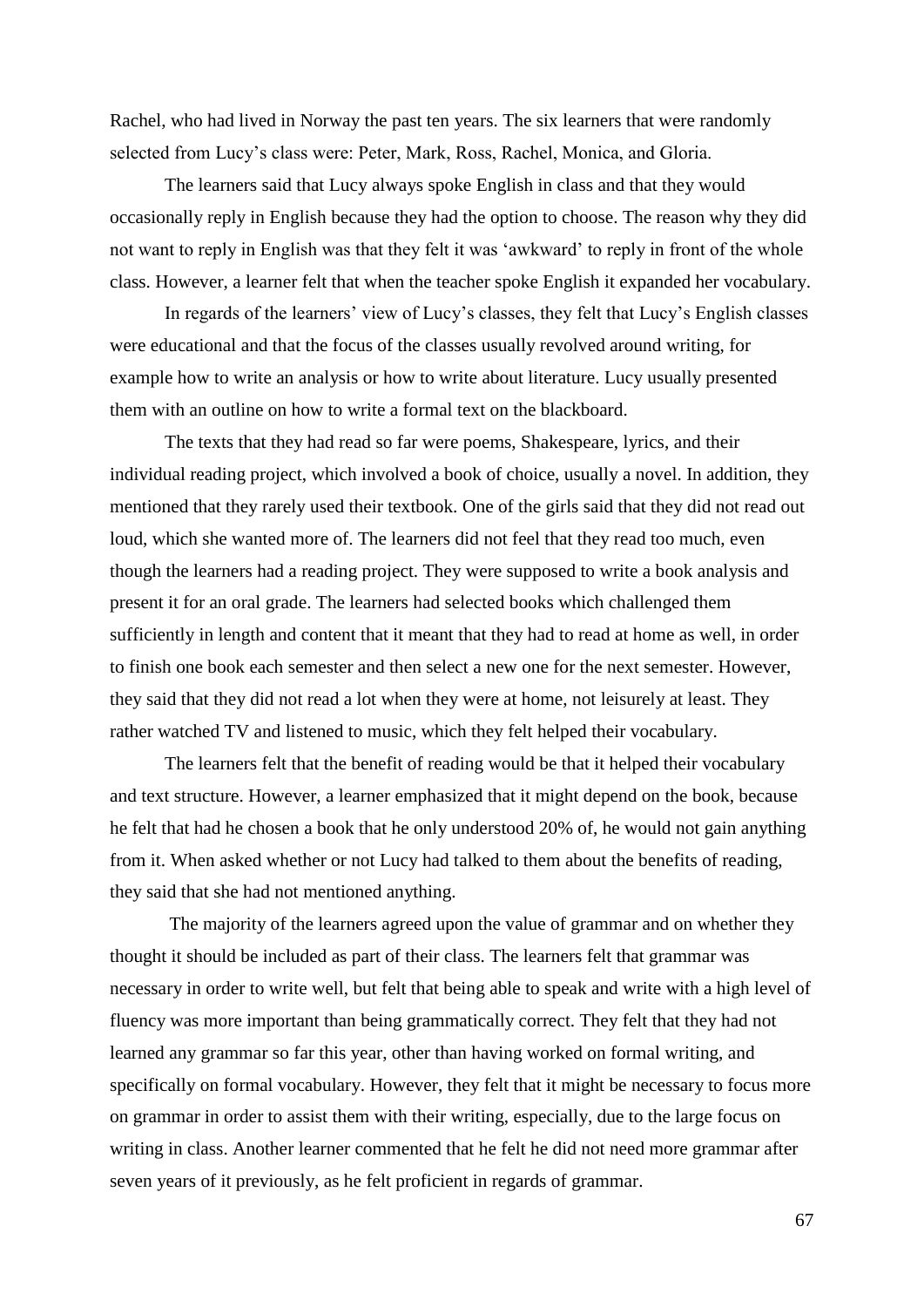The learners said that the only way Lucy actively helped them with their grammar was when they were given feedback on their texts. The feedback would show the correction of the mistake alongside a comment about it. However, the comment would not involve any grammatical rules or an explanation as to why Lucy's answer was correct. They were quite satisfied with the feedback they were given, as they knew what it would require of them in the correctional procedure.

The learners' typical English class involved starting the class with Lucy talking about what they were supposed to work on, initiating content-related class discussion, and answering a few questions. The middle part of class usually involved learners pairing up for task work, a five minute break after the first hour, followed by individual work. They emphasized that their classes were very varied and thus it was difficult to point out any common patterns, as they could one day work in pairs restructuring a text and the next they would work alone for two whole hours. However, they read each Friday for the first hour, followed by work that had to be completed by the end of the week. 'The classes varied from copying what Lucy wrote on the blackboard to reading Shakespeare'. The learners agreed that the variation was a positive thing.

In regards of an oral grade, the learners felt that Lucy focused on and expected them to be grammatically correct, to be concrete when they spoke, and to pronounce clearly -'no mumbling'. None of the learners thought about grammar when they spoke.

The learners were divided about whether or not they thought about grammar when they wrote. One never considered grammar when writing because he wrote 'that which felt natural', reflecting an implicit approach to grammar in writing. Three learners always started their writing without thinking about grammar, but revised the text afterwards to spot grammatical mistakes, while one of them specifically looked at only her use of the present forms of the verb 'to be'. However, one of the learners said that she thought a lot about grammar when she wrote, because she had previously had issues with grammar being repeatedly emphasized in her feedback.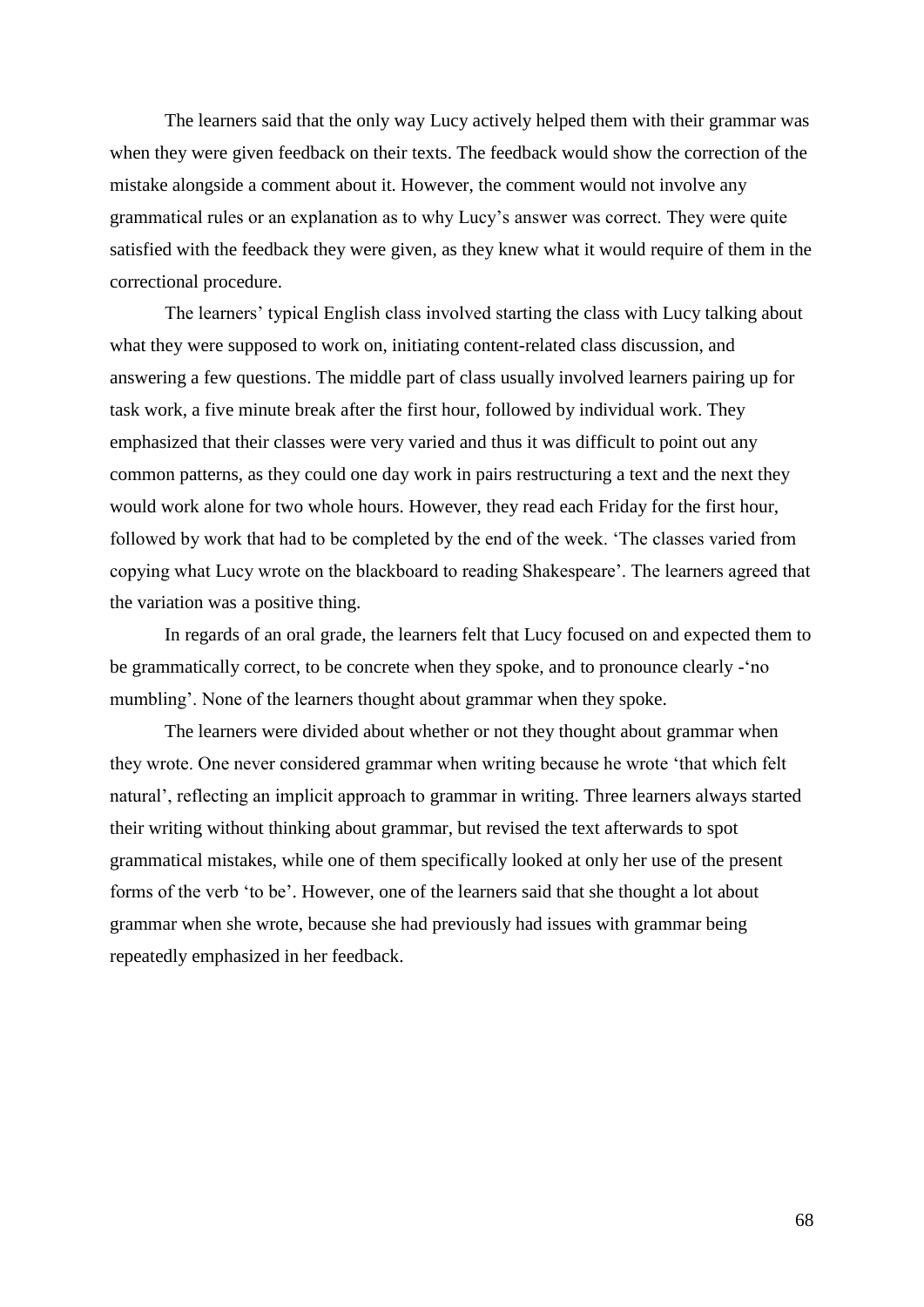# **5. Discussion**

## **5.1 Introduction**

The present chapter discusses the findings of the teacher and learner interviews. Both interesting individual findings and trends found across the interviews are interpreted in relation to the relevance of the research questions, regarding current English grammar teaching methodologies and teacher cognition (beliefs, attitudes, knowledge, and practices) at academic VG1, vocational VG1, and VG2, in Norway, and subsequently the learners' response to their teacher's methodology.

The present section is divided into two main sections: 'Methodologies and teacher cognition' and 'learner response'. 'Methodology and teacher cognition' gives an overview and cognitive reflection on the L2 English grammar teaching methodologies encountered in the interviews. Furthermore, it compares the methods of the teachers to that of second language grammar teaching theory. 'Learner response' discusses the opinions of the learner on their teacher's methodology.

## **5.2 Methodology and teacher cognition**

#### 5.2.1 Learner context and grammatical presentation

The teachers selected for this research reflected a large variety of methodologies on how and why teachers in Rogaland, Norway, taught grammar throughout the 2013/2014 school year in upper secondary academic VG1 and vocational VG1 and VG2 schools. Thus, this section gives a presentation of their methodologies, approaches, techniques, and cognitive beliefs. However, it is important to note that the teachers said that they did not spend much time on grammar and that the learners' grammatical acquisition primarily came as a result of a secondary aim to a primary task, such as reading or writing.

The learner context was an important part of each teacher's cognition and influenced the position of grammar in their classroom as part of their methodology. The most common and crucial variable for how the teachers taught was the learners' level of English proficiency, although they were also influenced by learner interests. Marge and Angelina were the two most outspoken about the learner context and its impact on how they taught grammar. Both had vocational learners with 'extreme' differences in English proficiency. Furthermore, the majority of these learners had different reasons as to why they struggled with learning English, and subsequently, English grammar – some had mild to severe learning difficulties, some had English as a third or even sixth language, and some simply dreaded or hated the English subject altogether due to different personal reasons. Therefore, both vocational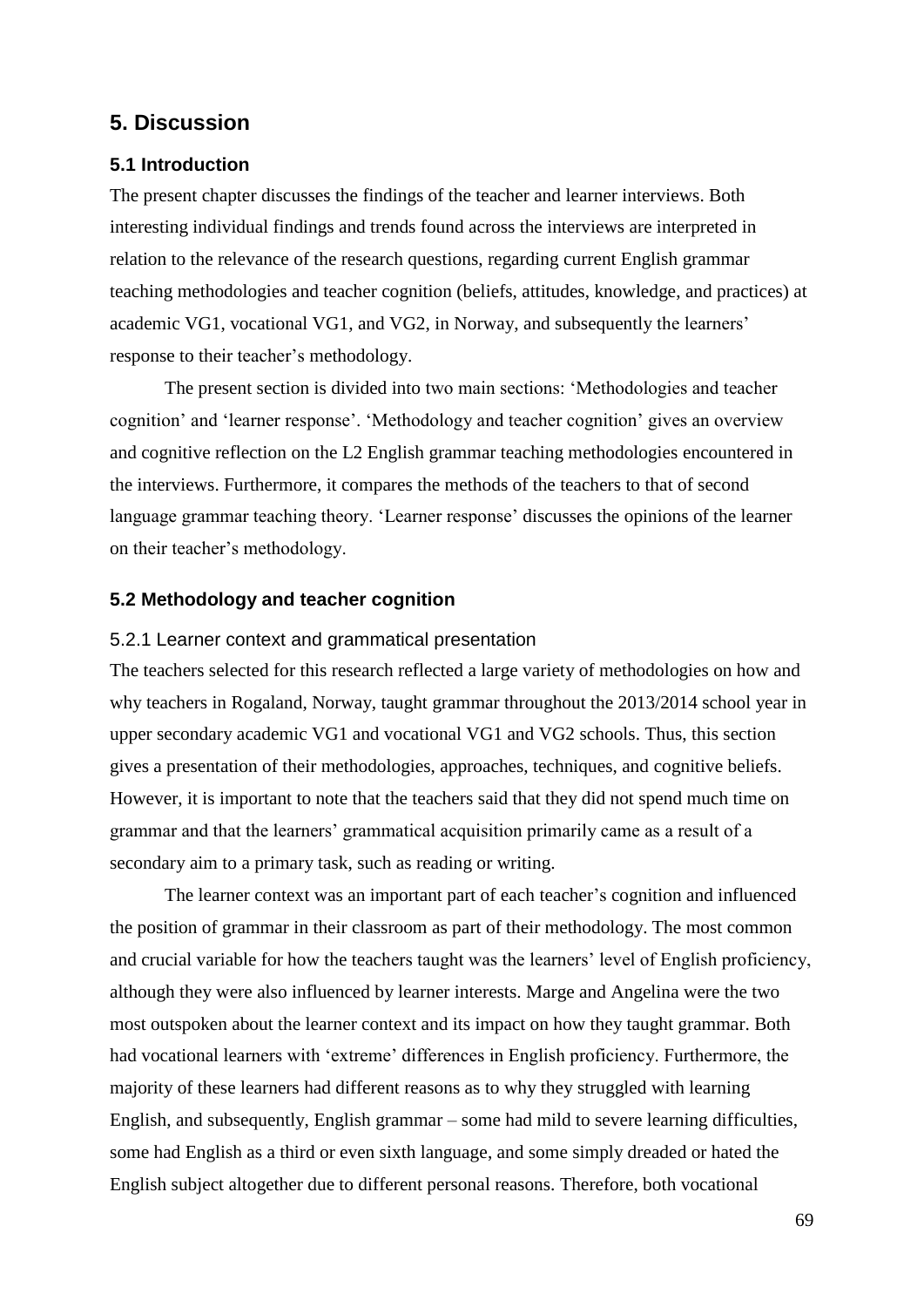teachers felt that in order to be able to include every learner they had to sacrifice certain aspects of teaching and adapt according to the learner context. For example, they had almost no explicit grammatical activities because they felt they would be inefficient due to the learners' low level of proficiency and disinterest for learning explicit grammatical rules.

Furthermore, the two vocational teachers felt that their learners' ability to communicate in a vocational setting had to be prioritized in combination with a focus on content. Although sacrificing explicit grammar in order to focus on communication might sound slightly contradictory, especially, since neither the learners nor teachers spoke much English in their class, both teachers reported that they had integrated grammar as part of other language activities, teaching grammar implicitly. Further, their implicit approach towards grammar reflects upon the view of Rod Ellis (Pihlstrøm, 2013:40), that students should only learn grammar when the teacher knows that the learners are ready for it. Thus, based on Rod Ellis' statement, Marge and Angelina's cognitive reasoning may be argued to be appropriate choices because their aim or expectation was not necessarily at the learners' correct use of grammar, but at the educational process of giving their learners the necessary tools required to produce understandable output. It may not be the ideal aim for any teacher, but it might certainly be a realistic one in order to address the learner context. Furthermore, it may be argued that Krashen's (1988, as cited in Pihlstrøm, 2013:39) claim that learners should only be taught explicit grammar when they reach upper secondary school, may be considered out of context because the theory does not relate to a learner context in which the average learner is below state expectations. Thus, the vocational teachers' argument that the majority of their learners were not at the level of proficiency expected of upper secondary learners may be supported by the theory of Ellis and Krashen, as the learners might not be analytically minded enough to be exposed to explicit grammar. Thus, a learning situation which only provides explicit grammatical explanations based on a teacher's cognitive evaluation of its necessity for the individual learner may be, considering circumstances, appropriate. Marge would most certainly stand by such a statement and, similarly, Angelina felt that the learner context was of utmost importance to any teacher.

On the other hand, the academic teachers also considered their learner context when teaching grammar, but had primarily learners who were, seemingly, above or at the expected level of English proficiency of upper secondary learners in Norway. They only had a few learners who struggled, primarily foreign learners. English was at least their third language, but they still delivered at least average grades. Based on an evaluation of the academic learner context in comparison to Krashen and Rod Ellis' statements above, they would presumably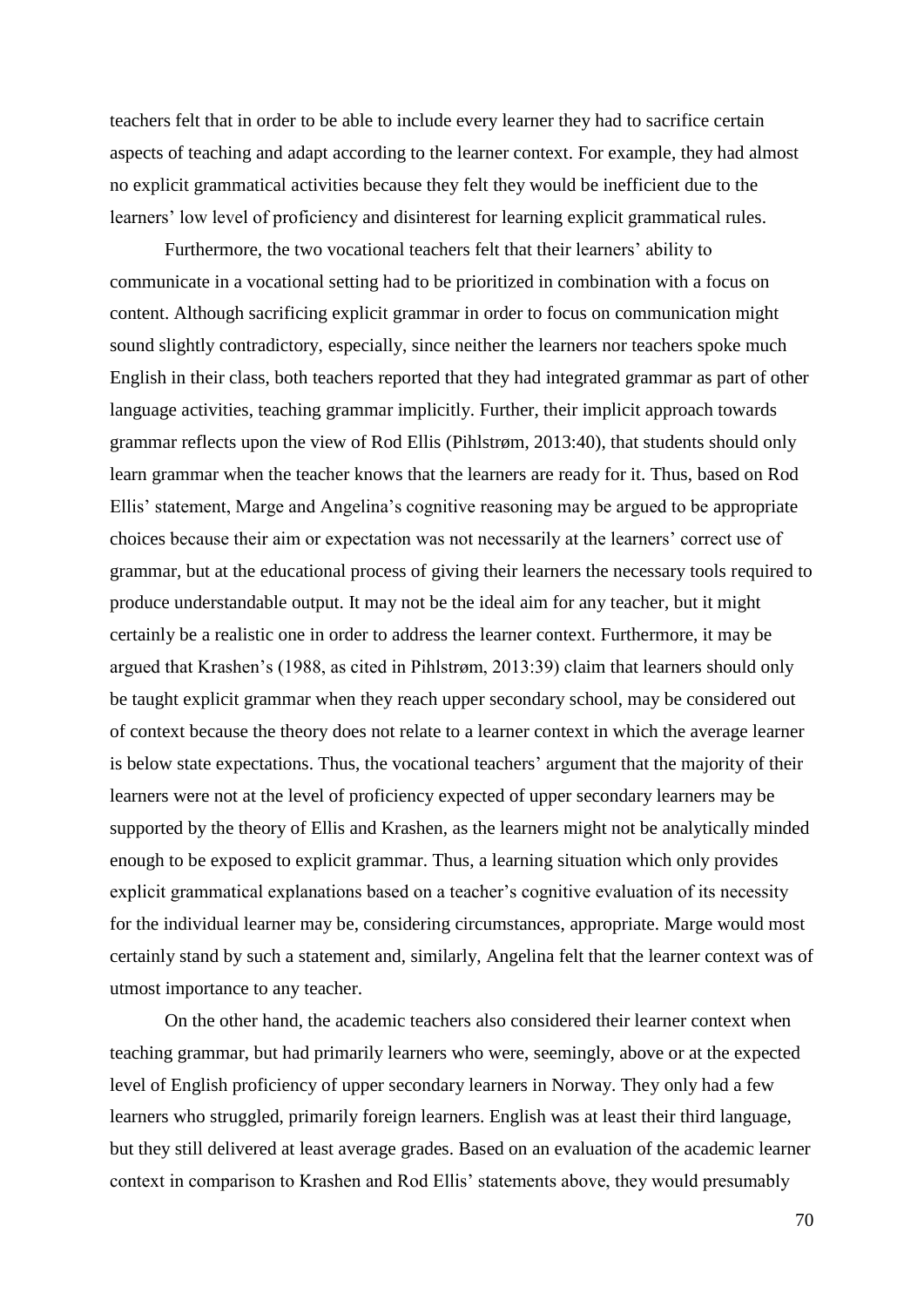support the teaching of explicit grammar with the academic learners. However, how much explicit grammar may be difficult to claim. According to theorists such as Ur (1991), Pihlstrøm (2013), and Swan (as cited in Pihlstrøm, 2013), whether grammar should be taught or how much depends on the learner context. Hence, there is no one answer which may generalize across three learner contexts.

Furthermore, when asked if they taught grammar, most of the teachers answered based on how often they presented grammar, and upon this assumption most replied that they did not teach much grammar or any grammar at all. This could suggest the teachers expected explicit grammar to be the primary focus of this research, or that the teachers themselves might not have been cognitively aware, at the time, of the teaching of grammar through implicit approaches, even though they later commented on the acquisition of grammar as a result of input or output. It might suggest that although they were aware of it, they had not thought about it as a secondary aim to a primary task. However, it is very speculative, as only Lucy mentioned that she had knowledge of both implicit and explicit acquisition of grammar, while the other teachers reflected upon it without the terminology.

When presenting grammar one of the first things a teacher has to choose from is whether to present it through a deductive or inductive approach. According to Ur (1991:82), a teacher should choose based on the learners, whether they are able to perceive and define the rules themselves or if they need the rules presented. However, the teachers did not mention whether they considered the use of an inductive approach, only using the deductive approach when teaching explicit grammatical knowledge. In regards of the vocational teachers, the learner context would likely be best supported by a deductive approach. However, the academic teachers could further evaluate their learners, but with a quite high certainty that both approaches may work.

Based on the findings of the interview, Chloe taught explicit grammar frequently compared to the rest, and the other academic teachers taught grammar collectively in class when a majority of their learners made the same mistakes, but also individually if deemed necessary. However, Chloe taught explicit grammatical even though it contradicted with what she believed to be the most beneficial method of teaching grammar. She felt that her learners would benefit much more from a larger focus on reading or writing exercises, similar to Lucy's methodology, than the presentation of explicit grammatical rules and relevant task work. Chloe did not follow her conviction because she felt that there was not enough time in order to teach grammar through reading and writing activities. Furthermore, she had identified that her learners struggled with applying the rules to written activities and subsequent task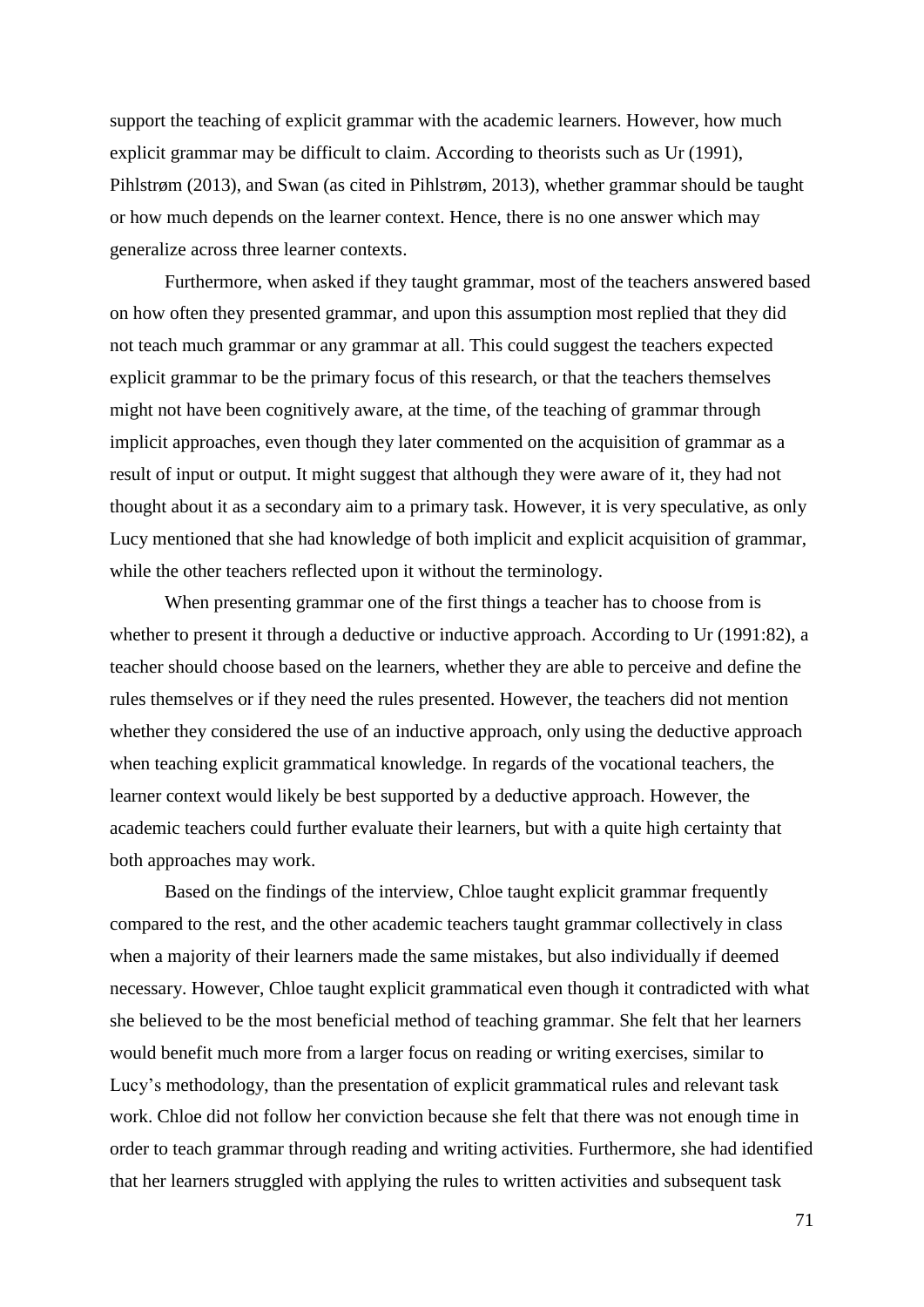work after acquiring them from Chloe's grammatical presentations, a point addressed by Ur (1991) and Hasselgård (2001, as cited in Pihlstrøm, 2013:41-42). Hasselgård claims that it is partly due to the learners seeing grammar exercises as a separate unit within the English course. However, she believes it can be addressed in the form of reading activities aimed at locating the same specific grammatical elements.

Lucy and Sindre had quite similar arguments as to why they had chosen to not teach (much) explicit grammar, because their learners had a very high level of English proficiency (and expected a high level of proficiency based on the admission levels of their school, which was 4,6, on a scale of 1-6). Thus, both felt that their learners did not necessarily need explicit grammar, even though the research of Rod Ellis (Pihlstrøm, 2013:40), Krashen's (1988, as cited in Pihlstrøm, 2013:39) Ur (1991), and Hasselgård might suggest otherwise. Lucy explained further that she did not want to focus on grammar because she prioritized developing her learners' cognitive abilities, such as reflection and argumentation. This, she felt, was a much more challenging task for her and more important and rewarding for the learners. In addition, she also felt that creating grammar related task work based on the individual learner would require too much time to prepare. The development of the learners' cognitive abilities and the understandable implication that teachers have a limited amount of time is regrettably outside the scope of this paper. Furthermore, Lucy's method can be understood in the light of Krashen's view (1988, as cited in Pihlstrøm, 2013:39-46) that there is no relationship between formal grammar and the ability to write. Thus, similar to the method of Lucy, Krashen advocates exposure to as much input as possible, which she provided in the form of reading, although she also provided her learners with a lot of output in form of writing activities. Thus, one may argue that she did indeed promote the learning of implicit grammar with her learners appropriate to the Krashen's views, albeit without a focus on explicit grammatical instruction.

On the other hand, Sindre seemed aware of potential weaknesses, due to his inexperience, in his method of teaching English as a second language and his approach to grammar. However, this year he taught explicit grammar based on his notion that the majority of his learners were of a very high level of proficiency and that he had no prior knowledge of common mistakes among learners similar to his. Thus, he had chosen to not prepare any explicit grammar because he felt his learners did not need it, unless he noticed that a majority of his class made the same mistakes. This contrasted with his beliefs that the learners could benefit greatly from explicit grammar based on the needs of the individual, and that correct tasks would give the learners a sensation of mastery and further encourage them to learn.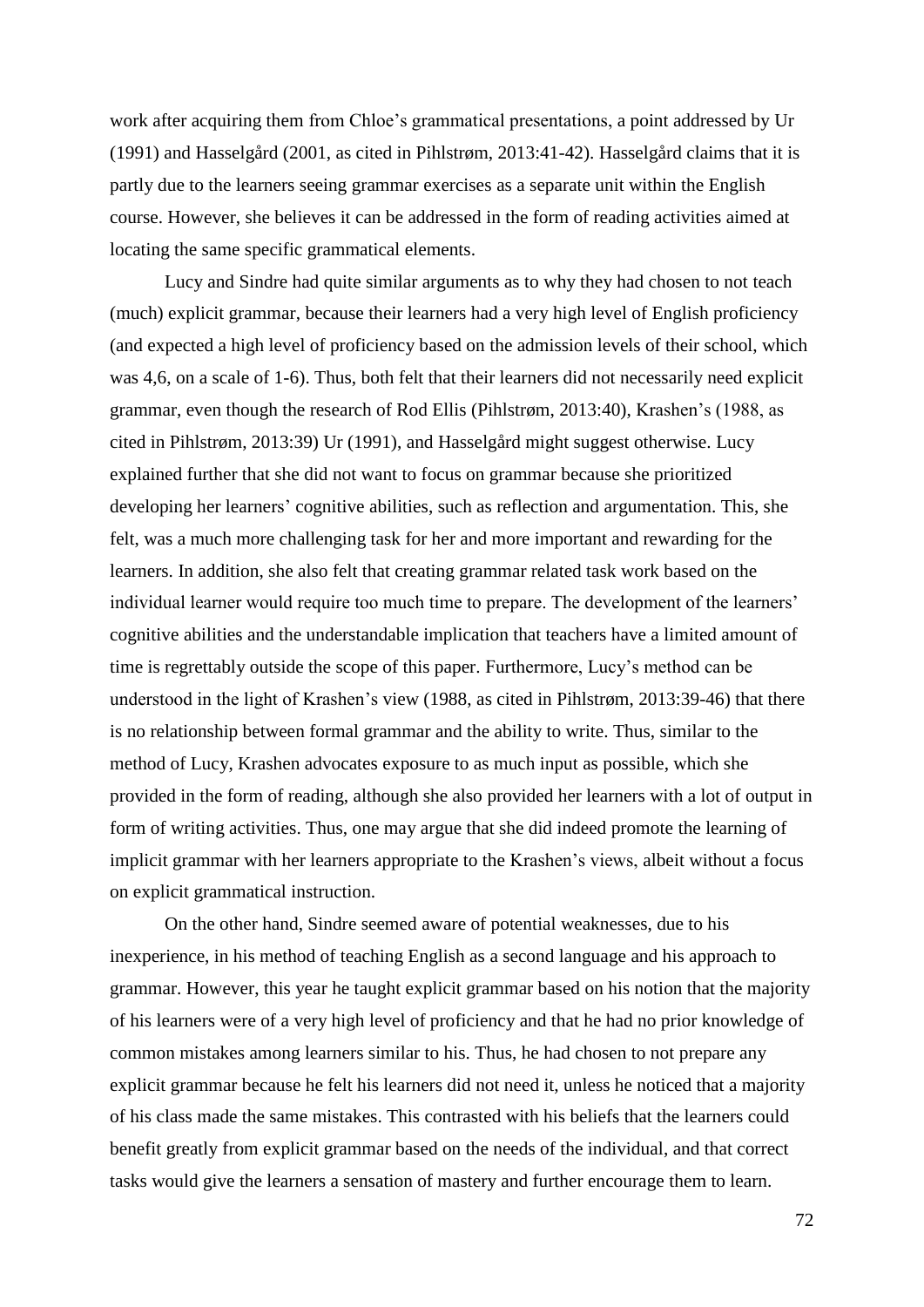However, he felt challenge by the lack of interest from his learners and finding or creating appropriate task work which would engage the learner when teaching explicit grammar. Although the views of the theorists above may not reflect the methodology of how Sindre taught grammar, it was nothing that he was not aware of and prepared to change, as he found the interview functioned to make him reflect upon his current methodology for teaching English as a second language. Furthermore, the other teachers reflected upon the importance of their experience, which may give insight into how any inexperienced teacher may struggle with a learner context, which they were unaware of while planning their first year. Hence, Sindre, and Lucy, had planned to possibly incorporate and prepare more explicit presentations of grammar next year, based on the common mistakes of their learners this year. Similarly to Lucy, Sindre exposed his learners to large amounts of input through either reading or oral exercises, which may be considered appropriate in the view of Krashen (Ibid) as part of implicit acquisition of grammar.

What can be mentioned is that both Lucy and Sindre felt that, if they had the time, appropriate task work may be beneficial for their learners in terms of learning explicit grammar. However, one may reflect upon the statement made by Chloe, in line with Hasselgård's (2001, as cited in Pihlstrøm, 2013:41-42) claim, that she had noticed that her learners struggled with transferring the application of the relevant rules to any other written work. Thus, Hasselgård's (Ibid) claim may support the fact that Lucy and Sindre did not use grammatical tasks with their learners, unless the task work would also be combined with meaningful reading activities aimed at locating the same grammatical rules or as part of the communicative activities used by Lucy and Sindre. This could also mean that Hasselgård's claim would suggest that Chloe could benefit from applying meaningful reading activities aimed at locating relevant grammatical rules.

### 5.2.2 Feedback

Even though each teacher said that they did not include much explicit grammar as part of their method for teaching English as a second language for upper secondary learners, the common agreement among the majority of the teachers was that they used feedback as their most important tool to address both explicit and implicit grammar, and specifically the individual grammatical needs of any learner. The teachers had chosen to not differentiate between errors and mistakes when they gave written feedback. Lucy's explanation may give a general indication of why they did not address the differences between errors and mistake when giving feedback. Lucy said that when she had a 60% teacher position she felt she had a better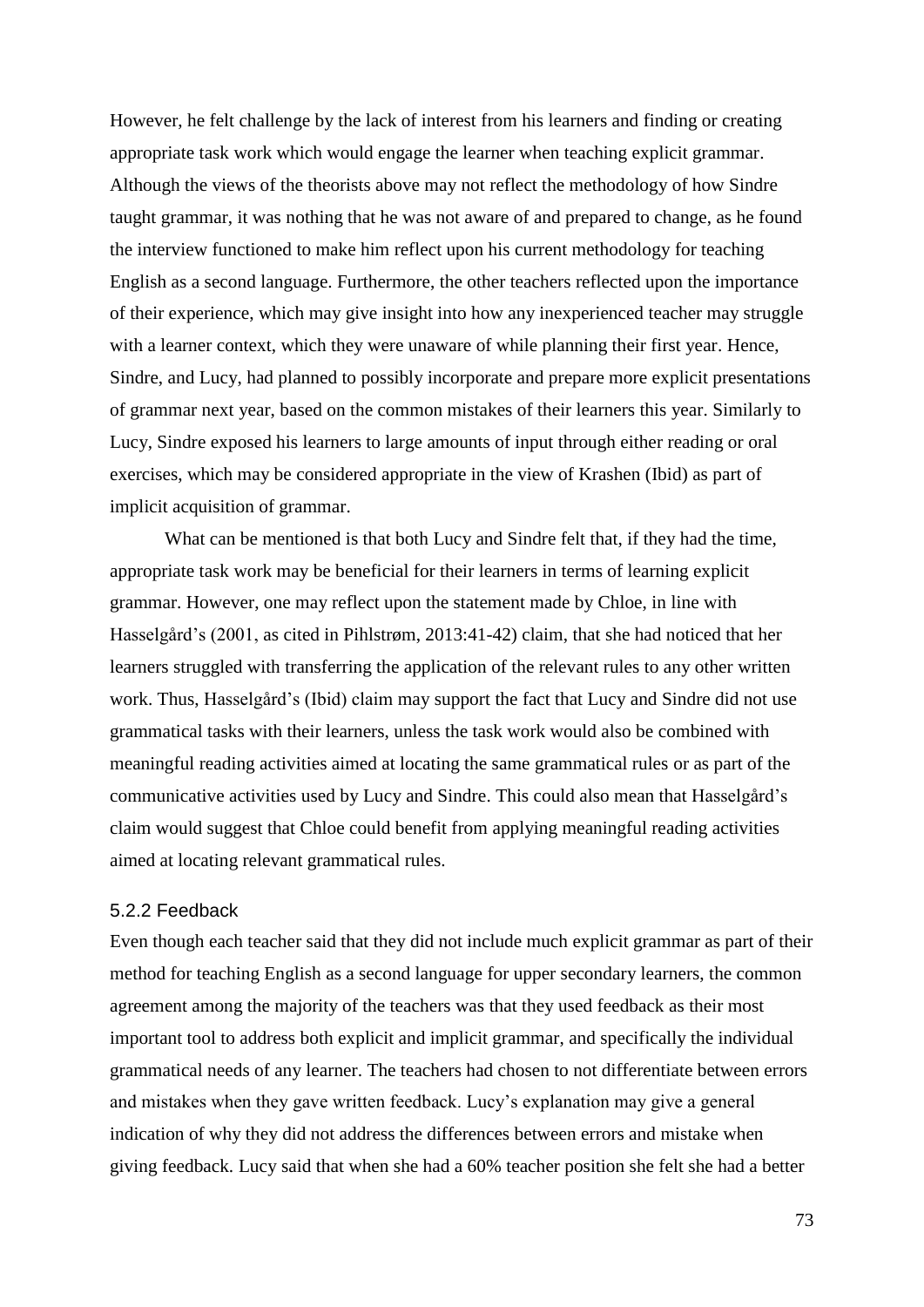understanding of what each learners' mistakes were because she had fewer learners and more time available to evaluate her learners, presumably making the identification process easier. Thus, a plausible explanation is that differentiating between errors and mistakes was too time consuming for the teachers, who already felt time was an issue. Furthermore, Ur (1991:85-86) mentioned that identifying the differences between errors and mistakes was a difficult task, which may have influenced why the teachers did not differentiate between errors and mistakes because it required more of them. Although the teachers felt that some mistakes were more important than others, they did not mention whether they identified the grammatical mistake's severity based on the frequency or its effect on meaning. Thus, the teachers did not give clear indications to their learner about which mistakes were of higher priority, unless they emphasized it as part of a personal comment at the end of the feedback or for the teachers who conducted interactional feedback.

Similar to Ur's (1991:86-87) suggestion, some of the teachers used feedback as a tool to identify common grammatical mistakes that their learners struggled with, but rather than addressing the common mistakes in the feedback they approached the issues through presenting explicit grammar. Additionally, how the teachers had approached feedback, contradicted with Ur's (1991:86) suggestion that it may be important to identify and create awareness about the learner's mistakes in accordance with its effect on meaning rather than mistakes. However, Ur (Ibid:85-87) points out that feedback is a common and important tool to deal with grammar teaching, in the appropriate context, and the manner in which the feedback is given influences the acquisition process, which were reflected in the statements of the teachers.

The teachers generally used feedback as a means to teach grammar and handle the individual grammatical needs of their learners. The teacher's grammatical feedback primarily involved reformulating the learner's work or eliciting correctional work on all written mistakes and errors without presenting the learners with explicit grammatical rules. Explicit grammatical rules were given dependent on whether the teacher found it necessary for a learner in a given situation, which was rarely. In addition, the teachers' feedback also incorporated feedback on structure, content, and language. All the teachers gave written feedback on the graded textual work of their learners, which was usually followed by correctional work for the learner. The frequency of feedback varied based on the individual teacher as every teacher based their feedback on the correction of graded written texts or graded oral presentations. For example, Chloe gave interactional feedback to her learners every three months, which reflected on their past mistakes, in addition to feedback on each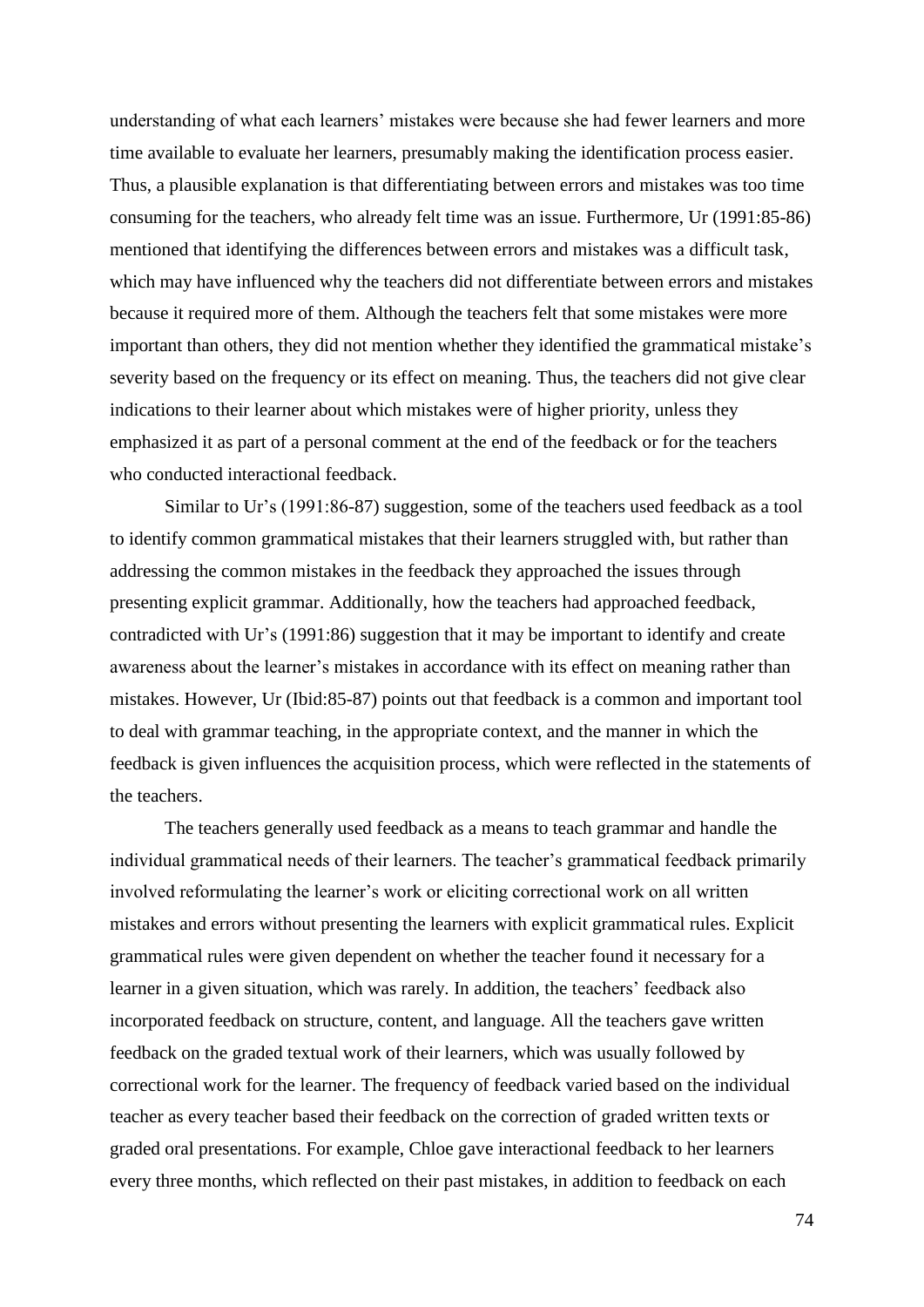graded test. Comparably, Marge and the other teachers gave feedback on each of the tests each semester or in regards of any graded situation, approximately three times each semester. Furthermore, a common point among the teachers was that they wanted the learners to revisit the feedback again prior to their next test or exam. Unique to Lucy was that she also gave textual feedback on the learner's texts prior to final hand-in of her writing projects.

Nassaji and Fotos (2011:71-72) emphasized the importance of interactional feedback for language acquisition, such as the interactional feedback given by Chloe, Marge, and Angelina on their learners' graded tests and Sindre in communicative context. According to Nassaji and Fotos, interactional feedback revolved around a dialogue between the teacher and a learner, which provided the learner with either negative or positive evidence based on the learner's output. Negative and positive evidence provided, respectively, the learner with information regarding their erroneous or correct use of the target language and could be given during a communicative task or after both oral and written tasks (Ibid:72, 79). In addition, a majority of researchers agreed that adult L2 learners could not reach native-like accuracy based on only positive evidence or models of grammatical input. Two researchers that supported interactional feedback were Pica (1994) and Long (1996). Pica (1994, as cited Nassaji and Fotos, 2011:73) suggested that the interactional feedback's negotiation of meaning supported L2 acquisition in three ways: by making messages comprehensible, by enhancing L2 input, and by facilitating the production of modified output. Similarly, Long (1996:451-452, as cited in Nassaji and Fotos, 2011:73) proposed that negotiation for meaning facilitated acquisition 'because it connected input, internal learner capacities, particularly selective attention, and output in productive ways'.

The reported interactional feedback strategies used by four of the teachers can be organized under two subcategories: reformulations and elicitations. Reformulations rephrased the learner's erroneous output and provided the correct form. Elicitations tried to prompt the learner directly or indirectly to self correct, without giving the correct form. Reformulations were the most common feedback strategy used by Chloe, Marge, and Angelina and primarily used in regards of post written test work. They gave interactional feedback through a conversational approach with the individual learner. The teachers' conversations with a learner were usually based on a textual overview of the learner's mistakes on a written task, and subsequently focused on what the learner had to do in order to correct their mistakes. Explicit grammatical positive evidence would only be presented if the teacher deemed it necessary as a tool to facilitate acquisition. On the other hand, interactional feedback given on the learners' oral presentations was primarily given without any additional text based

75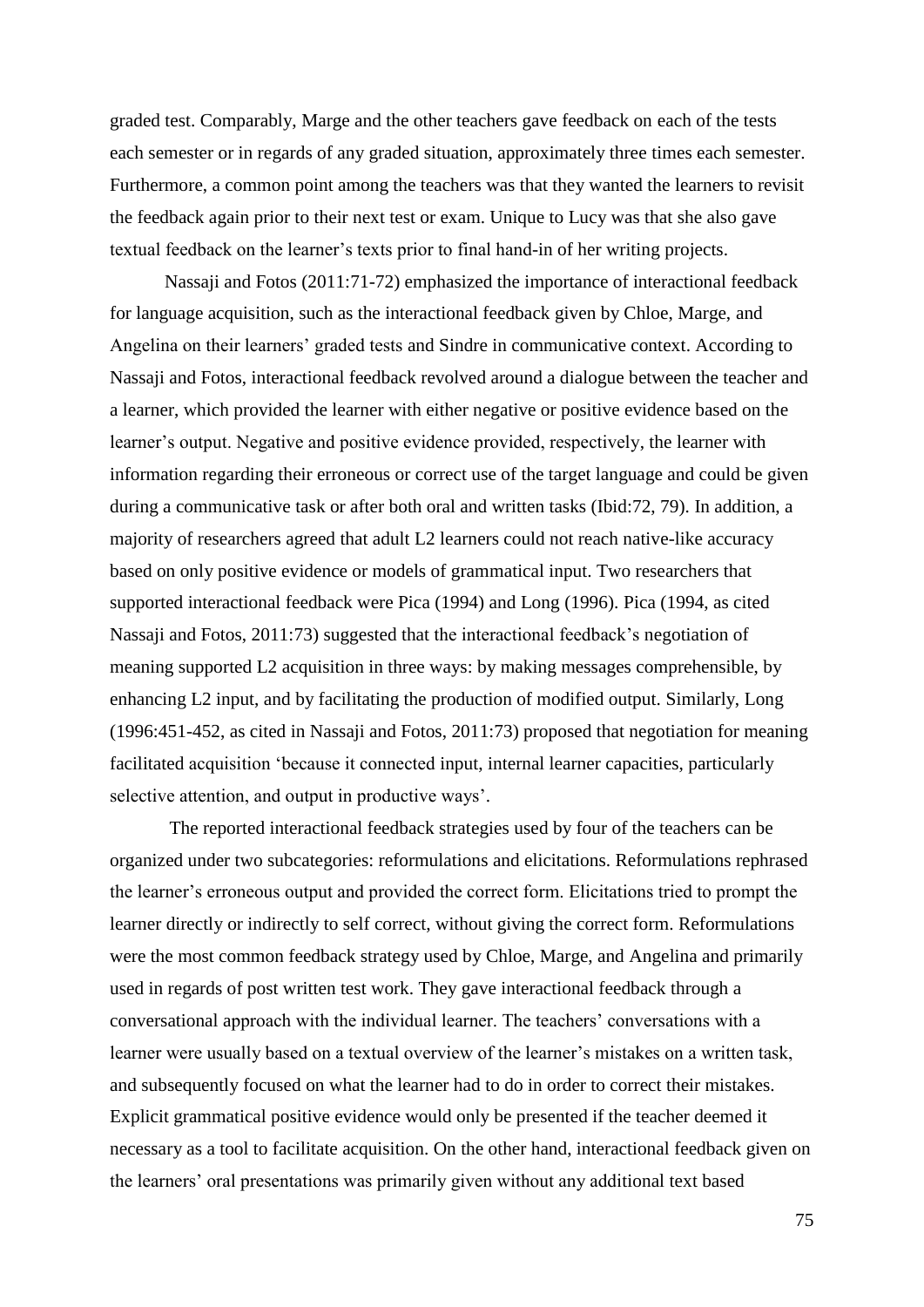feedback and would rarely include grammatical correction on their oral performances. However, Sindre would occasionally provide his learners with interactional feedback, he used both reformulation and elicitation strategies through negotiation strategies such as confirmation checks and clarification requests during oral interaction. He emphasized that he tried to conceal any form of direct feedback in order for the learner to not feel inadequate or intimidated because he wanted to encourage correction and acquisition and not discourage the learner's activity.

#### 5.2.3 Task work

The teachers had different approaches to teaching English as a second language but everyone had task work as a common technique. However, the phrase 'task work' could be considered ambiguous and involved massive amounts of different types of tasks with different educational aims. Furthermore, most teachers would have had numerous types of task work available at their disposition, especially from their textbook. Three of the teachers reported that they had used task work aimed at grammar acquisition and two reported considerations to implement grammatically aimed task work, sometime in the future. The interviews for this paper included task work which were aimed at grammatical acquisition, such as the most frequently employed and more mechanically aimed fill-the-gap task work. Although the teachers may have used more communicative task work, they never mentioned grammatical acquisition as a result of them. The task work whose aims and procedures were not clearly defined by the interviewees can be assumed to have had grammar as a secondary aim, assisting the learners with grammar in an implicit manner, and would primarily have focused on writing activities aiming at for example the acquisition of informational content.

The interviews revealed that only Chloe and Marge used grammar-related task work with their learners regularly. They used slightly different types of task work and in different manners. Chloe used what she considered 'traditional' task work, which included translational and fill-the-gap task work. Task work was typically used by Chloe following explicit grammatical presentations in order to expose the learners to a practical use of an explicit grammatical rule. Richards' (1999, as cited in Richards and Renandya, 2002:161) statement regarding pre-teaching situational linguistic forms supports Chloe's presentation of grammatical rules prior to the task work. The grammatical rules presented by Chloe familiarize the learners with solving the task, which reduced the cognitive complexity of the task work for the learner. Furthermore, her learners usually worked individually or in pairs and usually on hand written task work because Chloe believed that it was better in order to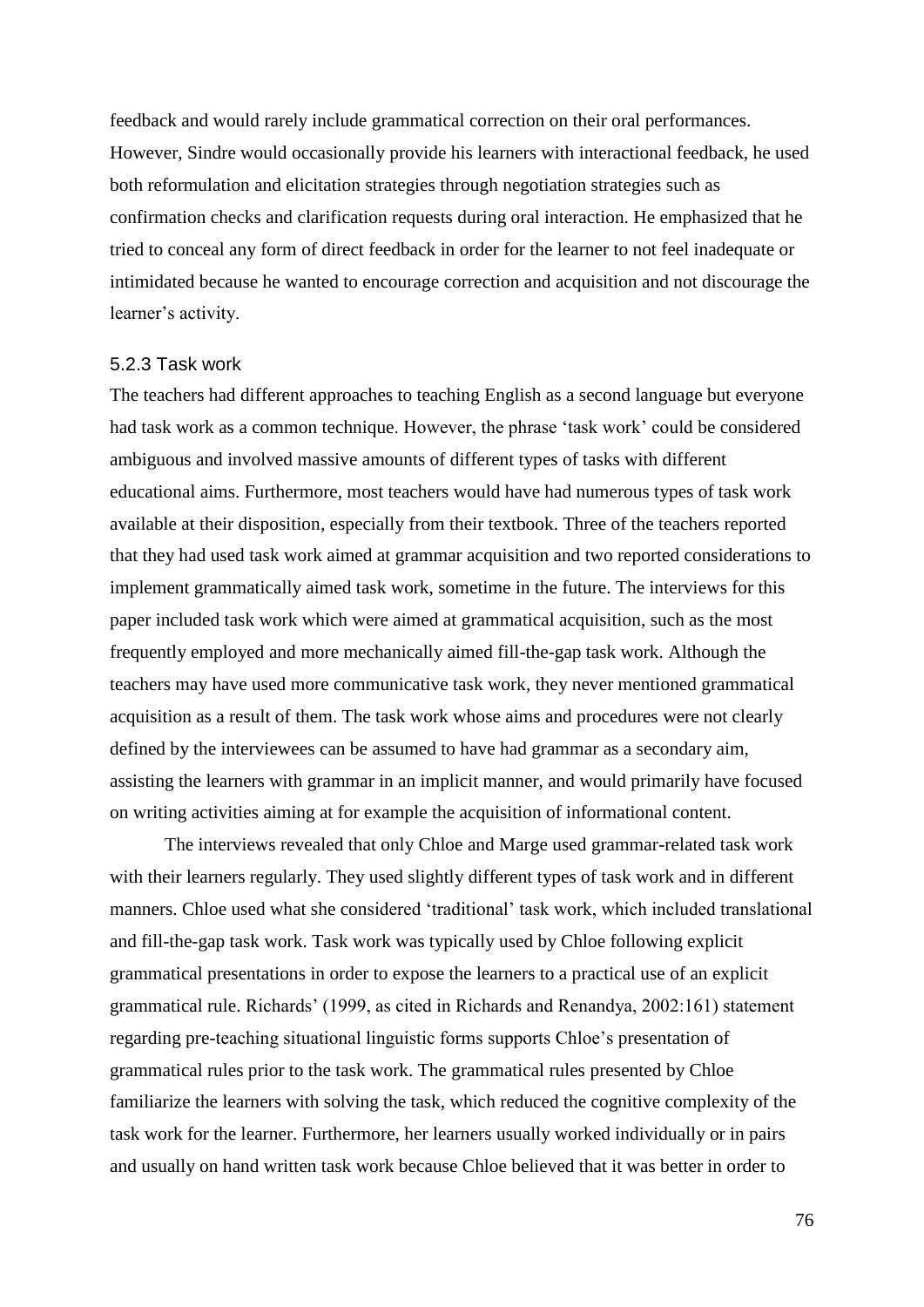stimulate learner acquisition of information (Thus, she rarely used online task work and preferred the use of hand written task work). When asked if she felt that task work would benefit the individual proficiency of a learner, Chloe said that her stronger learners would benefit by getting enough work, not wasting time in class by having nothing to do. The weaker learners would not necessarily be able to finish their task work during class but had the option to receive an answer sheet if they wished to finish later. Furthermore, she used task work as one way of testing her learners' grammatical knowledge. Richards (Richards and Renandya, 2002:154) discredits the 'Presentation-Practice-Production' approach which focused on form, stating that it does not carry much credibility in linguistics or psychology. The reason is that Chloe's traditional translation and fill-the-gap task work focused on the formation of correct examples of language, production of language as evidence of learning, explicit knowledge, monitored language, and practicing small samples of language, which did not require authentic communicative language (Ibid. 154-155). Further, Krashen (1988, as cited in Ibid:39) claimed that there is no relationship between formal grammar study and the ability to write.

Chloe stated that she had identified a possible weakness in regards of task work. Although her learners were able to complete their grammar related task work they would in general struggle with applying the rule if they were to write a text, even if it was the next day. Hilde Hasselgård (2001, as cited in Pihlstrøm, 2013:41-42) also identified the same issue and claimed that it was partly because the learners saw grammar exercises as a separate unit within the English course. Even though Hasselgård (Ibid) believed the learners' struggle to transfer the explicit rule to a text could be addressed in the form of meaningful reading activities aimed at locating the same specific grammatical elements, researchers (see above) discredits the value of traditional task work as part of the 'Presentation-Practice-Production' approach. Thus, research may support Chloe's assumption that there may be a weakness to her approach, in regards of her learners' ability to transfer what they have learned into a communicative context. Furthermore, her approach may be scrutinized because of her criteria for the way she taught through presenting explicit grammatical rules and relevant task work. Her explanation was that she felt bad if she did not teach some explicit grammar and further felt that she did not have the time to conduct her class in a manner which she felt would be more beneficial for her learners. Similarly to the findings above, the research may suggest that the manner in which she approached grammar through task work may not be optimized, as both the teacher and learners emphasized its flaws. One may then suggest that teachers may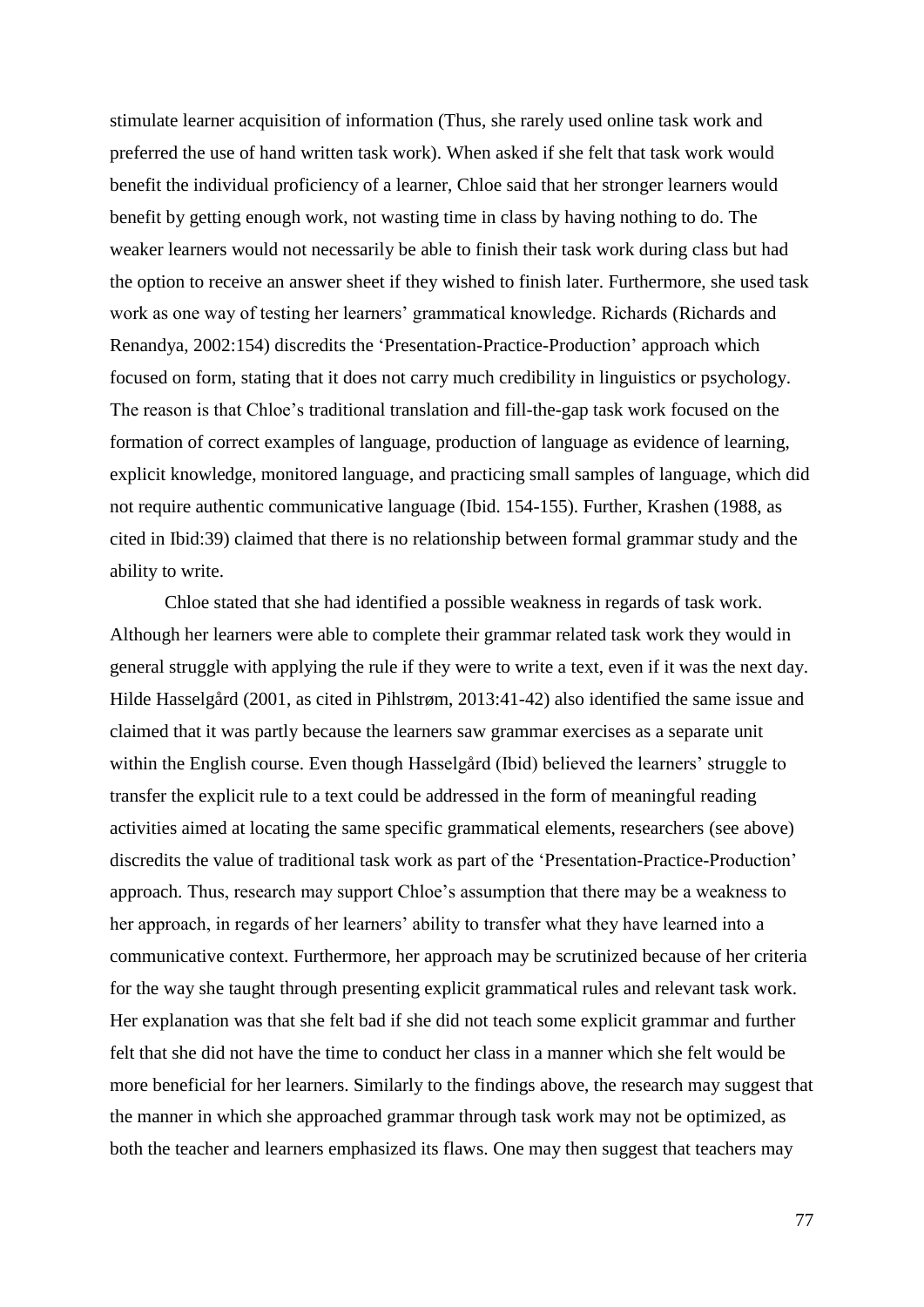benefit from courses on approaches, methods, or techniques that are more appropriate to their cognition, assuming that it would be possible within the class schedule.

Contrary to Chloe, Marge had chosen not to present grammatical explanations before task work due to prior experience at the start of her teaching career. She had then approached task work and grammar teaching through grammatical presentation followed by relevant task work. However, she felt that it did not facilitate acquisition because her learners lacked 'basic' grammatical knowledge, indicating that their implicit knowledge surpassed their explicit. Furthermore, Marge felt that the benefits of task work depended on the individual learner context, as some were more inclined individual task work and other to educational games or social educational approaches. Thus, She used her learners' interested in computers, teaching through online task work, such as fill-the-gap and multiple choice techniques focusing on the acquisition of vocabulary and grammar. The task work was primarily provided online by their textbook 'Tracks for yrkesfag' but also from other web pages. The online task work was automatically checked, in addition to how some online task work allowed Marge to access the work of her learners during task work. Thus, the auto correct of the computer encouraged correctional work but also gave Marge the option to intervene or for her learners to ask for help. In addition, Marge had mentioned that she would give appropriate task homework based on the feedback they were given on tests, albeit she did not mention which type of task work or if it was grammar related.

Although Marge used task work similar to Chloe, Marge conducted her classes on a completely different premise than Chloe, as she did not particularly focus on explicit grammatical acquisition, but on the acquisition of linguistic abilities, such as implicit grammar. Furthermore, she primarily based it on facilitating acquisition of language and implicit grammar through a variation of educational approaches, which were primarily aimed at retaining the attention and interest of a learner. One might assume that Richards (1999, as cited in Richards and Renandya, 2002:154) supports Marge's task work, as they inherit similar traits to TBL, as Marge focused on the acquisition of natural language, implicit knowledge, and automatic performance. Richards contradicts this with traditional grammarfocused activities, similar to Chloe's, which do not require authentic communicative language (Ibid.).

Angelina did not incorporate grammar related task work as a technique to how she taught. She would only give task work to the individual learners who were interested in progressing. The task work was usually based on the feedback they had been given on their tests, such as task work on the correct use of articles. She did not specify the typical type of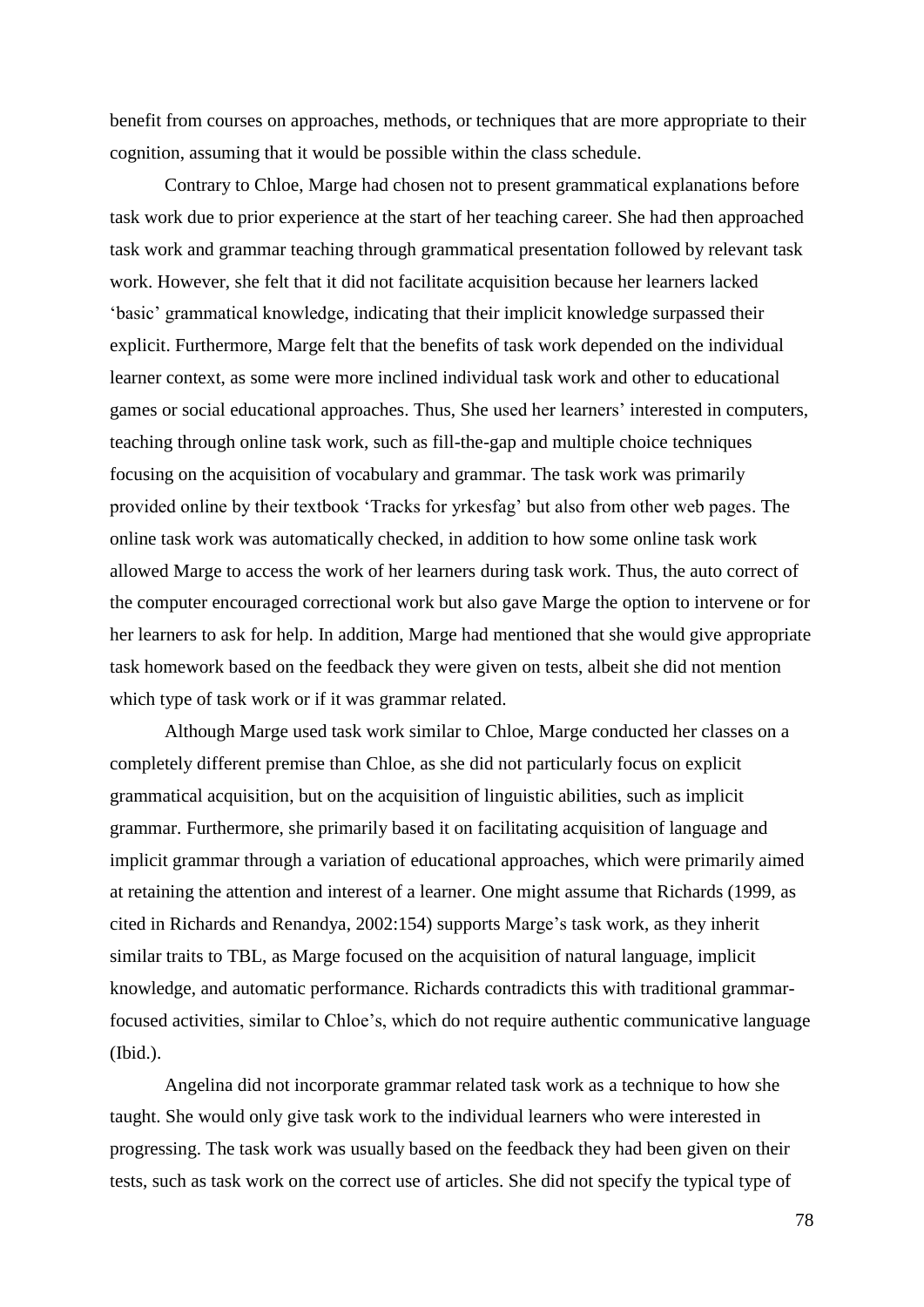task work used, likely because the type of task work would depend on the individual situation, and because it rarely occurred.

Lucy did not use grammar-related tasks in her classes. Even though she stated that she thought that her learners would be grateful for specific task work during a short school session, as she had used non-grammatical fill-the-gaps and other task work the first semester. Additionally, she had decided to not use grammar related task work because it took too much time to prepare good and relevant examples for a specific grammatical aspect. In addition, to be able to explain it well enough it took her time to re-educate herself in regards of the terminology.

Similarly to Lucy, Sindre had chosen to not use grammar-related task work because grammar was not a part of his focus and he felt it was unnecessary due to his learners' high level of English proficiency. He had only considered using feedback-related task work directed at grammar in the future because he felt that grammar was very useful for the individual learner. He felt that feedback-related task work would give his learners a sense of mastery that would likely make them more inclined to learning grammar, in addition to its educational benefits. He assumed this would also be applicable in L2 context, primarily because of his experience with teaching it in Norwegian (L1) context. However, he had used written homework tasks related to specific content or a theme because he wanted to see if the additional time available meant that his learners avoided their typical grammatical mistakes. He also conducted other theme- and content-related task work in class.

## 5.2.4 Integrating grammar with work on language skills

All the teachers felt that reading could assist the acquisition general linguistic knowledge, such as grammar and the structuring of texts, vocabulary, and other. The academic teachers felt especially strong about the benefits of reading and used texts such as novels, short stories, poems, lyrics, and informational texts, exposing their learners to large amounts of reading. The vocational teachers knew the benefits of reading but spoke little of the benefits in regards of their learners, as they perhaps felt the acquisition of grammar an unrealistic or neglected. They focused primarily on the adaptation of reading to a learner context that struggled with reading, severely reducing the amount of input possible through reading. They said that whole novels would certainly not be used, but adapted the reading through the use of excerpts from longer texts, such as novels, and reading short stories, poems, lyrics, and informational texts in order to expose their learners to written input. However, Angelina emphasized that her focus was on the acquisition of content and less on the acquisition of grammar.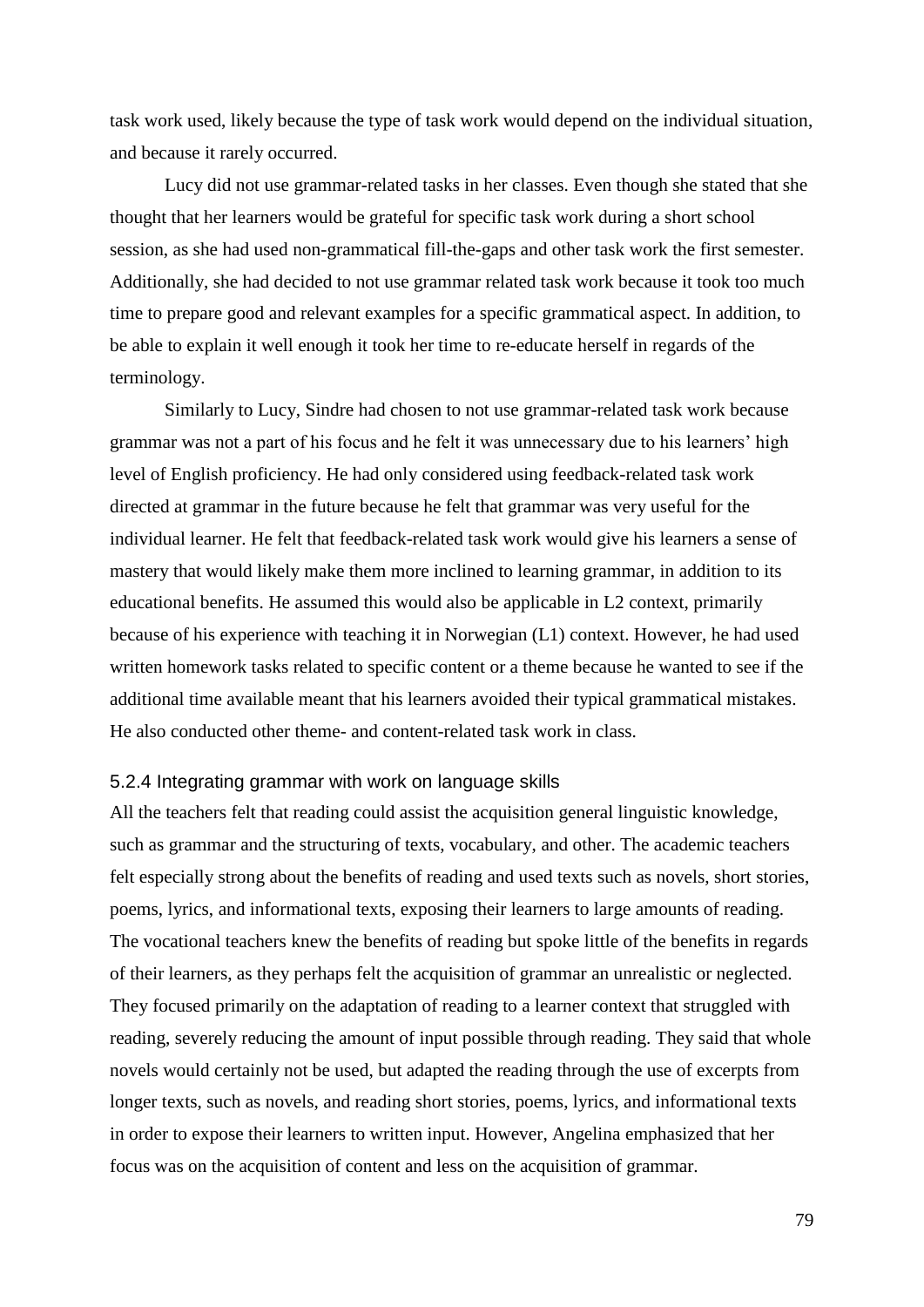Although the majority of the teachers felt that grammar was an important component in writing, most did not state anything specific about the acquisition of grammar as a result of writing, except from the grammatical writing activities and correctional work that followed feedback. This may indicate that they did not view writing as an activity in which learners may acquire grammatical knowledge from or as insignificant in the acquisition of grammar, implicitly or explicitly. In general, the teachers can be said to have focused on a large variety of content-based task work, but also on grammar-related task work, preperational writing activities on how to structure texts, and analysis of poems, lyrics, and short stories. Although it may seem obvious, the teachers found writing important and strived to make their learners as proficient as possible. However, the teachers reflected that writing was a time-consuming activity, which did not necessarily allow them to include writing activities frequently enough, and give proper feedback in the manner which they thought may be optimal. The contrast is clearest in Chloe's practice versus her beliefs; she said that she would prefer to focus more on writing and reading as a measure to acquire better grammar, structure, and other linguistic abilities implicitly. However, she felt impaired by the restraints of time and thus taught explicit grammar in a manner which she was unconvinced about and had recognized weaknesses in.

The exception was Lucy, who focused a lot of her teaching on writing projects. Although we did not delve too deeply into the specifics of her writing projects, she said that she believed that writing which focused on meaning before form would develop the language skills of her learners in the same manner as children would learn their first language. Furthermore, she believed that writing longer texts helped her learners to think and write in a more structured manner, aided memory, and created awareness of their linguistic weaknesses. She also felt that reading benefitted her learners greatly when it was combined with writing.

As for oral input and output, the general pattern was that the teachers did not specifically indicate that their learners would improve grammatically as part of the spoken input and output, but that the learners would improve linguistically in general. The teachers emphasized that their learners were much more proficient in spoken than written English, and that grammar was an issue for the academic learners, especially since they felt grammar was not as strict in the spoken language. Furthermore, the primary focus of the teachers seemed to be making the learners comfortable with speaking English, and whether or not the teachers spoke the L2 or the learners were expected to speak was based on a contextual evaluation of the learners. Both vocational teachers did not expect their learners to speak English in class and they did not predominantly do it either. Both felt that if they spoke English in class it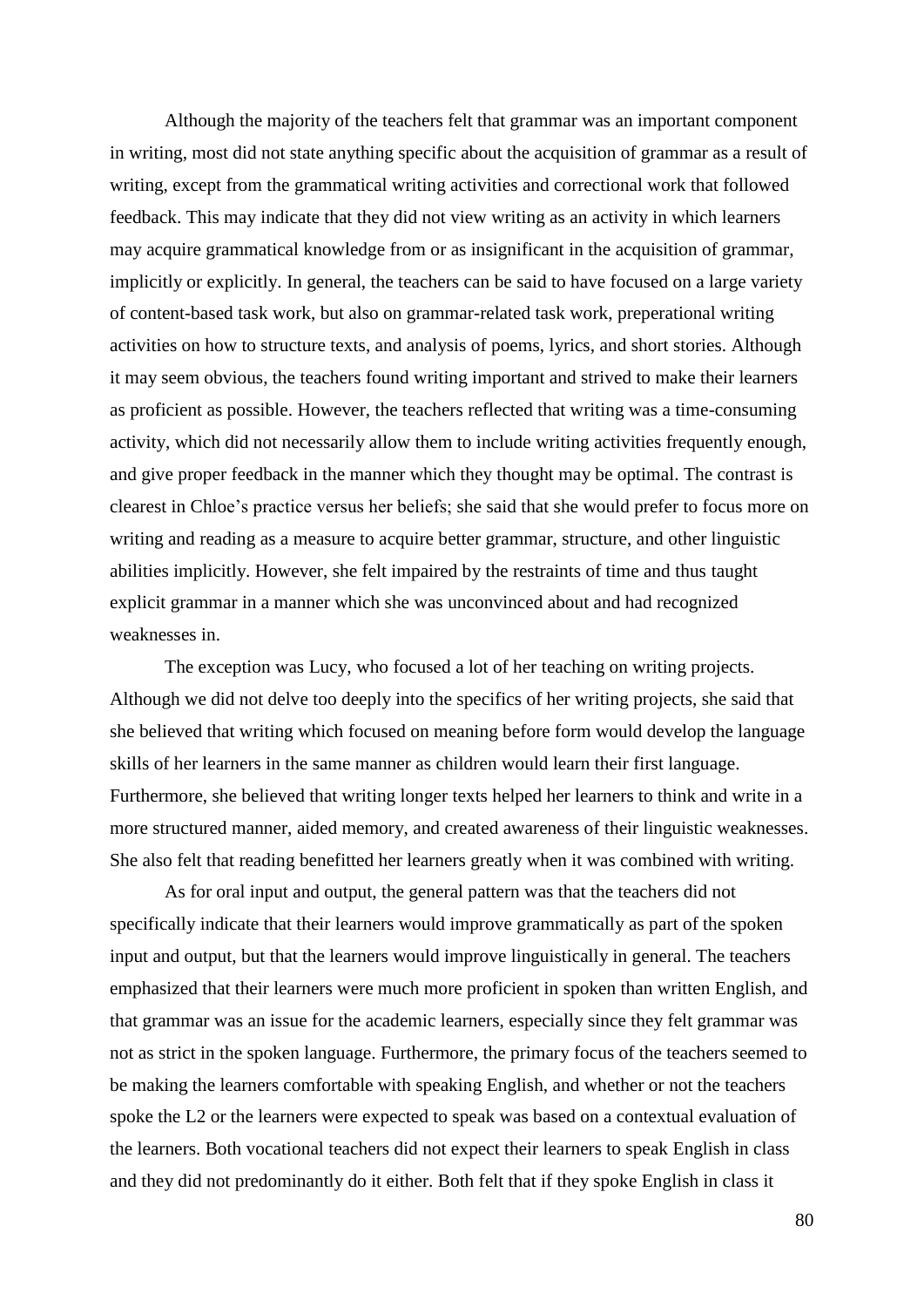would hinder learner comprehension and subsequent content acquisition. In addition to a lack of proficiency among the learners, Marge indicated that she did not expect it of her learners because they were far from comfortable with speaking in front of the whole class. However, they expected them to speak English in smaller group situations, such as reading in pairs or graded situations.

On the other hand, Lucy always spoke English because she wanted to immerse her learners in language, adapting her language to what she would consider exemplary for her learners. However, she did not require her learners to speak English because they were also uncomfortable with speaking in a large classroom setting. The reason was not a lack of proficiency, but the 'overly-competitive' classroom culture of their school, which Lucy 'hated'. However, she would expect everyone to participate orally the last semester.

Chloe and Sindre always spoke English and expected their learners to speak English regardless of the activity, and if their learners did not want to, they would encourage them to try. The only occasional exception for Sindre was when highly prioritized information and difficult terminology could hinder the acquisition of important information. Unique to Sindre was that he would occasionally give interactional feedback through negotiation of meaning to his learners based on erroneous statements, as he thought it hid the correction and did not deter future participation. Furthermore, he also encouraged his learners through a reward system that gave the learners who had participated sufficiently the possibility to improve their grade.

An interesting point to be made was that although the teachers had different approaches to their oral activity in their classroom, the teachers who did not expect their learners to speak gave the same reason: that it would have created a too uncomfortable situation for their learners. Furthermore, the teachers who spoke English only if their learners could comprehend the oral input they received, without hindering acquisition of content to a greater deal. Thus, the learner context influenced the teachers the most when deciding on the role of spoken English in their class.

The Norwegian Directorate for Education and Training's learner goals for spoken communication in the curriculum does not emphasize any specific claims that the learners should be able to produce language within a social or group setting. Although the learner goals emphasize that the learner should be able to 'evaluate and use suitable listening and speaking strategies for the purpose and situation' (www.udir.no), such a situation is generalized which cannot be specified as either dialog or larger social settings. However, the listening skills of the learners require that they are able to 'understand the main content and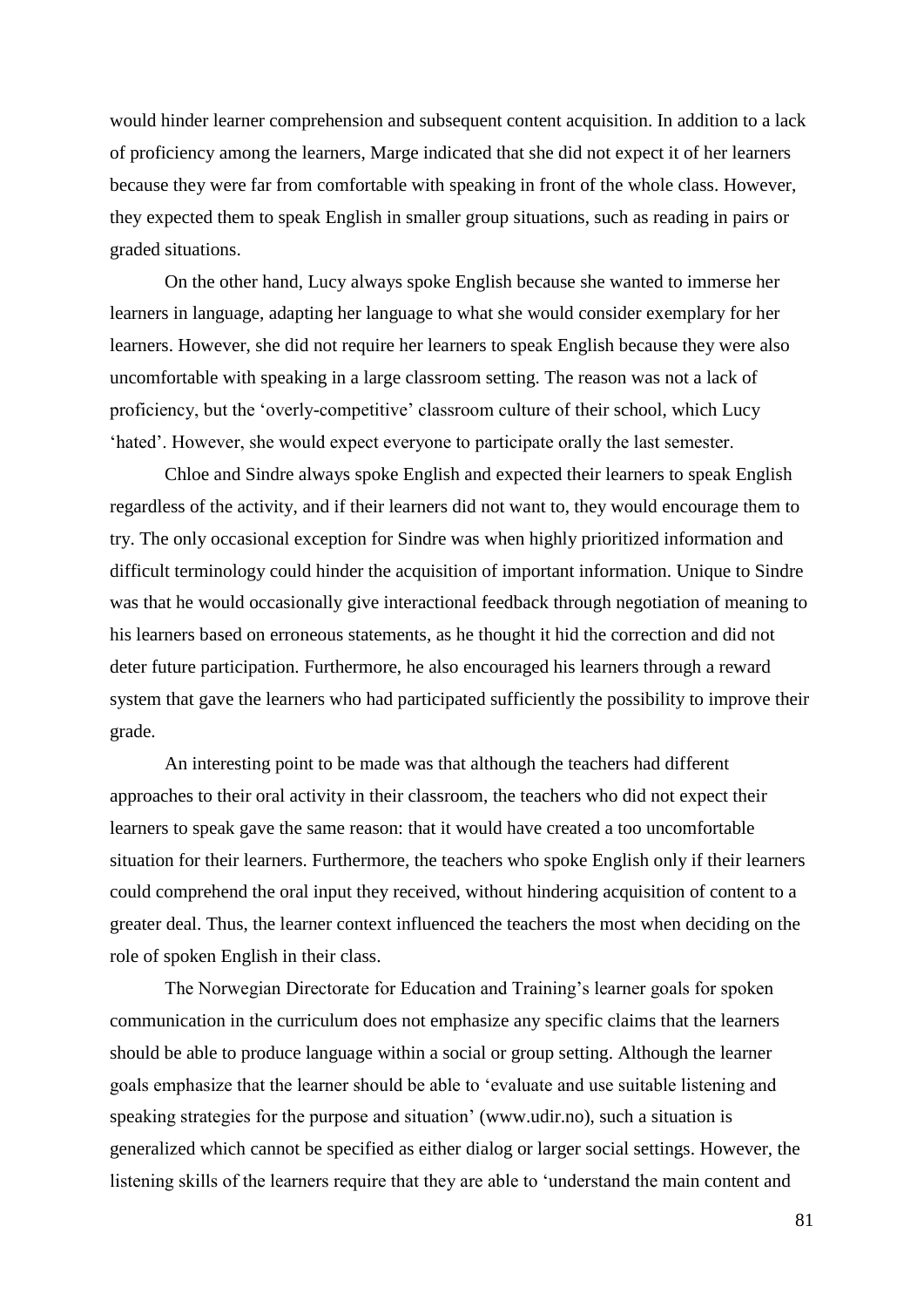details of different types of oral texts about general and academic topics related to one's education programme'. However, these are the goals after finishing the academic VG1, not during, and the vocational learners have these as their requirements from VG1 to VG2. Furthermore, the vocational teachers emphasized that the majority of their learners were unable to fulfill the expectations set by the state, which they had to consider.

The benefits of the teachers' integration of language skills and the acquisition of grammar can be understood in light of the language acquisition theory by Richards (1999, cited in Richards and Renandya, 2002:157-160). The acquisition of language, and subsequently grammar, is based on the learners' experiences. Although there are acquisition processes in which a teacher cannot influence, there are two which are facilitated primarily by the teacher: input and experimental output. Input is the first stage of the learning process, which consists of the language sources that initiate the learning process such as reading or teacher based presentations of grammar (Richards and Renandya, 2002:157). Although the teachers did not mention that they facilitated the acquisition of grammar in any of content or linguistic activities that did not focus on grammar, the majority were aware that exposure to input and production of output may lead to acquisition. The theory suggests that the recognition of language patterns in input or output may eventually lead to the acquisition of implicit or explicit grammatical rules. There were slightly varying patterns in regards of the teachers' preferred choices of type of input, but they all adapted the input to accommodate the varying levels of learner proficiency. This made the process of intake and acquisition easier for the learner, which is the process of linguistic input being comprehended and attended to by the learner and then incorporated into their interlanguage (Richards and Renandya, 2002:158). If a learner is unable to acquire correct language based solely on the input, experimental output is considered vital to the acquisition of language, and subsequent grammar by researchers such as Tarone and Liu (1995, pp. 12, 121, cited in Swain, 1998:11).

Similarly to input, experimental output is facilitated through the process of intake, acquisition, and the ability to remember and apply the input. The assumption is that if the learner is unable to produce correct output, the learner may test their hypothesis about language through output, and by pushing their limit they may come closer to target-like language (Richards and Renandya, 2002:160). The experimental output activities which the teachers used was adapted to the learners' proficiency and consisted primarily of oral communicative activities or written task work. Thus, a teacher may create a situation which challenges the learner's current interlanguage, the inability to produce sufficient meaning forces the individual to produce output based on his/her hypothesis about the target language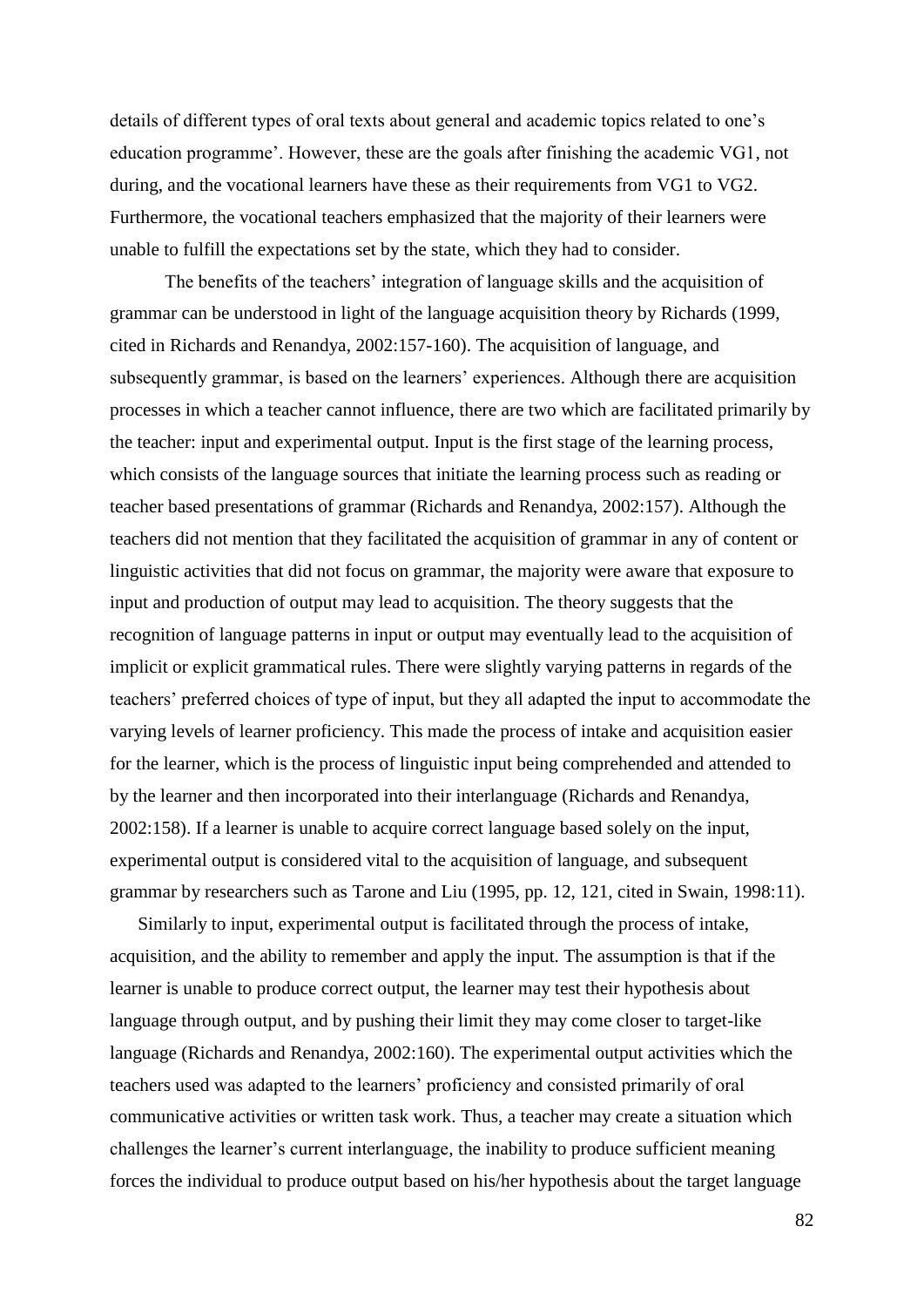(Ibid). Swain's statement that creating a context which pushes the linguistic abilities of a learner in order to produce target-like language, could be considered an uncomfortable situation for some learners, such as the with the vocational learners' or Lucy's learners' context, who did not have to speak English. Although it may prevent some acquisition, the three teachers saw creating a comfortable situation as more important, but still used reading aloud, written task work and other experimental output. On the other hand, Chloe and Sindre would actively encourage their learners to try in situations where their learners felt their interlanguage was challenged.

Research done by Pihlstrøm (2013), Nassaji and Fotos (2011), and Ur (1991) on language and grammatical acquisition suggest that responding to the learner context influences the likelihood of acquisition among learners. Pihlstrøm (2013:40) refers to the respective statements of Swan and Rod Ellis that learners vary greatly in their response to grammar and that the teacher should decide when the learners are ready to learn grammar. Furthermore, Ur (1991:cf) and Nassaji and Fotos (2011:cf) suggest that teachers should teach according to the learner context and apply the appropriate strategy with a high level of instructional quality. These authors suggest that the learner context and quality of instruction are pivotal to the successful acquisition of grammar. Hence, it is important to create awareness among teachers of various theoretical approaches and let the teachers make the difficult choice to evaluate theory against context and apply what they consider the appropriate choice. However, any teacher has to further evaluate whether they are capable of teaching their chosen approach with a high enough instructional quality.

The overall grammatical focus of the teachers was on the acquisition of grammar implicitly, through input or output, which is supported by communicative language teaching, and there is no doubt that the learners may acquire language and grammar through the methods, approaches, and techniques used by the teachers, such as CLT, which depends on immersing learners in meaningful and natural communicative tasks, similar to the desire of Lucy, requiring negotiation of meaning through, for example, discussion, communication games, or other group activities (Richards and Renandya, 2002:154). However, a tendency appeared that there was seemingly an expectation from the teachers that their learners should have, ideally, acquired all the grammar that there was to learn prior to entering upper secondary school, or at least the grammar relevant for schooling at this level. Any further grammatical acquisition, beyond the point which was expected of them, was primarily left to implicit acquisition, for example, through corrective feedback or reading, unless it was a common problem among the majority of the learners. Thus, the teachers' focus appears to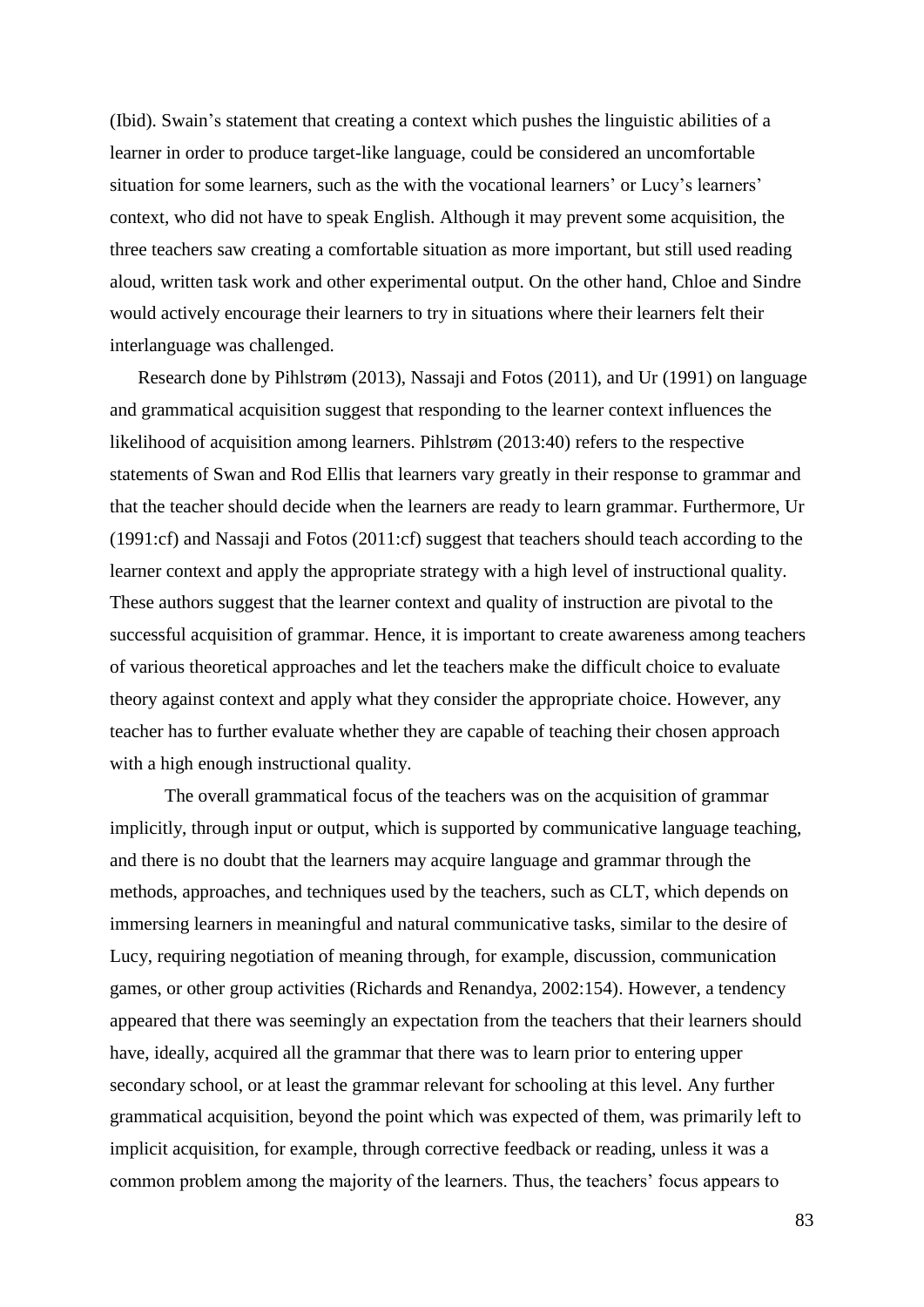have shifted away from creating new meaning through the acquisition of new grammatical structures at a higher level. The aim of grammar instruction in upper secondary schools does not seem to have been clearly defined and the teachers might be further challenged by the learners' implicit knowledge of grammar being much larger than their explicit knowledge, which may be natural. However, this might impede the teachers, as was the case with Marge who had to stop teaching explicit grammar at the start of her career because her learners did not know basic grammatical terminology, a foundation that she felt was needed.

Furthermore, it seems as if the learners were not provided with the chance to create new, more complex meanings with new grammatical structures, because they were not given explicit examples of how to create new meaning nor given enough written or spoken tasks that were designed with a grammatical focus in mind. The pattern suggests that grammar was being taught reactively not proactively, based solely on the mistakes made by the learners. Thus, it might be a grammatical stalling point for learners who need to be able to produce new meaning for higher education, because of what is expected of them there. However, the Norwegian Directorate for Education and Training has given the choice to the teachers to decide upon what they believe to be most important for their learners, by shifting the focus onto a learner context and away from specific learner outcomes in terms of grammar, but also partly due to generalized requirement to the learners' linguistic abilities. This is reflected in the diverse focus among the teachers, Lucy's focus on writing, Sindre's focus on oral activities, Chloe's focus on traditional task work, and Marge and Angelina's focus on learner interest and participation.

Additionally, there is a general focus on the acquisition of much content, especially among the vocational teachers, which may be facilitated by the generalized linguistic aims of the Norwegian Directorate for Education and Training and the demands set by the exams, which the teachers feel obliged to prepare their learners for. It seems as if grammar has been removed from the agenda as a tool to create more detailed meaningful output. The teachers primarily concern is to prepare their learners to be as proficient as possible in writing, meaning that grammar is seemingly being taught based on what was already expected of them and in order to perform well on tests. In regards of the vocational learners, the grammatical expectations meant seemingly impossible standards, from their teachers' point of view. Comparably, the academic learners, who had a high level of proficiency, were not necessarily given further tools to progress, unless it was deemed important by their teacher. An example may be how Sindre explained that his learners ranged from being extremely proficient to struggling with some grammatical mistakes in many areas, because of this Sindre found it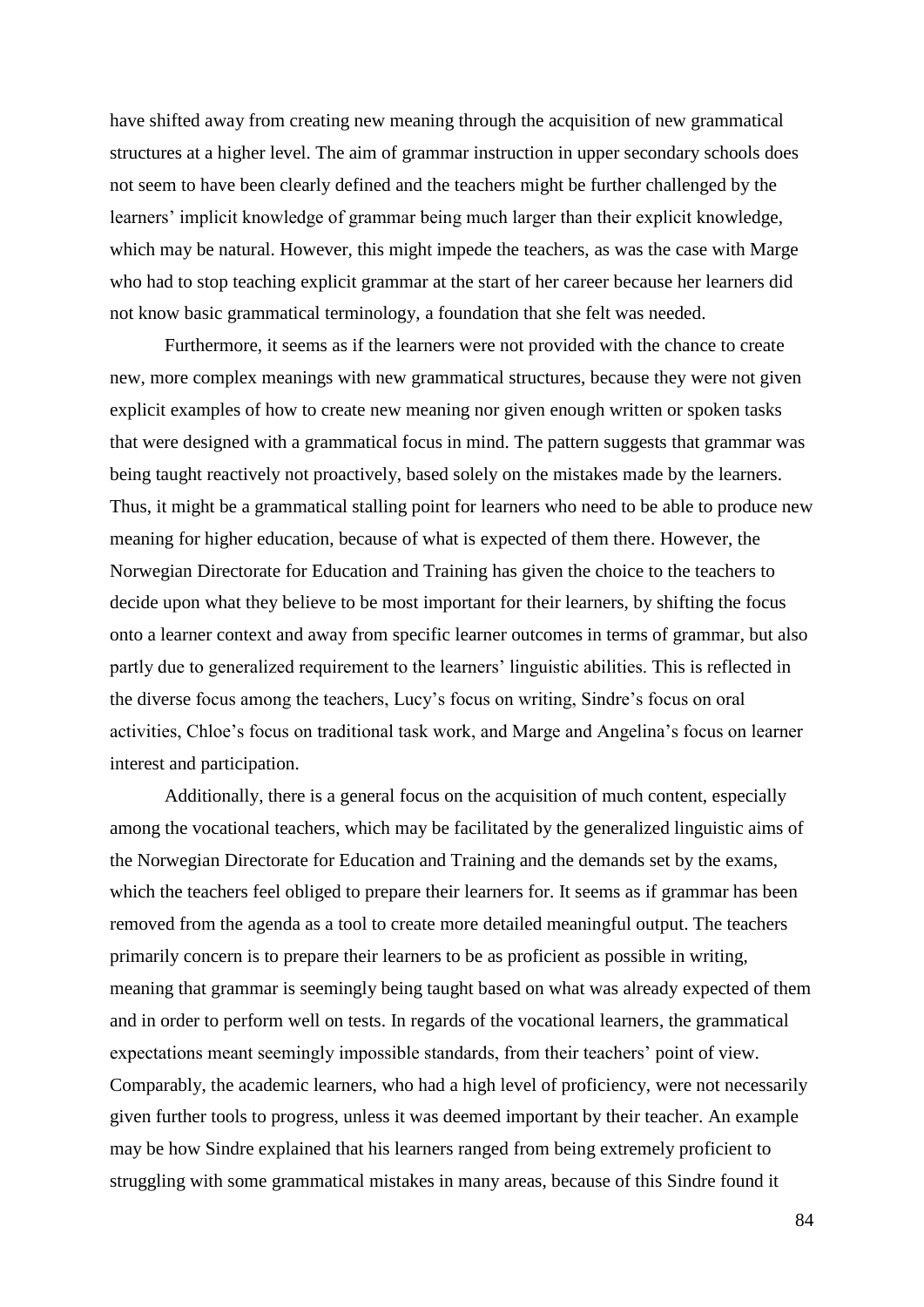difficult to accommodate his learners' varied proficiency and identify what grammar his learners needed to progress. Thus, due to the curriculum's unclear goals, Sindre chose to not teach grammar, rather focusing on his learners' implicit linguistic abilities and informational content. Upper secondary school seemingly becomes the place where the learners who did not acquire the grammar which they should have acquired have the possibility of re-acquiring it, mostly as part of individual feedback given by the teachers, but also based on common mistakes made by the majority.

This is not meant as a critique of the schooling system nor its teachers, it is only meant to create awareness of the many factors that in fact influence the acquisition L2 grammar among learners. Creating awareness among teachers and educational organizations may further facilitate an understanding of the difficult situation that teachers are faced with. It may also be important to create awareness among teachers, especially new ones, about the importance of choosing the appropriate approach, method, and technique according to the learner context when teaching grammar. Even though the generalized requirements set by the Norwegian Directorate for Education and Training may facilitate a focus away from creating new meaning through grammar. However, any specific requirements could also have hindered the linguistic acquisition which may be necessary for the individual learner or class, although the possibility of a generalized aim for grammatical progression as a result of a school year may be suitable. For the learners, such as the vocational learners, progressing grammatically could mean repeating previously not acquired grammatical rules. For the learners with a high level of proficiency progressing grammatically could mean acquiring new grammatical structures in order to be able to create more meaningful and accurate output, but also to understand more complex input, which learners are often met with at a higher level of education.

Further elaboration on the point made earlier about the effect of testing on how the teachers apparently taught towards the learners' exams may be relevant. Naturally, they want their learners to deliver a high as possible a grade and thus they prepare their learners for the test. Rather than perhaps optimizing the learners' linguistic abilities, the teachers seem to deprioritize grammar because its demands are generalized, especially compared to content, which it has such a crucial effect on the grade of the learners. Without the correct content, a learner may fail and they are further introduced to new content repeatedly. However, linguistic and grammatical mistakes are expected and tolerated to a very high degree, and comparably grammar was rarely taught. This was especially the case for the vocational learners who struggled the most with their linguistic abilities, Angelina even said that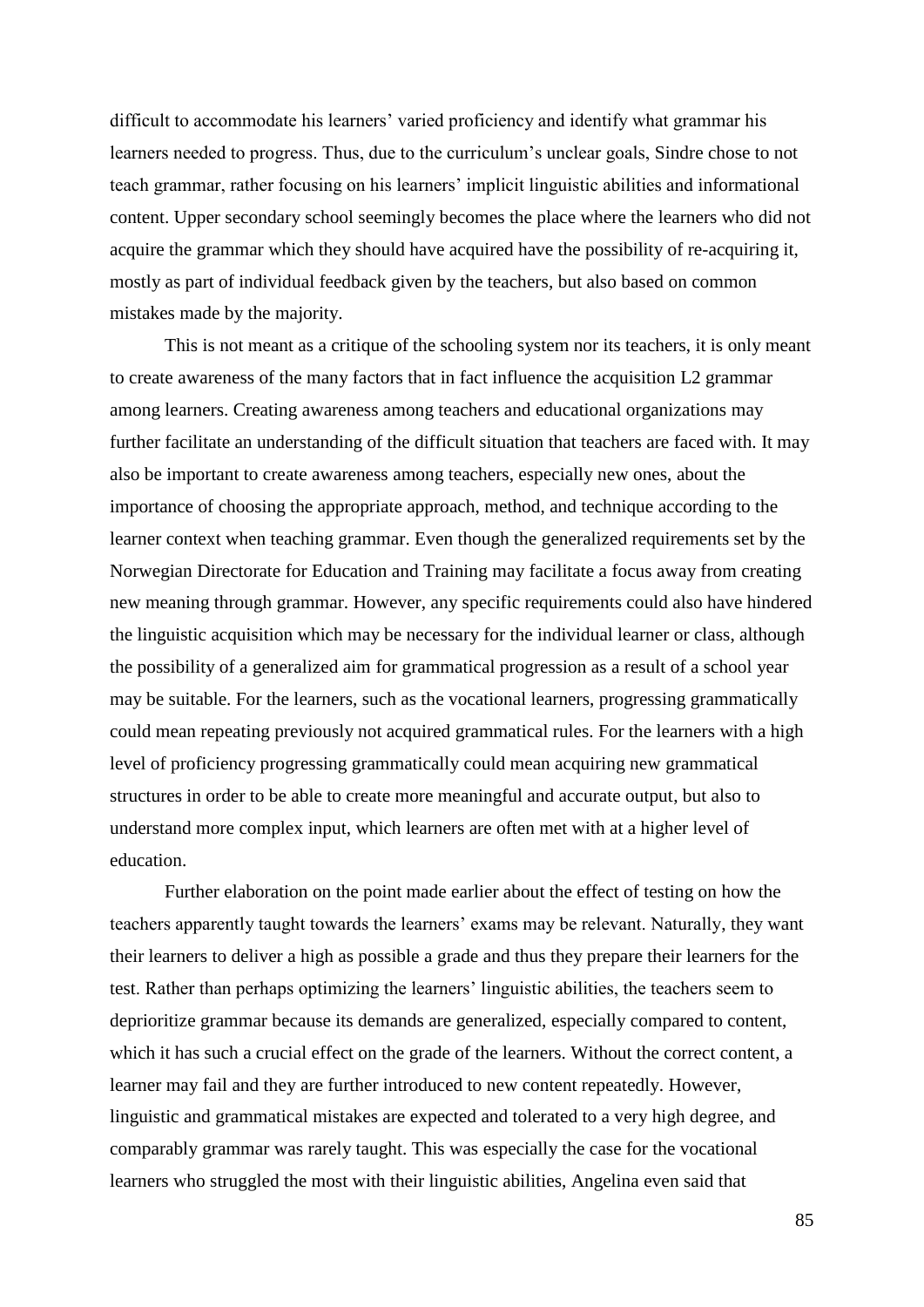grammar was only important for the learners who wished to produce a grade above 3. English as a subject is then perhaps too content-focused as the grades of learners are primarily influenced by the level of content, not by the learners' linguistic abilities. Similarly, Chloe's academic learners felt that grammar influenced their grade too much – emphasizing the point being made that content is seemingly at the center of attention for learners as well, not language skills.

## **5.3 Learner discussion.**

The learner interview questions were aimed at general acquisition of language through input and output but also specifically towards grammar, based on the learners' definition of grammar. Although the learners may give inaccurate descriptions of what they consider 'best' for their education, the learners remained quite serious to the topic throughout the interviews and gave quite clear and honest answers regarding their opinions. Their honesty can be understood based on the vulnerable position that some learners put themselves in, admitting to inadequacies, learning difficulties, and so forth.

A common point among the learners was a low threshold for grammar. This was affirmed by both learner statements and teacher observation, as grammar was widely considered tedious, although many acknowledged its use and felt that it was necessary. The lack of learner interest is one of the problem areas emphasized the most by Philstrøm (2013:46). The majority of the learners reflected that variety in input and output was important for their English acquisition as it kept them interested, but they also clearly indicated that they enjoyed variety as part of their education. This confirms the statements made by Marge and Angelina regarding the importance of creating an educational environment based on learner interest and enjoyment as a foundation for acquisition. Another example may be Lucy's learners who stated that they found that Lucy's class varied a lot in how she taught and would not change anything regarding their teacher's teaching, confirming Swan's (Pihlstrøm, 2013:40) claim that variety is key to acquisition, because variety encouraged learner interest and enjoyment. Due to the variety of input and output of the majority of the teachers, the learners gave positive response in regards of the way they were taught, albeit to different degrees.

Chloe's learners had the most contrasting opinions throughout the study, as they were the only ones who indicated that they might be discontent with how they were taught. They confirmed that variety was an important factor and felt that her classes could become very tedious due to the lack of variety. However, it does not necessarily reflect upon the acquired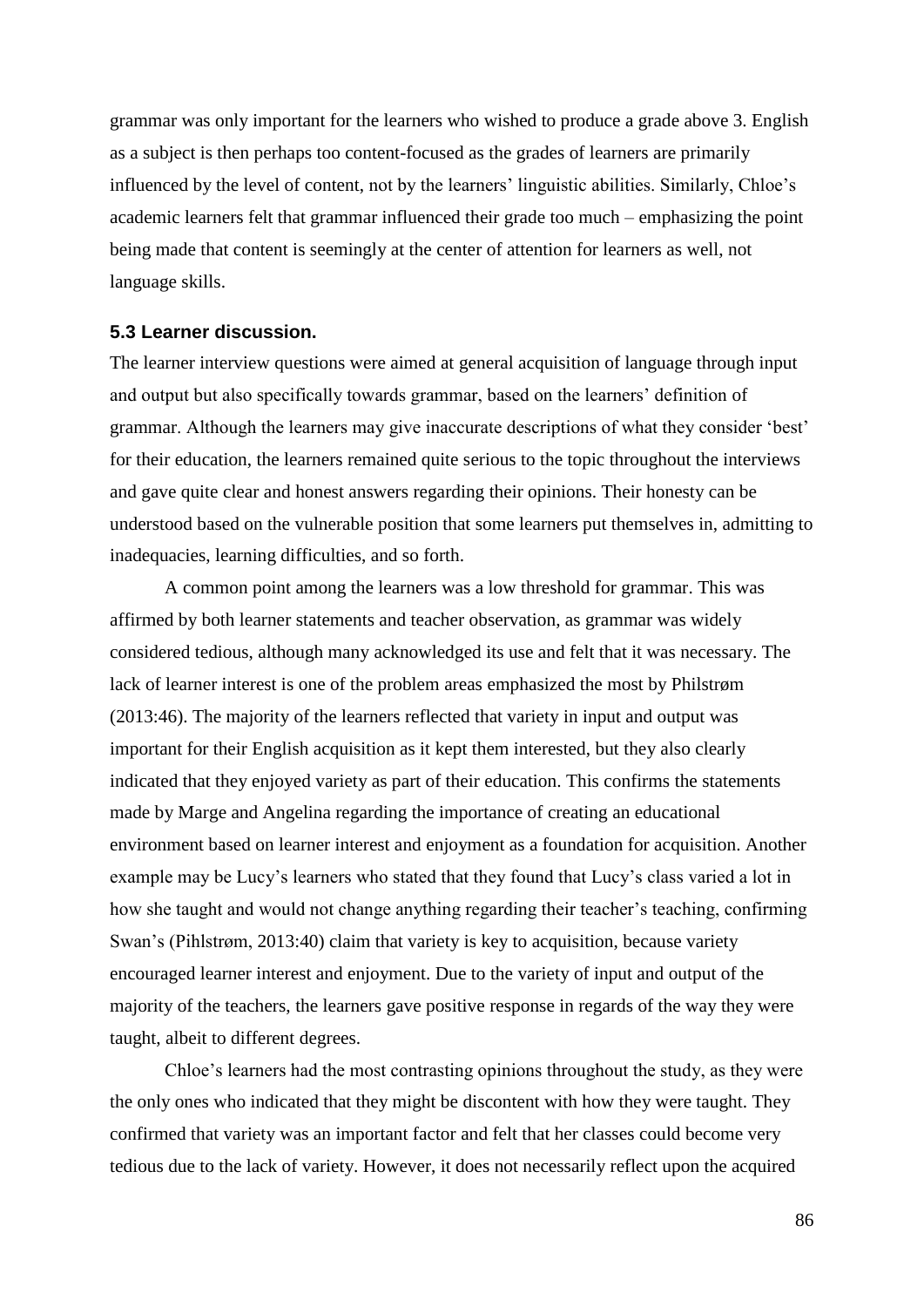grammatical knowledge of the learners because they stated that they had learned 'some grammar'. They had learned to differentiate between the uses of 'it is' and 'there is', affixes, and vocabulary, but implicit acquisition should also be considered. Furthermore, acquisition of grammar is only part of the equation that is language acquisition and is therefore difficult to evaluate, especially by the learners themselves. However, considering Chloe's explicit grammatical presentations every second week it seems as if the learners might not have acquired as much explicit grammatical knowledge as Chloe might have intended. Furthermore, Chloe's learners were most dissatisfied with the lack of variety in how she taught, stating that they felt it was very one sided and primarily focused on task work, which they felt had no purpose, and some translational work. Hence, they collectively wished for more diversity in form of reading, writing, and oral activities and they felt that especially reading could help them with their grammar, better than task work.

Furthermore, Chloe's learners were slightly unsatisfied with the manner in which feedback was given, specifically in regards of the oral feedback given on oral performances because Chloe did not emphasize what they did well and what mistakes they made. Although some might consider this an appropriate practice in oral situations, Ur (1991:85-87) emphasized that making the learners aware of their mistakes in a positive manner is an important part of the learning process. Furthermore, this is supported by Nassaji and Fotos' (2011:71) claim that learners need to be made aware of their erroneous output as well as given correct examples of output as part of interactional feedback, if L2 learners are to achieve native-like accuracy. They also felt that the written feedback they received was 'ok', but that it might not have been as helpful for those learners who either struggled or had a higher level of proficiency. This statement was targeted at other individuals in the class and not among the learners present for the interviews, reflecting either other learners' comments made to the interviewees or a hypothetical situation.

The majority of the learners reflected a general opinion that grammar was not as important beyond the point of being able to create understandable output, feeling that the content of a text should be more important for a grade. In addition, some learners emphasized that grammar would be more important if they were in a situation in which they focused more often on writing (longer) texts. This perpetuates the issue that the English subject is or appears to be too focused on content and not on language skills, as the majority of the learners do not find grammar important. This is a matter which Pihlstrøm (2013:42) found prevent the learners' acquisition, because if learners were convinced that grammar was of either little importance or if they thought they knew enough grammar already they would be less likely to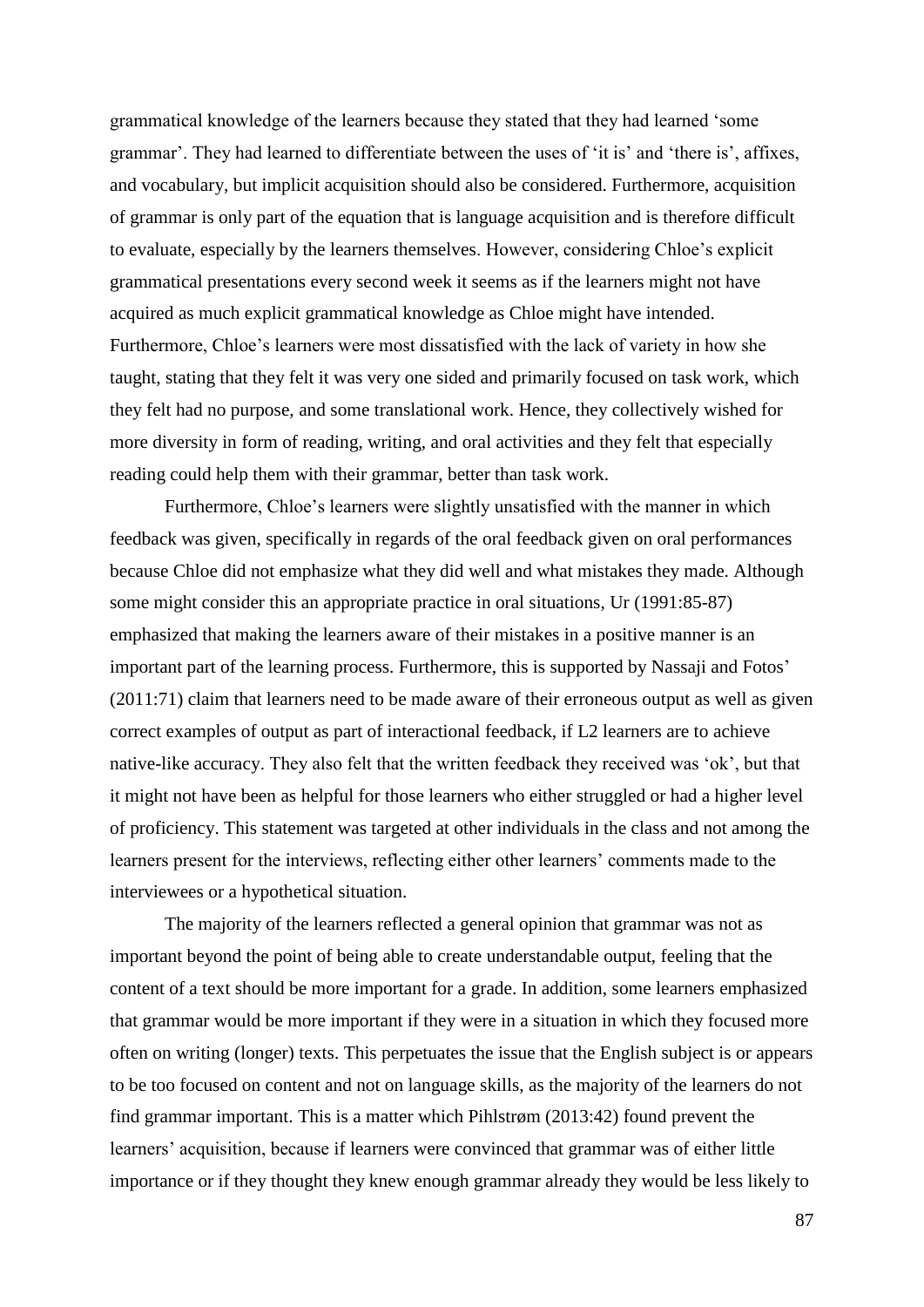remember and apply it. Thus, Pihlstrøm suggested that making the learners cognitively aware about the importance of grammar would assist the acquisition and application of grammar, which especially Chloe's learners needed because she had a much larger focus on teaching explicit grammar.

The learners varied in regards of whether they approached grammar implicitly or explicitly when producing output. The majority reflected that they did not think much about grammar when they spoke English or wrote texts. However, to varying degrees, one third of the learners thought explicitly about grammatical rules when they wrote, most of them as part of revising their texts after it had been written and a few who consciously monitored their grammar throughout any writing exercise. Nassaji and Fotos (2011:80) emphasized the importance of prioritizing feedback on erroneous writing based on the influence to meaning, frequency of appearance, and types of errors. However, because the teachers primarily did not distinguish between learner mistakes and errors in their feedback, it could be appropriate for the teachers to create grammatical awareness among their learners by giving them additional time to revise their text post task or test completion. This may make the identification between mistakes and errors easier for the teacher by reducing the amount of mistakes made. Subsequently, this could mean that the learners would be given more appropriate feedback as to their erroneous writing, and not mistakes. Furthermore, the learners' revision of their text may save both the learner and teacher time in regards of the correctional feedback given, especially for the interactional feedback given by some of the teachers, by reducing the corrective work needed. Thus, by revising a text as the minority of learners did, revision may ideally assist further learning, save time, and assist the learners in creating texts with more accurate meaning.

Throughout the interviews there were usually divided opinions regarding the activities that the learners considered beneficial or wanted more of. The learner's collaborative opinions could suggest what they might have found neglected in their classes and the conflicting opinions could reveal the individual preferences of the learners. This supports Swan's (Pihlstrøm, 2013:40) statement about learners 'varying greatly in their response to grammar, and how generalizing in regards of grammatical teaching may be extremely difficult'. For example, within Chloe's class there were some learners who wanted to read more, another who wanted more individual writing and oral activities, indicating that reading might be slightly neglected in Chloe's class, but also that the individual preference of one of the learners were to write and speak more. Similarly, in Marge's class most of the learners emphasized that they thought they would learn more from speaking than writing exercises, a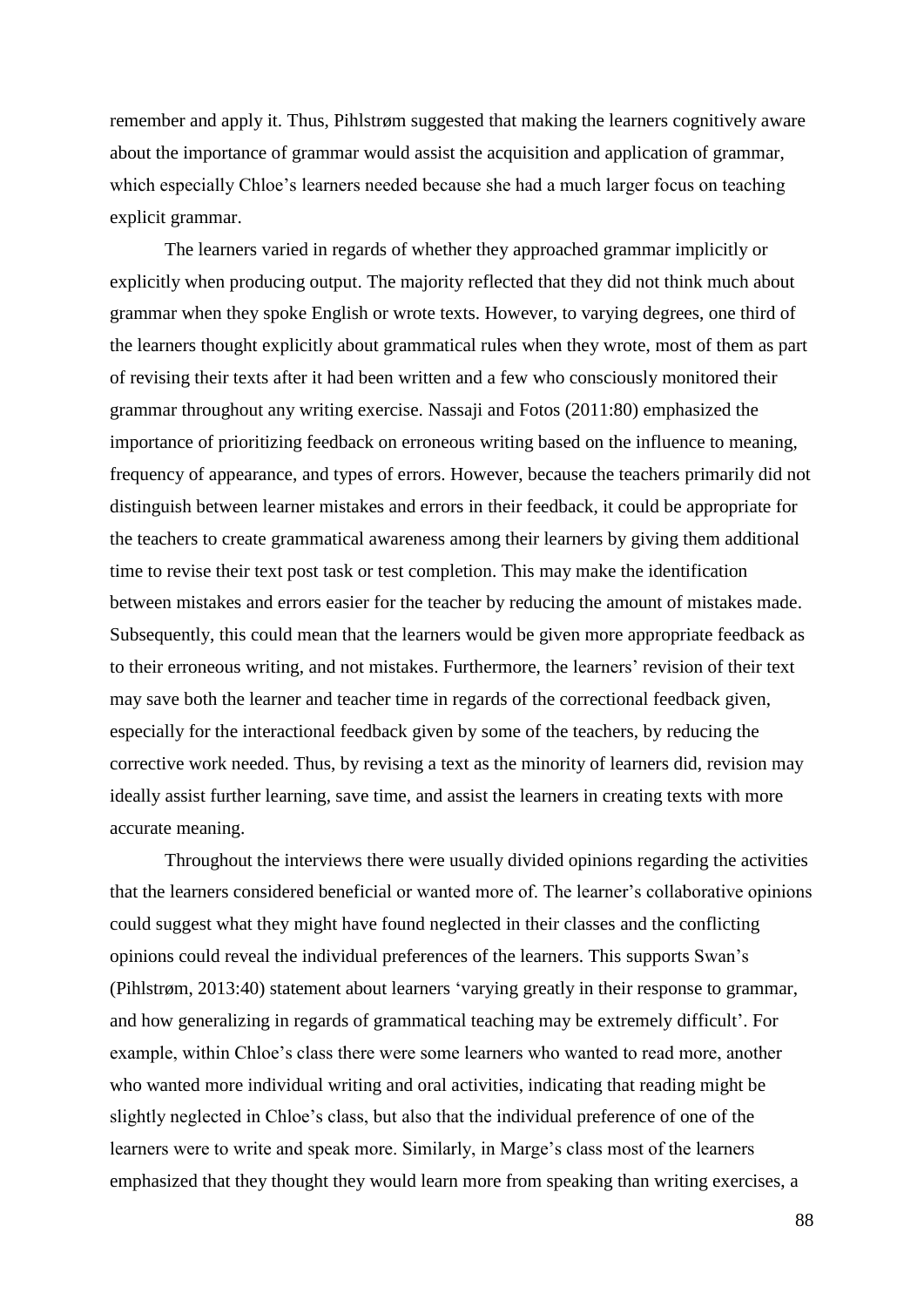component to Marge's teaching which was deliberately neglected as they primarily talked Norwegian in her class. However, in regards of Marge's learners it is also important to note that Marge emphasized that her learners hated to read and write, which may have influenced their opinion. Thus, an important part of teacher cognition is to take into consideration the learner context, understanding what the learners prefer, while making an educated decision on the best possible method, approach, or technique evaluating the preferences of their learners with what is necessary for them to learn. For example, Marge, who had noticed that her 'typical learner' preferred to be taught through a lot of variation and computer-related work used this in order to create an educational context based on learner interest.

Some of the learners, spread throughout the various classes, expressed the desire to acquire more explicit grammatical knowledge regarding specific rules but also generic rules as a tool to progress. However, all the teachers had emphasized this quite early that the needs of the many outweighed the few and that grammar was generally given an implicit position. Hence, in order to assist learners in general but also those who were particularly interested in acquiring grammatical forms, it may be appropriate to create awareness among the learners regarding the possibility of identifying grammatical structures while reading. Pihlstrøm (2013:41-42) suggested that teachers could provide their learners with an authentic texts and ask the class to identify specific grammar points that they felt could be important, and try to explain their effects on the meaning and structuring of the text. Thus, Pihlstrøms' assumption seems to be that by creating awareness of grammar and its effect on meaning, the learners would be more likely to acquire implicit grammatical rules (Ibid:42).

Throughout the interview process the majority of learners and teachers reflected each others' cognition as the learners were pleased with how they were taught and the teachers believed in the value of their own methodology, reflecting that the teachers had been quite accurate in their evaluation of their learner context in general, but also in their evaluation as to the individual differences that further affected learner acquisition, such as the learner's aptitude, personality characteristics, language proficiency, motivation, attitudes towards learning, and cultural background (Nassaji and Fotos, 2011:137). Thus, repetitive confirmative statements regarding the learners' and teachers' cognition may be considered unnecessarily circular. The most distinctive case was Chloe and her learners, as her learners were unsatisfied and wanted primarily more variation in how they were taught, especially by introducing more reading, writing longer texts, and oral presentations. However, contrary to Chloe's methodology, she did agree with her learners that it would be more optimal to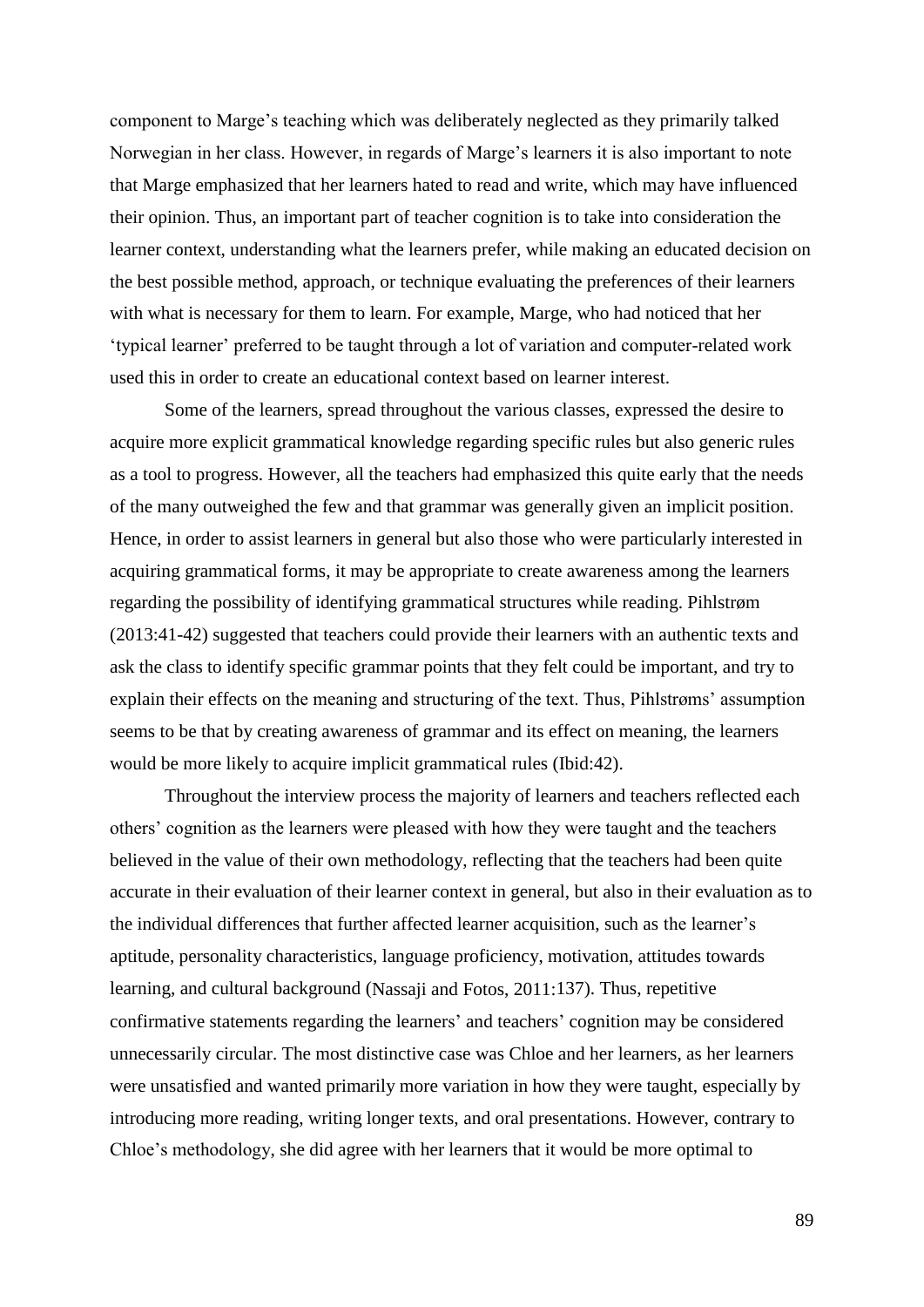introduce more reading and writing activities, but indicated that she did not know how to introduce it due to insufficient time available.

## **5.4 Further research**

Further research on teacher cognition and grammatical teaching methodologies in Norway may increase the validity of this study by incorporating more complete data. This may be done through expanding the number of participants through quantitative research, qualitative research in other counties in Norway, or expanding on the subject by researching academic VG2 and VG3.

Furthermore, this research found that some of the learners expected that teaching would be conducted similar to their experience of lower secondary school. Thus, research may be done on the implications of learner cognition on the transition from lower secondary school to upper secondary school and the effect cognition has on acquisition. Similarly, in order to facilitate a better understanding of what is grammatically required of the learner in terms or producing output and comprehending input when entering higher education. Research may also be done on the transition between upper secondary school and higher education and the importance of grammar at higher education in Norway.

One of the biggest factors to teaching at upper secondary school was the learner context. The learner context would often decide which methods, approaches and techniques could be used by the teachers. This meant that some teachers may not have had the opportunity to teach in the manner in which they found most enjoyable, had the most knowledge about, or felt would be the most educational manner to teach. Although much research has been done on the optimized learning situation of second language acquisition, there are not many resources on multi-level classrooms. Thus, research may be done on the application of certain approaches, methods, or techniques in multi-level classrooms and in which way they facilitate such a learner context.

Lastly, this paper found that the teachers seemingly had focused on acquisition of content and test related production of output, in order to prepare their learners for tests and examinations. Thus, further research may be done on the implications of tests and examination on the teaching of linguistic abilities and its effect on the learners' acquisition of language skills.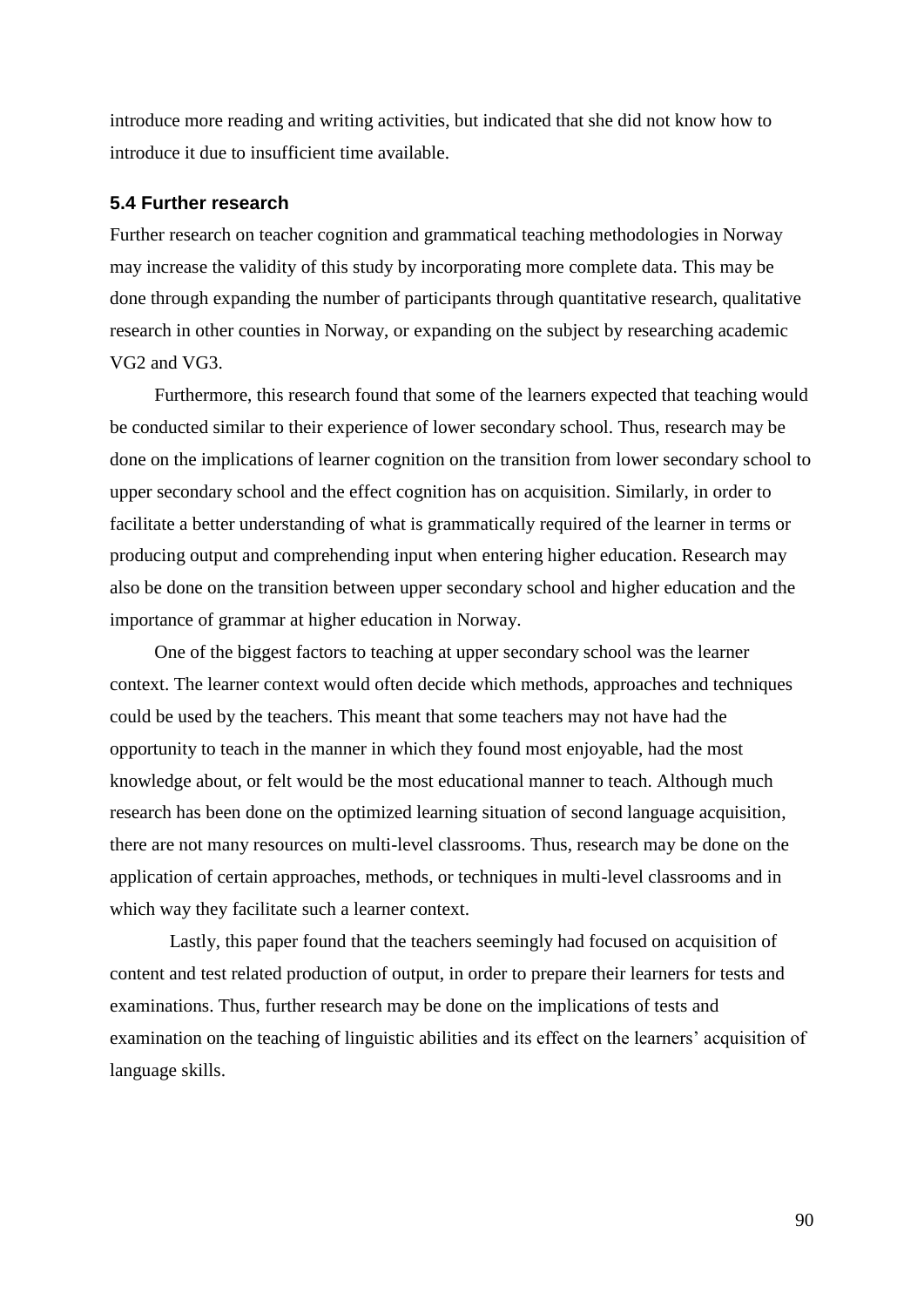## **5.5 Limitations of the study**

The study is limited by its sample size of the teachers and its methodology. The small sample size of teachers does not produce a basis for generalizations to be made about all Norwegian upper secondary English teachers. A larger sample may have provided information which could have better reflected a more complex picture and could have made trends appear clearer. Hence, only speculative conclusions and impressions can be drawn regarding what kinds of methods were used by second language teachers in upper secondary school (academic VG1 and vocational VG1 and VG2) in Norway for teaching second language English grammar. However, the sample size of the learners appropriately gave a generalized representation of said class.

The individual semi-structured interview and focus group interview were the only research tools employed to obtain data. Additional methods, such as quantitative research, class observation, and staff interviews could have verified or supplemented data collected from the interviews. However, time limitations hindered the inclusion of other methods of data collection and a larger sample of subjects. Although the study was too small to provide conclusive research evidence, it is still believed that the five teacher interviews provided sufficient insight into the cognition of some teachers and reflected possible trends emphasized in the present discussion.

# **6. Conclusion**

This thesis has aimed at exploring the current teaching methodologies, teacher cognition, and learner response to teaching English grammar among upper secondary academic VG1 and vocational VG1 and VG2 second language teachers and learners in Norway. The study was based on the following three research questions: 'What methodologies are currently being used by teachers in order to teach English grammar at academic VG1, vocational VG1, and VG2 in Norway?', 'What is the teacher cognition behind their choice of methodology?', and 'How do learners respond to these methodologies?'

Interviews with five upper secondary L2 teachers and six learners from each teacher, from both convenience and randomly selected schools within the county of Rogaland provided data for the thesis. One-hour interviews with each teacher and 20 minute long interviews with each learner focus group were conducted, which allowed for an in-depth study of the teachers methodology and cognition, and the learners' perspective on the teacher methodology.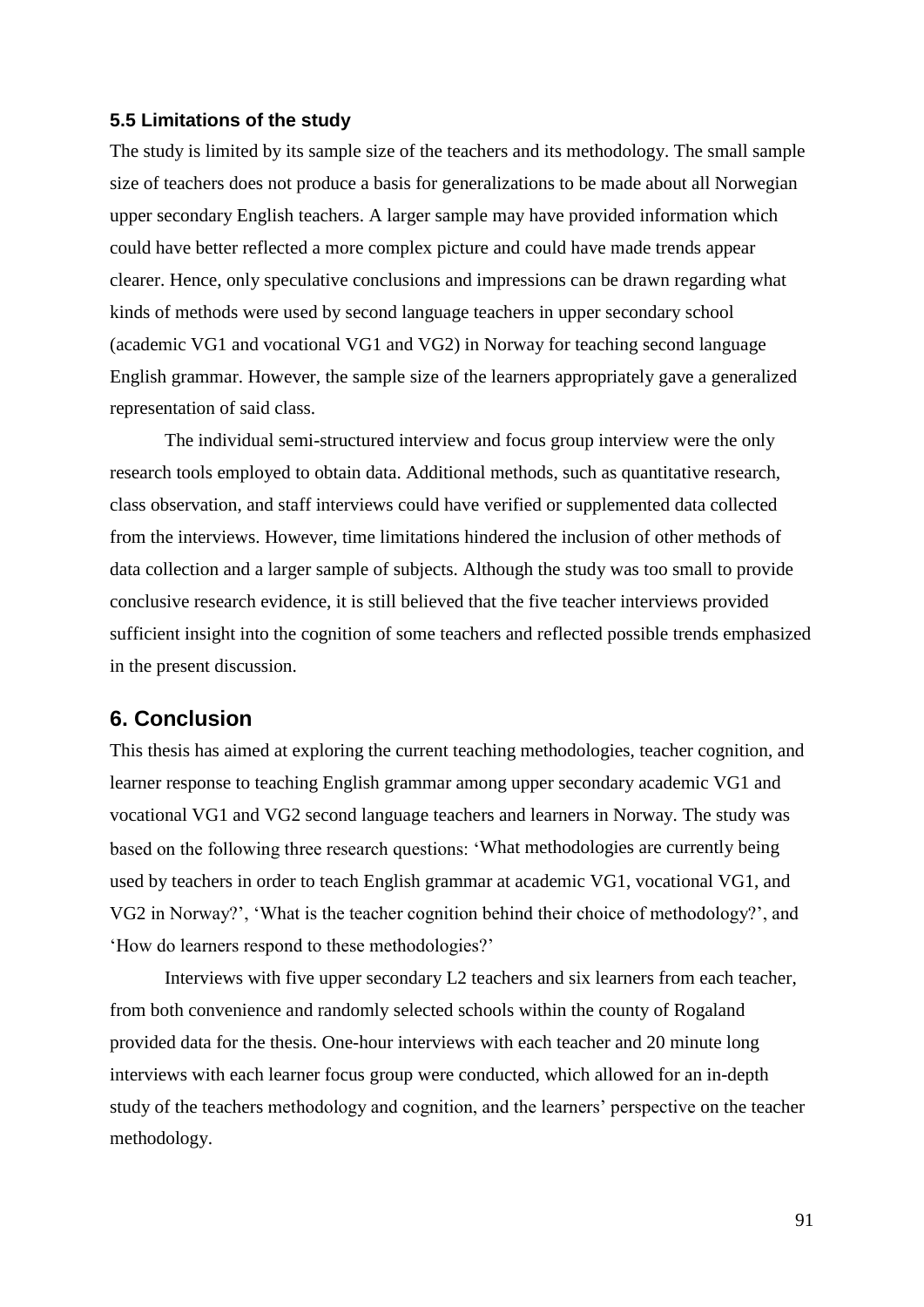The teachers approached the teaching of grammar in various ways, and were most noticeable between the academic and vocational upper secondary schools. The most common trait was that the teachers claimed a primarily implicit approach to grammar, primarily through reading, writing, and speaking activities. Furthermore, the teachers gave clear indications that what they considered 'teaching grammar', was in fact explicit teaching of grammar, primarily through presentations of grammatical rules or working on grammar related task work, especially fill-the-gap task work. Because the majority of the teachers considered 'teaching grammar' to be teaching explicit grammatical rules, they initially claimed that they either had no focus or very little focus on grammar. However, the interview process revealed that they had approached grammar through some means, estimating on average an explicit grammatical involvement in their classes at 10-15% throughout a year. This might suggest that the majority of the teachers did not consider the implicit acquisition of grammar as part of their teaching, albeit they knew that their learners would acquire general linguistic proficiency from input and output.

Besides the activities which incorporated implicit acquisition of grammar, the teachers revealed that they primarily taught through the use of feedback, grammatical presentations, and grammatical task work. The teachers felt that grammatical feedback on texts was the most appropriate and effective way to facilitate grammatical acquisition, although it was primarily aimed at implicit acquisition of grammar through positive and negative evidence of target language and subsequent corrective work, without any explicit grammatical rules unless deemed necessary by the teacher. However, feedback also focused on the learners' content and overall composition. Feedback was primarily given in three manners, written or interactional feedback on a learner's written text, or interactional feedback to a learner's oral activities. Each teacher gave written feedback to their learners on every graded test by marking the negative evidence of language in each learner's text, not distinguishing between errors and mistakes, while also providing some positive evidence. Only one interviewer claimed that she distinguished between errors and mistakes, and never gave explicit grammatical evidence on mistakes, although she corrected them. The learner interviews revealed that they were generally positive towards the written feedback which they were given, only one class indicated that the feedback might not have been helpful enough for learners who were either below or above average proficiency.

Interactional feedback was also given by three of the teachers, which in regards of grammar, involved teacher-learner conversations that indicated negative evidence in the learner's text, giving positive evidence, and advice on what to do in order to correct their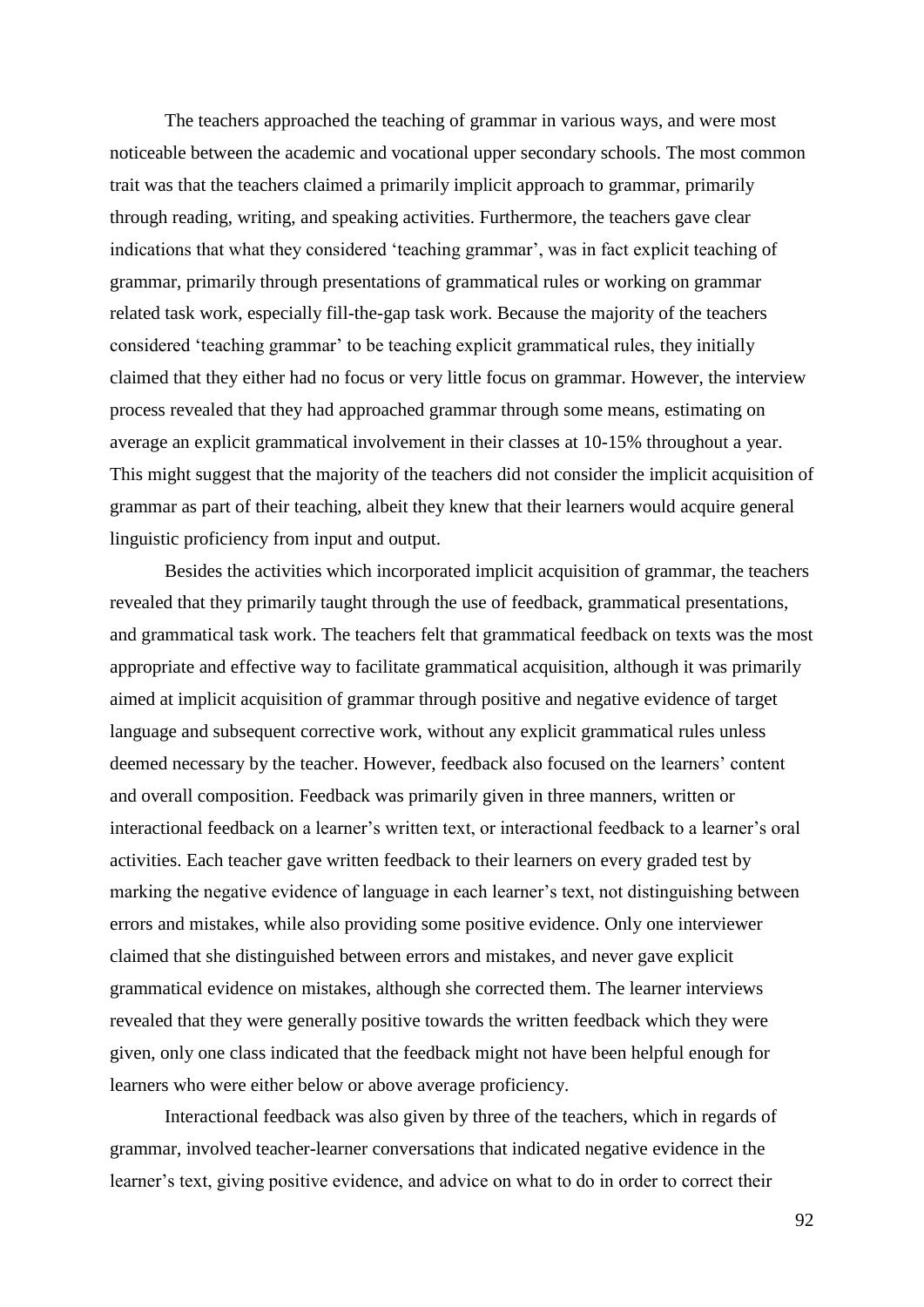mistakes. Similarly to the written feedback, the learners indicate primarily positive opinions on the interactional feedback to both their oral performances and written texts. The interactional feedback was given in combination with the written feedback by both vocational teachers, as they felt that despite it taking approximately five minutes with each learner, which usually surmounted to a whole week of teaching, the time required was without a doubt the most beneficial technique to teaching grammar. Both felt that their learners would not respond as well to any other technique. One academic teacher also had interactional feedback with her learners every three months, which revolved around her having noted down the individual learner's common mistakes, not focusing on a single written text, and giving an overall feedback of the mistakes and problem areas that the individual learner had shown.

Interactional feedback during oral activities was rarely used by teachers because their learners either made few grammatical mistakes or the teachers did not prioritize grammar in any oral activities. Only, one teacher gave interactional feedback based on the erroneous evidence of his learners, suggesting positive evidence of target language during class conversations. Additionally, one class had reported oral feedback, but not with positive or negative evidence as to erroneous output of the learners, something which they were unsatisfied with.

Explicit grammatical presentations were given with slightly different purposes, but based on quite similar criteria. The majority of the teachers indicated negative opinions about grammatical presentations, and would therefore only present according to two purposes. Firstly, to give proactive preparatory grammatical presentations aimed at creating awareness among the learners about common mistakes prior to a test and were used primarily by the vocational teachers. Secondly, to reactively give grammatical presentations as a result of common grammatical mistakes that had been made in any activity or test (used primarily by two academic teachers). The majority of the teachers would only give a grammatical presentation to address common grammatical mistakes which the majority of their learners made. Furthermore, it would rarely be given, approximately 1-3 times a semester for the majority of the teachers. There were only one teacher, who would give a grammatical presentation every two weeks, even though she had her doubts about its value. The grammatical presentation would be primarily based on her previous experience of common mistakes among her learners, but also reactionary, based on her current learners' common mistakes. Her presentations could be classified as both proactive and reactive as they were regular and responded to the learners.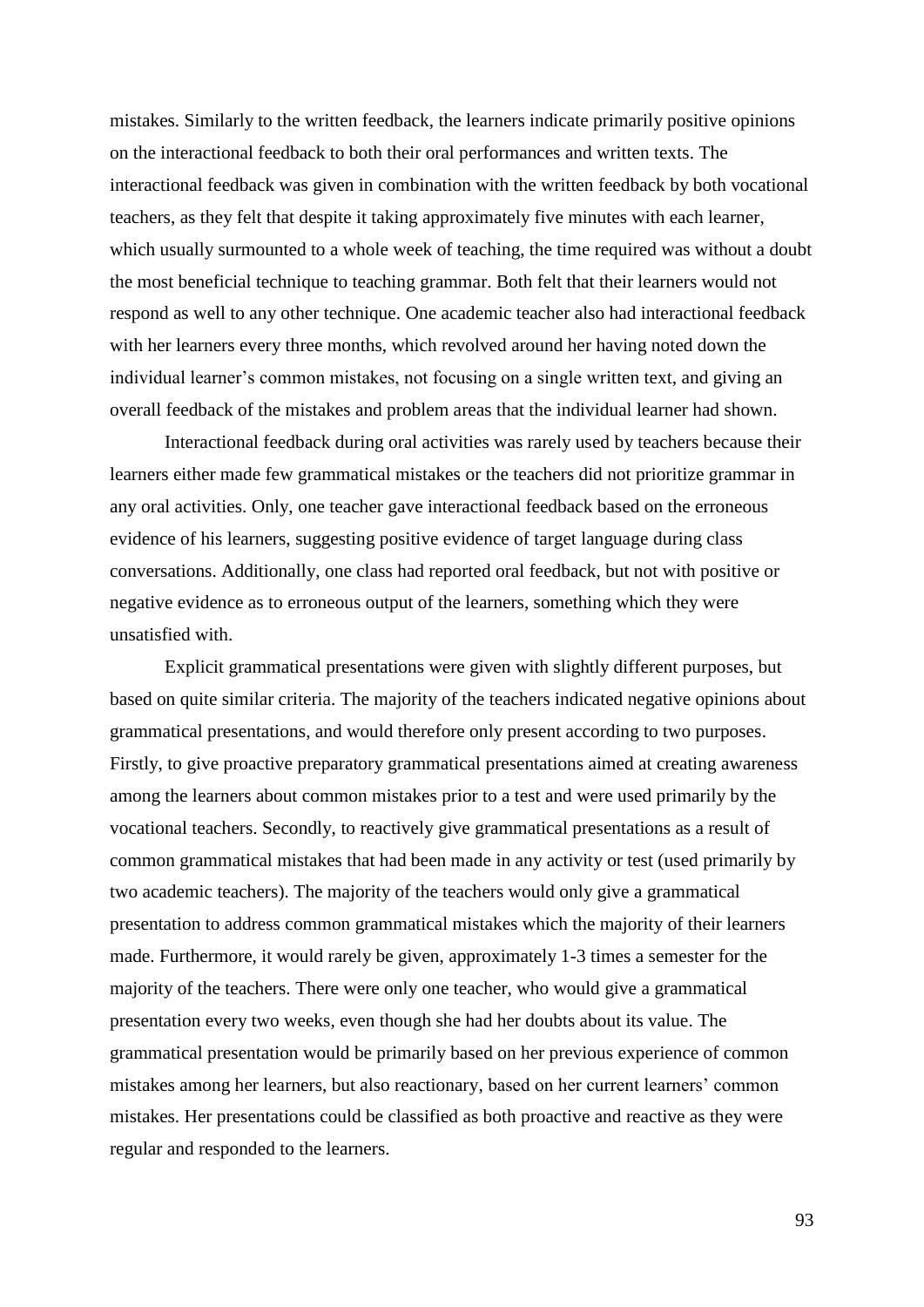Only two teachers used grammar related task work, although they approached it in different manners. Chloe's grammar related task work included traditional tasks, such as fillthe-gap and translational work. However, Chloe's learners had a negative impression on the grammatical task work, and task work in general, as they felt it was too repetitive, without purpose, and felt they would perhaps acquire more from implicit activities such as reading or writing longer texts. Marge also used grammar related task work, especially fill-the-gap tasks, but used it independently of any grammatical presentation because she had tried the combination before and it did not work with her learner context. Furthermore, she used primarily grammatical task work which she had available online, either through her textbook or independent online pages. She used computer-related task work in order to transfer her learners' interest in computers to interest or tolerance for task work and grammar. Her learners primarily responded positively towards her computer related task work as they confirmed her notion that they enjoyed or preferred it through the use of computers.

The study showed that the implicit approaches to the acquisition of grammar revolved around reading, writing, and oral activities, but each teacher had varying focuses (as to the production of output and receiving input), and grammar was never a primary aim to any of these activities. However, the teachers considered the implicit acquisition of grammar as the most influential factor in order for the learners to progress grammatically, reflecting that the teachers' methodology primarily relied on the learners' implicit acquisition of grammar.

Separating the vocational and academic schools' learner contexts may be necessary in order to look at trends in reading writing and oral activities. The reason is that the vocational learners were not as proficient and were therefore not exposed to the same level of input and were not expected to produce similar output. The academic teachers emphasized that reading was very important for the implicit acquisition of grammar, but also for the acquisition of language skills. Therefore, they had a reading project each semester with their learners, which primarily involved the learner selecting a novel, short story, or poem, although one teacher selected one novel which the whole class read. In regards of oral and written activities the learners varied quite distinctly, as each teacher focused on writing in different manners, but also included some of the similar techniques. Most prominently were one teacher's writing projects which lasted one to two weeks, although they may have been related to similar topics as the written work of the other teachers, the teacher emphasized the importance of writing as a tool for developing the learners' cognitive abilities. Comparably, the other two teachers focused predominantly on providing small task work or writing analysis of poems, short stories, and lyrics. Furthermore, oral activity in class varied to some degree, as each teacher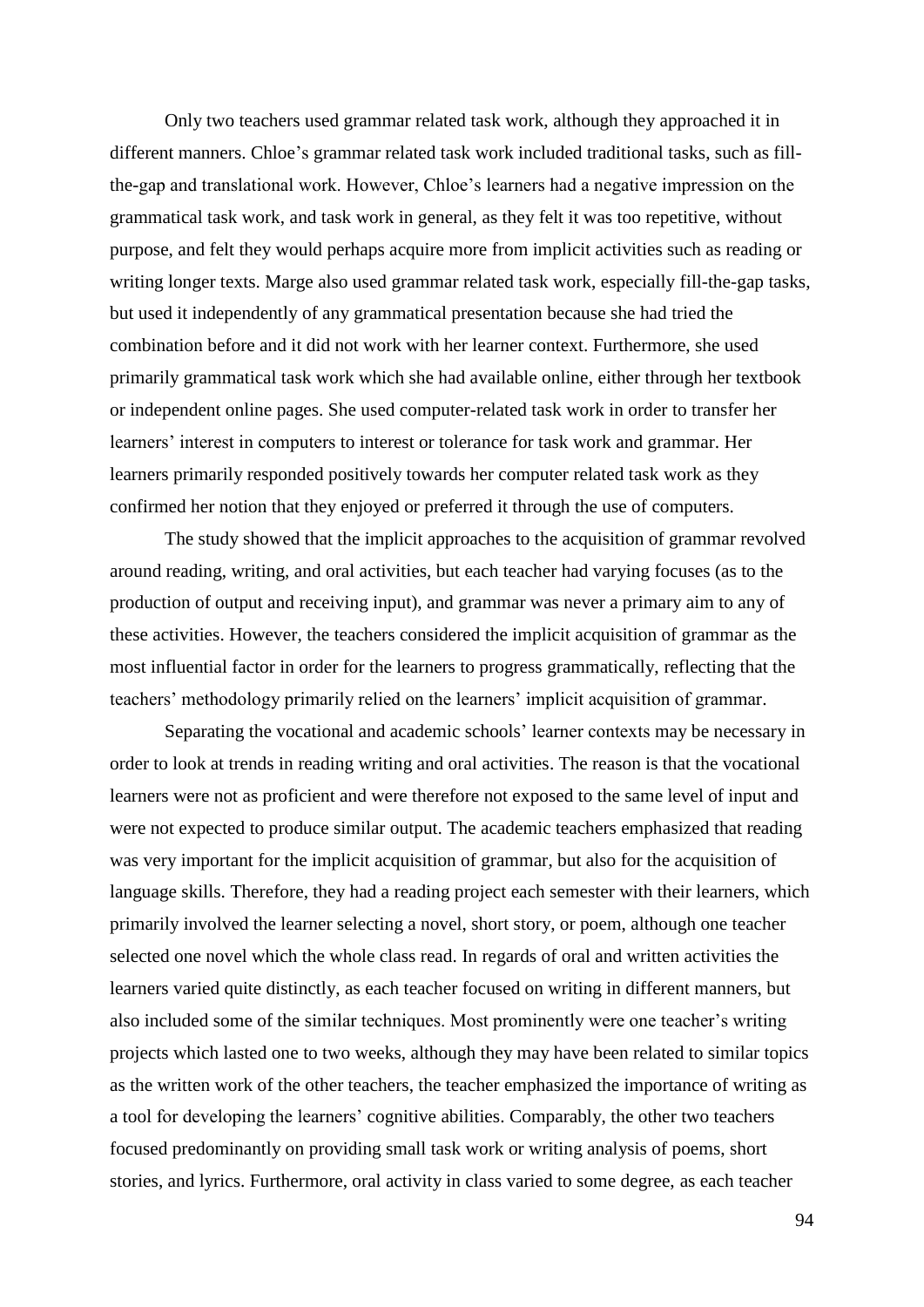would always speak English and two of them expected their learners to also speak English, while one teacher allowed her learners to choose themselves. Although the teachers put similar emphasis on reading, listening, and partly spoken, they were most distinct in the techniques used for writing, which may have had implications for the acquisition of grammar.

In regards of the vocational teachers, the two teachers varied slightly in regards to their implicit approaches to grammar, but they were both faced with a difficult learning context. Angelina quite strictly stated that she had no particular grammatical aim to her teaching, as she did not primarily consider grammar as part of most activities, because her learners hated reading and writing, and found it difficult to include such activities. She focused on creating a class environment based on enjoyment, in order to create interest and hoped to encourage development and willingness to try in her learners. Thus, her classes primarily revolved around presenting her learners with spoken input through the use of educational short-videos or reading, while prioritizing acquisition of content, and preparing her learners for tests by making them as proficient writers as possible through content related task work. Similarly, Marge emphasized the learning context as the foundation of the way she taught, she recognized her learners' interest in computers and utilized it in order to do content- and grammar-related task work. Furthermore, she also used learner enjoyment as a tool to keep the learners interested, and would thus incorporate educational games – stating that 'grammar is in everything'. Furthermore, both vocational teachers encouraged reading as part of class, and usually used an audio recording of the textbook texts, especially related to informational content.

The majority of the teachers gave clear indications as to the teaching context being one of the primary factors as to the way they taught, and emphasized that had their learners been less or more proficient, they would have handle grammar in a different manner. This coincides especially with the theoretical work of Ur (1991), Pihlstrøm (2013) and Nassaji and Fotos (2011), which emphasized the importance of choosing a methodology according to the learner context. This was especially the case with the vocational teachers who had to disregard their conceptions of optimal teaching and adapt to the situation of their learners. Thus, the primary conclusion of this thesis is that the methodology and cognition of the teachers may vary, it is because they were primarily influenced by the individual learner context; the learners' English proficiency, classroom environment, learner interest, and so forth. Furthermore, the teachers' cognition and choice of methodology seemed to be accurate in regards of the majority of the learners' contexts, as the learners gave primarily positive feedback on the teachers' methodologies. Although one teacher was given some negative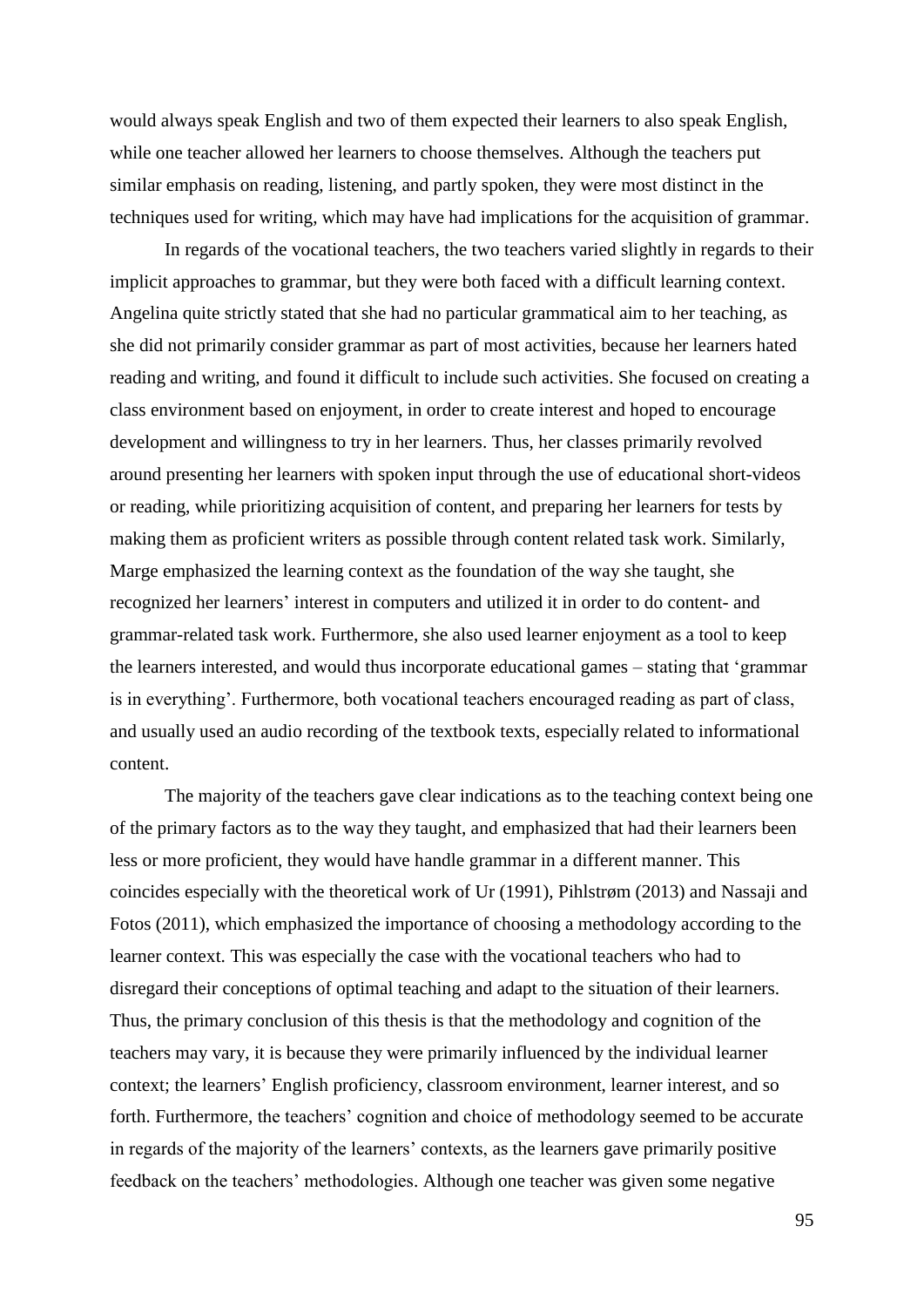feedback by her learners on her methodology, both her and her learners shared similar sentiments in regards of an optimized learning and teaching context, as both had identified some of the weaknesses of her methodology. Thus, although her cognition conflicted slightly with her methodology regarding the optimization of the learning context, it was because she did not believe that it was possible due to limited time.

Finally, it must be noted that grammar, as a tool to produce and understand new meaning, might be in danger of being neglected, as the teachers prioritized other linguistic and non-linguistic content. It is primarily facilitated by the LK06 curriculum's grammatical aim, which allows for a generalized definition of grammatical proficiency. This does not mean that the implicit acquisition of grammar could not provide the learners with the sufficient grammatical tools. However, it may leave learners incapable of producing or comprehending new meaning which might be expected of them at higher educational levels.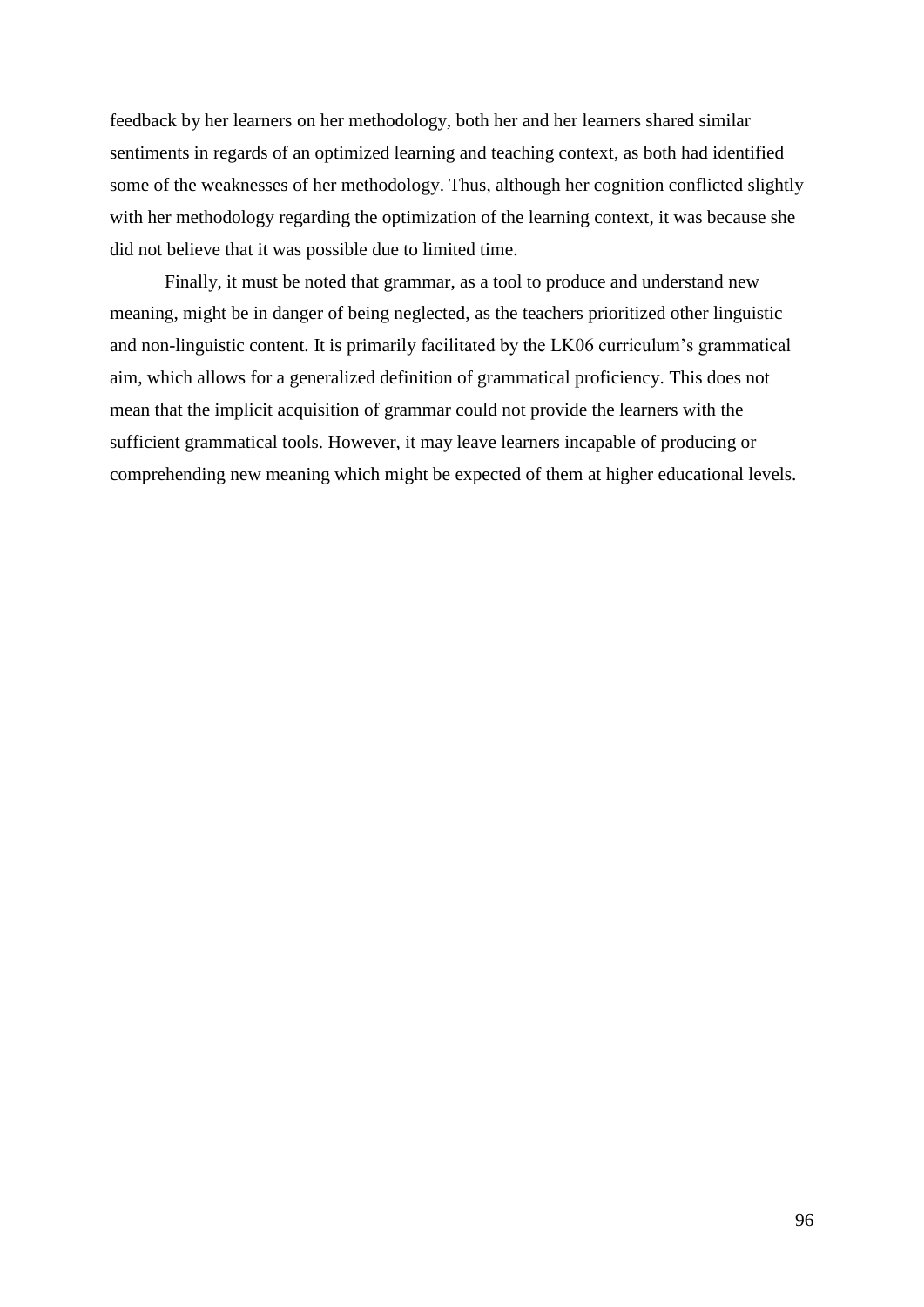# **References**

- Anthony, E. M. 1963. Approach, method, and technique. English Language Teaching, 17(2), 63-67.
- Brown, H. D. 1994a. *Principles of language l earning and teaching*. 3rd ed. Englewood Cliffs, NJ: Prentice Hall Regents.
- Brown, H. D. 1994b. *Teaching by principles: An interactive approach to language pedagogy.*  Englewood Cliffs, NJ: Prentice Hall Regents.
- Barbour, R. 2007. *Introducing qualitative research.* SAGE Publication Ltd.

Borg, S., and Gall. W. 1989. *Educational research: an introduction.* Fifth edition. New York: Longman.

- Borg, S. 2010. 'Talking about grammar in the foreign language classroom', 7:4, 159-175 <http://dx.doi.org/10.1080/09658419808667107>
- Borg, S. 1998. Teachers' pedagogical systems and grammar teaching: a qualitative study. TESOL Quarterly, Vol. 32, No. 1. 9-33
- Brooks, N. 1960. *Language and language learning*. New York: Harcourt, Brace & World.
- Brown, G., Anderson, A., Shillcock, R., and Yule, G. 1984. *Teaching talk: strategies for production and assessment.* Cambridge: Cambridge University Press.
- Burns, A., and Richards, J. 2012. *Pedagogy and Practice in Second Language Teaching*. Cambridge University Press.
- Carroll, S. and Swain, M. 1993. Explicit and implicit negative feedback: An empirical study of the learning of linguistic generalizations. Studies in Second Language Acquisition, 15, 357-387.
- Chandler, J. The efficacy of various kinds of error feedback for improvement in the accuracy and fluency of L2 student writing. 2003. Journal of Second Language Writing. 12, 267-296.
- DeKeyser, M. 1998. Beyond focus on form: Cognitive perspectives on learning and practising second language grammar. In C. Doughty and J. Williams (Eds.), *Focus on form in classroom second language acquisition*. New York: Cambridge University Press.
- Doughty, C., and Long, M. 2003. Optimal psycholinguistic environments for distance foreign language learning. Language Learning & Technology, 7, 50-80.
- Dörnyei, Z. 2007. *Research methods in applied linguistics: Quantitative, qualitative and mixed methodologies.* Oxford: Oxford University Press.
- Dörnyei, Z. 2009. *The Psychology of Second Language acquisition*. Oxford: Oxford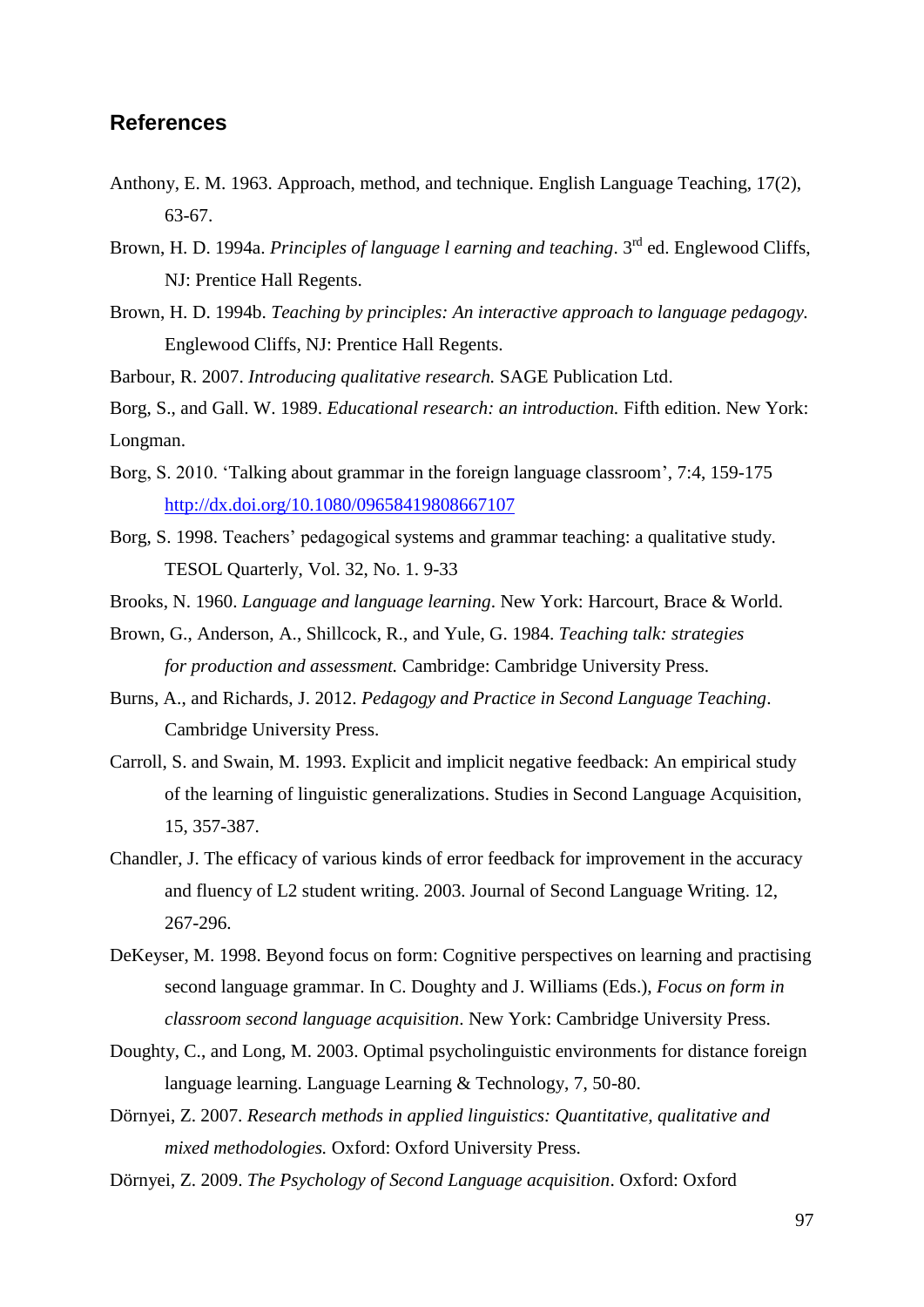University Press.

- Ellis, R. 1984. The role of instruction in second language acquisition. In D. singleton and D. Little (Eds.), *Language learning in formal and informal contexts*. IRAAL
- Ellis, R. 1988. The role of practice in classroom language learning. Teanga 8, 1-25
- Ellis, R.1989. Sources of intra-learner variability in language use and their relationships to second language acquisition. In S. Gass, C. Madden, D. Preston, and L. Selinker (Eds.), *Variaton in second language acquisition: Psycholinguistic issues* (Vol. 2, pp. 22-45). Clevedon, Avon: Multilingual Matters.
- Ellis, R. 'Making an impact: Teaching grammar through awareness-raising'. *Impactseries.* 2003. Accessed 10.05.14 [www.impactseries.com/grammar/making.html](http://www.impactseries.com/grammar/making.html)
- Ellis, R., Loewen, S., and Erlam, R. 2006. Implicit and explicit corrective feedback and the acquisition of L2 grammar. Studies in Second Language Acquisition, 28, 339-369.
- Ferris, D., and Roberts, B. 2001. Error feedback in L2 writing classes how explicit does it need to be? 10, 161-184.
- Ferris, D. 2004. The "grammar correction" debate in L2 writing: Where are we, and where do we go from here? (and what do we do in the meantime...?). 13, 49-62.
- Foster, P. 1998. A classroom perspective on the negotiation of meaning. *Applied Linguistics,*  19(1), 1-23.
- Hasselgård, H. 2001. 'Grammar in communicative English teaching', *Språk og språkundervisning 1* (2001), pp. 7-12, **cited in Pihlstrøm 2013.**
- Higgs, T., and Clifford R. 1982. The push towards communication. In T. Higgs (Ed.), *Curriculum, competence, and the foreign language teacher*. Skokie, IL: National Textbook Company.
- Kumaravadivelu, B. 1991. Language-learning tasks: teacher intention and learner interpretation. *ELT Journal*, 45(2), 98-117.
- Kumaravadivelu, B. 1994. The postmethod condicition: (e)merging strategies for second/foreign language teaching. TESOL Quarterly, 28, 27-48
- Kumaravadivelu, B. 1994. TESOL methods: Changing tracks, challenging trends. TESOL Quarterly, 40, 59-81
- Krashen, S. 1981. *Second language acquisition and second language learning*. Oxford: Pergamon
- Krashen, S. 1982. *Principles and practice in second language acquisition*. University of Southern California. Pergamon Press inc.
- Krashen, S. 1985. *The input hypothesis.* Harlow: Longman.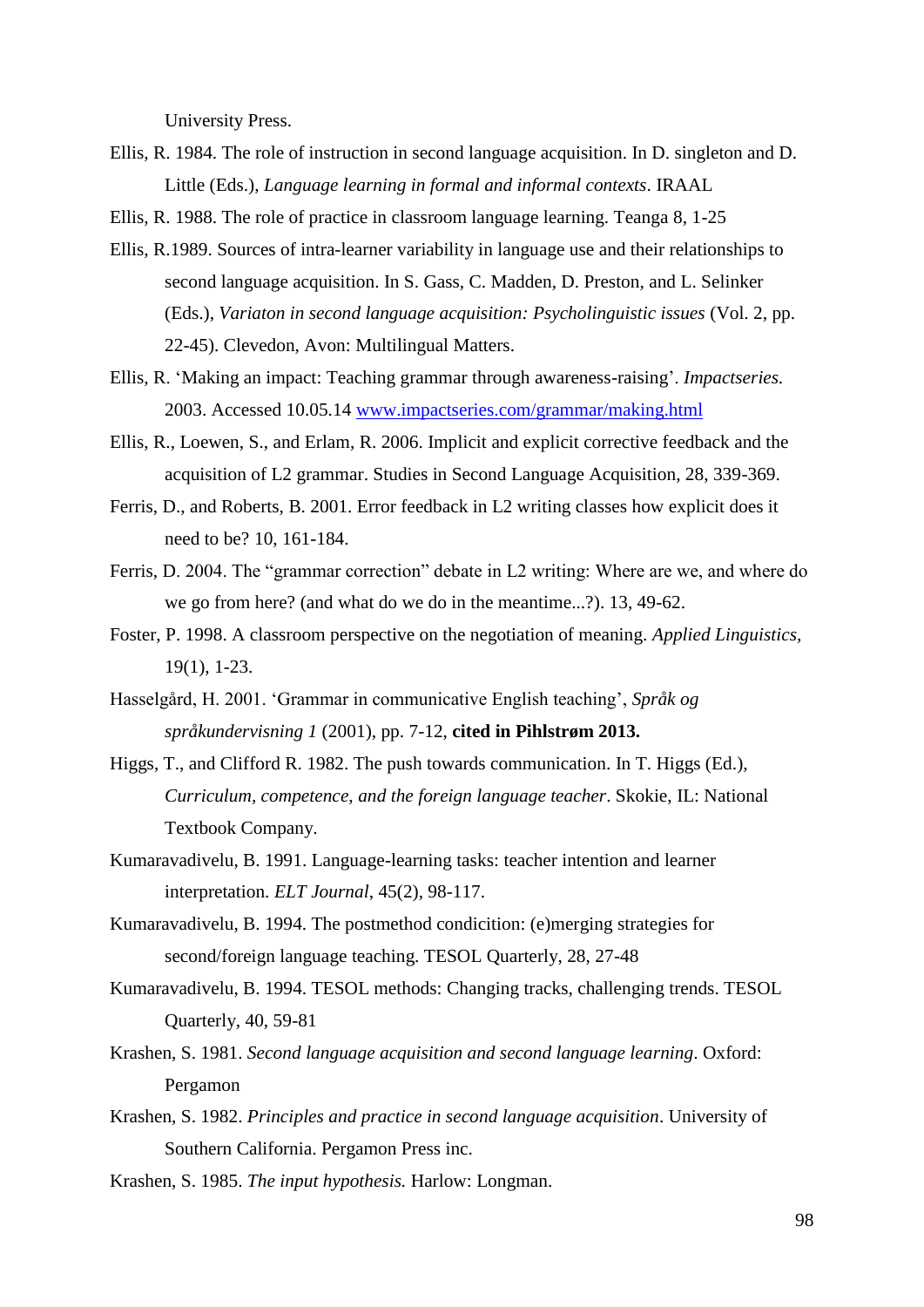Krashen, S. 'Teaching grammar: why bother?' Stephen D. Krashen. 1988. 21.11.13 [http://sdkrashen.com/content/articles/teaching\\_grammar\\_why\\_bother.pdf](http://sdkrashen.com/content/articles/teaching_grammar_why_bother.pdf)

Krashen, S. 1993. *The power of reading*. Englewood, CO: Libraries Unlimited

Long, M. 1991. Focus on form: A design feature in language teaching methodology. In K. DeBot, R. Ginsberge, and C. Kramsch (Eds.), *Foreign language research in crosscultural perspective* (pp.39-52). Amsterdam: John Benjamins.

Mackey, A. and Gass, S.M. 2005. Second language researching. Methodology and design.

Lawrence Erlbauw Associates, Publisher.

- Mackey, A., Oliver, R., and Leeman, J. 2003. Interactional input and the incorporation of feedback: An exploration of NS-NNS and NNS-NNS adult and child dyads. Language Learning, 53, 35-66.
- Nassaji, H. 2007a. Elicitation and reformulation and their relationship with learner repair in dyadic interaction. Language Learning*,* 57, 511- 48.
- Nassaji, H., 2007b. Current issues in form-focused instruction. In S. Fotos, and H. Nassaji (Eds.), *Form-focused instruction and teacher education: Studies in honour of Rod Ellis* (pp. 7-15) Oxford: Oxford University Press.
- Nassaji, H., and S. Fotos. 2011. *Teaching grammar in second language classrooms: integrating form-focused instruction in communicative context.* New York. Routledge.
- Nation, P. 1989, Improving speaking fluency. System, 17(3), 377-384
- Patton, M. Q. 1987. *Creative evaluation*. Newbury Park, CA: Sage
- Patton, M. Q. 2002. *Qualitative research and evaluation methods*. 3<sup>rd</sup> ed. Thousand Oaks, California. Sage Publications, inc.
- Pica, T. 2002. Subject-matter content: How does it assist the interactional and linguistic needs of classroom language learners? Modern Language Jounal, 86, 1-19
- Pihlstrøm, R. 2013. *Teaching English in Norway: Ideas, schemes, and resources*. Oslo: Universitetsforlaget.
- Polkinghorne, D. E. 2005. Language and meaning: Data collection in qualitative research. Journal of Counseling Psycology, 52/2: 137-45.
- Richards, C. J. 1999, 'Addressing the grammar gap in task work'.14(1), 4-19. Repr. from Prospect in Richards, J. C., and Renandya, W. A. 2002. *Methodology in language teaching: an anthology of current practices.* Cambridge University Press.
- Richards, J.C., and Renandya, W. A. 2002. *Methodology in language teaching: an anthology of current practices.* Cambridge University Press.
- Schmidt, R., and Frota, S., 1986. Developing basic conversational ability in a second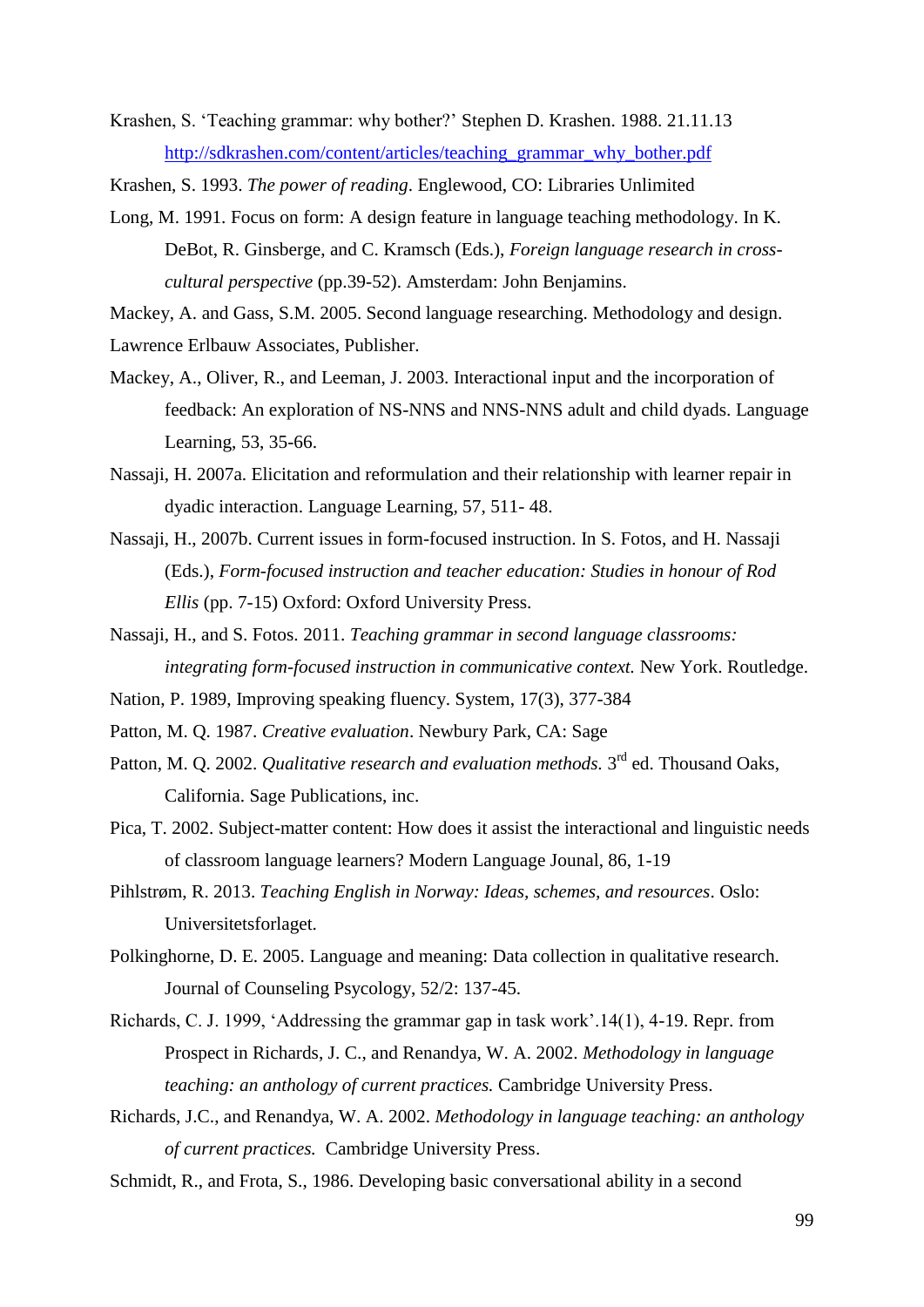language. In R. Day (Ed.), *Talking to learn.* Rowley, MA: Newbury House.

- Schmidt, R. 1990. The role of consciousness in second language learning. *Applied Linguistic.*  11(2), 129-158.
- Shortall, T. 1996. What Learners know and what they need to learn. In J. Willis and D. Willis (Eds.), *Challenge and change in language teaching.* Oxford: Heinemann.
- Skehan, P. 1996a. A framework for the implementation of task-based instruction. Applied Linguistics, 17(1), 38-61.
- Skehan, P. 1996b. Second language acquisition research and task-based instruction. In J. Willis and D. Willis (Eds), *Challenge and change in language teaching.* Oxford: Heinemann
- Spada, N., and Lightbown, P. 2008, Form-focused instruction. Investigations in Instructed Second Language Acquisition, 4,171-2076.
- Swain, M. 1985. Communicative competence: Some roles of comprehensible input and comprehensible output in its development. In S. Gass and C. Madden (Eds.), *Input in second language acquisition.* Rowley, MA: Newbury House.
- Swain, M. 1993. The output hypothesis: Just speaking and writing aren't enough. Canadian Modern Language Review, 50, 158-164.
- Swain, M. 1995. Three functions of output in second language learning. In G. Cook and B. Seidlhofer (Eds.), *Principle and practice in applied lingustics* (pp. 125-144). Cambridge: Cambridge University Press.
- Swain, M. 1999, April. Intergrating language and content teaching through collaborative tasks. In C. Ward and W. Renandya (Eds.), *Language teaching: New Insights for the language teacher* (pp. 125-147). Anthology Series 40. Singapore: SEAMEO-RELC
- Swan, M. 'Some things that matter in grammar teaching, and some things that don't'. 2012. 10.04.14 [http://www.teachingenglish.org.uk/sites/teacheng/files/Seminars\\_Grammar\\_teaching\\_Swan.pd](http://www.teachingenglish.org.uk/sites/teacheng/files/Seminars_Grammar_teaching_Swan.pdf)

[f.](http://www.teachingenglish.org.uk/sites/teacheng/files/Seminars_Grammar_teaching_Swan.pdf)

- Swan, M., 'How to teach grammar", TeachingEnglish. 2011. 15.04.14 [www.teachingenglish.org.uk/blogs/michael-swan/how-teach-grammar](http://www.teachingenglish.org.uk/blogs/michael-swan/how-teach-grammar)
- Tarone, E., and Liu, G. 1995. Situational context, variation, and second-language acquisition theory. In G. Cook and B. Seidlhofer (Ed*s*.), *Principle and practice in applied linguistics.* Oxford: Oxford University Press.

The Norwegian Directorate for Education and Training. [www.udir.no.](http://www.udir.no/) 16.09.13

Thornbury, S. 1998. Comments on direct approaches in L2 instructuion. TESOL Quarterly,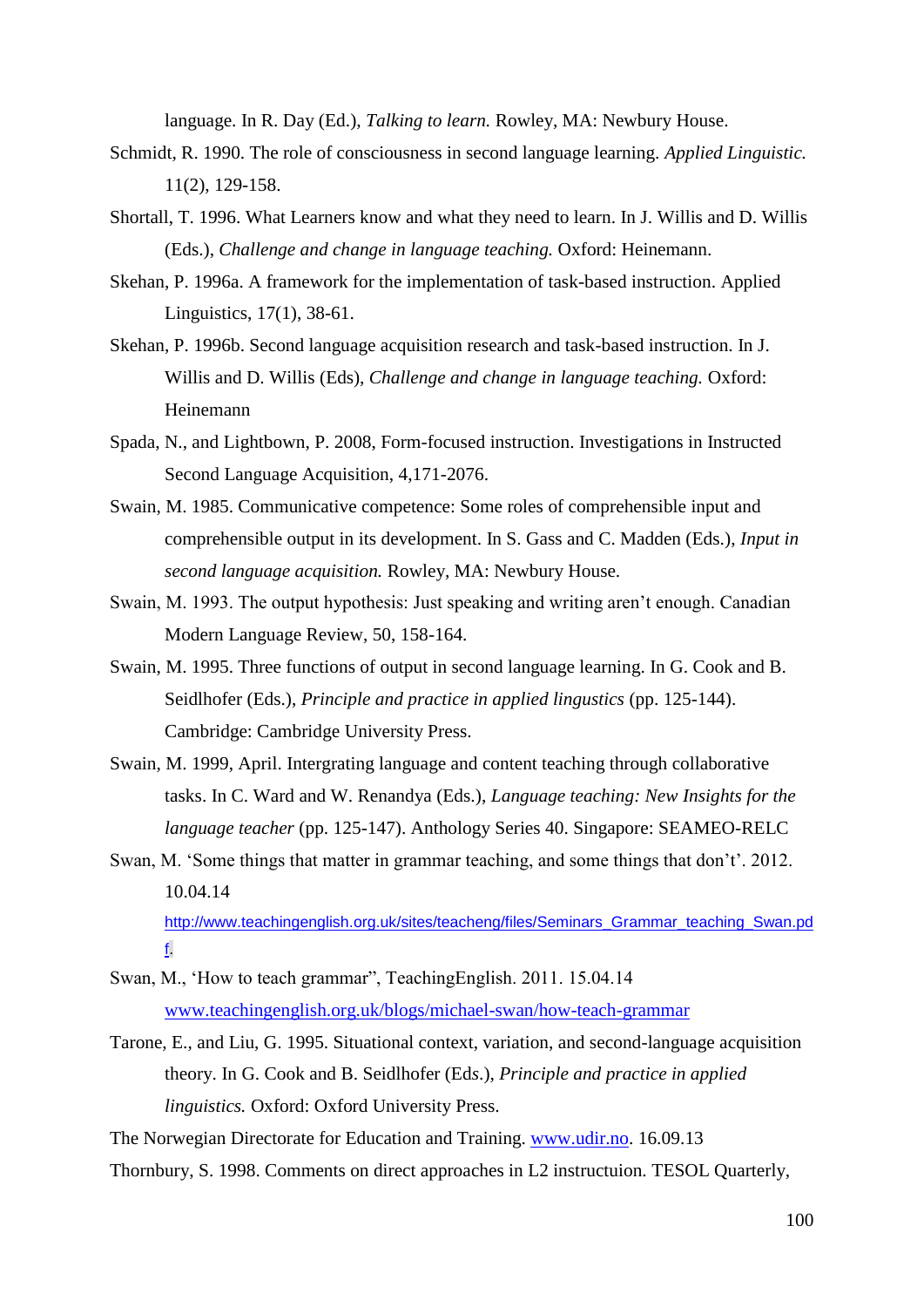32(1), 109-116.

Ur. 1991. *A course in language learning: Practice and theory*. Cambridge University Press.

Van Pattern, W. 1993. Grammar-teaching for the acquisition-rich classroom. Foreign Language Annals, 26(4), 435-450.

- Walter, B.R, and Gall, M.D. (1989). *Educational research: an introduction*. 5<sup>th</sup> ed. New York: Longman.
- Willis, J., and Willis, D. (Eds.), 1996 *Challenge and change in language teaching*. Oxford: Heinemann.

# **Appendix 1**

# *Teacher Interview Guide*

## **Opening remarks**

The purpose of the interview is to provide the necessary information for my MA thesis at the University of Stavanger. The identities of teachers, students and schools will remain confidential. I will only be taking notes and recording the interviews for the purpose of keeping track of the information and it's practicality in writing my thesis.

The only purpose of this research is to look at the variety of approaches to teaching grammar in the EFL classrooms in Norway. My intentions are not to look at what could be the best method or teacher.

Throughout this interview feel free to ask for further explanations if you feel that you have not understood the question completely.

Meningen med dette intervjuet er å samle opp den nødvendige informasjonen jeg trenger for min master oppgave ved Universitet i Stavanger. Identitetene til lærere, studenter og skolene vil holdes konfidensielt. Og jeg vil bare ta notater og føre opptak av intervjuene på grunn av de praktiske egenskapene de har til å registrere informasjonen for min master oppgave.

Det eneste jeg ser etter i min forskning er hvordan du som lærer, lærer vekk engelsk grammatikk til første videregående elever. Jeg er ikke interessert i å vurdere en metode eller lærer som bedre.

I løpet av intervjuet så er det bare å spørre spørsmål om du føler at du trenger mer informasjon eller en bedre forklaring av spørsmålene.

## **Background**

How many years of English teaching experience do you have? (Hvor mangen år med erfaring har du som engelsk lærer?)

And how many years experience do you have with VG1 English? (Og hvor mangen års erfaring har du som lærer ved første videregående?)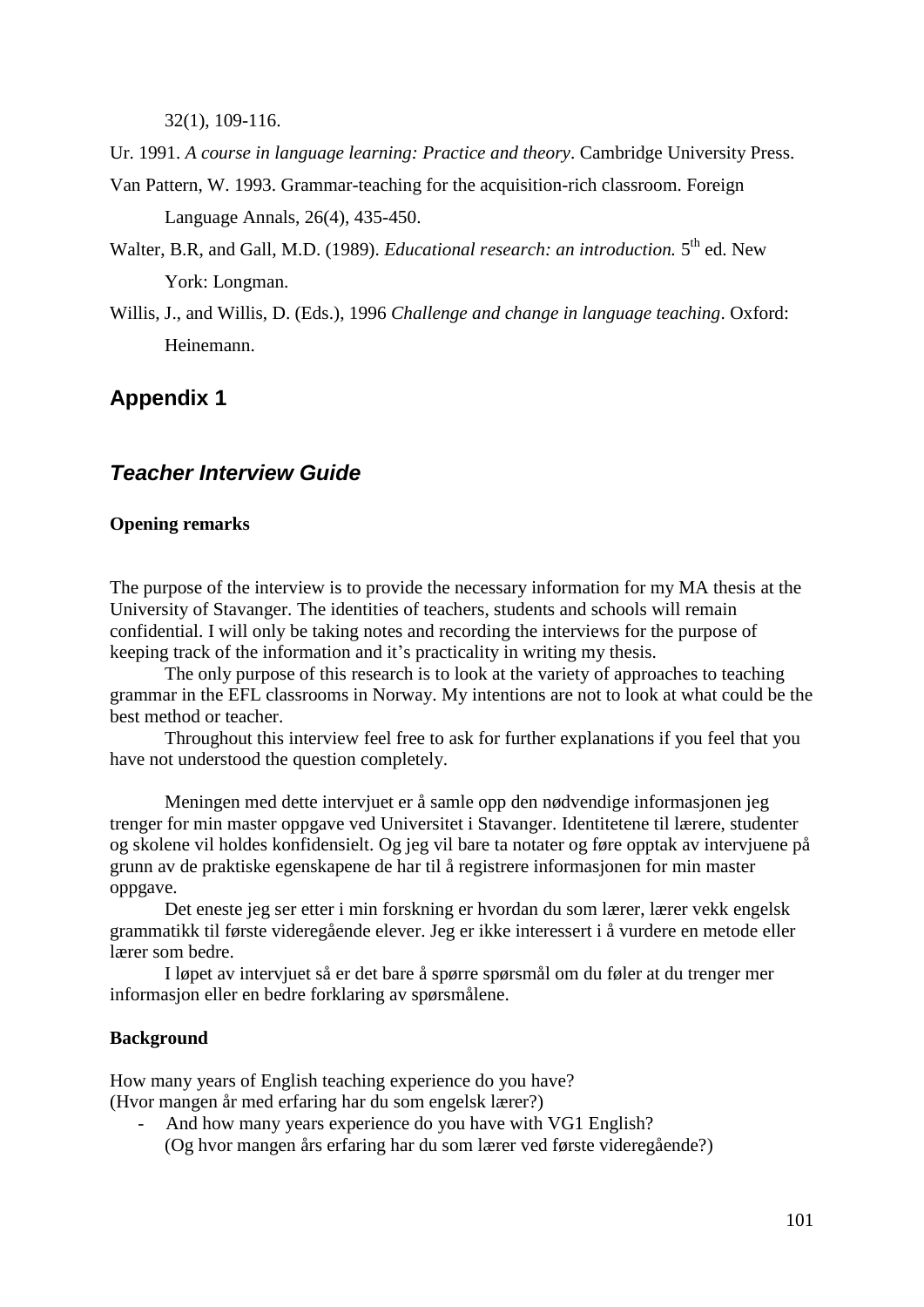If you don't mind me asking, what is your age? If discomforted: How old were you when you started teaching English?

(Hvis du ikke har noe imot det, hva er din alder? Hvis ukomfortabel: Hvor gammel var du da du startet som engelsk lærer?)

What type of English education have you had? (Hvilken type engelsk utdanning har du hatt?)

- Have you had any education with specific focus on grammar?
- (Har du hatt noen utdanning med spesifikk fokus på grammatikk?)

Subsequently what teaching training education have you had? (Hvilken type pedagogisk/lærer utdanning har du hatt?)

- Have you had any professional development seminars as well?
- (Har du hatt noen profesjonell utviklings seminar/kurs?)

## **Student progression and mentality**

Have you noticed that the written grammatical accuracy of your students has changed over the years?

(Har du lagt merke til at studentenes grammatiske nøyaktighet har forandret seg i løpet av årene?)

- Why do you feel these changes to written grammar have taken place over the years? (Hva tror du er årsaken til forandringene i studentenes skriftlig grammatikk?)

Similarly have you noticed any change in their spoken grammar? (Har du lagt merke til forandringer i den muntlige grammatikken?)

> - Why do you feel the changes to spoken grammar have taken place? (Hva tror du er årsaken til forandringene i studentenes muntlig grammatikk?)

Have you noticed any change in the students' ability to talk about grammatical rules? (Har du lagt merke til noen forandring I studentenes evne til å snakke om grammatiske regler?)

- Why do you feel that the changes in the student's ability to speak about grammar have taken place?

- (Hva tror du er årsaken til forandringen i studentenes evne til å snakke om grammatiske regler?)

What do you think are the main challenges of teaching English grammar at first year upper secondary school currently?

(Hva føler du er de største utfordringene med å lære vekk engelsk grammatikk på VG1?)

- Has the challenges of teaching English grammar changed over the years?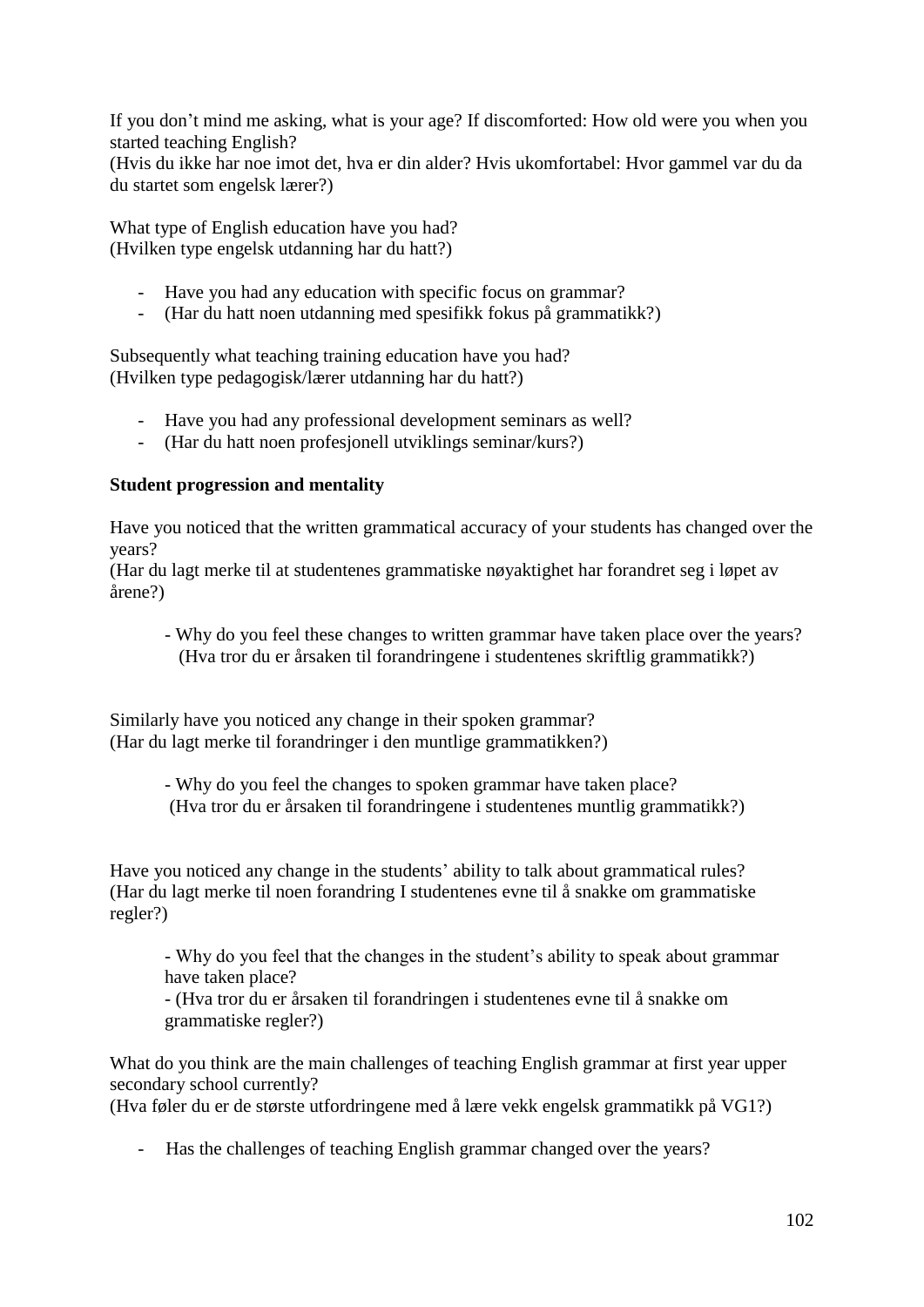(Har utfordringene med å lære vekk engelsk grammatikk forandret seg i løpet av årene som du har vært lærer?)

What is your opinion regarding the English expectations set by the school/nation? Hva er din mening rundt engelsk forventningene som er satt av skolen?

- What is your opinion on the fact that there is no specific grammatical requirements set by the school/nation?
- Hva er din mening om at det ikke er noen spesifikke grammatiske krav satt av staten?

How do you handle the issue of students with different grammatical skill levels? Hvordan håndterer du forskjellene i studentenes grammatiske nivå?

- Is it common that students are unable to keep up with the level of English being taught? (as a result of either not being able to handle the level of education or being ahead)

Er det vanlig at noen studenter ikke klarer å følge med i timen grunnet nivået av engelsk som blir lært bort?

Have you experienced that there are any grammatical items in which students regularly struggle with?

Har du erfart at det er noen grammatiske elementer som studenter vanligvis sliter med?

- Could you mention specifically the grammatical items that they struggle the most with?

Kan du nevne spesifikt hvilke grammatiske elementer de sliter mest med?

Do your students request grammatical explanations? Spør studentene dine noen gang om grammatiske forklaring?

> - if so, how many times per month/week? Hvor mangen ganger til måneden/ukene pleier de å spør om grammatiske forklaringer?

- and in what kind of activities does this usually happen? (for example reading tasks, writing tasks etc.)

Hva pleier dere å gjøre når disse spørsmålene kommer opp?

What written grammatical rules do you expect your students to know? Hvilke skriftlige grammatiske regler forventer du at studentene dine skal kunne?

What spoken grammatical rules do you expect your students to know? Hvilke muntlige grammatiske regler forventer du at studentene dine skal kunne?

## (DEPENDENT ON THE PREVIOUS TWO)

Do you have any expectations to your students when it comes to specific grammatical rules?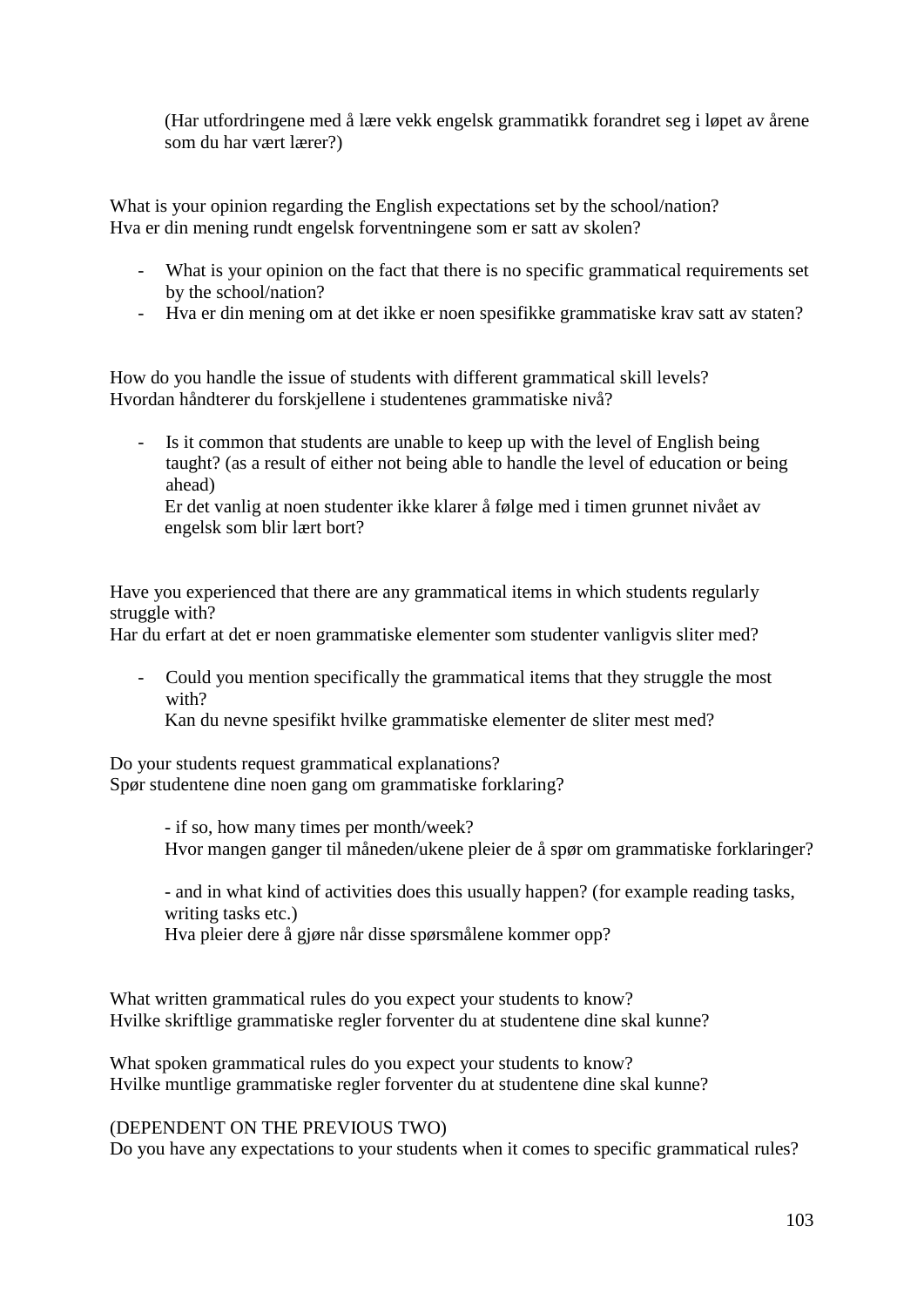Har du noen forventninger av studentene dine når det kommer til spesifikke grammatiske regler?

## **Teacher cognition and methodology**

Are you as a teacher allowed by the school to control your teaching methods freely? (Som lærer er du tillatt å bestemme hvordan du ønsker å lære vekk det relevante stoffet?)

Are you bound to follow certain teaching rules? Er du nødt til å følge visse læreregler?

Do you speak English in class? (Snakker dere engelsk i timen?)

- Why have you chosen to do it this way? (To speak or not to speak English)
- Hvorfor har du valgt det på denne måten?

Do you think it is important to teach certain grammatical rules? (Føler du det er viktig å lære vekk noen spesifikke grammatiske regler?)

- If so, why do you feel that it is important to teach these certain rules? (Hvorfor føler du at disse grammatiske reglene er viktige å lære vekk?)

Do you present grammatical rules in class? (Presenterer du noen gang grammatiske regler i klassen?)

Do you use any task-work in order to teach grammar? (Bruker du noen gang oppgaver for å lære vekk grammatikk?)

Although it could be difficult to explain, could you try to explain how you teach grammar? (Selv om det involverer mye, kan du prøve å forklare hvordan du lærer vekk grammatikk?)

- Why have you chosen to teach grammar the way you do? (Hvorfor har du valgt denne metoden til å lære vekk grammatikk?)

What is your opinion on conscious learning of grammatical rules? (Hva er din mening rundt bevist læring av grammatiske regler?)

What is your opinion on subconscious learning of grammar without grammatical rules? (Hva er din mening rundt ubevist læring av grammatikk uten grammatiske regler?)

> o Depending on whether the answer is: (EXPLICIT) Would that mean that you believe that you students benefit more from learning explicit/conscious grammatical rules?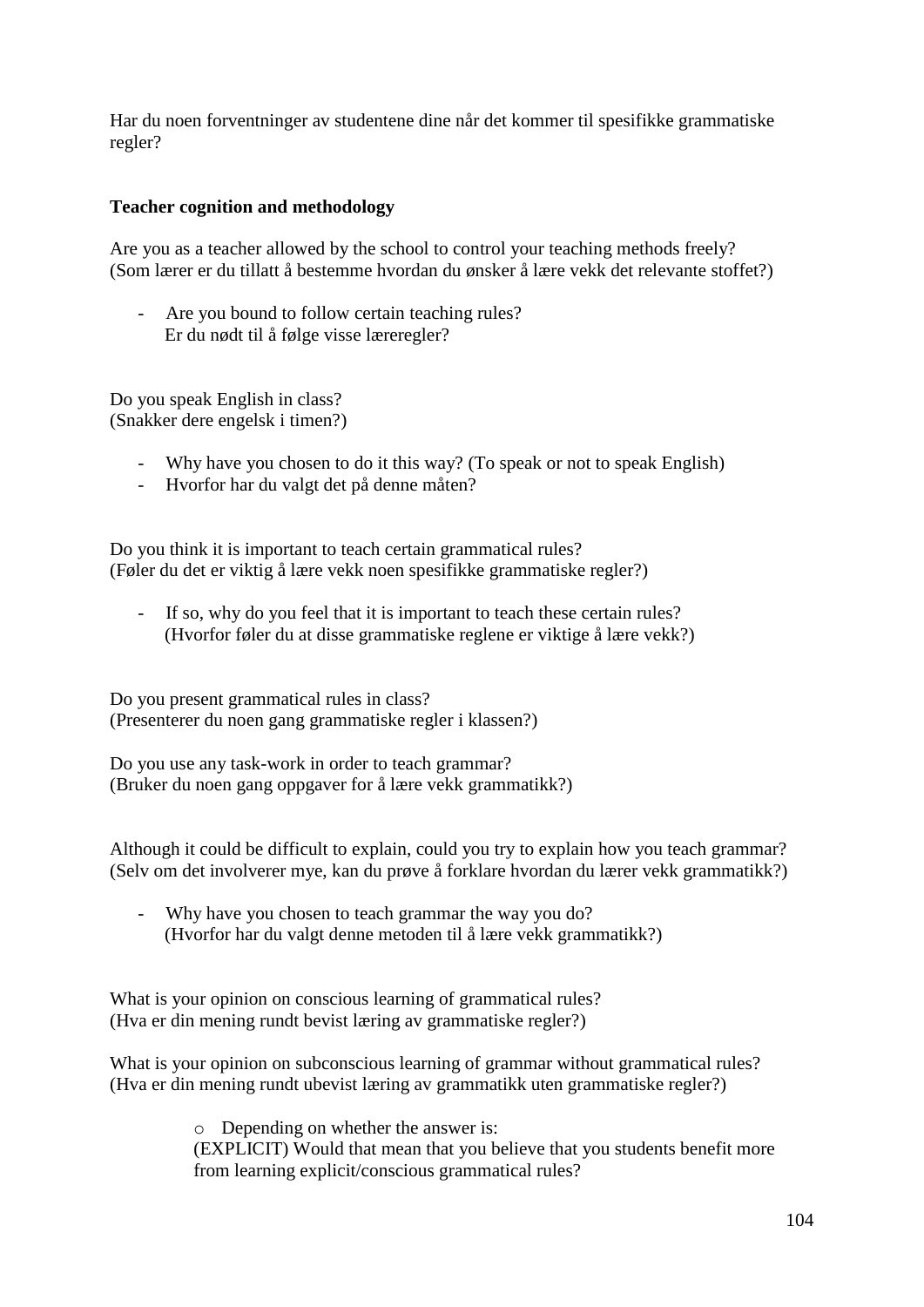(Eksplisitt læring av grammatikk) (Betyr det at du tror at studentene får mere nytte av å lære grammatiske regler?)

- Do you feel that there is any negative sides to teaching grammatical rules?
- (Ser du noen negative sider med å lære grammatiske regler?)

(IMPLICIT) Would that mean that you believe that your students benefit more from learning grammar without explicit rules?

(Betyr det at du tror at studentene får mer nytte av å ha en ubevist følelse av hva som er grammatisk korrekt?)

- And do you see any negative sides to this?
- (Ser du noen negative sider ved at studentene lærer ubevist grammatikk?)

(MIXED METHOD) Would that mean that you believe that students benefit from both learning grammar without specific rules as well as learning grammatical rules?

(Betyr det at du tror at elever får mer nytte av en kombinert læring av både ubevist læring av grammatikk og bevist læring av grammatiske regler?)

- Why do you believe that the students benefit more from a mixed approach where the students learn both grammatical rules as well as subconscious grammar? - Hvorfor tror du at studentene får mer nytte av en kombinasjon av både ubevist

læring av grammatikk, samt spesifikk læring av grammatiske regler?

- Are there any specific points that you teach only explicitly?

 (Er det noen spesifikke grammatiske regler som du kun lærer bort som regler?)

- Are there any specific points that you teach only implicitly?

 (Er det noen grammatikk som du kun lærer vekk uten ett fokus på grammatiske regler?)

- Do you believe that the student's age is an important factor regarding your method of teaching?

(Er elevenes alder en viktig faktor til hvorfor du lærer vekk grammatikk på denne måten?)

How do you prepare for classes involving grammatical teachings? [Obtional] (Hvordan forbereder du deg til timer som involverer grammatikk?)

How much importance do you personally put on grammar as part of second language teaching?

(Hvor viktig synes du at grammatikk er som del av det å lære engelsk som ett sekundær språk?)

- Has your view on grammar changed during your experience as a teacher? (Har ditt syn på hvor viktig grammatikk er forandret seg i løpet av din lærer karriere?)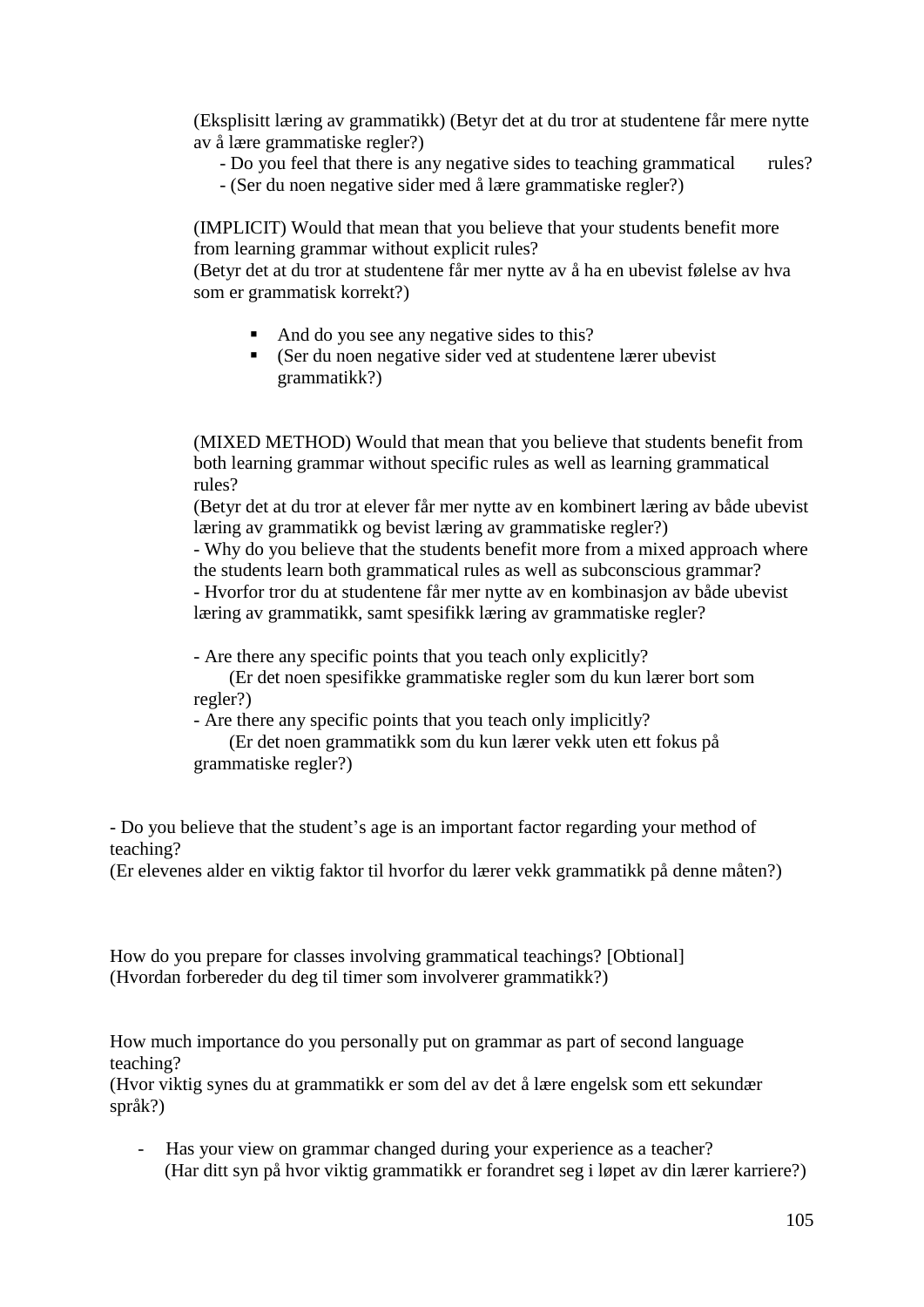- And are there any particular changes that have made more of an impact? (Er det noen forandringer som har hatt en store inflytelse på ditt syn på grammatikk?)

How much time do you estimate being used on grammar? feel free to use percentages. (Sånn circa, hvor mye tid tror du blir brukt på å lære vekk grammatikk?)

- Specifically what do you spend the most time on? (Spesifikt, hva bruker du mest tid på?)

How do you decide on the grammatical rules that you teach your students? (Hvordan bestemmer du hvilke grammatiske regler som du vil lære til studentene?)

- Is it due to your previous experience as a teacher, knowing what students have been struggling with?

- (Bestemmer du hvilke grammatiske regler du lærer vekk grunnet din tidligere erfaring med studenters grammatiske problemer?)

- Or is it a reaction to grammatical problems you see/hear with your current students at the time? (Through for example classroom activities or tests)

- (Baserer du det noen gang på observasjoner av hva elevene i klassen sliter med?)

Do you modify the grammatical rules in any manner? (meaning do you simplify or give it as detailed as straight from a book?)

(Modifiserer du noen gang de grammatiske reglene?)

- If so, why? - (Hvorfor?)

Is there anything which prevents you from teaching the amount of grammar that you want? (for example time spent preparing, your opinion on the importance of a grammatical item). (Er det noen som du føler forhindrer deg i å lære vekk den grammatikken som du ønsker?)

Are there any grammatical items which you choose not to teach? (Er det noe grammatikk som du velger å ikke undervise?)

- Why these grammatical items?
- (Hvorfor akkuratt disse grammatiske reglene?)

Do you do any reading as part of your classes? (Implicit learning) (Leser klassen noe som en del av engelsk faget?)

- If so, what kinds of texts? (Hvilke typer tekster?)
- How much time do you usually spend reading? (Hvor mye tid bruker dere som regel på å lese i løpet av en måned?)
- Why have you chosen to do it this way?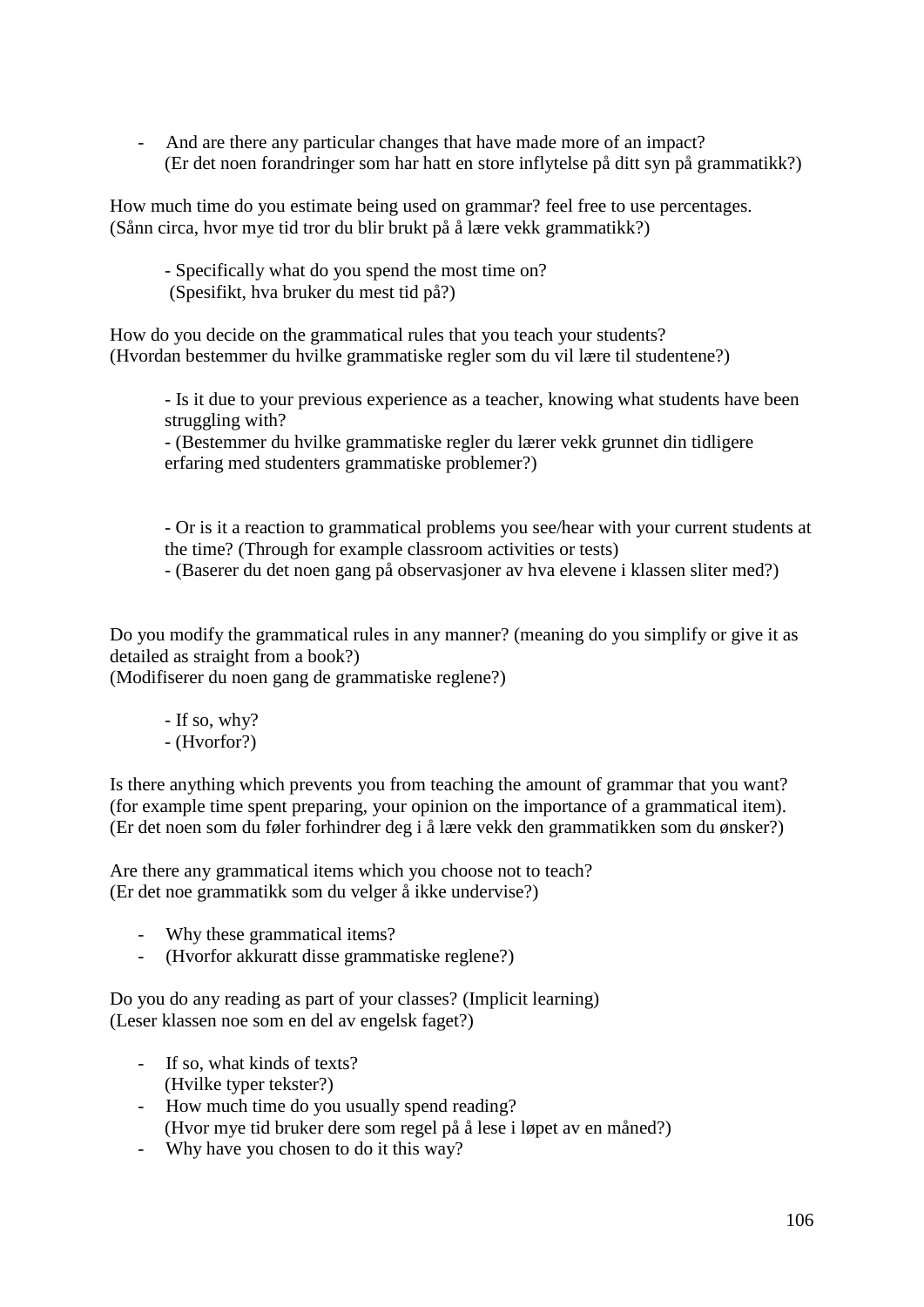In class, do you do any activities that focus on improving students orally? (Har dere noen muntlige aktiviteter i engelsk timen?)

- What kind of activities?
- (Hvilke typer muntlige aktiviteter?)
- How much time do you usually spend per month on the oral activities?
- (Hvor mye tid bruker dere på muntlige aktiviteter i løpet av en måned?
- Why have you chose to have these oral activities?
- Hvorfor har du valgt å ha disse muntlige aktivitetene?

Do you do any written activities as part of the English subject? (Har dere noen skriftlige aktiviteter i engelsk timen?)

- What kinds of writing activities?
- (Hvilke typer skriftlige aktiviteter?)
- How much time do you spend on writing activities per month?
- (Hvor mye tid bruker dere på skriftlige aktiviteter i løpet av en måned?
- Why have you chosen to have these written activities?
- Hvorfor har du valgt å ha disse skriftlige aktivitetene?

#### **Assessment**

Do you usually test the student's grammar? (Multiple choice, fill in the gaps, cloze tests?) (Hvordan tester du som regel studentenes grammatikk?)

Is grammar important to you when you grade your students? (Er grammatikk viktig for deg når du setter karakterer på studentene?

- if so, in what situations particularly? (spesifikt, i hvilke situasjoner påvirker grammatikken mest?)
- If not, why? (Hvis ikke, hvorfor føler du at det ikke er viktig?)

Is grammar important for written homework? (Er grammatikk viktig for hjemmeleksene?)

Is grammar important when speaking in class? (Er grammatikk viktig når dere snakker i timene?)

- if so, in what situations particularly? (I hvilke situasjoner er det da viktig?)
- If not, why? (Hvorfor anser du det som ikke viktig?)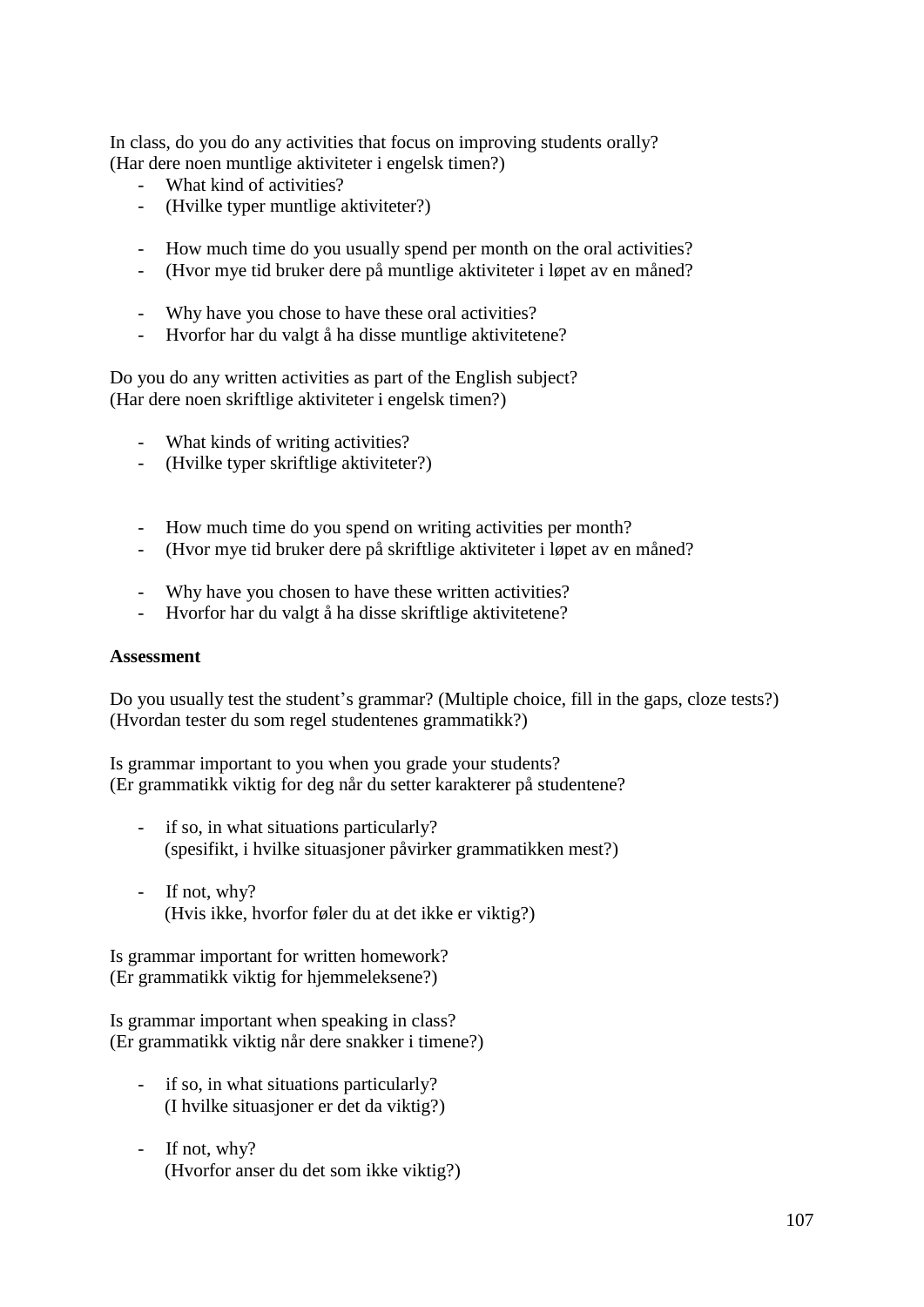Have changes in examination influenced your grammar teaching? (Har forandringer i eksamineringer påvirket hvordan du lærer vekk grammatikk?)

## **Feedback**

Do you give feedback to your learners? (Gir du tilbakemelding til dine elever?)

What is your method of feedback on grammar? (Hvordan gir du tilbakemelding på grammatikk?)

Do you take different action between one time mistakes and errors that are a result of wrong learning?

(Gjør du forskjell på forskjellige feil innen grammatikk?)

Do you ask your students to try and explain if they are struggling with any grammar? (Spør du elevene dine om å prøve å forklare hva de sliter med innen grammatikk?)

# **Final comment**

Finally, is there anything you felt we did not touch upon, that you would like to comment? (Til slutt, er det noen du følte vi ikke fikk gått nok innpå som du ønsker å kommentere noe på?)

# **Appendix 2**

# *Student Focus group Interview Guide*

#### **Opening remarks**

The purpose of the interviews is to provide the necessary information for my MA thesis at the University of Stavanger. The identities of teachers, students and schools will remain confidential. I will only be taking notes and recording the interviews for the purpose of keeping track of the information and it's practicality in writing my thesis.

This is not a study on how much you know about grammar. It's just important that you participate as much as possible.

(Meningen med dette intervjuet er å samle opp den nødvendige informasjonen jeg trenger for min master oppgave ved Universitet i Stavanger. Identitetene til lærere, studenter og skolene vil holdes konfidensielt. Og jeg vil bare ta notater og føre opptak av intervjuene på grunn av de praktiske egenskapen de har til å registrere informasjonen for min master oppgave.)

(Om du føler deg usikker på noen spørsmål så må dere bare spør, det viktigste er at dere alle deltar så mye som mulig. Dette er ikke forskning om hvor mye dere vet om grammatikk)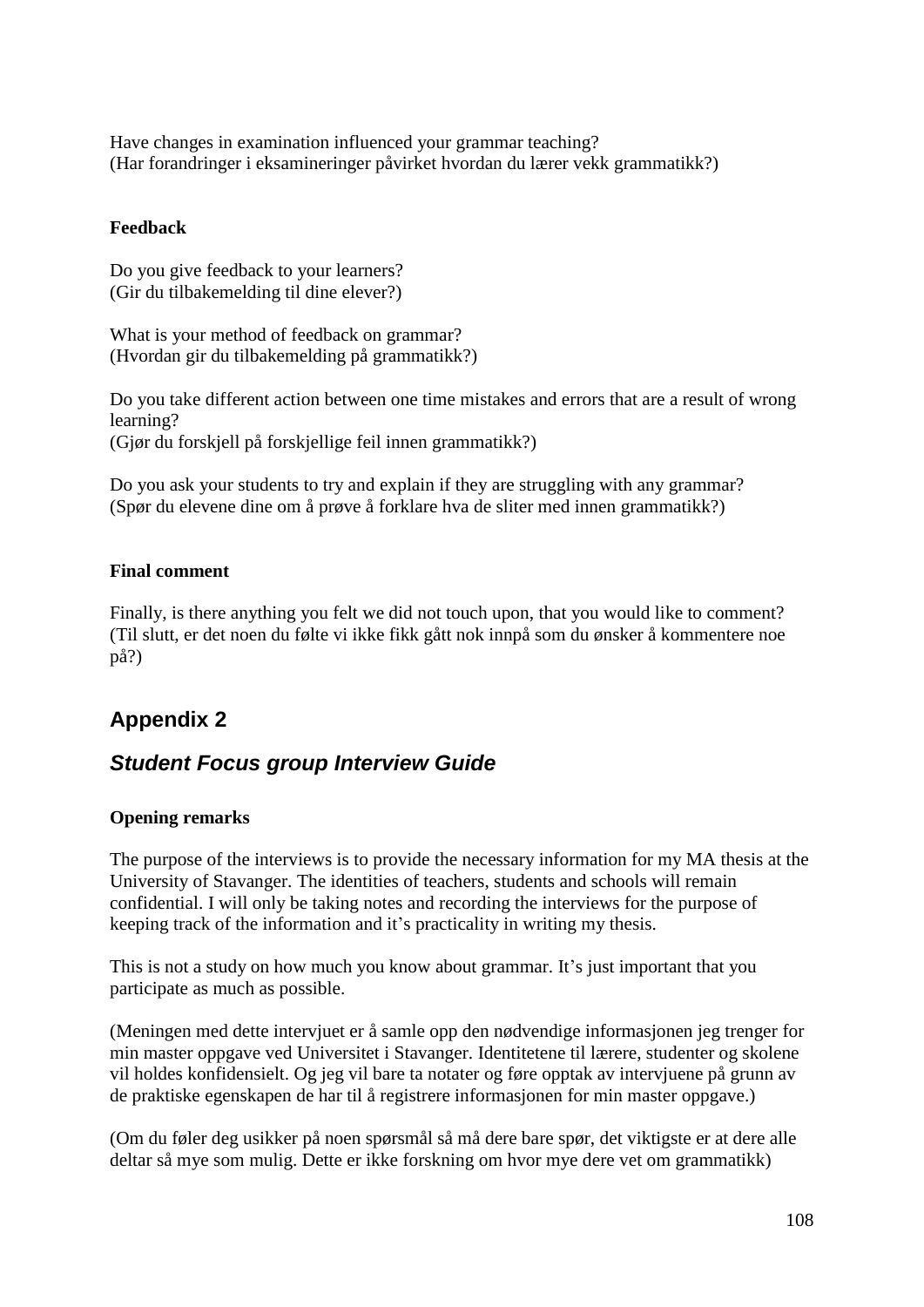# **Individual Background**

Although this interview will be confidential, can I ask what your name is? (In order to keep track of voice)

(Selv om intervjuet vil være anonymt/konfidensielt, så vil jeg gjerne vite hva dere heter.)[slik at jeg kan følge stemmene i opptakene senere.]

And how old are you? (Og hvor gammel er du?)

Have you always lived in Norway? (Har du alltids bodd I Norge?)

And has anything hindered/prevented your English education? (Samt, er det noe som har hindret din Engelsk utdannelse på noen som helst måte?)

# **Learner context**

Does everyone speak English in your classes? (Snakker dere engelsk I timene?)

Do you feel that the English classes are educational? (Opplever du engelsk timene som lærerike?)

- Is there anything that you would like to change about your English classes? (Er det noe du ville ha hatt mer av i engelsk timene?)
- Is there anything that you feel is being taught the most in class? (Er det noe som du føler dere lærer mest om/har størst focus på I klassen?)

How do you feel about learning grammar? (Hva er din mening om å lære grammatikk?)

- Has this changed? (Har dette forandret seg iløpet av utdannelsen din?) - If so, why?
- (Hvorfor?)

Do you feel that it is more important to focus on being understood than focusing on grammar? (Føler du at det er viktigere med flyt og forståelse enn å være grammatisk korrekt?)

Do you fell that you have learned any grammar so far this year? (Føler noen av dere at dere har lært noe grammatikk I år?)

Do you do any oral activities?

Har dere noen muntlige aktiviteter i timen?

- Could you explain these activities? kan du forklare aktivitetene?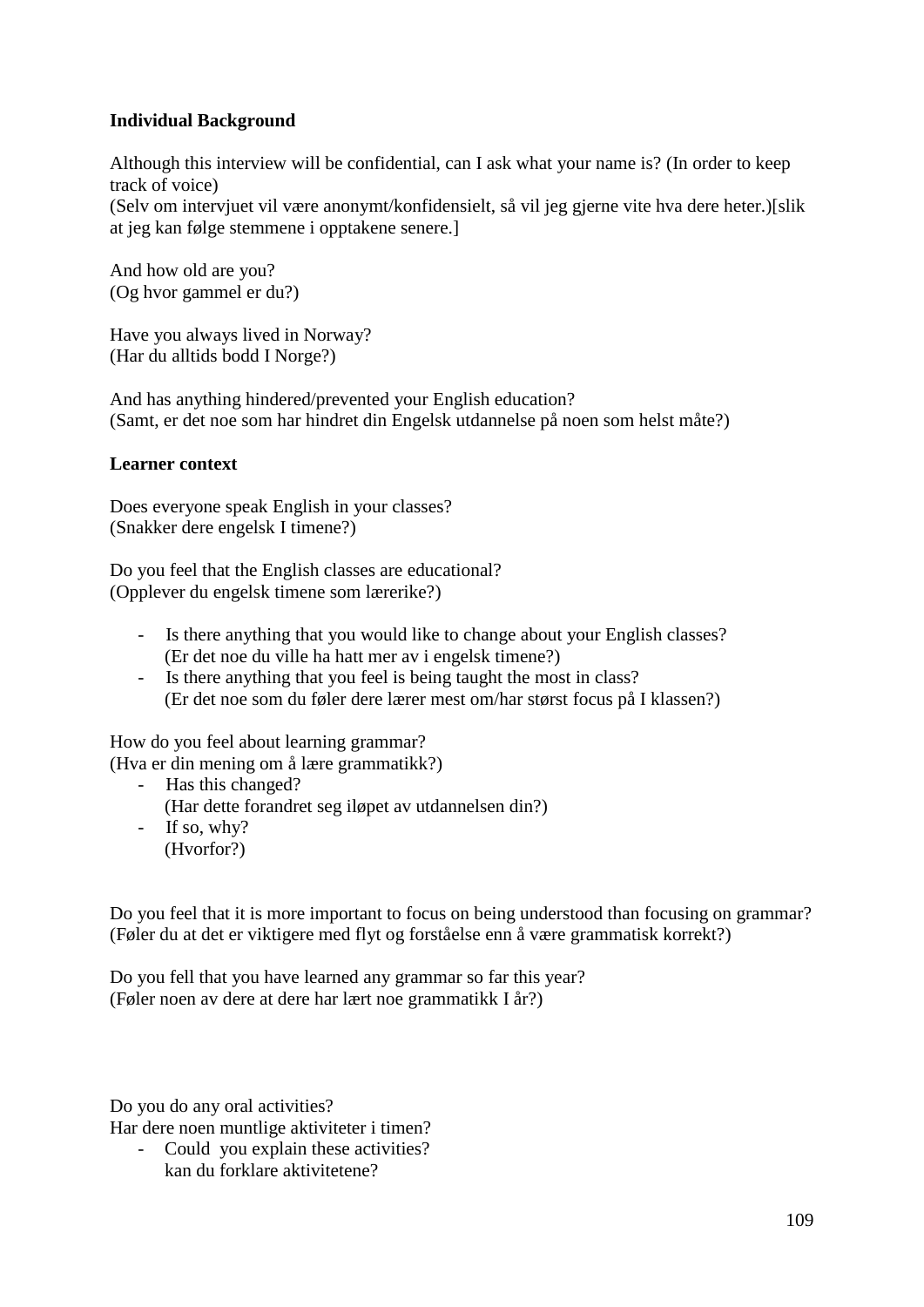Do you feel there is a purpose to the oral activities? (Føler du det er ett formal ved disse aktivitetene?)

Do you do any reading <sup>i</sup>n English as part of English class?

(Leser dere mye på engelsk som en del av engelsk timene?) [Has to do with implicit learning of grammar – whether the teacher encourages implicit learning through assigning reading as part of the curriculum]

- What type of texts? (Hvilke type tekster leser dere?)
- What do you feel is the purpose of reading? (Hva føler du nytten/formålet av å lese?)

Does your teacher help you with grammar? (Hjelper læreren din deg noen gang med grammatikk?)

- How does the teacher help you with grammar? (Hvordan hjelper læreren din deg?)

Do you feel that your teacher should help you (more) with grammar? (Føler du trenger mer hjelp med grammatikk?)

Is there any grammar that you feel you need more help with? (Er det noen grammatikk som du føler at du trenger hjelp med?) (Vis gjerne norske eksempler.)

Could you try to describe a typical English lesson for me? (Kan dere prøve å forklare en typisk engelsk time for meg?)

- What do you do the first 20 minutes of your English class? (Hva gjør dere de første 20 minuttene av engelsk timene deres?)
	- o Has this changed during this school year? (Har starten av timen noen gang forandret seg i løpet av skoleåret?)
	- o Has your teacher started with any grammar explanations? (Har læreren din noen gang startet med grammatiske forklaringer?)
- After the first 20 minutes, what do you usually do in class? (Etter de første 20 minuttene, hva gjør dere normalt i engelsk timen?)
	- o Has this changed during this school year?
		- (Har dere opplevd at midten av timen har forandret seg i løpet av året?)
	- o Have you been given any grammar explanations halfway through class? (Har dere noen gang fått grammatiske forklaring midtveis I en time?)
- What do you usually do at the end of class, approximately the last 20 minutes? (Hva gjør dere dere vanligvis i de siste 20 minuttene av engelsk timen?)
	- o Have you experienced changes at the end of class this school year? (Har dere opplevd forandringer i slutten av timen?)
	- o Have you been given grammatical explanations at the end of class? (Har dere noen gang fått grammatiske forklaringer i slutten av timen?)
- Do you do any writing in your classes?